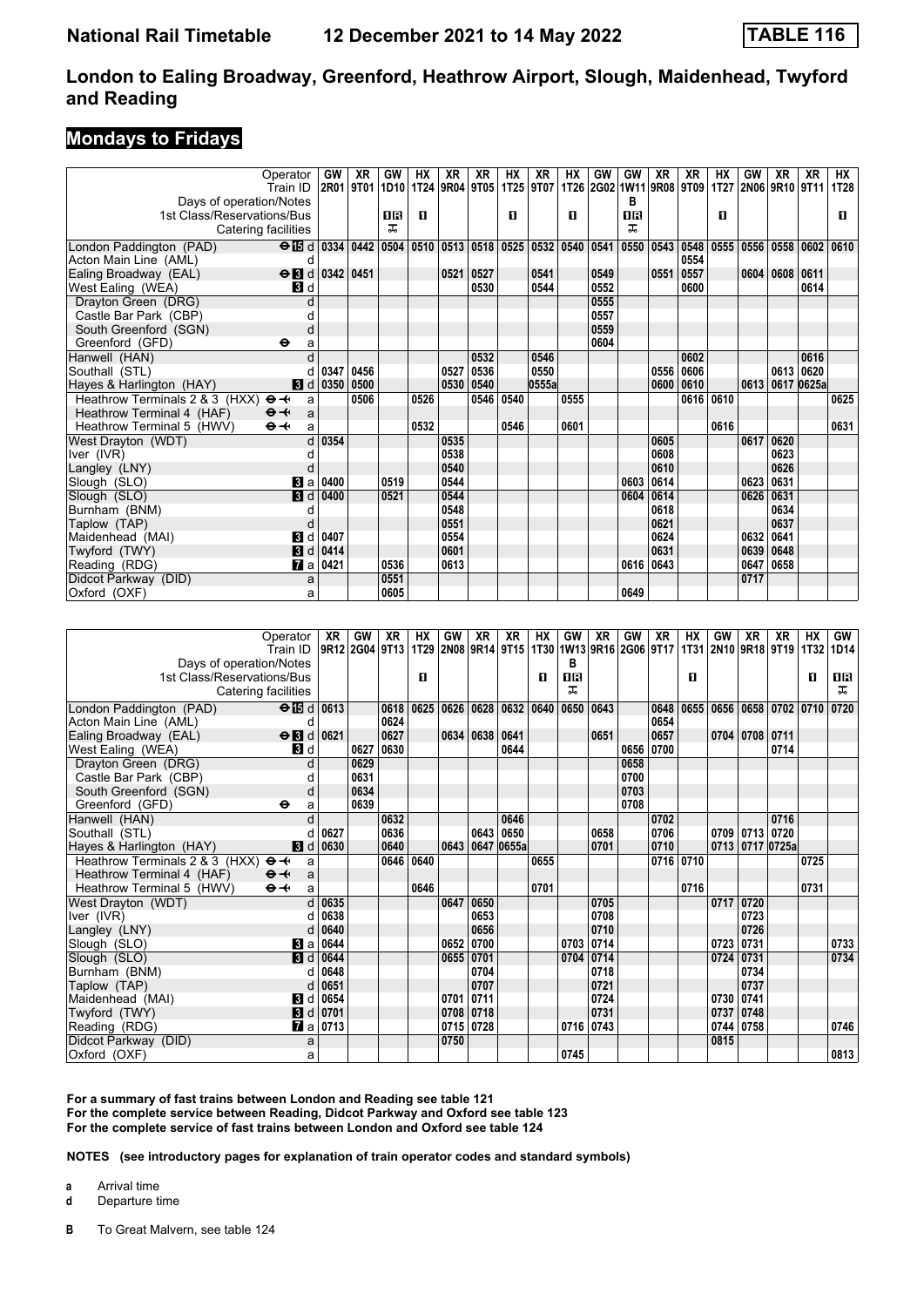## **Mondays to Fridays**

|                                  | Operator                        | XR   | GW             | XR   | НX   | GW   | XR                  | XR   | НX   | GW                            | <b>XR</b> | GW   | XR        | НX                            | GW        | GW   | XR        | XR                  | НX   |
|----------------------------------|---------------------------------|------|----------------|------|------|------|---------------------|------|------|-------------------------------|-----------|------|-----------|-------------------------------|-----------|------|-----------|---------------------|------|
|                                  | Train ID                        |      | 9R20 2G08 9T21 |      |      |      | 1T33 2N12 9R22 9T23 |      |      |                               |           |      |           | 1T34 1W15 9R24 2G10 9T25 1T35 |           |      |           | 1K04 2N14 9R26 9T27 | 1T36 |
| Days of operation/Notes          |                                 |      |                |      |      |      |                     |      |      | в                             |           |      |           |                               | c         |      |           |                     |      |
| 1st Class/Reservations/Bus       |                                 |      |                |      | п    |      |                     |      | п    | <b>OR</b>                     |           |      |           | п                             | <b>08</b> |      |           |                     | п    |
|                                  | Catering facilities             |      |                |      |      |      |                     |      |      | ᠼ                             |           |      |           |                               |           |      |           |                     |      |
| London Paddington (PAD)          | $\Theta$ $\overline{15}$ d 0713 |      |                | 0718 | 0725 |      |                     |      |      | 0726 0728 0732 0740 0750 0743 |           |      |           | 0748 0755                     | 0807      | 0756 |           | 0758 0802           | 0810 |
| Acton Main Line (AML)            | d                               |      |                | 0724 |      |      |                     |      |      |                               |           |      | 0754      |                               |           |      |           |                     |      |
| Ealing Broadway (EAL)            | $\Theta$ id 0721                |      |                | 0727 |      |      | 0734 0738 0741      |      |      |                               | 0751      |      | 0757      |                               |           | 0804 | 0808      | 0811                |      |
| West Ealing (WEA)                | <b>3</b> d                      |      | 0727           | 0730 |      |      |                     | 0744 |      |                               |           | 0757 | 0800      |                               |           |      |           | 0814                |      |
| Drayton Green (DRG)              | d                               |      | 0729           |      |      |      |                     |      |      |                               |           | 0759 |           |                               |           |      |           |                     |      |
| Castle Bar Park (CBP)            | $\mathfrak{c}$                  |      | 0731           |      |      |      |                     |      |      |                               |           | 0801 |           |                               |           |      |           |                     |      |
| South Greenford (SGN)            | d                               |      | 0734           |      |      |      |                     |      |      |                               |           | 0804 |           |                               |           |      |           |                     |      |
| Greenford (GFD)                  | ⊖<br>a                          |      | 0739           |      |      |      |                     |      |      |                               |           | 0809 |           |                               |           |      |           |                     |      |
| Hanwell (HAN)                    |                                 |      |                | 0732 |      |      |                     | 0746 |      |                               |           |      | 0802      |                               |           |      |           | 0816                |      |
| Southall (STL)                   |                                 | 0728 |                | 0736 |      |      | $0740$ 0743 0750    |      |      |                               | 0758      |      | 0806      |                               |           | 0810 | 0813 0820 |                     |      |
| Hayes & Harlington (HAY)         | 3d                              | 0731 |                | 0740 |      |      | 0743 0747 0755a     |      |      |                               | 0801      |      | 0810      |                               |           | 0813 |           | 0817 0825a          |      |
| Heathrow Terminals 2 & 3 (HXX) + | a                               |      |                | 0746 | 0740 |      |                     |      | 0755 |                               |           |      | 0816 0810 |                               |           |      |           |                     | 0825 |
| Heathrow Terminal 4 (HAF)        | $\Theta +$<br>a                 |      |                |      |      |      |                     |      |      |                               |           |      |           |                               |           |      |           |                     |      |
| Heathrow Terminal 5 (HWV)        | $\Theta \rightarrow$<br>a       |      |                |      | 0746 |      |                     |      | 0801 |                               |           |      |           | 0816                          |           |      |           |                     | 0831 |
| West Drayton (WDT)               | d                               | 0735 |                |      |      |      | 0747 0750           |      |      |                               | 0805      |      |           |                               |           | 0817 | 0820      |                     |      |
| Iver (IVR)                       |                                 | 0738 |                |      |      |      | 0753                |      |      |                               | 0808      |      |           |                               |           |      | 0823      |                     |      |
| Langley (LNY)                    | d                               | 0740 |                |      |      |      | 0756                |      |      |                               | 0810      |      |           |                               |           |      | 0826      |                     |      |
| Slough (SLO)                     | $\bf{8}$ a                      | 0744 |                |      |      | 0753 | 0800                |      |      | 0803                          | 0814      |      |           |                               |           | 0823 | 0830      |                     |      |
| Slough (SLO)                     | $\blacksquare$                  | 0744 |                |      |      | 0754 | 0801                |      |      | 0804                          | 0814      |      |           |                               |           | 0827 | 0831      |                     |      |
| Burnham (BNM)                    | d                               | 0748 |                |      |      |      | 0804                |      |      |                               | 0818      |      |           |                               |           |      | 0834      |                     |      |
| Taplow (TAP)                     | d                               | 0751 |                |      |      |      | 0807                |      |      |                               | 0821      |      |           |                               |           |      | 0837      |                     |      |
| Maidenhead (MAI)                 | В<br>d                          | 0754 |                |      |      | 0800 | 0811                |      |      |                               | 0824      |      |           |                               | 0826      | 0836 | 0841      |                     |      |
| Twyford (TWY)                    | $\blacksquare$                  | 0801 |                |      |      | 0807 | 0818                |      |      |                               | 0831      |      |           |                               |           | 0843 | 0848      |                     |      |
| Reading (RDG)                    | $\mathbf{z}$ all                | 0813 |                |      |      |      | 0814 0828           |      |      | 0816                          | 0843      |      |           |                               | 0837      | 0850 | 0858      |                     |      |
| Didcot Parkway (DID)             | a                               |      |                |      |      | 0852 |                     |      |      |                               |           |      |           |                               |           | 0921 |           |                     |      |
| Oxford (OXF)                     | a                               |      |                |      |      |      |                     |      |      | 0842                          |           |      |           |                               |           |      |           |                     |      |
|                                  |                                 |      |                |      |      |      |                     |      |      |                               |           |      |           |                               |           |      |           |                     |      |

|                                | Operator<br>Train ID        | XR   | GW   | XR   | <b>GW</b> | НX   | XR   | XR<br>9R28 2G12 9T29 2N16 1T37 9R30 9T31 | НX   | GW        | XR   | <b>GW</b> | XR   | HХ   | GW   | XR         | XR         | <b>HX</b> | GW<br>1T38 1W17 9R32 2G14 9T33 1T39 2N18 9N34 9T35 1T40 1D18 |
|--------------------------------|-----------------------------|------|------|------|-----------|------|------|------------------------------------------|------|-----------|------|-----------|------|------|------|------------|------------|-----------|--------------------------------------------------------------|
| Days of operation/Notes        |                             |      |      |      |           |      |      |                                          |      | в         |      |           |      |      |      |            |            |           |                                                              |
| 1st Class/Reservations/Bus     |                             |      |      |      |           | п    |      |                                          | п    | <b>08</b> |      |           |      | п    |      |            |            | п         | 1 R                                                          |
|                                | Catering facilities         |      |      |      |           |      |      |                                          |      | ᅚ         |      |           |      |      |      |            |            |           | ᠼ                                                            |
|                                |                             |      |      |      |           |      |      |                                          |      |           |      |           |      |      |      |            |            |           |                                                              |
| London Paddington (PAD)        | $\Theta$ $\boxtimes$ d 0813 |      |      | 0818 | 0822      | 0825 |      | 0828 0832                                | 0840 | 0850      | 0843 |           | 0848 | 0855 | 0856 | 0858       | 0902       | 0910      | 0920                                                         |
| Acton Main Line (AML)          | d                           |      |      | 0824 |           |      |      |                                          |      |           |      |           | 0854 |      |      |            |            |           |                                                              |
| Ealing Broadway (EAL)          | $\Theta$ <b>B</b> d         | 0821 |      | 0827 | 0830      |      | 0838 | 0841                                     |      |           | 0851 |           | 0857 |      |      | 0904 0908  | 0911       |           |                                                              |
| West Ealing (WEA)              | <b>B</b> Id                 |      | 0827 | 0830 |           |      |      | 0844                                     |      |           |      | 0857      | 0900 |      |      |            | 0914       |           |                                                              |
| Drayton Green (DRG)            | d                           |      | 0829 |      |           |      |      |                                          |      |           |      | 0859      |      |      |      |            |            |           |                                                              |
| Castle Bar Park (CBP)          |                             |      | 0831 |      |           |      |      |                                          |      |           |      | 0901      |      |      |      |            |            |           |                                                              |
| South Greenford (SGN)          | d                           |      | 0834 |      |           |      |      |                                          |      |           |      | 0904      |      |      |      |            |            |           |                                                              |
| Greenford (GFD)                | $\bullet$<br>a              |      | 0839 |      |           |      |      |                                          |      |           |      | 0909      |      |      |      |            |            |           |                                                              |
| Hanwell (HAN)                  |                             |      |      | 0832 |           |      |      | 0846                                     |      |           |      |           | 0902 |      |      |            | 0916       |           |                                                              |
| Southall (STL)                 |                             | 0828 |      | 0836 |           |      |      | 0843 0850                                |      |           | 0858 |           | 0906 |      |      | 0913       | 0920       |           |                                                              |
| Hayes & Harlington (HAY)       | 3d                          | 0831 |      | 0840 | 0843      |      |      | 0847 0855a                               |      |           | 0901 |           | 0910 |      | 0913 |            | 0917 0925a |           |                                                              |
| Heathrow Terminals 2 & 3 (HXX) | $\Theta \rightarrow$<br>a   |      |      | 0846 |           | 0840 |      |                                          | 0855 |           |      |           | 0916 | 0910 |      |            |            | 0925      |                                                              |
| Heathrow Terminal 4 (HAF)      | $\Theta +$<br>a             |      |      |      |           |      |      |                                          |      |           |      |           |      |      |      |            |            |           |                                                              |
| Heathrow Terminal 5 (HWV)      | $\Theta +$<br>a             |      |      |      |           | 0846 |      |                                          | 0901 |           |      |           |      | 0916 |      |            |            | 0931      |                                                              |
| West Drayton (WDT)             | d.                          | 0835 |      |      | 0847      |      | 0850 |                                          |      |           | 0905 |           |      |      | 0917 | 0920       |            |           |                                                              |
| Iver (IVR)                     | d                           | 0838 |      |      |           |      | 0853 |                                          |      |           | 0908 |           |      |      |      | 0923       |            |           |                                                              |
| Langley (LNY)                  | d                           | 0840 |      |      |           |      | 0856 |                                          |      |           | 0910 |           |      |      |      | 0926       |            |           |                                                              |
| Slough (SLO)                   | Bl a                        | 0844 |      |      | 0852      |      | 0900 |                                          |      | 0903      | 0914 |           |      |      | 0923 | 0930       |            |           | 0933                                                         |
| Slough (SLO)                   | $\blacksquare$              | 0844 |      |      | 0854      |      | 0901 |                                          |      | 0904      | 0914 |           |      |      | 0924 | 0931       |            |           | 0934                                                         |
| Burnham (BNM)                  |                             | 0848 |      |      |           |      | 0904 |                                          |      |           | 0918 |           |      |      |      | 0934       |            |           |                                                              |
| Taplow (TAP)                   | d                           | 0851 |      |      |           |      | 0907 |                                          |      |           | 0921 |           |      |      |      | 0937       |            |           |                                                              |
| Maidenhead (MAI)               | Bid                         | 0854 |      |      | 0900      |      | 0911 |                                          |      |           | 0924 |           |      |      |      | 0930 0941a |            |           |                                                              |
| Twyford (TWY)                  | <b>3</b> d                  | 0901 |      |      | 0907      |      | 0918 |                                          |      |           | 0931 |           |      |      | 0937 |            |            |           |                                                              |
| Reading (RDG)                  | <b>7</b> а                  | 0913 |      |      | 0914      |      | 0928 |                                          |      | 0916      | 0943 |           |      |      | 0944 |            |            |           | 0946                                                         |
| Didcot Parkway (DID)           | a                           |      |      |      | 0949      |      |      |                                          |      |           |      |           |      |      | 1020 |            |            |           |                                                              |
| Oxford (OXF)                   | a                           |      |      |      |           |      |      |                                          |      | 0943      |      |           |      |      |      |            |            |           | 1014                                                         |

#### **NOTES (see introductory pages for explanation of train operator codes and standard symbols)**

**a** Arrival time

**d** Departure time

**B** To Great Malvern, see table 124<br>**C** To Newbury, see table 122

**C** To Newbury, see table 122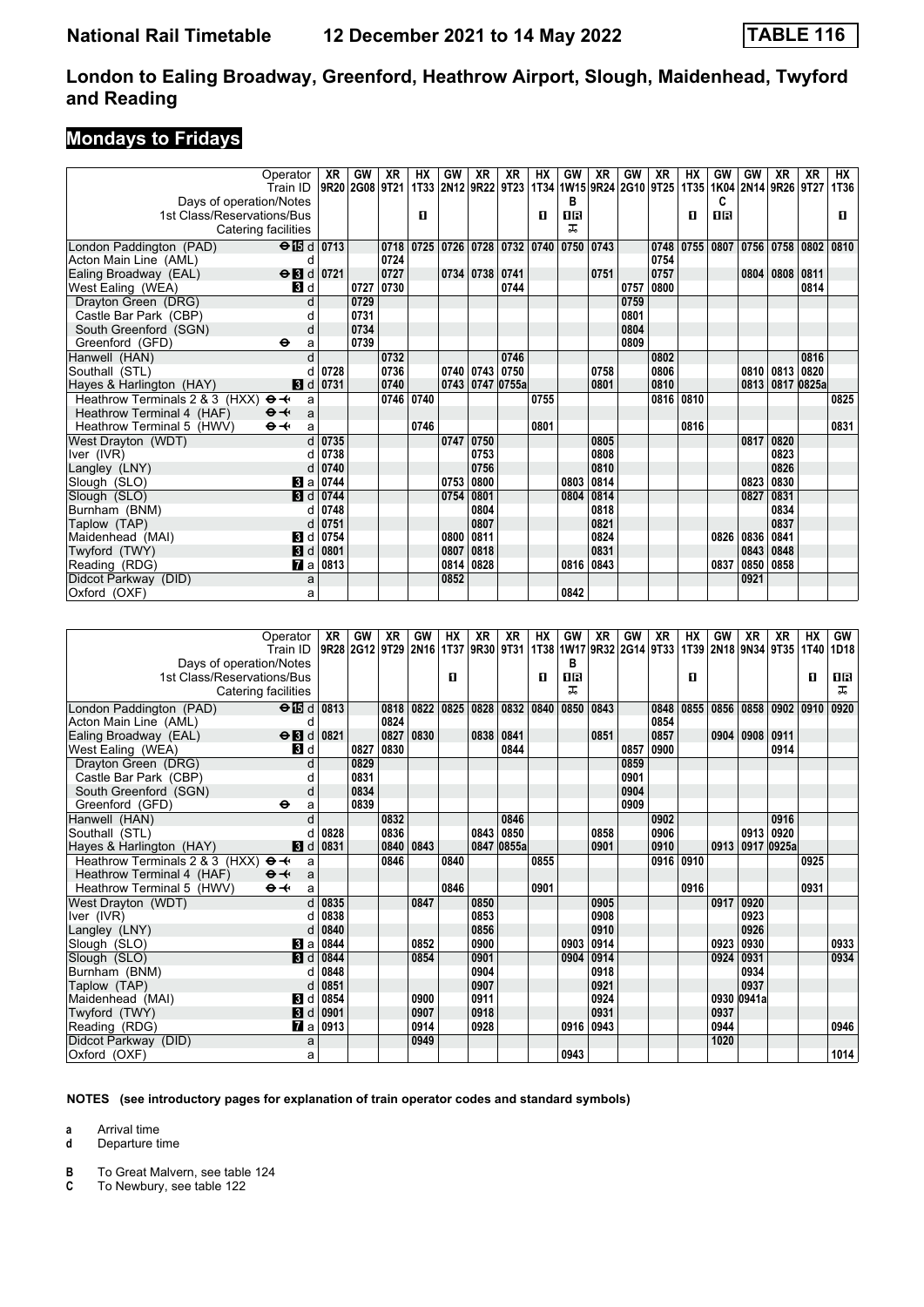## **Mondays to Fridays**

|                                | Operator<br>Train ID       | XR        | GW        | XR   | GW        | <b>HX</b> | XR<br>9R36 2G16 9T37 2N20 1T41 9T39 1T42 1W01 9R40 2G18 9T41 | НX          | GW        | <b>XR</b> | GW   | XR        | HХ        | GW<br>1T43 2N22 9T43 | XR         | HХ<br> 1T44 | GW<br>1D20 9R44 2G20 | <b>XR</b> | GW   |
|--------------------------------|----------------------------|-----------|-----------|------|-----------|-----------|--------------------------------------------------------------|-------------|-----------|-----------|------|-----------|-----------|----------------------|------------|-------------|----------------------|-----------|------|
| Days of operation/Notes        |                            |           |           |      |           |           |                                                              |             | D         |           |      |           |           |                      |            |             |                      |           |      |
| 1st Class/Reservations/Bus     |                            |           |           |      |           | п         |                                                              | O           | <b>08</b> |           |      |           | 0         |                      |            | п           | 1B                   |           |      |
|                                | Catering facilities        |           |           |      |           |           |                                                              |             | ᅚ         |           |      |           |           |                      |            |             | ᅚ                    |           |      |
| London Paddington (PAD)        | $\Theta$ is d 0913         |           |           | 0918 | 0920      | 0925      |                                                              | 0932   0940 | 0950      | 0943      |      | 0948      | 0955      | 0956                 | 1002       | 1010        | 1020                 | 1013      |      |
| Acton Main Line (AML)          | d                          |           |           | 0924 |           |           |                                                              |             |           |           |      | 0954      |           |                      |            |             |                      |           |      |
| Ealing Broadway (EAL)          | $\Theta$ <b>B</b> d        | 0921      |           | 0927 | 0933      |           | 0941                                                         |             |           | 0951      |      | 0957      |           | 1005                 | 1011       |             |                      | 1022      |      |
| West Ealing (WEA)              | <b>3</b> d                 |           | 0927      | 0930 |           |           | 0944                                                         |             |           |           | 0957 | 1000      |           |                      | 1014       |             |                      |           | 1027 |
| Drayton Green (DRG)            | d                          |           | 0929      |      |           |           |                                                              |             |           |           | 0959 |           |           |                      |            |             |                      |           | 1029 |
| Castle Bar Park (CBP)          | d                          |           | 0931      |      |           |           |                                                              |             |           |           | 1001 |           |           |                      |            |             |                      |           | 1031 |
| South Greenford (SGN)          | d                          |           | 0934      |      |           |           |                                                              |             |           |           | 1004 |           |           |                      |            |             |                      |           | 1034 |
| Greenford (GFD)                | $\bullet$<br>a             |           | 0939      |      |           |           |                                                              |             |           |           | 1009 |           |           |                      |            |             |                      |           | 1039 |
| Hanwell (HAN)                  | d                          |           |           | 0932 |           |           | 0946                                                         |             |           |           |      | 1002      |           |                      | 1016       |             |                      |           |      |
| Southall (STL)                 |                            | 0928      |           | 0936 |           |           | 0950                                                         |             |           | 0958      |      | 1006      |           |                      | 1020       |             |                      | 1028      |      |
| Hayes & Harlington (HAY)       | $\blacksquare$             | 0931      |           | 0940 | 0943      |           | 0955a                                                        |             |           | 1001      |      | 1010      |           |                      | 1012 1025a |             |                      | 1031      |      |
| Heathrow Terminals 2 & 3 (HXX) | $\Theta \rightarrow$<br>a  |           |           | 0946 |           | 0940      |                                                              | 0955        |           |           |      |           | 1016 1010 |                      |            | 1025        |                      |           |      |
| Heathrow Terminal 4 (HAF)      | $\Theta +$<br>$\mathsf{a}$ |           |           |      |           |           |                                                              |             |           |           |      |           |           |                      |            |             |                      |           |      |
| Heathrow Terminal 5 (HWV)      | $\Theta +$<br>a            |           |           |      |           | 0946      |                                                              | 1001        |           |           |      |           | 1016      |                      |            | 1031        |                      |           |      |
| West Drayton (WDT)             | d                          | 0935      |           |      | 0947      |           |                                                              |             |           | 1005      |      |           |           | 1016                 |            |             |                      | 1035      |      |
| Iver (IVR)                     | d                          | 0938      |           |      |           |           |                                                              |             |           | 1008      |      |           |           |                      |            |             |                      | 1038      |      |
| Langley (LNY)                  | d                          | 0940      |           |      |           |           |                                                              |             |           | 1010      |      |           |           |                      |            |             |                      | 1040      |      |
| Slough (SLO)                   | Bl al                      | 0944      |           |      | 0953      |           |                                                              |             | 1003      | 1014      |      |           |           | 1022                 |            |             | 1033                 | 1044      |      |
| Slough (SLO)                   | 3d                         | 0944      |           |      | 0954      |           |                                                              |             | 1005      | 1014      |      |           |           | 1024                 |            |             | 1034                 | 1044      |      |
| Burnham (BNM)                  | d                          | 0948      |           |      |           |           |                                                              |             |           | 1018      |      |           |           |                      |            |             |                      | 1048      |      |
| Taplow (TAP)                   | d                          | 0951      |           |      |           |           |                                                              |             |           | 1021      |      |           |           |                      |            |             |                      | 1051      |      |
| Maidenhead (MAI)               | $\bf{B}$<br>d              | 0954      |           |      | 1000      |           |                                                              |             |           | 1024      |      |           |           | 1031                 |            |             |                      | 1054      |      |
| Twyford (TWY)                  | $\blacksquare$             | 1001      |           |      | 1007      |           |                                                              |             |           | 1031      |      |           |           | 1038                 |            |             |                      | 1101      |      |
| Reading (RDG)                  | <b>7</b> a                 | 1013      |           |      | 1015      |           |                                                              |             | 1017      | 1043      |      |           |           | 1045                 |            |             | 1046                 | 1113      |      |
| Didcot Parkway (DID)           | a                          |           |           |      | 1052      |           |                                                              |             |           |           |      |           |           | 1120                 |            |             |                      |           |      |
| Oxford (OXF)                   | a                          |           |           |      |           |           |                                                              |             | 1042      |           |      |           |           |                      |            |             | 1112                 |           |      |
|                                |                            |           |           |      |           |           |                                                              |             |           |           |      |           |           |                      |            |             |                      |           |      |
|                                |                            |           |           |      |           |           |                                                              |             |           |           |      |           |           |                      |            |             |                      |           |      |
|                                | Operator                   | <b>XR</b> | <b>HX</b> | GW   | <b>XR</b> | <b>HX</b> | GW                                                           | <b>XR</b>   | GW        | <b>XR</b> | НX   | <b>GW</b> | XR        | <b>HX</b>            | GW         | <b>XR</b>   | GW                   | XR        | НX   |

|                                                     | Operator<br>Train ID | XR<br>  9T45   1T45   2N24   9T47 | НX   | GW   | XR         | HX   | GW   | XR<br>  1T46  1W21   9R48   2G22   9T49 | GW   | XR   | HX   | GW<br>1T47 2N26 9T51 | XR             | НX   | GW   | XR   | GW<br>  1T48   1D22   9R52   2G24   9T53 | XR   | НX<br>1T49 |
|-----------------------------------------------------|----------------------|-----------------------------------|------|------|------------|------|------|-----------------------------------------|------|------|------|----------------------|----------------|------|------|------|------------------------------------------|------|------------|
| Days of operation/Notes                             |                      |                                   |      |      |            |      | Е    |                                         |      |      |      |                      |                |      |      |      |                                          |      |            |
| 1st Class/Reservations/Bus                          |                      |                                   | D.   |      |            | 0    | 16   |                                         |      |      | п    |                      |                | O    | 0 B  |      |                                          |      | п          |
| Catering facilities                                 |                      |                                   |      |      |            |      | ㅈ    |                                         |      |      |      |                      |                |      | ᅚ    |      |                                          |      |            |
| London Paddington (PAD)                             | $\Theta$ id          | 1018                              | 1025 | 1027 | 1032       | 1040 | 1050 | 1043                                    |      | 1048 | 1055 |                      | 1056 1102 1110 |      | 1120 | 1113 |                                          | 1118 | 1125       |
| Acton Main Line (AML)                               | d                    | 1024                              |      |      |            |      |      |                                         |      | 1054 |      |                      |                |      |      |      |                                          | 1124 |            |
| Ealing Broadway (EAL)                               | $\Theta$ <b>B</b> d  | 1027                              |      | 1035 | 1041       |      |      | 1051                                    |      | 1057 |      | 1106                 | 1111           |      |      | 1121 |                                          | 1127 |            |
| West Ealing (WEA)                                   | <b>B</b> Id          | 1030                              |      |      | 1044       |      |      |                                         | 1057 | 1100 |      |                      | 1114           |      |      |      | 1127                                     | 1130 |            |
| Drayton Green (DRG)                                 |                      |                                   |      |      |            |      |      |                                         | 1059 |      |      |                      |                |      |      |      | 1129                                     |      |            |
| Castle Bar Park (CBP)                               |                      |                                   |      |      |            |      |      |                                         | 1101 |      |      |                      |                |      |      |      | 1131                                     |      |            |
| South Greenford (SGN)                               | d                    |                                   |      |      |            |      |      |                                         | 1104 |      |      |                      |                |      |      |      | 1134                                     |      |            |
| Greenford (GFD)                                     | ⊖<br>a               |                                   |      |      |            |      |      |                                         | 1109 |      |      |                      |                |      |      |      | 1139                                     |      |            |
| Hanwell (HAN)                                       |                      | 1032                              |      |      | 1046       |      |      |                                         |      | 1102 |      |                      | 1116           |      |      |      |                                          | 1132 |            |
| Southall (STL)                                      | d                    | 1036                              |      |      | 1050       |      |      | 1058                                    |      | 1106 |      |                      | 1120           |      |      | 1128 |                                          | 1136 |            |
| Hayes & Harlington (HAY)                            | 3d                   | 1040                              |      |      | 1043 1055a |      |      | 1101                                    |      | 1110 |      |                      | 1113 1125a     |      |      | 1131 |                                          | 1140 |            |
| Heathrow Terminals 2 & 3 (HXX) $\Theta \rightarrow$ | a                    | 1046                              | 1040 |      |            | 1055 |      |                                         |      | 1116 | 1110 |                      |                | 1125 |      |      |                                          | 1146 | 1140       |
| Heathrow Terminal 4 (HAF)                           | $\Theta +$<br>a      |                                   |      |      |            |      |      |                                         |      |      |      |                      |                |      |      |      |                                          |      |            |
| Heathrow Terminal 5 (HWV)                           | $\Theta +$<br>a      |                                   | 1046 |      |            | 1101 |      |                                         |      |      | 1116 |                      |                | 1131 |      |      |                                          |      | 1146       |
| West Drayton (WDT)                                  |                      |                                   |      | 1047 |            |      |      | 1105                                    |      |      |      | 1117                 |                |      |      | 1135 |                                          |      |            |
| Iver (IVR)                                          |                      |                                   |      |      |            |      |      | 1108                                    |      |      |      |                      |                |      |      | 1138 |                                          |      |            |
| Langley (LNY)                                       | d                    |                                   |      |      |            |      |      | 1110                                    |      |      |      |                      |                |      |      | 1140 |                                          |      |            |
| Slough (SLO)                                        | Вl a                 |                                   |      | 1052 |            |      |      | 1103 1114                               |      |      |      | 1122                 |                |      | 1133 | 1144 |                                          |      |            |
| Slough (SLO)                                        | 3d                   |                                   |      | 1054 |            |      | 1104 | 1114                                    |      |      |      | 1124                 |                |      | 1134 | 1144 |                                          |      |            |
| Burnham (BNM)                                       |                      |                                   |      |      |            |      |      | 1118                                    |      |      |      |                      |                |      |      | 1148 |                                          |      |            |
| Taplow (TAP)                                        | d                    |                                   |      |      |            |      |      | 1121                                    |      |      |      |                      |                |      |      | 1151 |                                          |      |            |
| Maidenhead (MAI)                                    | 3d                   |                                   |      | 1100 |            |      |      | 1124                                    |      |      |      | 1130                 |                |      |      | 1154 |                                          |      |            |
| Twyford (TWY)                                       | 3d                   |                                   |      | 1108 |            |      |      | 1131                                    |      |      |      | 1137                 |                |      |      | 1201 |                                          |      |            |
| Reading (RDG)                                       | $\mathbf{z}$ a       |                                   |      | 1116 |            |      |      | 1116 1143                               |      |      |      | 1144                 |                |      | 1146 | 1213 |                                          |      |            |
| Didcot Parkway (DID)                                | a                    |                                   |      | 1151 |            |      |      |                                         |      |      |      | 1218                 |                |      |      |      |                                          |      |            |
| Oxford (OXF)                                        | a                    |                                   |      |      |            |      | 1142 |                                         |      |      |      |                      |                |      | 1213 |      |                                          |      |            |

#### **NOTES (see introductory pages for explanation of train operator codes and standard symbols)**

**a** Arrival time

**d** Departure time

**D** To Hereford, see table 124<br>**E** To Worcester Shrub Hill. se

**E** To Worcester Shrub Hill, see table 124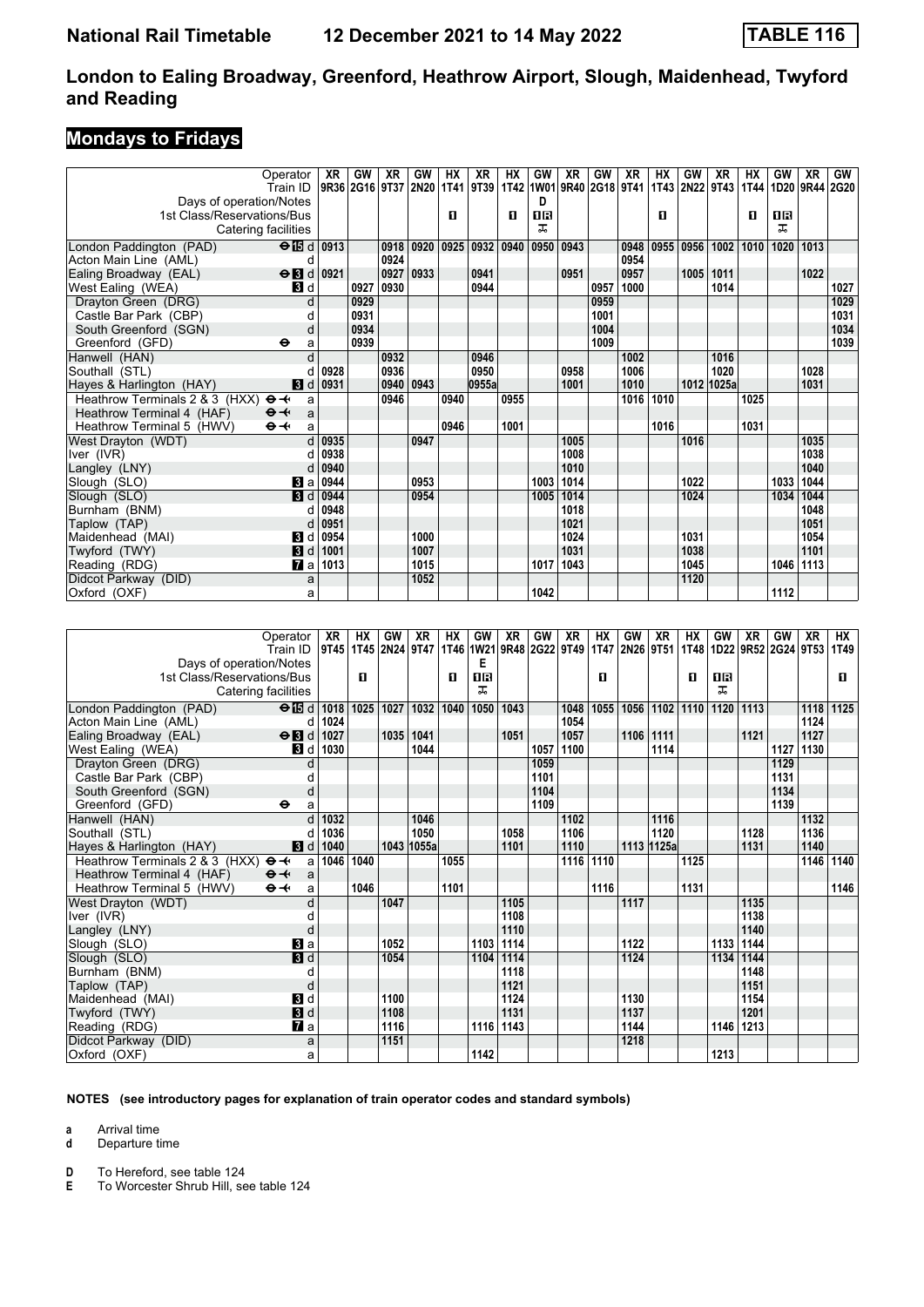## **Mondays to Fridays**

|                                                     | Operator                     | GW   | XR.        | НX   | GW   | XR   | GW                       | XR   | HХ   | GW        | XR             | НX   | GW   | XR                        | XR   | HХ   | GW                  | GW   | XR    |
|-----------------------------------------------------|------------------------------|------|------------|------|------|------|--------------------------|------|------|-----------|----------------|------|------|---------------------------|------|------|---------------------|------|-------|
|                                                     | Train ID                     |      | 2N28 9T55  |      |      |      | 1T50 1W02 9R56 2G26 9T57 |      |      |           | 1T51 2N30 9T59 |      |      | 1T52   1D24   9R60   9T61 |      |      | 1T53 2N32 2G28 9T63 |      |       |
| Days of operation/Notes                             |                              |      |            |      | D    |      |                          |      |      |           |                |      |      |                           |      |      |                     |      |       |
| 1st Class/Reservations/Bus                          |                              |      |            | п    | 08   |      |                          |      | п    |           |                | п    | 0R   |                           |      | п    |                     |      |       |
| Catering facilities                                 |                              |      |            |      | ㅈ    |      |                          |      |      |           |                |      | ᅚ    |                           |      |      |                     |      |       |
| London Paddington (PAD)                             | $\Theta$ is d 1127 1132 1140 |      |            |      | 1150 | 1143 |                          | 1148 |      | 1155 1157 | 1202           | 1210 |      | 1220 1213                 | 1218 | 1225 | 1226                |      | 1232  |
| Acton Main Line (AML)                               | d                            |      |            |      |      |      |                          | 1154 |      |           |                |      |      |                           | 1224 |      |                     |      |       |
| Ealing Broadway (EAL)                               | $\Theta$ <b>B</b> d          |      | 1135 1141  |      |      | 1151 |                          | 1157 |      | 1205      | 1211           |      |      | 1221                      | 1227 |      | 1234                |      | 1241  |
| West Ealing (WEA)                                   | <b>3</b> d                   |      | 1144       |      |      |      | 1157                     | 1200 |      |           | 1214           |      |      |                           | 1230 |      |                     | 1230 | 1244  |
| Dravton Green (DRG)                                 |                              |      |            |      |      |      | 1159                     |      |      |           |                |      |      |                           |      |      |                     | 1232 |       |
| Castle Bar Park (CBP)                               |                              |      |            |      |      |      | 1201                     |      |      |           |                |      |      |                           |      |      |                     | 1234 |       |
| South Greenford (SGN)                               | d                            |      |            |      |      |      | 1204                     |      |      |           |                |      |      |                           |      |      |                     | 1237 |       |
| Greenford (GFD)                                     | $\bullet$<br>a               |      |            |      |      |      | 1209                     |      |      |           |                |      |      |                           |      |      |                     | 1242 |       |
| Hanwell (HAN)                                       |                              |      | 1146       |      |      |      |                          | 1202 |      |           | 1216           |      |      |                           | 1232 |      |                     |      | 1246  |
| Southall (STL)                                      | d                            |      | 1150       |      |      | 1158 |                          | 1206 |      |           | 1220           |      |      | 1228                      | 1236 |      |                     |      | 1250  |
| Hayes & Harlington (HAY)                            | 3d                           |      | 1143 1155a |      |      | 1201 |                          | 1210 |      |           | 1213 1225a     |      |      | 1231                      | 1240 |      | 1243                |      | 1255a |
| Heathrow Terminals 2 & 3 (HXX) $\Theta \rightarrow$ | a                            |      |            | 1155 |      |      |                          | 1216 | 1210 |           |                | 1225 |      |                           | 1246 | 1240 |                     |      |       |
| Heathrow Terminal 4 (HAF)                           | $\Theta +$<br>a              |      |            |      |      |      |                          |      |      |           |                |      |      |                           |      |      |                     |      |       |
| Heathrow Terminal 5 (HWV)                           | $\Theta +$<br>a              |      |            | 1201 |      |      |                          |      | 1216 |           |                | 1231 |      |                           |      | 1246 |                     |      |       |
| West Drayton (WDT)                                  |                              | 1147 |            |      |      | 1205 |                          |      |      | 1217      |                |      |      | 1235                      |      |      | 1247                |      |       |
| Iver (IVR)                                          |                              |      |            |      |      | 1208 |                          |      |      |           |                |      |      | 1238                      |      |      |                     |      |       |
| Langley (LNY)                                       | d                            |      |            |      |      | 1210 |                          |      |      |           |                |      |      | 1240                      |      |      |                     |      |       |
| Slough (SLO)                                        | Bl al                        | 1152 |            |      | 1203 | 1214 |                          |      |      | 1222      |                |      | 1233 | 1244                      |      |      | 1253                |      |       |
| Slough (SLO)                                        | 3d                           | 1154 |            |      | 1204 | 1214 |                          |      |      | 1224      |                |      | 1234 | 1244                      |      |      | 1254                |      |       |
| Burnham (BNM)                                       |                              |      |            |      |      | 1218 |                          |      |      |           |                |      |      | 1248                      |      |      |                     |      |       |
| Taplow (TAP)                                        | d                            |      |            |      |      | 1221 |                          |      |      |           |                |      |      | 1251                      |      |      |                     |      |       |
| Maidenhead (MAI)                                    | В<br>d                       | 1200 |            |      |      | 1224 |                          |      |      | 1230      |                |      |      | 1254                      |      |      | 1300                |      |       |
| Twyford (TWY)                                       | 3d                           | 1207 |            |      |      | 1231 |                          |      |      | 1237      |                |      |      | 1301                      |      |      | 1307                |      |       |
| Reading (RDG)                                       | <b>и</b> а                   | 1214 |            |      | 1216 | 1243 |                          |      |      | 1244      |                |      |      | 1246 1313                 |      |      | 1314                |      |       |
| Didcot Parkway (DID)                                | a                            | 1250 |            |      |      |      |                          |      |      | 1320      |                |      |      |                           |      |      | 1348                |      |       |
| Oxford (OXF)                                        | a                            |      |            |      | 1242 |      |                          |      |      |           |                |      | 1314 |                           |      |      |                     |      |       |

| Operator                                            |                     | НX                 | GW                                      | XR   | GW   | XR   | HХ   | GW   | XR         | НX   | GW        | XR   | GW                               | XR   | <b>HX</b> | GW        | XR         | <b>HX</b> | GW        |
|-----------------------------------------------------|---------------------|--------------------|-----------------------------------------|------|------|------|------|------|------------|------|-----------|------|----------------------------------|------|-----------|-----------|------------|-----------|-----------|
| Train ID                                            |                     |                    | 1T54 1W25 9R64 2G30 9T65 1T55 2N34 9T67 |      |      |      |      |      |            |      |           |      | 1T56   1D26   9R68   2G32   9T69 |      | 1T57      | 2N36 9T71 |            |           | 1T58 1W27 |
| Days of operation/Notes                             |                     |                    | F                                       |      |      |      |      |      |            |      |           |      |                                  |      |           |           |            |           | в         |
| 1st Class/Reservations/Bus                          |                     | п                  | 08                                      |      |      |      | п    |      |            | п    | <b>0B</b> |      |                                  |      | п         |           |            | п         | ΩB        |
| Catering facilities                                 |                     |                    | 굾                                       |      |      |      |      |      |            |      | ㅈ         |      |                                  |      |           |           |            |           | ㅈ         |
| London Paddington (PAD)                             |                     | $\Theta$ is d 1240 | 1250                                    | 1243 |      | 1248 | 1255 | 1255 | 1302       | 1310 | 1320      | 1313 |                                  | 1318 | 1325      | 1327      | 1332       | 1340      | 1350      |
| Acton Main Line (AML)                               | d                   |                    |                                         |      |      | 1254 |      |      |            |      |           |      |                                  | 1324 |           |           |            |           |           |
| Ealing Broadway (EAL)                               | $\Theta$ <b>B</b> d |                    |                                         | 1251 |      | 1257 |      | 1303 | 1311       |      |           | 1321 |                                  | 1327 |           | 1335      | 1341       |           |           |
| West Ealing (WEA)                                   | <b>3</b> d          |                    |                                         |      | 1259 | 1300 |      |      | 1314       |      |           |      | 1328                             | 1330 |           |           | 1344       |           |           |
| Drayton Green (DRG)                                 | d                   |                    |                                         |      | 1301 |      |      |      |            |      |           |      | 1330                             |      |           |           |            |           |           |
| Castle Bar Park (CBP)                               |                     |                    |                                         |      | 1303 |      |      |      |            |      |           |      | 1332                             |      |           |           |            |           |           |
| South Greenford (SGN)                               | d                   |                    |                                         |      | 1306 |      |      |      |            |      |           |      | 1335                             |      |           |           |            |           |           |
| Greenford (GFD)<br>$\bullet$                        | a                   |                    |                                         |      | 1311 |      |      |      |            |      |           |      | 1340                             |      |           |           |            |           |           |
| Hanwell (HAN)                                       |                     |                    |                                         |      |      | 1302 |      |      | 1316       |      |           |      |                                  | 1332 |           |           | 1346       |           |           |
| Southall (STL)                                      |                     |                    |                                         | 1258 |      | 1306 |      |      | 1320       |      |           | 1328 |                                  | 1336 |           |           | 1350       |           |           |
| Hayes & Harlington (HAY)                            | $\mathbf{3}$ d      |                    |                                         | 1301 |      | 1310 |      |      | 1314 1325a |      |           | 1331 |                                  | 1340 |           |           | 1342 1355a |           |           |
| Heathrow Terminals 2 & 3 (HXX) $\Theta \rightarrow$ | a                   | 1255               |                                         |      |      | 1316 | 1310 |      |            | 1325 |           |      |                                  | 1346 | 1340      |           |            | 1355      |           |
| $\Theta +$<br>Heathrow Terminal 4 (HAF)             | a                   |                    |                                         |      |      |      |      |      |            |      |           |      |                                  |      |           |           |            |           |           |
| $\Theta +$<br>Heathrow Terminal 5 (HWV)             | a                   | 1301               |                                         |      |      |      | 1316 |      |            | 1331 |           |      |                                  |      | 1346      |           |            | 1401      |           |
| West Drayton (WDT)                                  | d                   |                    |                                         | 1305 |      |      |      | 1318 |            |      |           | 1335 |                                  |      |           | 1346      |            |           |           |
| Iver (IVR)                                          |                     |                    |                                         | 1308 |      |      |      |      |            |      |           | 1338 |                                  |      |           |           |            |           |           |
| Langley (LNY)                                       | d                   |                    |                                         | 1310 |      |      |      |      |            |      |           | 1340 |                                  |      |           |           |            |           |           |
| Slough (SLO)                                        | $\mathbf{B}$ a      |                    | 1303                                    | 1314 |      |      |      | 1323 |            |      | 1333      | 1344 |                                  |      |           | 1352      |            |           | 1403      |
| Slough (SLO)                                        | 3d                  |                    | 1304                                    | 1314 |      |      |      | 1324 |            |      | 1334      | 1344 |                                  |      |           | 1354      |            |           | 1404      |
| Burnham (BNM)                                       | $\mathfrak{c}$      |                    |                                         | 1318 |      |      |      |      |            |      |           | 1348 |                                  |      |           |           |            |           |           |
| Taplow (TAP)                                        | d                   |                    |                                         | 1321 |      |      |      |      |            |      |           | 1351 |                                  |      |           |           |            |           |           |
| Maidenhead (MAI)                                    | $\mathbf{3}$ d      |                    |                                         | 1324 |      |      |      | 1330 |            |      |           | 1354 |                                  |      |           | 1400      |            |           |           |
| Twyford (TWY)                                       | 3d                  |                    |                                         | 1331 |      |      |      | 1337 |            |      |           | 1401 |                                  |      |           | 1407      |            |           |           |
| Reading (RDG)                                       | <b>7</b> а          |                    | 1316                                    | 1343 |      |      |      | 1345 |            |      | 1346      | 1413 |                                  |      |           | 1414      |            |           | 1416      |
| Didcot Parkway (DID)                                | a                   |                    |                                         |      |      |      |      | 1420 |            |      |           |      |                                  |      |           | 1451      |            |           |           |
| Oxford (OXF)                                        | a                   |                    | 1342                                    |      |      |      |      |      |            |      | 1413      |      |                                  |      |           |           |            |           | 1443      |

#### **NOTES (see introductory pages for explanation of train operator codes and standard symbols)**

**a** Arrival time

**d** Departure time

**B** To Great Malvern, see table 124<br>**D** To Hereford, see table 124

**D** To Hereford, see table 124<br>**F** To Worcester Foregate Stre

**F** To Worcester Foregate Street, see table 124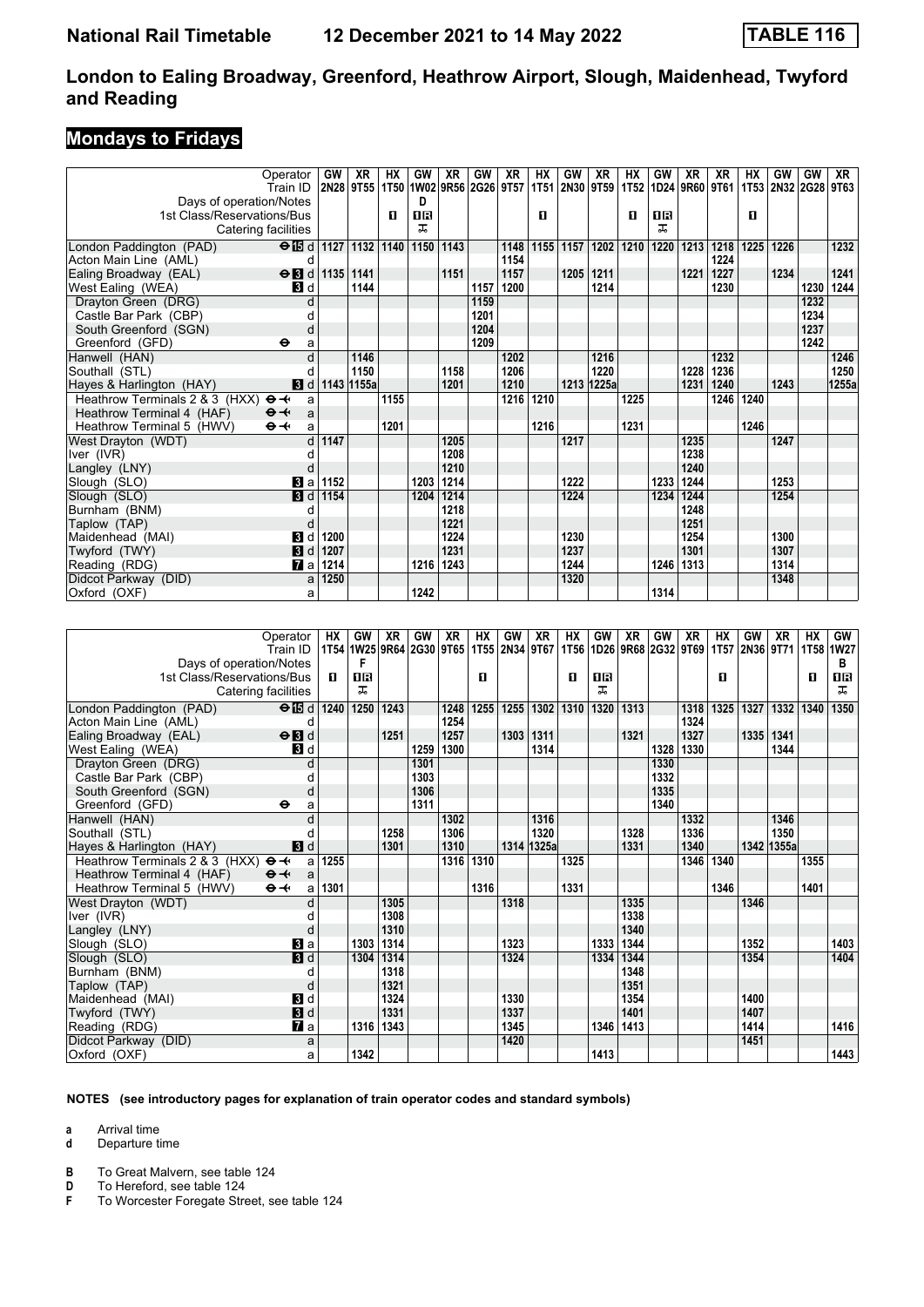## **Mondays to Fridays**

|                                | Operator                | XR             | GW   | XR   | HХ   | <b>GW</b> | XR             | НX        | GW   | XR             | XR   | HХ   | GW        | GW                  | XR    | HХ   | GW                  | XR   | XR   |
|--------------------------------|-------------------------|----------------|------|------|------|-----------|----------------|-----------|------|----------------|------|------|-----------|---------------------|-------|------|---------------------|------|------|
|                                | Train ID                | 9R72 2G34 9T73 |      |      |      |           | 1T59 2N38 9T75 | 1T60      |      | 1D28 9R76 9T77 |      |      |           | 1T61 2N40 2G36 9T79 |       |      | 1T62 1W29 9R80 9T81 |      |      |
| Days of operation/Notes        |                         |                |      |      |      |           |                |           |      |                |      |      |           |                     |       |      | F                   |      |      |
| 1st Class/Reservations/Bus     |                         |                |      |      | п    |           |                | п         | ПR   |                |      | п    |           |                     |       | п    | 08                  |      |      |
| Catering facilities            |                         |                |      |      |      |           |                |           | ㅈ    |                |      |      |           |                     |       |      | ㅈ                   |      |      |
| London Paddington (PAD)        | $\Theta$ $\blacksquare$ | 1343           |      | 1348 | 1355 | 1356      |                | 1402 1410 | 1420 | 1413           | 1418 |      | 1425 1427 |                     | 1432  | 1440 | 1450                | 1443 | 1448 |
| Acton Main Line (AML)          | d                       |                |      | 1354 |      |           |                |           |      |                | 1424 |      |           |                     |       |      |                     |      | 1454 |
| Ealing Broadway (EAL)          | $\Theta$ <b>B</b> d     | 1351           |      | 1357 |      | 1406      | 1411           |           |      | 1421           | 1427 |      | 1435      |                     | 1441  |      |                     | 1451 | 1457 |
| West Ealing (WEA)              | <b>B</b> Id             |                | 1358 | 1400 |      |           | 1414           |           |      |                | 1430 |      |           | 1435                | 1444  |      |                     |      | 1500 |
| Drayton Green (DRG)            | d                       |                | 1400 |      |      |           |                |           |      |                |      |      |           | 1437                |       |      |                     |      |      |
| Castle Bar Park (CBP)          | $\mathfrak{c}$          |                | 1402 |      |      |           |                |           |      |                |      |      |           | 1439                |       |      |                     |      |      |
| South Greenford (SGN)          | d                       |                | 1405 |      |      |           |                |           |      |                |      |      |           | 1442                |       |      |                     |      |      |
| Greenford (GFD)                | ⊖<br>a                  |                | 1410 |      |      |           |                |           |      |                |      |      |           | 1447                |       |      |                     |      |      |
| Hanwell (HAN)                  | d                       |                |      | 1402 |      |           | 1416           |           |      |                | 1432 |      |           |                     | 1446  |      |                     |      | 1502 |
| Southall (STL)                 |                         | 1358           |      | 1406 |      |           | 1420           |           |      | 1428           | 1436 |      |           |                     | 1450  |      |                     | 1458 | 1506 |
| Hayes & Harlington (HAY)       | 3d                      | 1401           |      | 1410 |      |           | 1413 1425a     |           |      | 1431           | 1440 |      | 1443      |                     | 1455a |      |                     | 1501 | 1510 |
| Heathrow Terminals 2 & 3 (HXX) | $\Theta +$<br>a         |                |      | 1416 | 1411 |           |                | 1425      |      |                | 1446 | 1440 |           |                     |       | 1455 |                     |      | 1516 |
| Heathrow Terminal 4 (HAF)      | $\Theta +$<br>a         |                |      |      |      |           |                |           |      |                |      |      |           |                     |       |      |                     |      |      |
| Heathrow Terminal 5 (HWV)      | $\Theta +$<br>a         |                |      |      | 1417 |           |                | 1431      |      |                |      | 1446 |           |                     |       | 1501 |                     |      |      |
| West Drayton (WDT)             | d                       | 1405           |      |      |      | 1417      |                |           |      | 1435           |      |      | 1447      |                     |       |      |                     | 1505 |      |
| Iver (IVR)                     | d                       | 1408           |      |      |      |           |                |           |      | 1438           |      |      |           |                     |       |      |                     | 1508 |      |
| Langley (LNY)                  | d                       | 1410           |      |      |      |           |                |           |      | 1440           |      |      |           |                     |       |      |                     | 1510 |      |
| Slough (SLO)                   | <b>B</b> la             | 1414           |      |      |      | 1423      |                |           | 1433 | 1444           |      |      | 1453      |                     |       |      | 1503                | 1514 |      |
| Slough (SLO)                   | 3d                      | 1414           |      |      |      | 1424      |                |           | 1434 | 1444           |      |      | 1454      |                     |       |      | 1504                | 1514 |      |
| Burnham (BNM)                  | d                       | 1418           |      |      |      |           |                |           |      | 1448           |      |      |           |                     |       |      |                     | 1518 |      |
| Taplow (TAP)                   | d                       | 1421           |      |      |      |           |                |           |      | 1451           |      |      |           |                     |       |      |                     | 1521 |      |
| Maidenhead (MAI)               | $\blacksquare$          | 1424           |      |      |      | 1430      |                |           |      | 1454           |      |      | 1500      |                     |       |      |                     | 1524 |      |
| Twyford (TWY)                  | 3d                      | 1431           |      |      |      | 1437      |                |           |      | 1501           |      |      | 1507      |                     |       |      |                     | 1531 |      |
| Reading (RDG)                  | $\mathbf{z}$ a          | 1443           |      |      |      | 1444      |                |           | 1446 | 1513           |      |      | 1514      |                     |       |      | 1516                | 1543 |      |
| Didcot Parkway (DID)           | a                       |                |      |      |      | 1521      |                |           |      |                |      |      | 1549      |                     |       |      |                     |      |      |
| Oxford (OXF)                   | a                       |                |      |      |      |           |                |           | 1513 |                |      |      |           |                     |       |      | 1542                |      |      |

| Operator                                            |                     | НX   | GW                  | GW   | XR    | <b>HX</b> | GW                                                               | XR   | XR   | <b>HX</b> | GW    | <b>GW</b> | XR    | HХ   | GW             | <b>XR</b> | XR   | <b>HX</b> | GW   |
|-----------------------------------------------------|---------------------|------|---------------------|------|-------|-----------|------------------------------------------------------------------|------|------|-----------|-------|-----------|-------|------|----------------|-----------|------|-----------|------|
|                                                     | Train ID            |      | 1T63 2N42 2G38 9T83 |      |       |           | 1764 1W30 9R84 9T85 1T65 2N44 2G40 9T87 1T66 1W31 9R88 9T89 1T67 |      |      |           |       |           |       |      |                |           |      |           | 2N46 |
| Days of operation/Notes                             |                     |      |                     |      |       |           |                                                                  |      |      |           |       |           |       |      | в              |           |      |           |      |
| 1st Class/Reservations/Bus                          |                     | п    |                     |      |       | п         | <b>0B</b><br>ᠼ                                                   |      |      | п         |       |           |       | п    | <b>0B</b><br>ᠼ |           |      | п         |      |
| Catering facilities                                 |                     |      |                     |      |       |           |                                                                  |      |      |           |       |           |       |      |                |           |      |           |      |
| London Paddington (PAD)                             | $\Theta$ id         | 1455 | 1457                |      | 1502  | 1510      | 1520                                                             | 1513 | 1518 | 1525      | 1527  |           | 1532  | 1540 | 1550           | 1543      | 1548 | 1555      | 1556 |
| Acton Main Line (AML)                               | d                   |      |                     |      |       |           |                                                                  |      | 1524 |           |       |           |       |      |                |           | 1554 |           |      |
| Ealing Broadway (EAL)                               | $\Theta$ <b>B</b> d |      | 1505                |      | 1511  |           |                                                                  | 1521 | 1527 |           | 1535  |           | 1541  |      |                | 1551      | 1557 |           |      |
| West Ealing (WEA)                                   | <b>B</b> d          |      |                     | 1505 | 1514  |           |                                                                  |      | 1530 |           |       | 1535      | 1544  |      |                |           | 1600 |           |      |
| Drayton Green (DRG)                                 | d                   |      |                     | 1507 |       |           |                                                                  |      |      |           |       | 1537      |       |      |                |           |      |           |      |
| Castle Bar Park (CBP)                               |                     |      |                     | 1509 |       |           |                                                                  |      |      |           |       | 1539      |       |      |                |           |      |           |      |
| South Greenford (SGN)                               | d                   |      |                     | 1512 |       |           |                                                                  |      |      |           |       | 1542      |       |      |                |           |      |           |      |
| Greenford (GFD)<br>$\bullet$                        | a                   |      |                     | 1517 |       |           |                                                                  |      |      |           |       | 1547      |       |      |                |           |      |           |      |
| Hanwell (HAN)                                       |                     |      |                     |      | 1516  |           |                                                                  |      | 1532 |           |       |           | 1546  |      |                |           | 1602 |           |      |
| Southall (STL)                                      |                     |      |                     |      | 1520  |           |                                                                  | 1528 | 1536 |           |       |           | 1550  |      |                | 1558      | 1606 |           |      |
| Hayes & Harlington (HAY)                            | <b>3</b> d          |      | 1514                |      | 1525a |           |                                                                  | 1531 | 1540 |           | 1548  |           | 1555a |      |                | 1601      | 1610 |           |      |
| Heathrow Terminals 2 & 3 (HXX) $\Theta \rightarrow$ | a                   | 1510 |                     |      |       | 1525      |                                                                  |      | 1546 | 1540      |       |           |       | 1555 |                |           | 1616 | 1610      |      |
| Heathrow Terminal 4 (HAF)<br>$\Theta +$             | a                   |      |                     |      |       |           |                                                                  |      |      |           |       |           |       |      |                |           |      |           |      |
| $\Theta +$<br>Heathrow Terminal 5 (HWV)             | a                   | 1516 |                     |      |       | 1531      |                                                                  |      |      | 1546      |       |           |       | 1601 |                |           |      | 1616      |      |
| West Drayton (WDT)                                  |                     |      | 1518                |      |       |           |                                                                  | 1535 |      |           | 1552  |           |       |      |                | 1605      |      |           |      |
| Iver (IVR)                                          |                     |      |                     |      |       |           |                                                                  | 1538 |      |           |       |           |       |      |                | 1608      |      |           |      |
| Langley (LNY)                                       |                     |      |                     |      |       |           |                                                                  | 1540 |      |           |       |           |       |      |                | 1610      |      |           |      |
| Slough (SLO)                                        | $\mathbf{B}$ a      |      | 1523                |      |       |           | 1533                                                             | 1544 |      |           | 1557  |           |       |      |                | 1614      |      |           | 1623 |
| Slough (SLO)                                        | <b>3</b> d          |      | 1524                |      |       |           | 1534                                                             | 1544 |      |           | 1559  |           |       |      | 1604u          | 1614      |      |           | 1624 |
| Burnham (BNM)                                       |                     |      |                     |      |       |           |                                                                  | 1548 |      |           |       |           |       |      |                | 1618      |      |           |      |
| Taplow (TAP)                                        | d                   |      |                     |      |       |           |                                                                  | 1551 |      |           |       |           |       |      |                | 1621      |      |           |      |
| Maidenhead (MAI)                                    | <b>3</b> d          |      | 1530                |      |       |           |                                                                  | 1554 |      |           | 1608c |           |       |      |                | 1624      |      |           | 1630 |
| Twyford (TWY)                                       | 3d                  |      | 1537                |      |       |           |                                                                  | 1601 |      |           | 1615  |           |       |      |                | 1631      |      |           | 1637 |
| Reading (RDG)                                       | <b>7</b> а          |      | 1544                |      |       |           | 1546                                                             | 1613 |      |           | 1622  |           |       |      |                | 1643      |      |           | 1646 |
| Didcot Parkway (DID)                                | a                   |      | 1617                |      |       |           |                                                                  |      |      |           | 1650  |           |       |      |                |           |      |           | 1717 |
| Oxford (OXF)                                        | a                   |      |                     |      |       |           | 1612                                                             |      |      |           |       |           |       |      | 1642           |           |      |           |      |

#### **NOTES (see introductory pages for explanation of train operator codes and standard symbols)**

**a** Arrival time

**d** Departure time<br>**u** Stops to pick up

Stops to pick up only

**c** Arrives 3 minutes earlier

**B** To Great Malvern, see table 124<br>**F** To Worcester Foregate Street, se **F** To Worcester Foregate Street, see table 124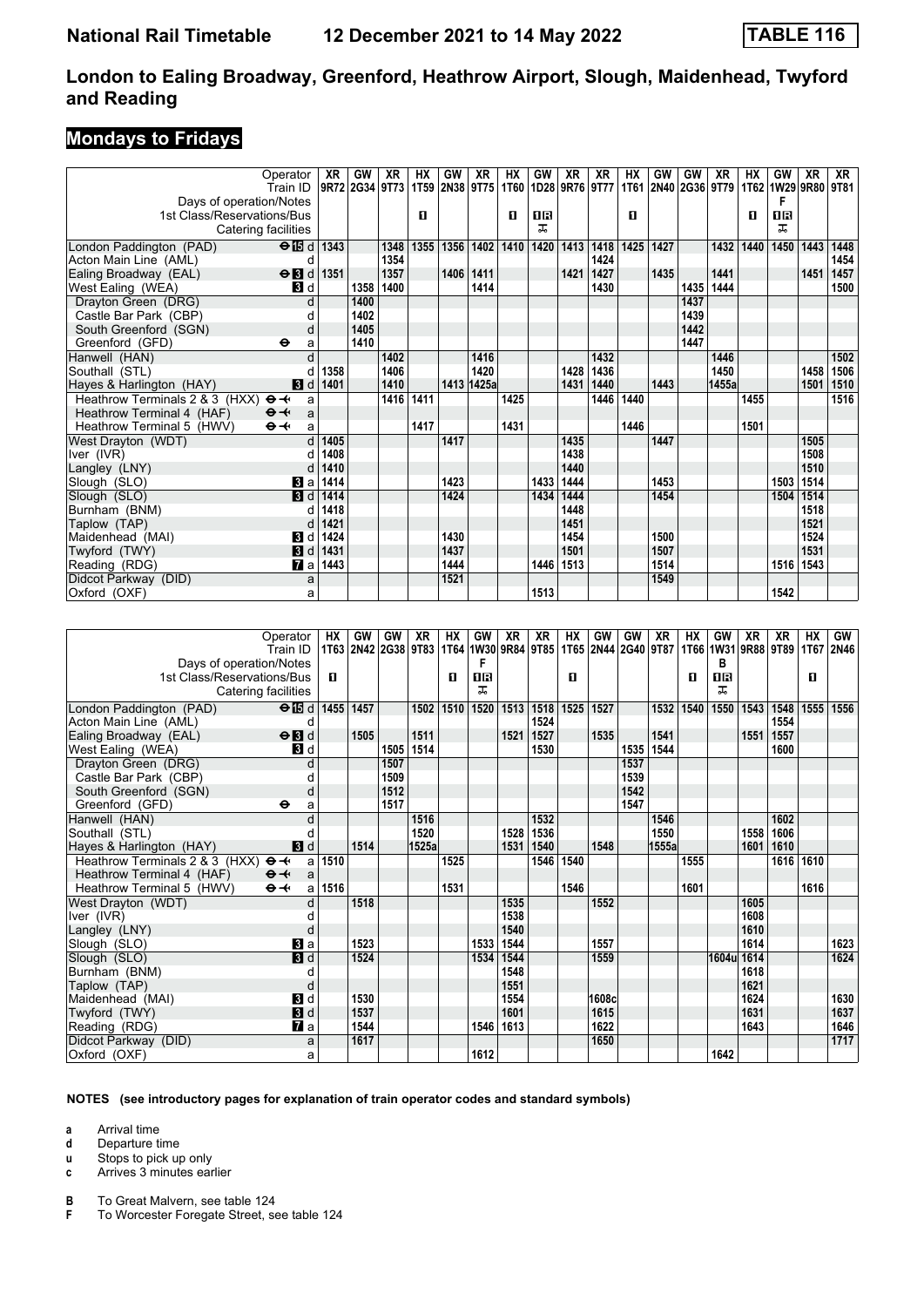## **Mondays to Fridays**

|                                                        | Operator                | XR             | GW   | XR    | НX   | GW   | XR             | XR   | ΗХ   | XR                                      | GW   | XR    | HХ   | GW   | XR   | XR   | НX   | GW        | <b>GW</b> |
|--------------------------------------------------------|-------------------------|----------------|------|-------|------|------|----------------|------|------|-----------------------------------------|------|-------|------|------|------|------|------|-----------|-----------|
|                                                        | Train ID                | 9R90 2G42 9T91 |      |       | 1T68 |      | 1D32 9R92 9T93 |      |      | 1T69 9R94 2G44 9T95 1T70 1D47 9R96 9T97 |      |       |      |      |      |      |      | 1T71 1N42 | 1K22      |
| Days of operation/Notes                                |                         |                |      |       |      |      |                |      |      |                                         |      |       |      |      |      |      |      |           | C         |
| 1st Class/Reservations/Bus                             |                         |                |      |       | п    | 1 R  |                |      | п    |                                         |      |       | п    |      |      |      | п    |           | <b>08</b> |
| Catering facilities                                    |                         |                |      |       |      | ᠼ    |                |      |      |                                         |      |       |      |      |      |      |      |           | ᠼ         |
| London Paddington (PAD)                                | $\Theta$ is d   1558    |                |      | 1602  | 1610 | 1620 | 1613           | 1618 | 1625 | 1628                                    |      | 1632  | 1640 | 1650 | 1643 | 1648 | 1655 | 1656      | 1706      |
| Acton Main Line (AML)                                  | $\mathbf C$             |                |      |       |      |      |                | 1624 |      |                                         |      |       |      |      |      | 1654 |      |           |           |
| Ealing Broadway (EAL)                                  | $\Theta$ $\blacksquare$ | 1608           |      | 1611  |      |      | 1621           | 1627 |      | 1638                                    |      | 1641  |      |      | 1651 | 1657 |      |           |           |
| West Ealing (WEA)                                      | 3d                      |                | 1605 | 1614  |      |      |                | 1630 |      |                                         | 1635 | 1644  |      |      |      | 1700 |      |           |           |
| Drayton Green (DRG)                                    | d                       |                | 1607 |       |      |      |                |      |      |                                         | 1637 |       |      |      |      |      |      |           |           |
| Castle Bar Park (CBP)                                  |                         |                | 1609 |       |      |      |                |      |      |                                         | 1639 |       |      |      |      |      |      |           |           |
| South Greenford (SGN)                                  | d                       |                | 1612 |       |      |      |                |      |      |                                         | 1642 |       |      |      |      |      |      |           |           |
| Greenford (GFD)                                        | $\bullet$<br>a          |                | 1617 |       |      |      |                |      |      |                                         | 1647 |       |      |      |      |      |      |           |           |
| Hanwell (HAN)                                          |                         |                |      | 1616  |      |      |                | 1632 |      |                                         |      | 1646  |      |      |      | 1702 |      |           |           |
| Southall (STL)                                         |                         | 1613           |      | 1620  |      |      | 1628           | 1636 |      | 1643                                    |      | 1650  |      |      | 1658 | 1706 |      |           |           |
| Hayes & Harlington (HAY)                               | 3d                      | 1617           |      | 1625a |      |      | 1631           | 1640 |      | 1647                                    |      | 1655a |      |      | 1701 | 1710 |      |           |           |
| Heathrow Terminals 2 & 3 (HXX)<br>$\Theta \rightarrow$ | a                       |                |      |       | 1625 |      |                | 1646 | 1640 |                                         |      |       | 1655 |      |      | 1716 | 1710 |           |           |
| Heathrow Terminal 4 (HAF)<br>$\Theta +$                | a                       |                |      |       |      |      |                |      |      |                                         |      |       |      |      |      |      |      |           |           |
| $\Theta +$<br>Heathrow Terminal 5 (HWV)                | a                       |                |      |       | 1631 |      |                |      | 1646 |                                         |      |       | 1701 |      |      |      | 1716 |           |           |
| West Drayton (WDT)                                     | $\mathsf{d}$            | 1620           |      |       |      |      | 1635           |      |      | 1650                                    |      |       |      |      | 1705 |      |      |           |           |
| Iver (IVR)                                             |                         | 1623           |      |       |      |      | 1638           |      |      | 1653                                    |      |       |      |      | 1708 |      |      |           |           |
| Langley (LNY)                                          |                         | 1626           |      |       |      |      | 1640           |      |      | 1656                                    |      |       |      |      | 1710 |      |      |           |           |
| Slough (SLO)                                           | $\mathbf{3}$ a          | 1630           |      |       |      | 1633 | 1644           |      |      | 1700                                    |      |       |      |      | 1714 |      |      | 1720      |           |
| Slough (SLO)                                           | $\blacksquare$          | 1631           |      |       |      | 1634 | 1644           |      |      | 1701                                    |      |       |      |      | 1714 |      |      | 1720      |           |
| Burnham (BNM)                                          |                         | 1634           |      |       |      |      | 1648           |      |      | 1704                                    |      |       |      |      | 1718 |      |      | 1724      |           |
| Taplow (TAP)                                           | d                       | 1637           |      |       |      |      | 1651           |      |      | 1707                                    |      |       |      |      | 1721 |      |      |           |           |
| Maidenhead (MAI)                                       | <b>3</b> d              | 1641           |      |       |      |      | 1654           |      |      | 1711                                    |      |       |      | 1708 | 1724 |      |      | 1730a     |           |
| Twyford (TWY)                                          | 3d                      | 1648           |      |       |      |      | 1701           |      |      | 1718                                    |      |       |      | 1715 | 1731 |      |      |           | 1730      |
| Reading (RDG)                                          | $\mathbf{Z}$ al         | 1658           |      |       |      | 1646 | 1713           |      |      | 1728                                    |      |       |      | 1722 | 1743 |      |      |           | 1737      |
| Didcot Parkway (DID)                                   | a                       |                |      |       |      |      |                |      |      |                                         |      |       |      | 1752 |      |      |      |           |           |
| Oxford (OXF)                                           | a                       |                |      |       |      | 1713 |                |      |      |                                         |      |       |      |      |      |      |      |           |           |

|                                                     | Operator                   | XR              | GW   | XR        | HХ   | GW   | XR             | XR   | HХ        | XR         | XR        | GW   | XR        | HХ        | GW   | XR          | XR                                                                              | HХ   | <b>GW</b> |
|-----------------------------------------------------|----------------------------|-----------------|------|-----------|------|------|----------------|------|-----------|------------|-----------|------|-----------|-----------|------|-------------|---------------------------------------------------------------------------------|------|-----------|
|                                                     | Train ID                   |                 |      |           |      |      |                |      |           |            |           |      |           |           |      |             | 9R98 2G46 9T99 1T72 1D76 9R00 9T01 1T73 9N51 9R02 2G48 9T03 1T74 1D77 9R04 9T05 | 1T75 | 1R03      |
| 1st Class/Reservations/Bus                          |                            |                 |      |           | п    |      |                |      | п         |            |           |      |           | 0         |      |             |                                                                                 | 0    |           |
| London Paddington (PAD)                             | $\Theta$ id d   1658       |                 |      | 1702      | 1710 |      | 1720 1713 1718 |      | 1725      | 1726       | 1728      |      | 1732      | 1740 1751 |      | 1743        | 1748                                                                            | 1755 | 1756      |
| Acton Main Line (AML)                               | d                          |                 |      |           |      |      |                | 1724 |           |            |           |      |           |           |      |             | 1754                                                                            |      |           |
| Ealing Broadway (EAL)                               | $\Theta$ <b>B</b> d        | 1708            |      | 1711      |      |      | 1721           | 1727 |           | 1734       | 1738      |      | 1741      |           |      | 1751        | 1757                                                                            |      |           |
| West Ealing (WEA)                                   | <b>3</b> d                 |                 |      | 1705 1714 |      |      |                | 1730 |           |            |           |      | 1735 1744 |           |      |             | 1800                                                                            |      |           |
| Drayton Green (DRG)                                 | d                          |                 | 1707 |           |      |      |                |      |           |            |           | 1737 |           |           |      |             |                                                                                 |      |           |
| Castle Bar Park (CBP)                               |                            |                 | 1709 |           |      |      |                |      |           |            |           | 1739 |           |           |      |             |                                                                                 |      |           |
| South Greenford (SGN)                               | d                          |                 | 1712 |           |      |      |                |      |           |            |           | 1742 |           |           |      |             |                                                                                 |      |           |
| Greenford (GFD)                                     | $\bullet$<br>a             |                 | 1717 |           |      |      |                |      |           |            |           | 1747 |           |           |      |             |                                                                                 |      |           |
| Hanwell (HAN)                                       | d                          |                 |      | 1716      |      |      |                | 1732 |           |            |           |      | 1746      |           |      |             | 1802                                                                            |      |           |
| Southall (STL)                                      |                            | 1713            |      | 1720      |      |      | 1728           | 1736 |           |            | 1743      |      | 1750      |           |      | 1758        | 1806                                                                            |      |           |
| Hayes & Harlington (HAY)                            | 3d                         | 1717            |      | 1725a     |      |      | 1731           | 1740 |           |            | 1747      |      | 1755a     |           |      | 1801        | 1810                                                                            |      |           |
| Heathrow Terminals 2 & 3 (HXX) $\Theta \rightarrow$ | a                          |                 |      |           | 1725 |      |                |      | 1746 1740 |            |           |      |           | 1755      |      |             | 1816                                                                            | 1810 |           |
| Heathrow Terminal 4 (HAF)                           | $\Theta +$<br>$\mathsf{a}$ |                 |      |           |      |      |                |      |           |            |           |      |           |           |      |             |                                                                                 |      |           |
| Heathrow Terminal 5 (HWV)                           | $\Theta +$<br>a            |                 |      |           | 1731 |      |                |      | 1746      |            |           |      |           | 1801      |      |             |                                                                                 | 1816 |           |
| West Drayton (WDT)                                  | d                          | 1720            |      |           |      |      | 1735           |      |           |            | 1746 1750 |      |           |           |      | 1805        |                                                                                 |      |           |
| Iver (IVR)                                          |                            | 1723            |      |           |      |      | 1738           |      |           |            | 1753      |      |           |           |      | 1808        |                                                                                 |      |           |
| Langley (LNY)                                       | d                          | 1726            |      |           |      |      | 1740           |      |           |            | 1756      |      |           |           |      | 1810        |                                                                                 |      |           |
| Slough (SLO)                                        | Bl al                      | 1730            |      |           |      |      | 1744           |      |           | 1752       | 1800      |      |           |           |      | 1814        |                                                                                 |      | 1820      |
| Slough (SLO)                                        | 3d                         | 1731            |      |           |      |      | 1744           |      |           | 1752       | 1801      |      |           |           |      | 1814        |                                                                                 |      | 1821      |
| Burnham (BNM)                                       |                            | 1734            |      |           |      |      | 1748           |      |           | 1756       | 1804      |      |           |           |      | 1818        |                                                                                 |      | 1825      |
| Taplow (TAP)                                        |                            | 1737            |      |           |      |      | 1751           |      |           |            | 1807      |      |           |           |      | 1821        |                                                                                 |      |           |
| Maidenhead (MAI)                                    | <b>3</b> d                 | 1741            |      |           |      | 1740 | 1754           |      |           | 1802a 1811 |           |      |           |           |      | 1816   1824 |                                                                                 |      | 1830      |
| Twyford (TWY)                                       |                            | <b>8</b> d 1748 |      |           |      | 1747 | 1801           |      |           |            | 1818      |      |           |           | 1823 | 1831        |                                                                                 |      | 1837      |
| Reading (RDG)                                       | $\mathbf{z}$ all           | 1758            |      |           |      | 1754 | 1813           |      |           |            | 1828      |      |           |           | 1830 | 1843        |                                                                                 |      | 1844      |
| Didcot Parkway (DID)                                | a                          |                 |      |           |      | 1823 |                |      |           |            |           |      |           |           | 1858 |             |                                                                                 |      |           |
| Oxford (OXF)                                        | a                          |                 |      |           |      |      |                |      |           |            |           |      |           |           |      |             |                                                                                 |      |           |

**NOTES (see introductory pages for explanation of train operator codes and standard symbols)**

**a** Arrival time<br>**d** Departure t

**d** Departure time

**C** To Newbury, see table 122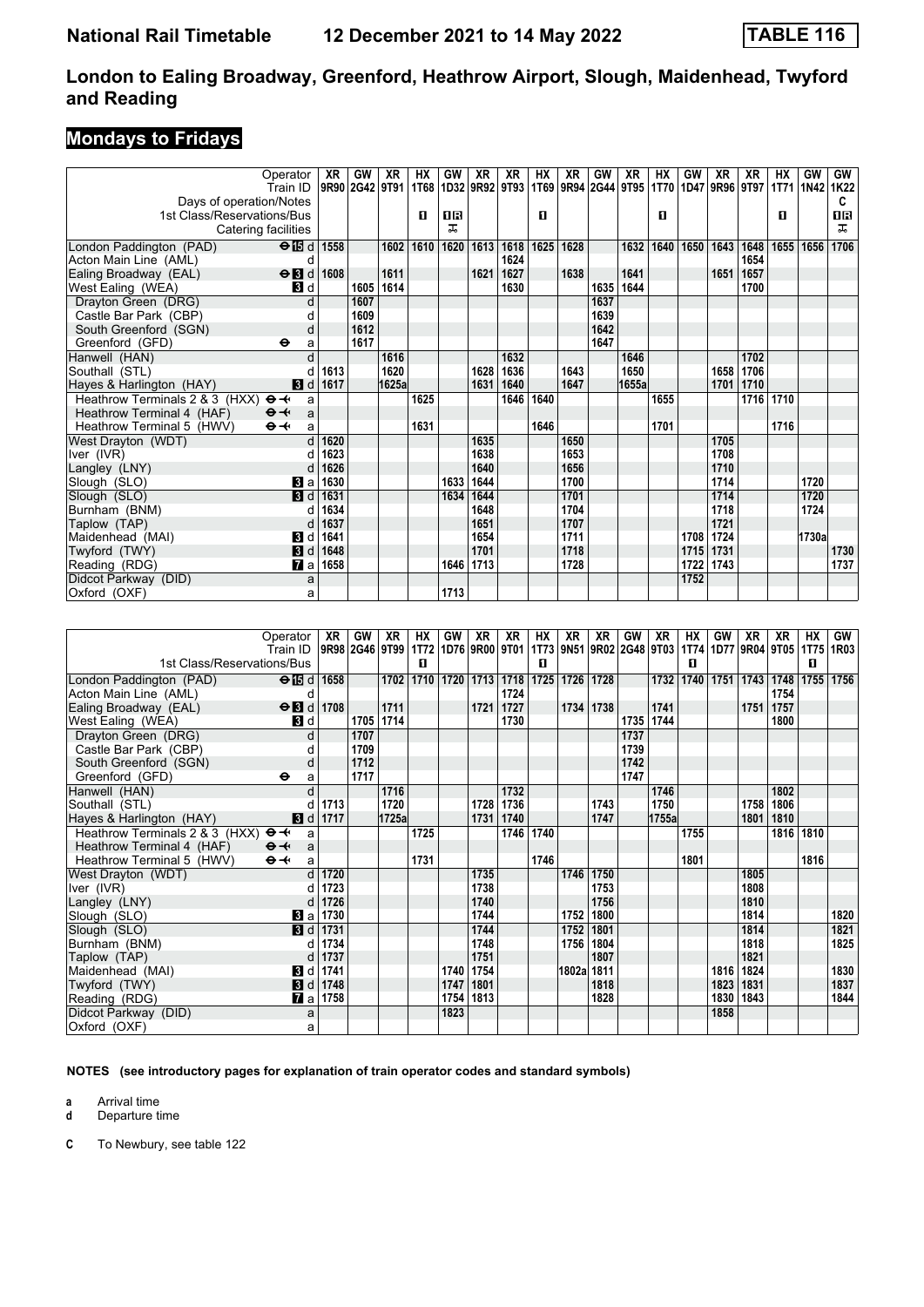## **Mondays to Fridays**

|                                                        | Operator            | XR   | GW             | XR    | GW   | НX   | GW                  | XR   | XR   | НX          | XR   | XR                  | GW   | XR    | НX   | GW   | XR             | XR   | НX   |
|--------------------------------------------------------|---------------------|------|----------------|-------|------|------|---------------------|------|------|-------------|------|---------------------|------|-------|------|------|----------------|------|------|
|                                                        | Train ID            |      | 9R06 2G50 9T07 |       | 1J93 |      | 1T76 1D78 9R08 9T09 |      |      | <b>1T77</b> |      | 9R59 9R10 2G52 9T11 |      |       | 1T78 |      | 1D79 9R12 9T13 |      | 1T79 |
| Days of operation/Notes                                |                     |      |                |       | G    |      |                     |      |      |             |      |                     |      |       |      |      |                |      |      |
| 1st Class/Reservations/Bus                             |                     |      |                |       | OR   | п    |                     |      |      | п           |      |                     |      |       | п    |      |                |      | п    |
| Catering facilities                                    |                     |      |                |       | ᅚ    |      |                     |      |      |             |      |                     |      |       |      |      |                |      |      |
| London Paddington (PAD)                                | $\Theta$ is d 1758  |      |                | 1802  | 1808 | 1810 | 1820                | 1813 | 1818 | 1825        | 1826 | 1828                |      | 1832  | 1840 | 1850 | 1843           | 1848 | 1855 |
| Acton Main Line (AML)                                  | d                   |      |                |       |      |      |                     |      | 1824 |             |      |                     |      |       |      |      |                | 1854 |      |
| Ealing Broadway (EAL)                                  | $\Theta$ <b>B</b> d | 1808 |                | 1811  |      |      |                     | 1821 | 1827 |             | 1834 | 1838                |      | 1841  |      |      | 1851           | 1857 |      |
| West Ealing (WEA)                                      | <b>3</b> d          |      | 1805           | 1814  |      |      |                     |      | 1830 |             |      |                     | 1835 | 1844  |      |      |                | 1900 |      |
| Drayton Green (DRG)                                    | d                   |      | 1807           |       |      |      |                     |      |      |             |      |                     | 1837 |       |      |      |                |      |      |
| Castle Bar Park (CBP)                                  |                     |      | 1809           |       |      |      |                     |      |      |             |      |                     | 1839 |       |      |      |                |      |      |
| South Greenford (SGN)                                  | d                   |      | 1812           |       |      |      |                     |      |      |             |      |                     | 1842 |       |      |      |                |      |      |
| Greenford (GFD)                                        | $\bullet$<br>a      |      | 1817           |       |      |      |                     |      |      |             |      |                     | 1847 |       |      |      |                |      |      |
| Hanwell (HAN)                                          |                     |      |                | 1816  |      |      |                     |      | 1832 |             |      |                     |      | 1846  |      |      |                | 1902 |      |
| Southall (STL)                                         |                     | 1813 |                | 1820  |      |      |                     | 1828 | 1836 |             |      | 1843                |      | 1850  |      |      | 1858           | 1906 |      |
| Hayes & Harlington (HAY)                               | 3d                  | 1817 |                | 1825a |      |      |                     | 1831 | 1840 |             |      | 1847                |      | 1855a |      |      | 1901           | 1910 |      |
| Heathrow Terminals 2 & 3 (HXX)<br>$\Theta \rightarrow$ | a                   |      |                |       |      | 1825 |                     |      | 1846 | 1840        |      |                     |      |       | 1855 |      |                | 1916 | 1910 |
| Heathrow Terminal 4 (HAF)<br>$\Theta +$                | a                   |      |                |       |      |      |                     |      |      |             |      |                     |      |       |      |      |                |      |      |
| $\Theta +$<br>Heathrow Terminal 5 (HWV)                | a                   |      |                |       |      | 1831 |                     |      |      | 1846        |      |                     |      |       | 1901 |      |                |      | 1916 |
| West Drayton (WDT)                                     |                     | 1820 |                |       |      |      |                     | 1835 |      |             | 1846 | 1850                |      |       |      |      | 1905           |      |      |
| Iver (IVR)                                             |                     | 1823 |                |       |      |      |                     | 1838 |      |             |      | 1853                |      |       |      |      | 1908           |      |      |
| Langley (LNY)                                          | d                   | 1826 |                |       |      |      |                     | 1840 |      |             |      | 1856                |      |       |      |      | 1910           |      |      |
| Slough (SLO)                                           | Bl a                | 1830 |                |       |      |      |                     | 1844 |      |             | 1852 | 1900                |      |       |      |      | 1914           |      |      |
| Slough (SLO)                                           | $\blacksquare$      | 1831 |                |       |      |      |                     | 1844 |      |             | 1852 | 1901                |      |       |      |      | 1914           |      |      |
| Burnham (BNM)                                          | d                   | 1834 |                |       |      |      |                     | 1848 |      |             | 1856 | 1904                |      |       |      |      | 1918           |      |      |
| Taplow (TAP)                                           |                     | 1837 |                |       |      |      |                     | 1851 |      |             |      | 1907                |      |       |      |      | 1921           |      |      |
| Maidenhead (MAI)                                       | BI d                | 1841 |                |       |      |      | 1839                | 1854 |      |             | 1901 | 1911                |      |       |      | 1915 | 1924           |      |      |
| Twyford (TWY)                                          | 3d                  | 1848 |                |       | 1829 |      | 1846                | 1901 |      |             | 1908 | 1918                |      |       |      | 1923 | 1931           |      |      |
| Reading (RDG)                                          | $\mathbf{z}$ a      | 1858 |                |       | 1834 |      | 1853                | 1913 |      |             | 1915 | 1928                |      |       |      | 1930 | 1943           |      |      |
| Didcot Parkway (DID)                                   | a                   |      |                |       |      |      | 1923                |      |      |             |      |                     |      |       |      | 1956 |                |      |      |
| Oxford (OXF)                                           | a                   |      |                |       |      |      |                     |      |      |             |      |                     |      |       |      |      |                |      |      |

|                                              | Operator<br>Train ID      | GW   | XR   | XR        | GW   | <b>XR</b>                | HX   | GW                        | XR   | XR   | <b>HX</b> | GW                  | GW   | XR    | НX   | <b>GW</b>      | XR                  | XR   | НX<br><b>1T83</b> |
|----------------------------------------------|---------------------------|------|------|-----------|------|--------------------------|------|---------------------------|------|------|-----------|---------------------|------|-------|------|----------------|---------------------|------|-------------------|
|                                              |                           |      |      |           |      | 1K26 9R63 9N14 2G54 9T15 |      | 1T80   1D80   9R16   9T17 |      |      |           | 1T81 2N60 2G56 9T19 |      |       |      |                | 1T82 1W05 9R20 9T21 |      |                   |
| Days of operation/Notes                      |                           | н    |      |           |      |                          |      |                           |      |      |           |                     |      |       |      | D.             |                     |      |                   |
| 1st Class/Reservations/Bus                   |                           | ПR   |      |           |      |                          | п    |                           |      |      | п         |                     |      |       | п    | <b>08</b><br>ᠼ |                     |      | П.                |
| Catering facilities                          |                           |      |      |           |      |                          |      |                           |      |      |           |                     |      |       |      |                |                     |      |                   |
| London Paddington (PAD)                      | $\Theta$ is d   1907      |      |      | 1856 1858 |      | 1902                     | 1910 | 1920                      | 1913 | 1918 | 1925      | 1926                |      | 1932  | 1940 | 1950           | 1943                | 1948 | 1955              |
| Acton Main Line (AML)                        | $\mathbf C$               |      |      |           |      |                          |      |                           |      | 1924 |           |                     |      |       |      |                |                     | 1954 |                   |
| Ealing Broadway (EAL)                        | $\Theta$ <b>B</b> d       |      | 1904 | 1908      |      | 1911                     |      |                           | 1921 | 1927 |           | 1934                |      | 1941  |      |                | 1951                | 1957 |                   |
| West Ealing (WEA)                            | 3d                        |      |      |           | 1905 | 1914                     |      |                           |      | 1930 |           |                     | 1935 | 1944  |      |                |                     | 2000 |                   |
| Drayton Green (DRG)                          |                           |      |      |           | 1907 |                          |      |                           |      |      |           |                     | 1937 |       |      |                |                     |      |                   |
| Castle Bar Park (CBP)                        |                           |      |      |           | 1909 |                          |      |                           |      |      |           |                     | 1939 |       |      |                |                     |      |                   |
| South Greenford (SGN)                        | d                         |      |      |           | 1912 |                          |      |                           |      |      |           |                     | 1942 |       |      |                |                     |      |                   |
| Greenford (GFD)                              | $\bullet$<br>a            |      |      |           | 1917 |                          |      |                           |      |      |           |                     | 1947 |       |      |                |                     |      |                   |
| Hanwell (HAN)                                |                           |      |      |           |      | 1916                     |      |                           |      | 1932 |           |                     |      | 1946  |      |                |                     | 2002 |                   |
| Southall (STL)                               |                           |      |      | 1913      |      | 1920                     |      |                           | 1928 | 1936 |           | 1940                |      | 1950  |      |                | 1958                | 2006 |                   |
| Hayes & Harlington (HAY)                     | 3d                        |      |      | 1917      |      | 1926a                    |      |                           | 1931 | 1940 |           | 1943                |      | 1955a |      |                | 2001                | 2010 |                   |
| Heathrow Terminals 2 & 3 (HXX)<br>$\Theta +$ | a                         |      |      |           |      |                          | 1925 |                           |      | 1946 | 1940      |                     |      |       | 1955 |                |                     | 2016 | 2010              |
| Heathrow Terminal 4 (HAF)<br>$\Theta +$      | a                         |      |      |           |      |                          |      |                           |      |      |           |                     |      |       |      |                |                     |      |                   |
| Heathrow Terminal 5 (HWV)<br>$\Theta +$      | a                         |      |      |           |      |                          | 1931 |                           |      | 1952 | 1946      |                     |      |       | 2001 |                |                     | 2022 | 2016              |
| West Drayton (WDT)                           | d                         |      | 1916 | 1920      |      |                          |      |                           | 1935 |      |           | 1947                |      |       |      |                | 2005                |      |                   |
| Iver (IVR)                                   |                           |      |      | 1923      |      |                          |      |                           | 1938 |      |           |                     |      |       |      |                | 2008                |      |                   |
| Langley (LNY)                                | C                         |      |      | 1926      |      |                          |      |                           | 1941 |      |           |                     |      |       |      |                | 2010                |      |                   |
| Slough (SLO)                                 | <b>B</b> a                |      | 1922 | 1930      |      |                          |      |                           | 1945 |      |           | 1953                |      |       |      | 2003           | 2014                |      |                   |
| Slough (SLO)                                 | $\overline{\mathbf{B}}$ d |      | 1922 | 1931      |      |                          |      |                           | 1945 |      |           | 1954                |      |       |      | 2004           | 2014                |      |                   |
| Burnham (BNM)                                | C                         |      | 1926 | 1934      |      |                          |      |                           | 1949 |      |           |                     |      |       |      |                | 2018                |      |                   |
| Taplow (TAP)                                 | d                         |      |      | 1937      |      |                          |      |                           | 1952 |      |           |                     |      |       |      |                | 2021                |      |                   |
| Maidenhead (MAI)                             | BI d                      |      | 1931 | 1942a     |      |                          |      | 1939                      | 1956 |      |           | 2003                |      |       |      |                | 2024                |      |                   |
| Twyford (TWY)                                | $\blacksquare$            | 1928 | 1938 |           |      |                          |      | 1946                      | 2003 |      |           | 2010                |      |       |      |                | 2031                |      |                   |
| Reading (RDG)                                | $\mathbf{Z}$ al           | 1934 | 1945 |           |      |                          |      | 1955                      | 2014 |      |           | 2018                |      |       |      | 2017           | 2043                |      |                   |
| Didcot Parkway (DID)                         | a                         |      |      |           |      |                          |      | 2023                      |      |      |           | 2050                |      |       |      |                |                     |      |                   |
| Oxford (OXF)                                 | a                         |      |      |           |      |                          |      |                           |      |      |           |                     |      |       |      | 2042           |                     |      |                   |

**NOTES (see introductory pages for explanation of train operator codes and standard symbols)**

**a** Arrival time

**d** Departure time

**D** To Hereford, see table 124<br>**G** To Frome, see table 135

**G** To Frome, see table 135<br>**H** To Bedwyn, see table 122

**H** To Bedwyn, see table 122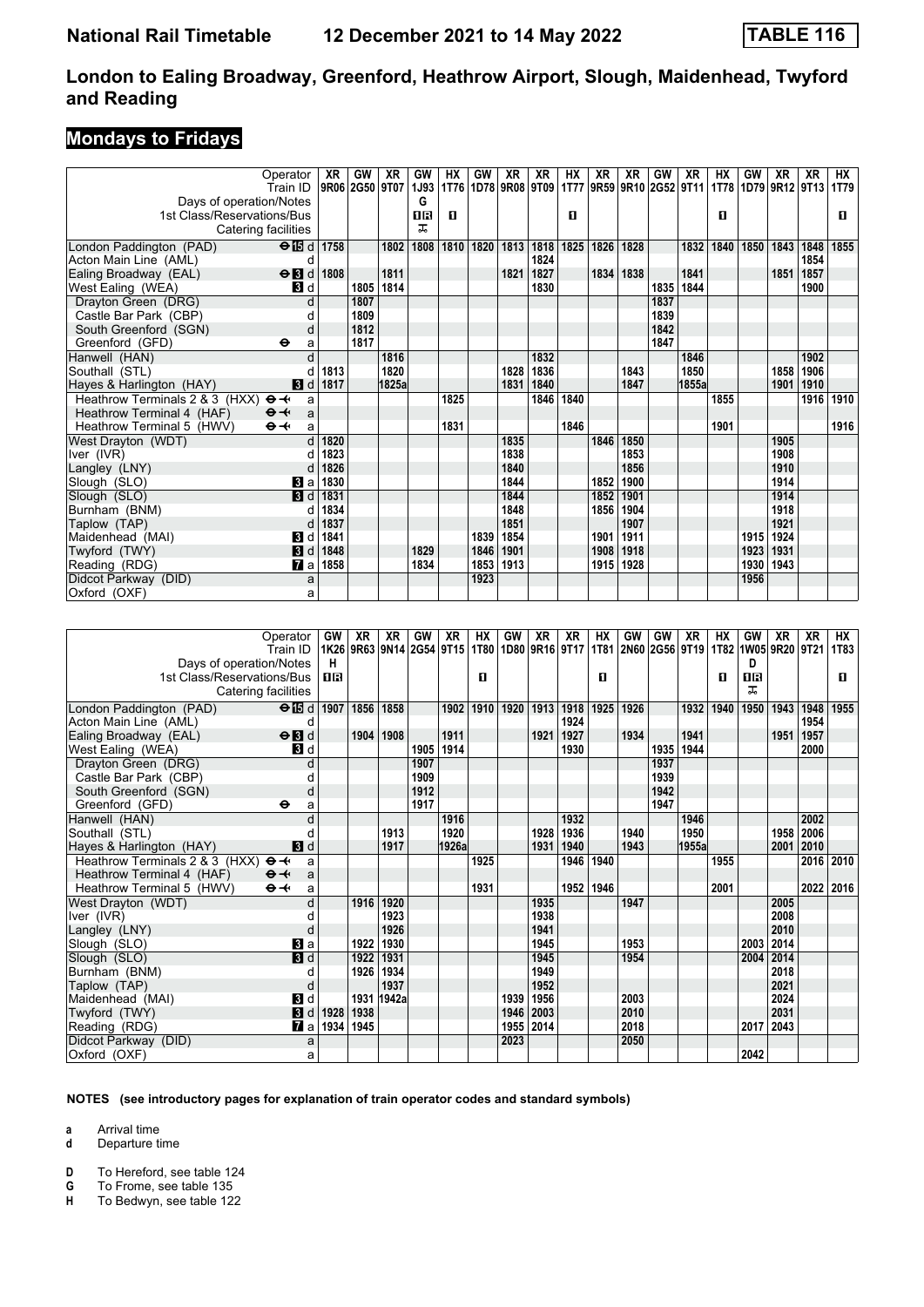## **Mondays to Fridays**

|                                | Operator                  | GW          | GW                  | GW   | XR    | НX   | GW   | XR                               | XR        | НX        | GW        | GW        | GW        | XR                  | НX   | GW        | XR                  | XR   | НX        |
|--------------------------------|---------------------------|-------------|---------------------|------|-------|------|------|----------------------------------|-----------|-----------|-----------|-----------|-----------|---------------------|------|-----------|---------------------|------|-----------|
|                                | Train ID                  |             | 1K28 2N62 2G58 9T23 |      |       |      |      | 1T84   1D40   9R24   9T25   1T85 |           |           |           |           |           | 1R15 2N64 2G60 9T27 |      |           | 1T86 1W41 9R28 9T29 |      | 1T87      |
| Days of operation/Notes        |                           | C           |                     |      |       |      |      |                                  |           |           |           |           |           |                     |      | в         |                     |      |           |
| 1st Class/Reservations/Bus     |                           | ПR          |                     |      |       | п    | 16   |                                  |           | п         |           |           |           |                     | п    | <b>08</b> |                     |      | п         |
| Catering facilities            |                           |             |                     |      |       |      | ᠼ    |                                  |           |           |           |           |           |                     |      | ᅚ         |                     |      |           |
| London Paddington (PAD)        | $\Theta$ is d 2007        |             | 1956                |      | 2002  | 2010 |      | 2020 2013                        | 2018      | 2025      | 2035      | 2026      |           | 2032                | 2040 | 2050      | 2043                | 2048 | 2055      |
| Acton Main Line (AML)          | d                         |             |                     |      |       |      |      |                                  | 2024      |           |           |           |           |                     |      |           |                     | 2054 |           |
| Ealing Broadway (EAL)          | $\Theta$ <b>B</b> d       |             | 2004                |      | 2011  |      |      | 2021                             | 2027      |           |           | 2034      |           | 2041                |      |           | 2051                | 2057 |           |
| West Ealing (WEA)              | 3d                        |             |                     | 2005 | 2014  |      |      |                                  | 2030      |           |           |           | 2039 2044 |                     |      |           |                     | 2100 |           |
| Drayton Green (DRG)            | d                         |             |                     | 2007 |       |      |      |                                  |           |           |           |           | 2041      |                     |      |           |                     |      |           |
| Castle Bar Park (CBP)          |                           |             |                     | 2009 |       |      |      |                                  |           |           |           |           | 2043      |                     |      |           |                     |      |           |
| South Greenford (SGN)          | d                         |             |                     | 2012 |       |      |      |                                  |           |           |           |           | 2046      |                     |      |           |                     |      |           |
| Greenford (GFD)                | $\ddot{\mathbf{e}}$<br>a  |             |                     | 2017 |       |      |      |                                  |           |           |           |           | 2051      |                     |      |           |                     |      |           |
| Hanwell (HAN)                  |                           |             |                     |      | 2016  |      |      |                                  | 2032      |           |           |           |           | 2046                |      |           |                     | 2102 |           |
| Southall (STL)                 |                           |             |                     |      | 2020  |      |      | 2028                             | 2036      |           |           |           |           | 2050                |      |           | 2058 2106           |      |           |
| Hayes & Harlington (HAY)       | 3d                        |             | 2014                |      | 2025a |      |      | 2031                             | 2040      |           |           | 2043      |           | 2055a               |      |           | 2101 2110           |      |           |
| Heathrow Terminals 2 & 3 (HXX) | $\Theta +$<br>a           |             |                     |      |       | 2025 |      |                                  | 2046 2040 |           |           |           |           |                     | 2055 |           |                     |      | 2116 2110 |
| Heathrow Terminal 4 (HAF)      | $\Theta +$<br>a           |             |                     |      |       |      |      |                                  |           |           |           |           |           |                     |      |           |                     |      |           |
| Heathrow Terminal 5 (HWV)      | $\Theta \rightarrow$<br>a |             |                     |      |       | 2031 |      |                                  |           | 2052 2046 |           |           |           |                     | 2101 |           |                     |      | 2122 2116 |
| West Drayton (WDT)             |                           |             | 2018                |      |       |      |      | 2035                             |           |           |           | 2047      |           |                     |      |           | 2105                |      |           |
| Iver (IVR)                     |                           |             |                     |      |       |      |      | 2038                             |           |           |           |           |           |                     |      |           | 2108                |      |           |
| Langley (LNY)                  |                           |             |                     |      |       |      |      | 2040                             |           |           |           |           |           |                     |      |           | 2110                |      |           |
| Slough (SLO)                   | $\mathbf{B}$ a            |             | 2024                |      |       |      | 2033 | 2044                             |           |           |           | 2053      |           |                     |      | 2103      | 2114                |      |           |
| Slough (SLO)                   | <b>B</b> d                |             | 2026                |      |       |      |      | 2034 2044                        |           |           |           | 2054      |           |                     |      | 2104      | 2114                |      |           |
| Burnham (BNM)                  |                           |             |                     |      |       |      |      | 2048                             |           |           |           |           |           |                     |      |           | 2118                |      |           |
| Taplow (TAP)                   |                           |             |                     |      |       |      |      | 2051                             |           |           |           |           |           |                     |      |           | 2121                |      |           |
| Maidenhead (MAI)               | $\mathbf{B}$ d            | 2025        | 2034                |      |       |      |      | 2054                             |           |           |           | 2053 2100 |           |                     |      |           | 2124                |      |           |
| Twyford (TWY)                  | $\mathbf{3}$ d            |             | 2041                |      |       |      |      | 2101                             |           |           | 2100      | 2107      |           |                     |      |           | 2131                |      |           |
| Reading (RDG)                  |                           | 7∎ a   2036 | 2049                |      |       |      | 2047 | 2113                             |           |           | 2110 2116 |           |           |                     |      | 2116      | 2143                |      |           |
| Didcot Parkway (DID)           | a                         |             | 2118                |      |       |      |      |                                  |           |           |           | 2147      |           |                     |      |           |                     |      |           |
| Oxford (OXF)                   | a                         |             |                     |      |       |      | 2113 |                                  |           |           |           |           |           |                     |      | 2141      |                     |      |           |

|                                | Operator                 | GW   | <b>GW</b>      | XR    | HХ   | GW        | XR        | XR                  | НX | GW        | GW        | GW   | XR    | HХ        | GW        | XR        | ХR                                                           | HХ | GW        |
|--------------------------------|--------------------------|------|----------------|-------|------|-----------|-----------|---------------------|----|-----------|-----------|------|-------|-----------|-----------|-----------|--------------------------------------------------------------|----|-----------|
|                                | Train ID                 |      | 2N66 2G62 9T31 |       | 1T88 |           |           | 1D42   9R32   9T33  |    |           |           |      |       |           |           |           | 1T89   1R17   2N68   2G64   9T35   1T90   1W43   9R36   9T37 |    | 1T91 2N70 |
| Days of operation/Notes        |                          |      |                |       |      |           |           |                     |    |           |           |      |       |           | Е         |           |                                                              |    |           |
| 1st Class/Reservations/Bus     |                          |      |                |       | п    | <b>0B</b> |           |                     | п  |           |           |      |       | п         | <b>0B</b> |           |                                                              | п  |           |
| Catering facilities            |                          |      |                |       |      | ᇁ         |           |                     |    |           |           |      |       |           | ㅈ         |           |                                                              |    |           |
| London Paddington (PAD)        | $\Theta$ id d 2056       |      |                | 2102  | 2110 |           |           | 2120 2113 2118 2125 |    | 2135 2126 |           |      |       | 2132 2140 |           | 2150 2143 | 2148                                                         |    | 2155 2157 |
| Acton Main Line (AML)          | d                        |      |                |       |      |           |           | 2124                |    |           |           |      |       |           |           |           | 2154                                                         |    |           |
| Ealing Broadway (EAL)          | $\Theta$ <b>B</b> d      | 2104 |                | 2111  |      |           |           | $2121$ 2127         |    |           | 2134      |      | 2141  |           |           | 2151      | 2157                                                         |    | 2205      |
| West Ealing (WEA)              | 3d                       |      | 2108 2114      |       |      |           |           | 2130                |    |           |           | 2137 | 2144  |           |           |           | 2200                                                         |    |           |
| Drayton Green (DRG)            | d                        |      | 2110           |       |      |           |           |                     |    |           |           | 2139 |       |           |           |           |                                                              |    |           |
| Castle Bar Park (CBP)          |                          |      | 2112           |       |      |           |           |                     |    |           |           | 2141 |       |           |           |           |                                                              |    |           |
| South Greenford (SGN)          | d                        |      | 2115           |       |      |           |           |                     |    |           |           | 2144 |       |           |           |           |                                                              |    |           |
| Greenford (GFD)                | $\ddot{\mathbf{e}}$<br>a |      | 2120           |       |      |           |           |                     |    |           |           | 2149 |       |           |           |           |                                                              |    |           |
| Hanwell (HAN)                  | d                        |      |                | 2116  |      |           |           | 2132                |    |           |           |      | 2146  |           |           |           | 2202                                                         |    |           |
| Southall (STL)                 |                          |      |                | 2120  |      |           |           | 2128 2136           |    |           |           |      | 2150  |           |           | 2158      | 2206                                                         |    |           |
| Hayes & Harlington (HAY)       | 3d                       | 2113 |                | 2125a |      |           |           | 2131 2140           |    |           | 2143      |      | 2155a |           |           | 2201      | 2210                                                         |    | 2213      |
| Heathrow Terminals 2 & 3 (HXX) | $\Theta +$<br>a          |      |                |       | 2125 |           |           | 2146 2140           |    |           |           |      |       | 2155      |           |           | 2216 2210                                                    |    |           |
| Heathrow Terminal 4 (HAF)      | $\Theta +$<br>a          |      |                |       |      |           |           |                     |    |           |           |      |       |           |           |           |                                                              |    |           |
| Heathrow Terminal 5 (HWV)      | $\Theta +$<br>a          |      |                |       | 2131 |           |           | 2152 2146           |    |           |           |      |       | 2201      |           |           | 2222 2216                                                    |    |           |
| West Drayton (WDT)             | $\mathsf{d}$             | 2117 |                |       |      |           | 2135      |                     |    |           | 2147      |      |       |           |           | 2205      |                                                              |    | 2217      |
| Iver (IVR)                     |                          |      |                |       |      |           | 2138      |                     |    |           |           |      |       |           |           | 2208      |                                                              |    |           |
| Langley (LNY)                  |                          |      |                |       |      |           | 2140      |                     |    |           |           |      |       |           |           | 2210      |                                                              |    |           |
| Slough (SLO)                   | $ 3 $ al                 | 2124 |                |       |      | 2133      | 2144      |                     |    |           | 2153      |      |       |           | 2203      | 2214      |                                                              |    | 2223      |
| Slough (SLO)                   | 3d                       | 2125 |                |       |      | 2134      | 2144      |                     |    |           | 2154      |      |       |           | 2204      | 2214      |                                                              |    | 2224      |
| Burnham (BNM)                  |                          |      |                |       |      |           | 2148      |                     |    |           |           |      |       |           |           | 2218      |                                                              |    |           |
| Taplow (TAP)                   | d                        |      |                |       |      |           | 2151      |                     |    |           |           |      |       |           |           | 2221      |                                                              |    |           |
| Maidenhead (MAI)               | <b>3</b> d               | 2134 |                |       |      |           | 2154      |                     |    |           | 2153 2200 |      |       |           |           | 2224      |                                                              |    | 2230      |
| Twyford (TWY)                  | 3d                       | 2141 |                |       |      |           | 2201      |                     |    | 2200      | 2207      |      |       |           |           | 2231      |                                                              |    | 2237      |
| Reading (RDG)                  | $\mathbf{z}$ a           | 2148 |                |       |      |           | 2146 2213 |                     |    | 2207      | 2214      |      |       |           | 2216      | 2243      |                                                              |    | 2244      |
| Didcot Parkway (DID)           | a                        | 2214 |                |       |      |           |           |                     |    |           | 2245      |      |       |           |           |           |                                                              |    | 2312      |
| Oxford (OXF)                   | a                        |      |                |       |      | 2213      |           |                     |    |           |           |      |       |           | 2243      |           |                                                              |    |           |

#### **NOTES (see introductory pages for explanation of train operator codes and standard symbols)**

**a** Arrival time

**d** Departure time

**B** To Great Malvern, see table 124<br>**C** To Newbury, see table 122

**C** To Newbury, see table 122<br>**E** To Worcester Shrub Hill, se

**E** To Worcester Shrub Hill, see table 124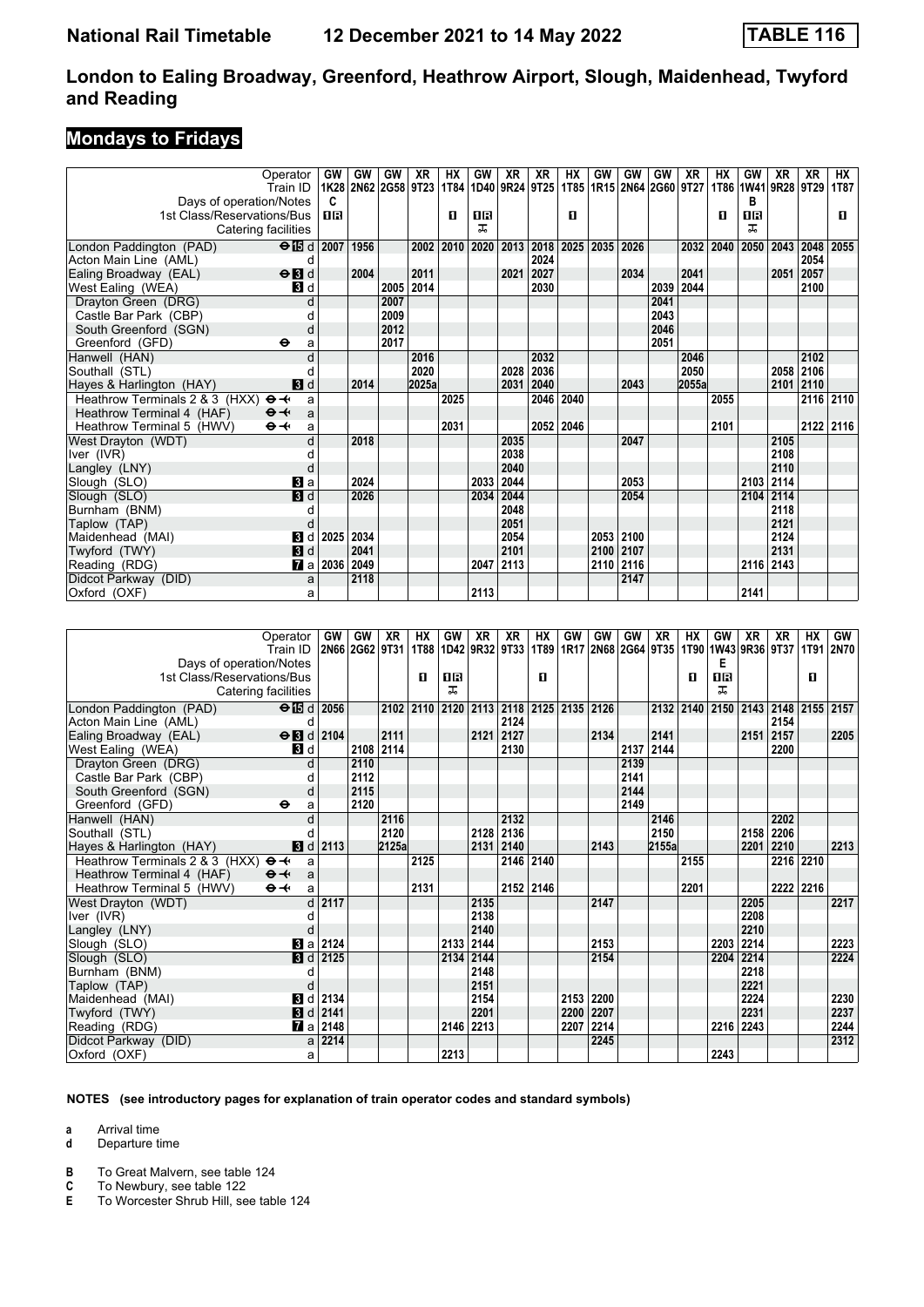## **Mondays to Fridays**

|                                                     | Operator                                              | XR                                                                                                    | HХ   | GW   | GW        | XR   | XR        | НX        | GW   | XR         | НX   | GW   | XR        | XR   | НX        | XR    | НX                               | GW   | <b>XR</b>  |
|-----------------------------------------------------|-------------------------------------------------------|-------------------------------------------------------------------------------------------------------|------|------|-----------|------|-----------|-----------|------|------------|------|------|-----------|------|-----------|-------|----------------------------------|------|------------|
|                                                     | Train ID                                              | 9T39   1T92   1K32   1K32   9R40   9T41   1T93   2R71   9T43   1T94  1W45   9R44   9T45   1T95   9T47 |      |      |           |      |           |           |      |            |      |      |           |      |           |       | 1T96                             |      | 1D46 9N48  |
| Days of operation/Notes                             |                                                       |                                                                                                       |      |      | FO H FX H |      |           |           |      |            |      |      |           |      |           |       |                                  |      |            |
| 1st Class/Reservations/Bus                          |                                                       |                                                                                                       | п    | 16   | ПR        |      |           | п         |      |            | п    | 0 B  |           |      | п         |       | п                                | 1 R  |            |
| Catering facilities                                 |                                                       |                                                                                                       |      |      |           |      |           |           |      |            |      | 풊    |           |      |           |       |                                  |      |            |
| London Paddington (PAD)                             | $\Theta$ is d 2202 2210 2222 2222 2213 2218 2225 2227 |                                                                                                       |      |      |           |      |           |           |      | 2232 2240  |      |      | 2250 2243 | 2248 |           |       | 2255   2302   2310   2318   2313 |      |            |
| Acton Main Line (AML)                               | d                                                     |                                                                                                       |      |      |           |      | 2224      |           |      |            |      |      |           | 2254 |           |       |                                  |      |            |
| Ealing Broadway (EAL)                               | $\Theta$ <b>B</b> d                                   | 2211                                                                                                  |      |      |           | 2221 | 2227      |           | 2235 | 2241       |      |      | 2251      | 2257 |           | 2311  |                                  |      | 2321       |
| West Ealing (WEA)                                   |                                                       | $\vert$ d $\vert$ 2214                                                                                |      |      |           |      | 2230      |           |      | 2244       |      |      |           | 2300 |           | 2314  |                                  |      |            |
| Drayton Green (DRG)                                 |                                                       |                                                                                                       |      |      |           |      |           |           |      |            |      |      |           |      |           |       |                                  |      |            |
| Castle Bar Park (CBP)                               |                                                       |                                                                                                       |      |      |           |      |           |           |      |            |      |      |           |      |           |       |                                  |      |            |
| South Greenford (SGN)                               | d                                                     |                                                                                                       |      |      |           |      |           |           |      |            |      |      |           |      |           |       |                                  |      |            |
| Greenford (GFD)                                     | $\bullet$<br>a                                        |                                                                                                       |      |      |           |      |           |           |      |            |      |      |           |      |           |       |                                  |      |            |
| Hanwell (HAN)                                       |                                                       | 2216                                                                                                  |      |      |           |      | 2232      |           |      | 2246       |      |      |           | 2302 |           | 2316  |                                  |      |            |
| Southall (STL)                                      |                                                       | 2220                                                                                                  |      |      |           | 2228 | 2236      |           |      | 2250       |      |      | 2258      | 2306 |           | 2320  |                                  |      | 2328       |
| Hayes & Harlington (HAY)                            |                                                       | <b>8</b> d 2225a                                                                                      |      |      |           | 2231 | 2240      |           |      | 2243 2255a |      |      | 2301      | 2310 |           | 2325a |                                  |      | 2331       |
| Heathrow Terminals 2 & 3 (HXX) $\Theta \rightarrow$ | a                                                     |                                                                                                       | 2225 |      |           |      | 2246 2240 |           |      |            | 2255 |      |           |      | 2316 2310 |       | 2325                             |      |            |
| Heathrow Terminal 4 (HAF)                           | $\Theta +$<br>a                                       |                                                                                                       |      |      |           |      |           |           |      |            |      |      |           |      |           |       |                                  |      |            |
| Heathrow Terminal 5 (HWV)                           | $\Theta +$<br>a                                       |                                                                                                       | 2231 |      |           |      |           | 2252 2246 |      |            | 2301 |      |           |      | 2322 2316 |       | 2331                             |      |            |
| West Drayton (WDT)                                  |                                                       |                                                                                                       |      |      |           | 2235 |           |           | 2247 |            |      |      | 2305      |      |           |       |                                  |      | 2335       |
| Iver (IVR)                                          |                                                       |                                                                                                       |      |      |           | 2238 |           |           |      |            |      |      | 2308      |      |           |       |                                  |      | 2338       |
| Langley (LNY)                                       | C                                                     |                                                                                                       |      |      |           | 2240 |           |           |      |            |      |      | 2310      |      |           |       |                                  |      | 2340       |
| Slough (SLO)                                        | $\mathbf{B}$ a                                        |                                                                                                       |      |      | 2235 2239 | 2244 |           |           | 2253 |            |      |      | 2306 2314 |      |           |       |                                  | 2334 | 2344       |
| Slough (SLO)                                        | 3d                                                    |                                                                                                       |      | 2236 | 2240      | 2244 |           |           | 2254 |            |      |      | 2307 2314 |      |           |       |                                  | 2335 | 2354       |
| Burnham (BNM)                                       |                                                       |                                                                                                       |      |      |           | 2248 |           |           |      |            |      |      | 2318      |      |           |       |                                  |      | 2357       |
| Taplow (TAP)                                        | C                                                     |                                                                                                       |      |      |           | 2251 |           |           |      |            |      |      | 2321      |      |           |       |                                  |      | 0001       |
| Maidenhead (MAI)                                    | <b>3</b> d                                            |                                                                                                       |      | 2243 | 2247      | 2254 |           |           | 2300 |            |      |      | 2313 2324 |      |           |       |                                  |      | 2342 0005a |
| Twyford (TWY)                                       | 3d                                                    |                                                                                                       |      | 2250 | 2253      | 2301 |           |           | 2307 |            |      | 2320 | 2331      |      |           |       |                                  | 2349 |            |
| Reading (RDG)                                       | $\mathbf{z}$ a                                        |                                                                                                       |      | 2257 | 2300      | 2313 |           |           | 2315 |            |      | 2327 | 2343      |      |           |       |                                  | 2357 |            |
| Didcot Parkway (DID)                                | a                                                     |                                                                                                       |      |      |           |      |           |           |      |            |      |      |           |      |           |       |                                  |      |            |
| Oxford (OXF)                                        | a                                                     |                                                                                                       |      |      |           |      |           |           |      |            |      | 2352 |           |      |           |       |                                  | 0035 |            |

|                                | Operator                             | <b>XR</b> | HХ        | GW   | <b>XR</b>                          | GW   | GW   | GW          | GW   | GW   |
|--------------------------------|--------------------------------------|-----------|-----------|------|------------------------------------|------|------|-------------|------|------|
|                                | Train ID                             | 9T49      | 1T97      |      | 1D96 9N52 2H75 2R78 1D48 2R80 2R84 |      |      |             |      |      |
| Days of operation/Notes        |                                      |           |           |      |                                    | A    |      |             |      |      |
| 1st Class/Reservations/Bus     |                                      |           | п         |      |                                    |      |      | R           |      |      |
| London Paddington (PAD)        | $\Theta$ ibid                        | 2318      | 2325      | 2330 | 2343                               |      | 2350 | 0030        | 0034 | 0134 |
| Acton Main Line (AML)          | d                                    | 2324      |           |      |                                    |      |      |             |      |      |
| Ealing Broadway (EAL)          | $\Theta$ <b>N</b> d                  | 2327      |           |      | 2351                               |      | 0001 |             | 0042 | 0142 |
| West Ealing (WEA)              | BI d                                 | 2330      |           |      |                                    |      |      |             |      |      |
| Drayton Green (DRG)            | d                                    |           |           |      |                                    |      |      |             |      |      |
| Castle Bar Park (CBP)          | d                                    |           |           |      |                                    |      |      |             |      |      |
| South Greenford (SGN)          | d                                    |           |           |      |                                    |      |      |             |      |      |
| Greenford (GFD)                | θ<br>a                               |           |           |      |                                    |      |      |             |      |      |
| Hanwell (HAN)                  | d                                    | 2332      |           |      |                                    |      |      |             |      |      |
| Southall (STL)                 | d                                    | 2336      |           |      | 2358                               |      | 0005 |             | 0047 | 0147 |
| Hayes & Harlington (HAY)       | 3d                                   | 2340      |           |      | 0001                               |      | 0009 |             | 0050 | 0150 |
| Heathrow Terminals 2 & 3 (HXX) | $\Theta +$<br>a                      | 2346 2340 |           |      |                                    |      |      |             |      |      |
| Heathrow Terminal 4 (HAF)      | $\Theta +$<br>a                      |           |           |      |                                    |      |      |             |      |      |
| Heathrow Terminal 5 (HWV)      | $\Theta - \left( \cdot \right)$<br>a |           | 2352 2346 |      |                                    |      |      |             |      |      |
| West Drayton (WDT)             | d                                    |           |           |      | 0005                               |      | 0013 |             | 0054 | 0154 |
| Iver (IVR)                     | d                                    |           |           |      | 0008                               |      | 0016 |             | 0058 |      |
| Langley (LNY)                  | d                                    |           |           |      | 0010                               |      | 0019 |             | 0101 |      |
| Slough (SLO)                   | a                                    |           |           | 2356 | 0014                               |      | 0022 | 0048        | 0104 | 0200 |
| Slough (SLO)                   | <b>B</b> d                           |           |           | 2357 | 0014                               |      | 0023 | 0048        | 0105 | 0200 |
| Burnham (BNM)                  | d                                    |           |           |      |                                    |      | 0026 |             | 0109 |      |
| Taplow (TAP)                   | d                                    |           |           |      |                                    |      | 0029 |             | 0112 |      |
| Maidenhead (MAI)               | $\mathbf{B}$ d                       |           |           |      | 0009 0024a                         |      |      | 0033   0056 | 0116 | 0207 |
| Twyford (TWY)                  | $\blacksquare$                       |           |           | 0016 |                                    | 0033 |      | 0040 0104   | 0123 | 0214 |
| Reading (RDG)                  | $\mathbf{z}$ a                       |           |           | 0023 |                                    | 0040 | 0048 | 0111        | 0131 | 0221 |
| Didcot Parkway (DID)           | a                                    |           |           | 0050 |                                    |      |      | 0132        |      |      |
| Oxford (OXF)                   | a                                    |           |           |      |                                    |      |      | 0146        |      |      |

**NOTES (see introductory pages for explanation of train operator codes and standard symbols)**

**a** Arrival time<br>**d** Departure t

Departure time

**A** From Henley-on-Thames, see table 119

**H** To Bedwyn, see table 122<br>**J** To Worcestershire Parkwa

**J** To Worcestershire Parkway, see table 124

**F0** Fridays only<br>**FX** Not Fridays

**F;** Not Fridays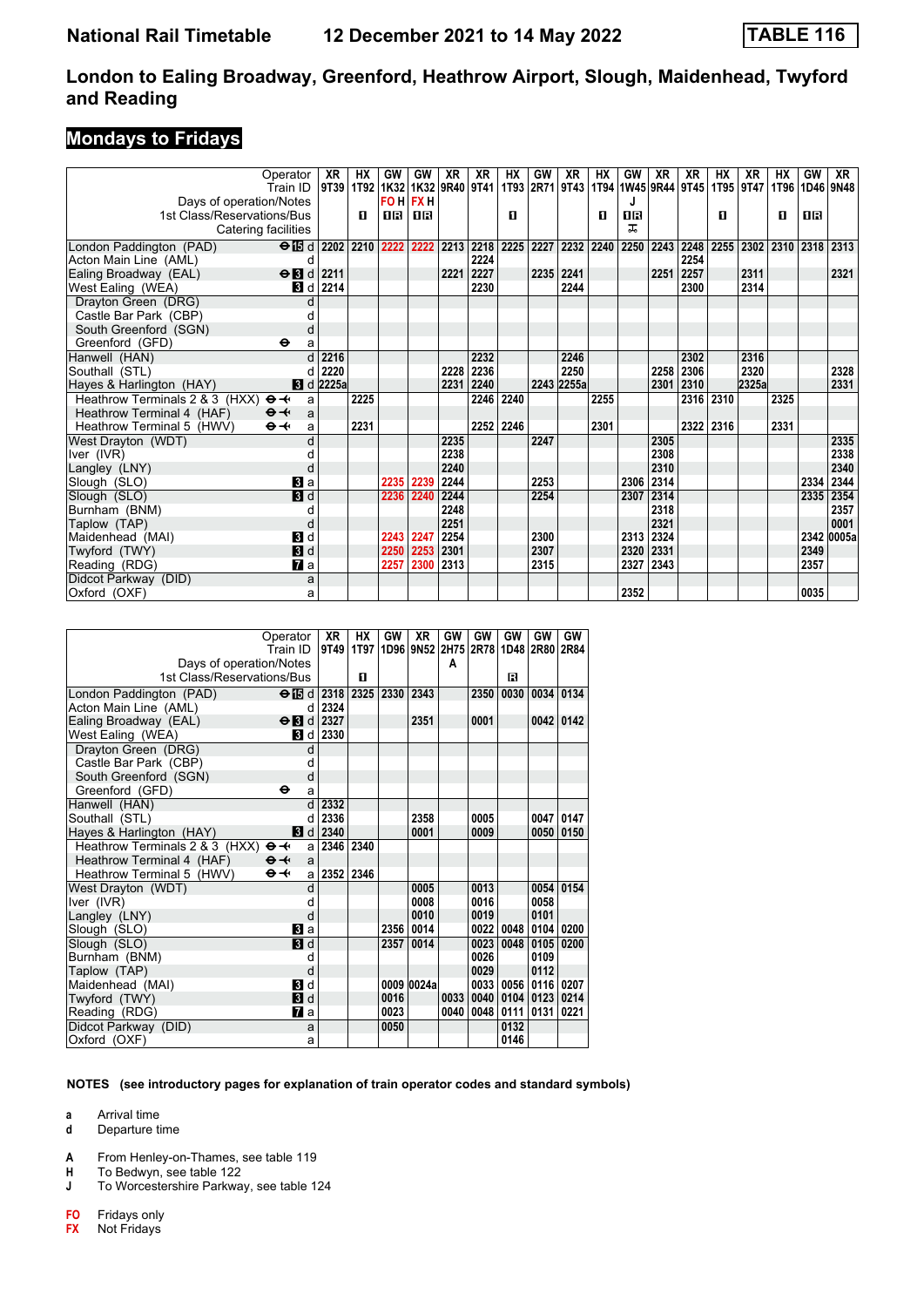## **Saturdays**

| Operator                                            |                | GW        | XR        | ΗХ   | GW        | XR   | XR                                             | <b>GW</b> | ΗХ        | XR                                                                                                        | HX   | GW                       | GW          | XR   | XR        | HХ   | GW             | XR         | HХ   |
|-----------------------------------------------------|----------------|-----------|-----------|------|-----------|------|------------------------------------------------|-----------|-----------|-----------------------------------------------------------------------------------------------------------|------|--------------------------|-------------|------|-----------|------|----------------|------------|------|
| Train ID                                            |                |           |           |      |           |      | 2R05   9T01   1T24   1D10   9R04   9T05   2N10 |           | 1T25 9T07 |                                                                                                           |      | 1T26 2G02 1W05 9R08 9T09 |             |      |           |      | 1T27 2N12 9T11 |            | 1T28 |
| Days of operation/Notes                             |                |           |           |      |           |      |                                                |           |           |                                                                                                           |      |                          | A           |      |           |      |                |            |      |
| 1st Class/Reservations/Bus                          |                |           |           | п    | 1R        |      |                                                |           | п         |                                                                                                           | п    |                          | <b>OR</b>   |      |           | п    |                |            | п    |
| Catering facilities                                 |                |           |           |      |           |      |                                                |           |           |                                                                                                           |      |                          | ᠼ           |      |           |      |                |            |      |
| London Paddington (PAD)                             |                |           |           |      |           |      |                                                |           |           | ⊖ $E$ d   0334   0442   0510   0520   0513   0518   0524   0525   0532   0540   0541   0550   0543   0548 |      |                          |             |      |           | 0555 | 0555 0602      |            | 0610 |
| Acton Main Line (AML)                               | d              |           |           |      |           |      |                                                |           |           |                                                                                                           |      |                          |             |      | 0554      |      |                |            |      |
| $\Theta$ <b>B</b> d<br>Ealing Broadway (EAL)        |                | 0342 0451 |           |      |           | 0521 | 0527   0533                                    |           |           | 0541                                                                                                      |      | 0549                     |             | 0551 | 0557      |      | 0603 0611      |            |      |
| West Ealing (WEA)                                   | <b>B</b> Id    |           |           |      |           |      | 0530                                           |           |           | 0544                                                                                                      |      | 0552                     |             |      | 0600      |      |                | 0614       |      |
| Dravton Green (DRG)                                 | $\mathsf{C}$   |           |           |      |           |      |                                                |           |           |                                                                                                           |      | 0555                     |             |      |           |      |                |            |      |
| Castle Bar Park (CBP)                               |                |           |           |      |           |      |                                                |           |           |                                                                                                           |      | 0557                     |             |      |           |      |                |            |      |
| South Greenford (SGN)                               | d              |           |           |      |           |      |                                                |           |           |                                                                                                           |      | 0559                     |             |      |           |      |                |            |      |
| Greenford (GFD)<br>$\bullet$                        | a              |           |           |      |           |      |                                                |           |           |                                                                                                           |      | 0605                     |             |      |           |      |                |            |      |
| Hanwell (HAN)                                       |                |           |           |      |           |      | 0532                                           |           |           | 0546                                                                                                      |      |                          |             |      | 0602      |      |                | 0616       |      |
| Southall (STL)                                      |                | 0347      | 0456      |      |           |      | 0528 0536                                      |           |           | 0550                                                                                                      |      |                          |             | 0558 | 0606      |      |                | 0620       |      |
| Hayes & Harlington (HAY)                            | $\blacksquare$ | 0350 0500 |           |      |           | 0531 |                                                | 0540 0543 |           | 0555a                                                                                                     |      |                          |             | 0601 | 0610      |      |                | 0613 0625a |      |
| Heathrow Terminals 2 & 3 (HXX) $\Theta \rightarrow$ | a              |           | 0506      | 0525 |           |      | 0546                                           |           | 0540      |                                                                                                           | 0555 |                          |             |      | 0616 0610 |      |                |            | 0625 |
| Heathrow Terminal 4 (HAF)<br>$\Theta +$             | a              |           |           |      |           |      |                                                |           |           |                                                                                                           |      |                          |             |      |           |      |                |            |      |
| $\Theta \rightarrow$<br>Heathrow Terminal 5 (HWV)   | a              |           | 0512 0531 |      |           |      | 0552                                           |           | 0546      |                                                                                                           | 0601 |                          |             |      | 0622 0616 |      |                |            | 0631 |
| West Drayton (WDT)                                  | d              | 0354      |           |      |           | 0535 |                                                | 0547      |           |                                                                                                           |      |                          |             | 0605 |           |      | 0617           |            |      |
| Iver (IVR)                                          |                |           |           |      |           | 0538 |                                                |           |           |                                                                                                           |      |                          |             | 0608 |           |      |                |            |      |
| Langley (LNY)                                       |                |           |           |      |           | 0540 |                                                |           |           |                                                                                                           |      |                          |             | 0611 |           |      |                |            |      |
| Slough (SLO)                                        | $\mathbf{3}$ a | 0400      |           |      | 0535      | 0544 |                                                | 0552      |           |                                                                                                           |      |                          | 0603        | 0615 |           |      | 0623           |            |      |
| Slough (SLO)                                        | $\blacksquare$ | 0400      |           |      | 0536 0544 |      |                                                | 0556      |           |                                                                                                           |      |                          | 0605   0615 |      |           |      | 0624           |            |      |
| Burnham (BNM)                                       |                |           |           |      |           | 0548 |                                                |           |           |                                                                                                           |      |                          |             | 0618 |           |      |                |            |      |
| Taplow (TAP)                                        |                |           |           |      |           | 0551 |                                                |           |           |                                                                                                           |      |                          |             | 0621 |           |      |                |            |      |
| $\mathbf{B}$<br>Maidenhead (MAI)                    | d              | 0407      |           |      |           | 0554 |                                                | 0603      |           |                                                                                                           |      |                          |             | 0625 |           |      | 0631           |            |      |
| Twyford (TWY)                                       | $\blacksquare$ | 0414      |           |      |           | 0601 |                                                | 0610      |           |                                                                                                           |      |                          |             | 0632 |           |      | 0638           |            |      |
| Reading (RDG)                                       | <b>7</b> al    | 0421      |           |      | 0548      | 0613 |                                                | 0618      |           |                                                                                                           |      |                          | 0617        | 0643 |           |      | 0646           |            |      |
| Didcot Parkway (DID)                                | a              |           |           |      | 0603      |      |                                                | 0646      |           |                                                                                                           |      |                          | 0633        |      |           |      | 0721           |            |      |
| Oxford (OXF)                                        | a              |           |           |      | 0620      |      |                                                |           |           |                                                                                                           |      |                          | 0647        |      |           |      |                |            |      |

|                                                     | Operator<br>Train ID        | GW     | XR   | GW   | XR   | <b>HX</b> | GW<br>1012 9R12 2G04 9T13 1T29 2N14 9T15 1T30 1W07 9R16 2G06 9T17 1T31 2N16 9T19 1T32 1D14 9R20 | XR          | НX   | GW        | XR        | GW   | <b>XR</b> | HХ        | GW        | XR         | HX                 | GW   | XR          |
|-----------------------------------------------------|-----------------------------|--------|------|------|------|-----------|-------------------------------------------------------------------------------------------------|-------------|------|-----------|-----------|------|-----------|-----------|-----------|------------|--------------------|------|-------------|
| Days of operation/Notes                             |                             |        |      |      |      |           |                                                                                                 |             |      | A         |           |      |           |           |           |            |                    |      |             |
| 1st Class/Reservations/Bus                          |                             | 0R     |      |      |      | п         |                                                                                                 |             | п    | <b>08</b> |           |      |           | п         |           |            | п                  | 1 R  |             |
|                                                     | Catering facilities         |        |      |      |      |           |                                                                                                 |             |      | ㅈ         |           |      |           |           |           |            |                    |      |             |
| London Paddington (PAD)                             | $\Theta$ $\boxtimes$ d 0620 |        | 0613 |      | 0618 | 0625      |                                                                                                 | 0627   0632 | 0640 | 0650      | 0643      |      | 0648      | 0655      |           |            | 0657   0702   0710 |      | 0720   0713 |
| Acton Main Line (AML)                               | d                           |        |      |      | 0624 |           |                                                                                                 |             |      |           |           |      | 0654      |           |           |            |                    |      |             |
| Ealing Broadway (EAL)                               | $\Theta$ <b>B</b> d         |        | 0621 |      | 0627 |           | 0638c 0641                                                                                      |             |      |           | 0651      |      | 0657      |           | 0705 0711 |            |                    |      | 0721        |
| West Ealing (WEA)                                   | <b>3</b> d                  |        |      | 0627 | 0630 |           |                                                                                                 | 0644        |      |           |           | 0657 | 0700      |           |           | 0714       |                    |      |             |
| Drayton Green (DRG)                                 |                             |        |      | 0629 |      |           |                                                                                                 |             |      |           |           | 0659 |           |           |           |            |                    |      |             |
| Castle Bar Park (CBP)                               |                             |        |      | 0631 |      |           |                                                                                                 |             |      |           |           | 0701 |           |           |           |            |                    |      |             |
| South Greenford (SGN)                               | d                           |        |      | 0633 |      |           |                                                                                                 |             |      |           |           | 0703 |           |           |           |            |                    |      |             |
| Greenford (GFD)                                     | θ<br>a                      |        |      | 0639 |      |           |                                                                                                 |             |      |           |           | 0709 |           |           |           |            |                    |      |             |
| Hanwell (HAN)                                       |                             |        |      |      | 0632 |           |                                                                                                 | 0646        |      |           |           |      | 0702      |           |           | 0716       |                    |      |             |
| Southall (STL)                                      |                             |        | 0628 |      | 0636 |           |                                                                                                 | 0650        |      |           | 0658      |      | 0706      |           |           | 0720       |                    |      | 0728        |
| Hayes & Harlington (HAY)                            | 3d                          |        | 0631 |      | 0640 |           |                                                                                                 | 0647 0655a  |      |           | 0701      |      | 0710      |           |           | 0713 0725a |                    |      | 0731        |
| Heathrow Terminals 2 & 3 (HXX) $\Theta \rightarrow$ | a                           |        |      |      | 0646 | 0640      |                                                                                                 |             | 0655 |           |           |      |           | 0716 0710 |           |            | 0725               |      |             |
| Heathrow Terminal 4 (HAF)                           | $\Theta +$<br>a             |        |      |      |      |           |                                                                                                 |             |      |           |           |      |           |           |           |            |                    |      |             |
| Heathrow Terminal 5 (HWV)                           | $\Theta +$<br>a             |        |      |      |      | 0652 0646 |                                                                                                 |             | 0701 |           |           |      |           | 0722 0716 |           |            | 0731               |      |             |
| West Drayton (WDT)                                  | d                           |        | 0635 |      |      |           | 0651                                                                                            |             |      |           | 0705      |      |           |           | 0718      |            |                    |      | 0735        |
| Iver (IVR)                                          |                             |        | 0638 |      |      |           |                                                                                                 |             |      |           | 0708      |      |           |           |           |            |                    |      | 0738        |
| Langley (LNY)                                       | d                           |        | 0640 |      |      |           |                                                                                                 |             |      |           | 0710      |      |           |           |           |            |                    |      | 0740        |
| Slough (SLO)                                        | $ 3 $ a                     | 0633   | 0644 |      |      |           | 0657                                                                                            |             |      |           | 0703 0714 |      |           |           | 0724      |            |                    | 0733 | 0744        |
| Slough (SLO)                                        | 3d                          | 0635   | 0644 |      |      |           | 0658                                                                                            |             |      |           | 0705 0714 |      |           |           | 0726      |            |                    | 0735 | 0744        |
| Burnham (BNM)                                       |                             |        | 0648 |      |      |           |                                                                                                 |             |      |           | 0718      |      |           |           |           |            |                    |      | 0748        |
| Taplow (TAP)                                        | d                           |        | 0651 |      |      |           |                                                                                                 |             |      |           | 0721      |      |           |           |           |            |                    |      | 0751        |
| Maidenhead (MAI)                                    | 3d                          |        | 0654 |      |      |           | 0704                                                                                            |             |      |           | 0724      |      |           |           | 0732      |            |                    |      | 0754        |
| Twyford (TWY)                                       | $\blacksquare$              |        | 0701 |      |      |           | 0714c                                                                                           |             |      |           | 0731      |      |           |           | 0739      |            |                    |      | 0801        |
| Reading (RDG)                                       | $\mathbf{7}$ a              | 0647   | 0713 |      |      |           | 0722                                                                                            |             |      | 0717      | 0743      |      |           |           | 0746      |            |                    | 0747 | 0813        |
| Didcot Parkway (DID)                                | a                           | 0703   |      |      |      |           | 0752                                                                                            |             |      |           |           |      |           |           | 0818      |            |                    |      |             |
| Oxford (OXF)                                        |                             | a 0722 |      |      |      |           |                                                                                                 |             |      | 0743      |           |      |           |           |           |            |                    | 0815 |             |

#### **NOTES (see introductory pages for explanation of train operator codes and standard symbols)**

**a** Arrival time

**d** Departure time<br>**c** Arrives 3 minute

**c** Arrives 3 minutes earlier

**A** To Great Malvern, see table 124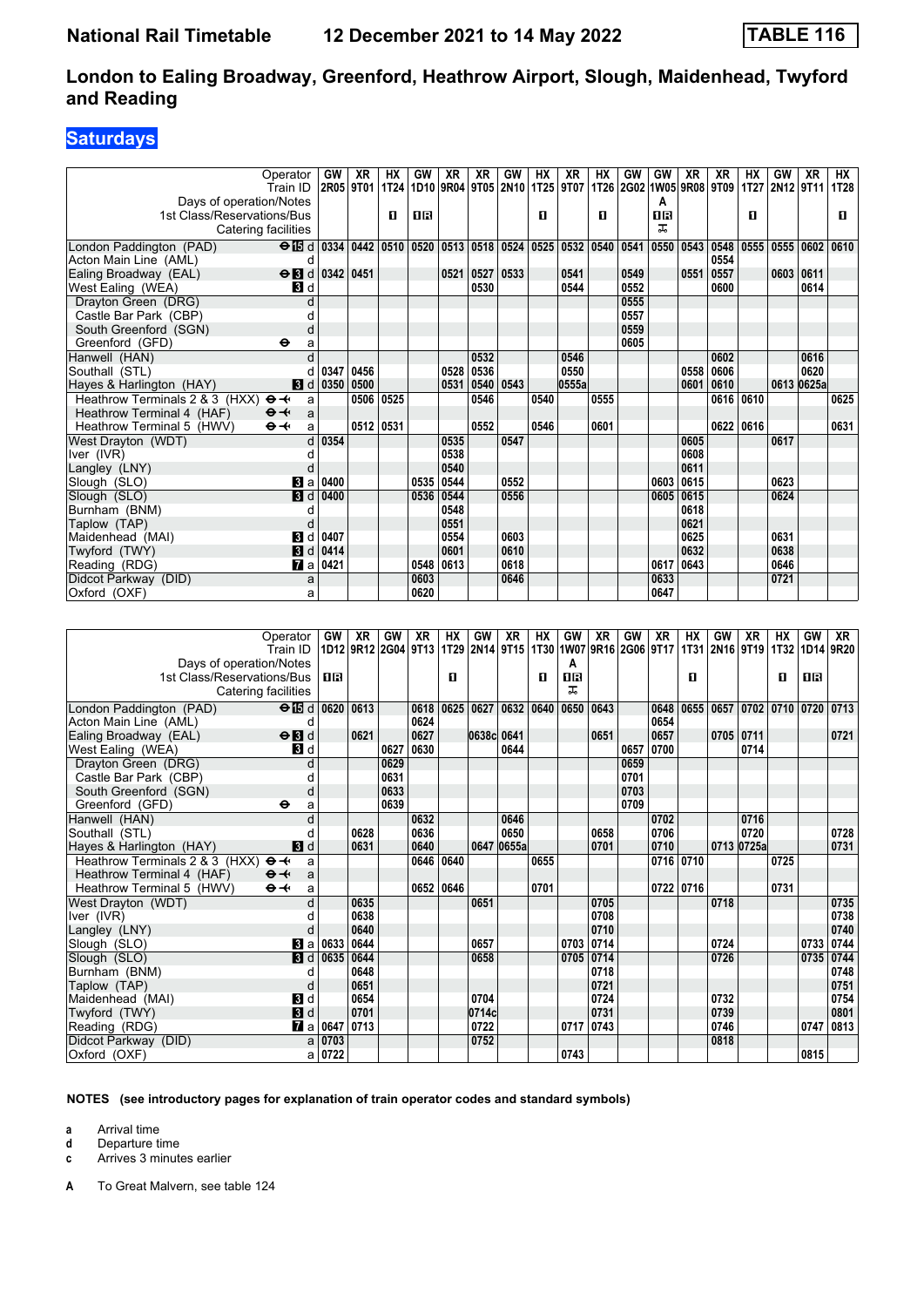## **Saturdays**

| 1T33 2N18 9T23<br>1T34 1W09 9R24 2G10 9T25<br>1T35 2N20 9T27<br>2G08 9T21<br><b>1T36</b><br>1D16 9R28 2G12 9T29<br>Train ID<br>Days of operation/Notes<br>A<br>1st Class/Reservations/Bus<br>$\mathbf{u}$<br>08<br><b>08</b><br>п<br>п<br>п<br>ᅚ<br>Catering facilities<br>$\Theta$ is d<br>0718<br>  0725   0727   0732   0740   0750   0743<br>0748<br>0755   0757   0802   0810  <br>0820 0813<br>0818<br>London Paddington (PAD)<br>0724<br>0754<br>0824<br>Acton Main Line (AML)<br>d<br>0727<br>0751<br>0757<br>0827<br>$\Theta$ <b>B</b> d<br>0735 0741<br>0805 0811<br>0821<br>Ealing Broadway (EAL)<br>0730<br>0744<br>0800<br>0827<br>0830<br>West Ealing (WEA)<br>3 d 0728<br>0757<br>0814<br>Drayton Green (DRG)<br>0730<br>0829<br>0759<br>$\mathsf{d}$<br>Castle Bar Park (CBP)<br>0732<br>0831<br>0801<br>d<br>0833<br>0734<br>0803<br>South Greenford (SGN)<br>d<br>a 0740<br>0809<br>0839<br>Greenford (GFD)<br>$\bullet$<br>Hanwell (HAN)<br>0732<br>0746<br>0802<br>0816<br>0832<br>0736<br>0820<br>0836<br>0750<br>0758<br>0806<br>0828<br>Southall (STL)<br>Hayes & Harlington (HAY)<br>0740<br>0801<br>0810<br>0813 0825a<br>0831<br>0840<br>$\mathbf{3}$ d<br>0743 0755a<br>0846<br>Heathrow Terminals 2 & 3 (HXX) $\Theta \rightarrow$<br>0746 0740<br>0816<br>0825<br>0755<br>0810<br>a<br>Heathrow Terminal 4 (HAF)<br>$\Theta +$<br>a<br>$\Theta +$<br>Heathrow Terminal 5 (HWV)<br>0752 0746<br>0801<br>0822 0816<br>0831<br>0852<br>a<br>0747<br>0805<br>0817<br>0835<br>West Dravton (WDT)<br>d<br>0808<br>0838<br>Iver (IVR)<br>0840<br>0810<br>Langley (LNY)<br>d<br>$\mathbf{B}$ a<br>0753<br>0804<br>0814<br>0823<br>0833<br>0844<br>Slough (SLO)<br>$\overline{\mathbf{B}}$ d<br>0844<br>0754<br>0814<br>0824<br>0835<br>Slough (SLO)<br>0805<br>0818<br>0848<br>Burnham (BNM)<br>C<br>0821<br>0851<br>Taplow (TAP)<br>d<br>0824<br>0854<br>0830<br>Maidenhead (MAI)<br>$\blacksquare$<br>0800<br>3d<br>0901<br>0831<br>0837<br>Twyford (TWY)<br>0807<br>Reading (RDG)<br>$\mathbf{z}$<br>0814<br>0817<br>0843<br>0844<br>0847<br>0913<br>0918<br>0848<br>a<br>0843<br>0914<br>a |                      | Operator | GW | XR | НX | GW | XR. | НX | <b>GW</b> | XR | GW | XR | НX | GW | XR | HХ | GW | XR | <b>GW</b> | XR |
|---------------------------------------------------------------------------------------------------------------------------------------------------------------------------------------------------------------------------------------------------------------------------------------------------------------------------------------------------------------------------------------------------------------------------------------------------------------------------------------------------------------------------------------------------------------------------------------------------------------------------------------------------------------------------------------------------------------------------------------------------------------------------------------------------------------------------------------------------------------------------------------------------------------------------------------------------------------------------------------------------------------------------------------------------------------------------------------------------------------------------------------------------------------------------------------------------------------------------------------------------------------------------------------------------------------------------------------------------------------------------------------------------------------------------------------------------------------------------------------------------------------------------------------------------------------------------------------------------------------------------------------------------------------------------------------------------------------------------------------------------------------------------------------------------------------------------------------------------------------------------------------------------------------------------------------------------------------------------------------------------------------------------------------------------------------------------------------------------------------------|----------------------|----------|----|----|----|----|-----|----|-----------|----|----|----|----|----|----|----|----|----|-----------|----|
|                                                                                                                                                                                                                                                                                                                                                                                                                                                                                                                                                                                                                                                                                                                                                                                                                                                                                                                                                                                                                                                                                                                                                                                                                                                                                                                                                                                                                                                                                                                                                                                                                                                                                                                                                                                                                                                                                                                                                                                                                                                                                                                     |                      |          |    |    |    |    |     |    |           |    |    |    |    |    |    |    |    |    |           |    |
|                                                                                                                                                                                                                                                                                                                                                                                                                                                                                                                                                                                                                                                                                                                                                                                                                                                                                                                                                                                                                                                                                                                                                                                                                                                                                                                                                                                                                                                                                                                                                                                                                                                                                                                                                                                                                                                                                                                                                                                                                                                                                                                     |                      |          |    |    |    |    |     |    |           |    |    |    |    |    |    |    |    |    |           |    |
|                                                                                                                                                                                                                                                                                                                                                                                                                                                                                                                                                                                                                                                                                                                                                                                                                                                                                                                                                                                                                                                                                                                                                                                                                                                                                                                                                                                                                                                                                                                                                                                                                                                                                                                                                                                                                                                                                                                                                                                                                                                                                                                     |                      |          |    |    |    |    |     |    |           |    |    |    |    |    |    |    |    |    |           |    |
|                                                                                                                                                                                                                                                                                                                                                                                                                                                                                                                                                                                                                                                                                                                                                                                                                                                                                                                                                                                                                                                                                                                                                                                                                                                                                                                                                                                                                                                                                                                                                                                                                                                                                                                                                                                                                                                                                                                                                                                                                                                                                                                     |                      |          |    |    |    |    |     |    |           |    |    |    |    |    |    |    |    |    |           |    |
|                                                                                                                                                                                                                                                                                                                                                                                                                                                                                                                                                                                                                                                                                                                                                                                                                                                                                                                                                                                                                                                                                                                                                                                                                                                                                                                                                                                                                                                                                                                                                                                                                                                                                                                                                                                                                                                                                                                                                                                                                                                                                                                     |                      |          |    |    |    |    |     |    |           |    |    |    |    |    |    |    |    |    |           |    |
|                                                                                                                                                                                                                                                                                                                                                                                                                                                                                                                                                                                                                                                                                                                                                                                                                                                                                                                                                                                                                                                                                                                                                                                                                                                                                                                                                                                                                                                                                                                                                                                                                                                                                                                                                                                                                                                                                                                                                                                                                                                                                                                     |                      |          |    |    |    |    |     |    |           |    |    |    |    |    |    |    |    |    |           |    |
|                                                                                                                                                                                                                                                                                                                                                                                                                                                                                                                                                                                                                                                                                                                                                                                                                                                                                                                                                                                                                                                                                                                                                                                                                                                                                                                                                                                                                                                                                                                                                                                                                                                                                                                                                                                                                                                                                                                                                                                                                                                                                                                     |                      |          |    |    |    |    |     |    |           |    |    |    |    |    |    |    |    |    |           |    |
|                                                                                                                                                                                                                                                                                                                                                                                                                                                                                                                                                                                                                                                                                                                                                                                                                                                                                                                                                                                                                                                                                                                                                                                                                                                                                                                                                                                                                                                                                                                                                                                                                                                                                                                                                                                                                                                                                                                                                                                                                                                                                                                     |                      |          |    |    |    |    |     |    |           |    |    |    |    |    |    |    |    |    |           |    |
|                                                                                                                                                                                                                                                                                                                                                                                                                                                                                                                                                                                                                                                                                                                                                                                                                                                                                                                                                                                                                                                                                                                                                                                                                                                                                                                                                                                                                                                                                                                                                                                                                                                                                                                                                                                                                                                                                                                                                                                                                                                                                                                     |                      |          |    |    |    |    |     |    |           |    |    |    |    |    |    |    |    |    |           |    |
|                                                                                                                                                                                                                                                                                                                                                                                                                                                                                                                                                                                                                                                                                                                                                                                                                                                                                                                                                                                                                                                                                                                                                                                                                                                                                                                                                                                                                                                                                                                                                                                                                                                                                                                                                                                                                                                                                                                                                                                                                                                                                                                     |                      |          |    |    |    |    |     |    |           |    |    |    |    |    |    |    |    |    |           |    |
|                                                                                                                                                                                                                                                                                                                                                                                                                                                                                                                                                                                                                                                                                                                                                                                                                                                                                                                                                                                                                                                                                                                                                                                                                                                                                                                                                                                                                                                                                                                                                                                                                                                                                                                                                                                                                                                                                                                                                                                                                                                                                                                     |                      |          |    |    |    |    |     |    |           |    |    |    |    |    |    |    |    |    |           |    |
|                                                                                                                                                                                                                                                                                                                                                                                                                                                                                                                                                                                                                                                                                                                                                                                                                                                                                                                                                                                                                                                                                                                                                                                                                                                                                                                                                                                                                                                                                                                                                                                                                                                                                                                                                                                                                                                                                                                                                                                                                                                                                                                     |                      |          |    |    |    |    |     |    |           |    |    |    |    |    |    |    |    |    |           |    |
|                                                                                                                                                                                                                                                                                                                                                                                                                                                                                                                                                                                                                                                                                                                                                                                                                                                                                                                                                                                                                                                                                                                                                                                                                                                                                                                                                                                                                                                                                                                                                                                                                                                                                                                                                                                                                                                                                                                                                                                                                                                                                                                     |                      |          |    |    |    |    |     |    |           |    |    |    |    |    |    |    |    |    |           |    |
|                                                                                                                                                                                                                                                                                                                                                                                                                                                                                                                                                                                                                                                                                                                                                                                                                                                                                                                                                                                                                                                                                                                                                                                                                                                                                                                                                                                                                                                                                                                                                                                                                                                                                                                                                                                                                                                                                                                                                                                                                                                                                                                     |                      |          |    |    |    |    |     |    |           |    |    |    |    |    |    |    |    |    |           |    |
|                                                                                                                                                                                                                                                                                                                                                                                                                                                                                                                                                                                                                                                                                                                                                                                                                                                                                                                                                                                                                                                                                                                                                                                                                                                                                                                                                                                                                                                                                                                                                                                                                                                                                                                                                                                                                                                                                                                                                                                                                                                                                                                     |                      |          |    |    |    |    |     |    |           |    |    |    |    |    |    |    |    |    |           |    |
|                                                                                                                                                                                                                                                                                                                                                                                                                                                                                                                                                                                                                                                                                                                                                                                                                                                                                                                                                                                                                                                                                                                                                                                                                                                                                                                                                                                                                                                                                                                                                                                                                                                                                                                                                                                                                                                                                                                                                                                                                                                                                                                     |                      |          |    |    |    |    |     |    |           |    |    |    |    |    |    |    |    |    |           |    |
|                                                                                                                                                                                                                                                                                                                                                                                                                                                                                                                                                                                                                                                                                                                                                                                                                                                                                                                                                                                                                                                                                                                                                                                                                                                                                                                                                                                                                                                                                                                                                                                                                                                                                                                                                                                                                                                                                                                                                                                                                                                                                                                     |                      |          |    |    |    |    |     |    |           |    |    |    |    |    |    |    |    |    |           |    |
|                                                                                                                                                                                                                                                                                                                                                                                                                                                                                                                                                                                                                                                                                                                                                                                                                                                                                                                                                                                                                                                                                                                                                                                                                                                                                                                                                                                                                                                                                                                                                                                                                                                                                                                                                                                                                                                                                                                                                                                                                                                                                                                     |                      |          |    |    |    |    |     |    |           |    |    |    |    |    |    |    |    |    |           |    |
|                                                                                                                                                                                                                                                                                                                                                                                                                                                                                                                                                                                                                                                                                                                                                                                                                                                                                                                                                                                                                                                                                                                                                                                                                                                                                                                                                                                                                                                                                                                                                                                                                                                                                                                                                                                                                                                                                                                                                                                                                                                                                                                     |                      |          |    |    |    |    |     |    |           |    |    |    |    |    |    |    |    |    |           |    |
|                                                                                                                                                                                                                                                                                                                                                                                                                                                                                                                                                                                                                                                                                                                                                                                                                                                                                                                                                                                                                                                                                                                                                                                                                                                                                                                                                                                                                                                                                                                                                                                                                                                                                                                                                                                                                                                                                                                                                                                                                                                                                                                     |                      |          |    |    |    |    |     |    |           |    |    |    |    |    |    |    |    |    |           |    |
|                                                                                                                                                                                                                                                                                                                                                                                                                                                                                                                                                                                                                                                                                                                                                                                                                                                                                                                                                                                                                                                                                                                                                                                                                                                                                                                                                                                                                                                                                                                                                                                                                                                                                                                                                                                                                                                                                                                                                                                                                                                                                                                     |                      |          |    |    |    |    |     |    |           |    |    |    |    |    |    |    |    |    |           |    |
|                                                                                                                                                                                                                                                                                                                                                                                                                                                                                                                                                                                                                                                                                                                                                                                                                                                                                                                                                                                                                                                                                                                                                                                                                                                                                                                                                                                                                                                                                                                                                                                                                                                                                                                                                                                                                                                                                                                                                                                                                                                                                                                     |                      |          |    |    |    |    |     |    |           |    |    |    |    |    |    |    |    |    |           |    |
|                                                                                                                                                                                                                                                                                                                                                                                                                                                                                                                                                                                                                                                                                                                                                                                                                                                                                                                                                                                                                                                                                                                                                                                                                                                                                                                                                                                                                                                                                                                                                                                                                                                                                                                                                                                                                                                                                                                                                                                                                                                                                                                     |                      |          |    |    |    |    |     |    |           |    |    |    |    |    |    |    |    |    |           |    |
|                                                                                                                                                                                                                                                                                                                                                                                                                                                                                                                                                                                                                                                                                                                                                                                                                                                                                                                                                                                                                                                                                                                                                                                                                                                                                                                                                                                                                                                                                                                                                                                                                                                                                                                                                                                                                                                                                                                                                                                                                                                                                                                     |                      |          |    |    |    |    |     |    |           |    |    |    |    |    |    |    |    |    |           |    |
|                                                                                                                                                                                                                                                                                                                                                                                                                                                                                                                                                                                                                                                                                                                                                                                                                                                                                                                                                                                                                                                                                                                                                                                                                                                                                                                                                                                                                                                                                                                                                                                                                                                                                                                                                                                                                                                                                                                                                                                                                                                                                                                     |                      |          |    |    |    |    |     |    |           |    |    |    |    |    |    |    |    |    |           |    |
|                                                                                                                                                                                                                                                                                                                                                                                                                                                                                                                                                                                                                                                                                                                                                                                                                                                                                                                                                                                                                                                                                                                                                                                                                                                                                                                                                                                                                                                                                                                                                                                                                                                                                                                                                                                                                                                                                                                                                                                                                                                                                                                     |                      |          |    |    |    |    |     |    |           |    |    |    |    |    |    |    |    |    |           |    |
|                                                                                                                                                                                                                                                                                                                                                                                                                                                                                                                                                                                                                                                                                                                                                                                                                                                                                                                                                                                                                                                                                                                                                                                                                                                                                                                                                                                                                                                                                                                                                                                                                                                                                                                                                                                                                                                                                                                                                                                                                                                                                                                     |                      |          |    |    |    |    |     |    |           |    |    |    |    |    |    |    |    |    |           |    |
|                                                                                                                                                                                                                                                                                                                                                                                                                                                                                                                                                                                                                                                                                                                                                                                                                                                                                                                                                                                                                                                                                                                                                                                                                                                                                                                                                                                                                                                                                                                                                                                                                                                                                                                                                                                                                                                                                                                                                                                                                                                                                                                     |                      |          |    |    |    |    |     |    |           |    |    |    |    |    |    |    |    |    |           |    |
|                                                                                                                                                                                                                                                                                                                                                                                                                                                                                                                                                                                                                                                                                                                                                                                                                                                                                                                                                                                                                                                                                                                                                                                                                                                                                                                                                                                                                                                                                                                                                                                                                                                                                                                                                                                                                                                                                                                                                                                                                                                                                                                     | Didcot Parkway (DID) |          |    |    |    |    |     |    |           |    |    |    |    |    |    |    |    |    |           |    |
|                                                                                                                                                                                                                                                                                                                                                                                                                                                                                                                                                                                                                                                                                                                                                                                                                                                                                                                                                                                                                                                                                                                                                                                                                                                                                                                                                                                                                                                                                                                                                                                                                                                                                                                                                                                                                                                                                                                                                                                                                                                                                                                     | Oxford (OXF)         |          |    |    |    |    |     |    |           |    |    |    |    |    |    |    |    |    |           |    |

| Operator                                              |                         | HХ                              | GW        | XR         | HX   | GW      | XR                               | GW   | XR   | HX   | GW   | XR          | HХ   | GW   | XR   | GW   | XR                                      | <b>HX</b> | GW<br>1T41 2N26 |
|-------------------------------------------------------|-------------------------|---------------------------------|-----------|------------|------|---------|----------------------------------|------|------|------|------|-------------|------|------|------|------|-----------------------------------------|-----------|-----------------|
| Train ID                                              |                         | <b>1T37</b>                     | 2N22 9T31 |            |      |         | 1T38   1W11   9R32   2G14   9T33 |      |      |      |      |             |      |      |      |      | 1T39 2N24 9T35 1T40 1D18 9R36 2G16 9T37 |           |                 |
| Days of operation/Notes<br>1st Class/Reservations/Bus |                         | п                               |           |            | п    | A<br>08 |                                  |      |      | п    |      |             | п    | 0 R  |      |      |                                         | п         |                 |
| Catering facilities                                   |                         |                                 |           |            |      | ᠼ       |                                  |      |      |      |      |             |      | ᠼ    |      |      |                                         |           |                 |
|                                                       |                         |                                 |           |            |      |         |                                  |      |      |      |      |             |      |      |      |      |                                         |           |                 |
| London Paddington (PAD)                               |                         | $\Theta$ $\overline{15}$ d 0825 | 0827      | 0832       | 0840 | 0850    | 0843                             |      | 0848 | 0855 | 0857 | 0902   0910 |      | 0920 | 0913 |      | 0918                                    |           | 0925 0927       |
| Acton Main Line (AML)                                 | d                       |                                 |           |            |      |         |                                  |      | 0854 |      |      |             |      |      |      |      | 0924                                    |           |                 |
| Ealing Broadway (EAL)                                 | $\Theta$ $\blacksquare$ |                                 | 0835      | 0841       |      |         | 0851                             |      | 0857 |      | 0905 | 0911        |      |      | 0921 |      | 0927                                    |           | 0935            |
| West Ealing (WEA)                                     | <b>B</b> d              |                                 |           | 0844       |      |         |                                  | 0857 | 0900 |      |      | 0914        |      |      |      | 0927 | 0930                                    |           |                 |
| Drayton Green (DRG)                                   |                         |                                 |           |            |      |         |                                  | 0859 |      |      |      |             |      |      |      | 0929 |                                         |           |                 |
| Castle Bar Park (CBP)                                 |                         |                                 |           |            |      |         |                                  | 0901 |      |      |      |             |      |      |      | 0931 |                                         |           |                 |
| South Greenford (SGN)                                 | d                       |                                 |           |            |      |         |                                  | 0903 |      |      |      |             |      |      |      | 0933 |                                         |           |                 |
| Greenford (GFD)<br>$\bullet$                          | a                       |                                 |           |            |      |         |                                  | 0909 |      |      |      |             |      |      |      | 0939 |                                         |           |                 |
| Hanwell (HAN)                                         |                         |                                 |           | 0846       |      |         |                                  |      | 0902 |      |      | 0916        |      |      |      |      | 0932                                    |           |                 |
| Southall (STL)                                        |                         |                                 |           | 0850       |      |         | 0858                             |      | 0906 |      |      | 0920        |      |      | 0928 |      | 0936                                    |           |                 |
| Hayes & Harlington (HAY)                              | <b>3</b> d              |                                 |           | 0843 0855a |      |         | 0901                             |      | 0910 |      |      | 0913 0925a  |      |      | 0931 |      | 0940                                    |           | 0943            |
| Heathrow Terminals 2 & 3 (HXX) $\Theta \rightarrow$   | a                       | 0840                            |           |            | 0855 |         |                                  |      | 0916 | 0910 |      |             | 0925 |      |      |      | 0946                                    | 0940      |                 |
| Heathrow Terminal 4 (HAF)<br>$\Theta +$               | a                       |                                 |           |            |      |         |                                  |      |      |      |      |             |      |      |      |      |                                         |           |                 |
| $\Theta +$<br>Heathrow Terminal 5 (HWV)               | al                      | 0846                            |           |            | 0901 |         |                                  |      | 0922 | 0916 |      |             | 0931 |      |      |      | 0952 0946                               |           |                 |
| West Drayton (WDT)                                    |                         |                                 | 0847      |            |      |         | 0905                             |      |      |      | 0917 |             |      |      | 0935 |      |                                         |           | 0947            |
| Iver (IVR)                                            |                         |                                 |           |            |      |         | 0908                             |      |      |      |      |             |      |      | 0938 |      |                                         |           |                 |
| Langley (LNY)                                         |                         |                                 |           |            |      |         | 0910                             |      |      |      |      |             |      |      | 0940 |      |                                         |           |                 |
| Slough (SLO)                                          | Вl a                    |                                 | 0853      |            |      | 0903    | 0914                             |      |      |      | 0923 |             |      | 0933 | 0944 |      |                                         |           | 0953            |
| Slough (SLO)                                          | <b>3</b> d              |                                 | 0854      |            |      | 0905    | 0914                             |      |      |      | 0924 |             |      | 0935 | 0944 |      |                                         |           | 0954            |
| Burnham (BNM)                                         |                         |                                 |           |            |      |         | 0918                             |      |      |      |      |             |      |      | 0948 |      |                                         |           |                 |
| Taplow (TAP)                                          | d                       |                                 |           |            |      |         | 0921                             |      |      |      |      |             |      |      | 0951 |      |                                         |           |                 |
| Maidenhead (MAI)                                      | 3d                      |                                 | 0900      |            |      |         | 0924                             |      |      |      | 0930 |             |      |      | 0954 |      |                                         |           | 1000            |
| Twyford (TWY)                                         | $\blacksquare$          |                                 | 0907      |            |      |         | 0931                             |      |      |      | 0937 |             |      |      | 1001 |      |                                         |           | 1007            |
| Reading (RDG)                                         | <b>7</b> a              |                                 | 0915      |            |      | 0917    | 0943                             |      |      |      | 0944 |             |      | 0947 | 1013 |      |                                         |           | 1014            |
| Didcot Parkway (DID)                                  | a                       |                                 | 0951      |            |      |         |                                  |      |      |      | 1020 |             |      |      |      |      |                                         |           | 1048            |
| Oxford (OXF)                                          | a                       |                                 |           |            |      | 0943    |                                  |      |      |      |      |             |      | 1014 |      |      |                                         |           |                 |

**NOTES (see introductory pages for explanation of train operator codes and standard symbols)**

**a** Arrival time

**d** Departure time

**A** To Great Malvern, see table 124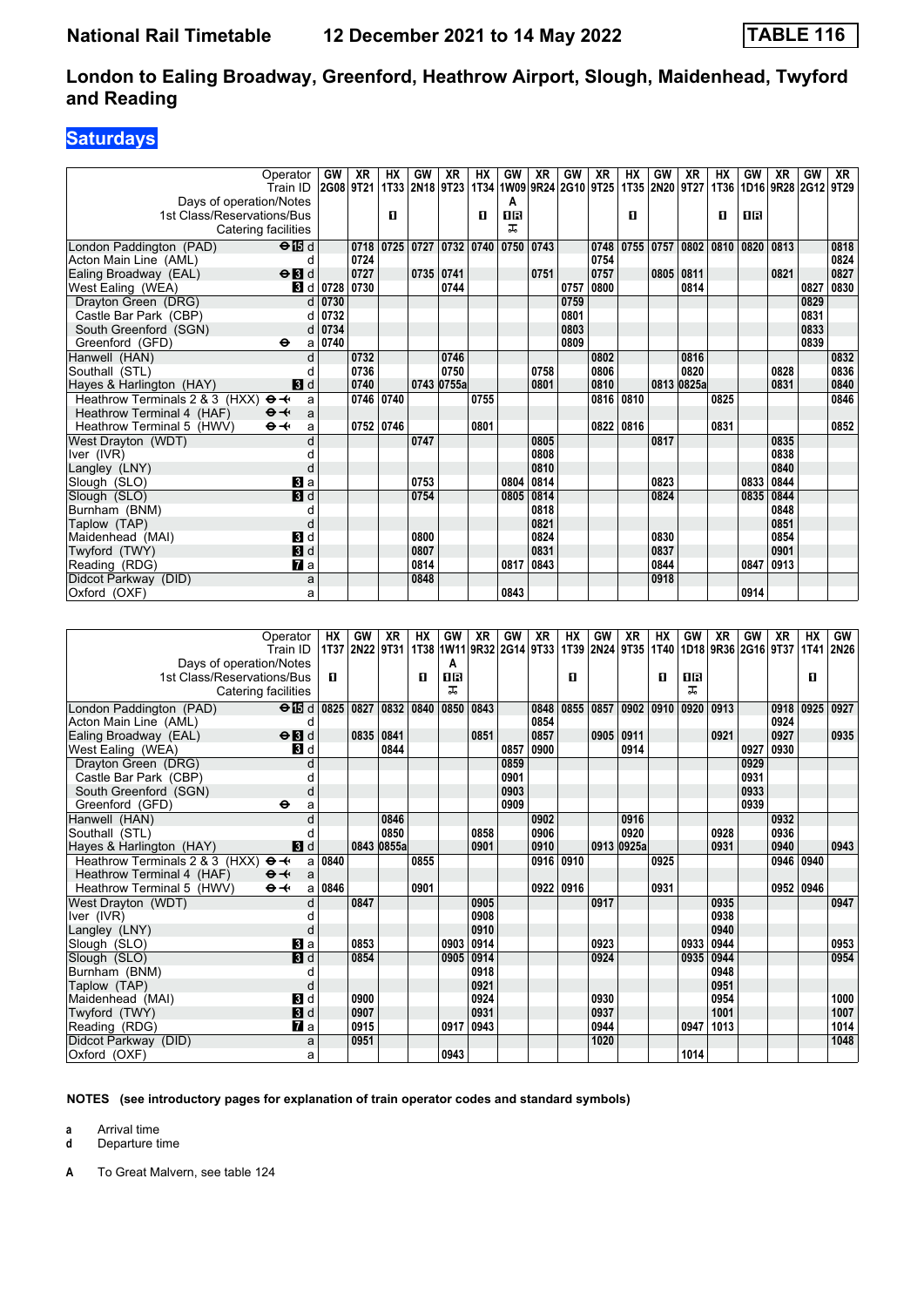## **Saturdays**

|                                                     | Operator                     | XR                                     | НX   | GW        | XR   | GW   | XR   | НX        | GW   | XR             | НX   | GW   | XR          | GW                  | XR   | HХ   | GW             | XR         | HX   |
|-----------------------------------------------------|------------------------------|----------------------------------------|------|-----------|------|------|------|-----------|------|----------------|------|------|-------------|---------------------|------|------|----------------|------------|------|
|                                                     | Train ID                     | 9T39   1T42  1W14   9R40   2G18   9T41 |      |           |      |      |      |           |      | 1T43 2N28 9T43 | 1T44 |      |             | 1D20 9R44 2G20 9T45 |      |      | 1T45 2N30 9T47 |            | 1T46 |
| Days of operation/Notes                             |                              |                                        |      | в         |      |      |      |           |      |                |      |      |             |                     |      |      |                |            |      |
| 1st Class/Reservations/Bus                          |                              |                                        | п    | <b>OB</b> |      |      |      | п         |      |                | п    | OR   |             |                     |      | п    |                |            | п    |
|                                                     | Catering facilities          |                                        |      | ᅚ         |      |      |      |           |      |                |      | ᅚ    |             |                     |      |      |                |            |      |
| London Paddington (PAD)                             | $\Theta$ is d 0932 0940 0950 |                                        |      |           | 0943 |      | 0948 | 0955      | 0957 | 1002           | 1010 |      | 1020   1013 |                     | 1018 | 1025 | 1027           | 1032       | 1040 |
| Acton Main Line (AML)                               | d                            |                                        |      |           |      |      | 0954 |           |      |                |      |      |             |                     | 1024 |      |                |            |      |
| Ealing Broadway (EAL)                               | $\Theta$ <b>B</b> d          | 0941                                   |      |           | 0951 |      | 0957 |           | 1005 | 1011           |      |      | 1021        |                     | 1027 |      | 1035           | 1041       |      |
| West Ealing (WEA)                                   | <b>3</b> d                   | 0944                                   |      |           |      | 0957 | 1000 |           |      | 1014           |      |      |             | 1027                | 1030 |      |                | 1044       |      |
| Drayton Green (DRG)                                 | d                            |                                        |      |           |      | 0959 |      |           |      |                |      |      |             | 1029                |      |      |                |            |      |
| Castle Bar Park (CBP)                               |                              |                                        |      |           |      | 1001 |      |           |      |                |      |      |             | 1031                |      |      |                |            |      |
| South Greenford (SGN)                               | d                            |                                        |      |           |      | 1003 |      |           |      |                |      |      |             | 1033                |      |      |                |            |      |
| Greenford (GFD)                                     | $\bullet$<br>a               |                                        |      |           |      | 1009 |      |           |      |                |      |      |             | 1039                |      |      |                |            |      |
| Hanwell (HAN)                                       |                              | 0946                                   |      |           |      |      | 1002 |           |      | 1016           |      |      |             |                     | 1032 |      |                | 1046       |      |
| Southall (STL)                                      |                              | 0950                                   |      |           | 0958 |      | 1006 |           |      | 1020           |      |      | 1028        |                     | 1036 |      |                | 1050       |      |
| Hayes & Harlington (HAY)                            |                              | <b>8</b> d 0955a                       |      |           | 1001 |      | 1010 |           |      | 1013 1025a     |      |      | 1031        |                     | 1040 |      |                | 1043 1055a |      |
| Heathrow Terminals 2 & 3 (HXX) $\Theta \rightarrow$ | a                            |                                        | 0955 |           |      |      |      | 1016 1010 |      |                | 1025 |      |             |                     | 1046 | 1040 |                |            | 1055 |
| Heathrow Terminal 4 (HAF)                           | $\Theta +$<br>a              |                                        |      |           |      |      |      |           |      |                |      |      |             |                     |      |      |                |            |      |
| Heathrow Terminal 5 (HWV)                           | $\Theta +$<br>a              |                                        | 1001 |           |      |      | 1022 | 1016      |      |                | 1031 |      |             |                     | 1052 | 1046 |                |            | 1101 |
| West Dravton (WDT)                                  |                              |                                        |      |           | 1005 |      |      |           | 1017 |                |      |      | 1035        |                     |      |      | 1047           |            |      |
| Iver (IVR)                                          |                              |                                        |      |           | 1008 |      |      |           |      |                |      |      | 1038        |                     |      |      |                |            |      |
| Langley (LNY)                                       | d                            |                                        |      |           | 1010 |      |      |           |      |                |      |      | 1040        |                     |      |      |                |            |      |
| Slough (SLO)                                        | $\bf{B}$ a                   |                                        |      | 1003      | 1014 |      |      |           | 1023 |                |      |      | 1033 1044   |                     |      |      | 1053           |            |      |
| Slough (SLO)                                        | 3d                           |                                        |      | 1005      | 1014 |      |      |           | 1024 |                |      | 1035 | 1044        |                     |      |      | 1054           |            |      |
| Burnham (BNM)                                       | $\epsilon$                   |                                        |      |           | 1018 |      |      |           |      |                |      |      | 1048        |                     |      |      |                |            |      |
| Taplow (TAP)                                        | d                            |                                        |      |           | 1021 |      |      |           |      |                |      |      | 1051        |                     |      |      |                |            |      |
| Maidenhead (MAI)                                    | $\blacksquare$               |                                        |      |           | 1024 |      |      |           | 1030 |                |      |      | 1054        |                     |      |      | 1100           |            |      |
| Twyford (TWY)                                       | 3d                           |                                        |      |           | 1031 |      |      |           | 1037 |                |      |      | 1101        |                     |      |      | 1107           |            |      |
| Reading (RDG)                                       | <b>7</b> a                   |                                        |      | 1017      | 1043 |      |      |           | 1044 |                |      |      | 1047 1113   |                     |      |      | 1114           |            |      |
| Didcot Parkway (DID)                                | a                            |                                        |      |           |      |      |      |           | 1116 |                |      |      |             |                     |      |      | 1148           |            |      |
| Oxford (OXF)                                        | a                            |                                        |      | 1043      |      |      |      |           |      |                |      | 1113 |             |                     |      |      |                |            |      |

|                                                     | Operator<br>Train ID      | GW<br>1W15 9R48 2G22 9T49 | XR   | GW   | <b>XR</b>    | <b>HX</b> | GW<br>1T47 2N32 9T51 | XR         | НX   | GW   | <b>XR</b> | GW   | XR<br> 1T48   1D22   9R52   2G24   9T53   1T49   2N34   9T55 | HХ   | GW        | <b>XR</b>  | <b>HX</b><br>1T50 1W18 9R56 | GW   | <b>XR</b> |
|-----------------------------------------------------|---------------------------|---------------------------|------|------|--------------|-----------|----------------------|------------|------|------|-----------|------|--------------------------------------------------------------|------|-----------|------------|-----------------------------|------|-----------|
| Days of operation/Notes                             |                           | A                         |      |      |              |           |                      |            |      |      |           |      |                                                              |      |           |            |                             | в    |           |
| 1st Class/Reservations/Bus                          |                           | 18                        |      |      |              | п         |                      |            | п    | 0B   |           |      |                                                              | п    |           |            | п                           | 18   |           |
| Catering facilities                                 |                           | ᠼ                         |      |      |              |           |                      |            |      | ᠼ    |           |      |                                                              |      |           |            |                             | ᅚ    |           |
|                                                     |                           |                           |      |      |              |           |                      |            |      |      |           |      |                                                              |      |           |            |                             |      |           |
| London Paddington (PAD)                             | $\Theta$ $\blacksquare$ d | 1050                      | 1043 |      | 1048         | 1055      | 1056                 | 1102       | 1110 | 1120 | 1113      |      | 1118<br>1124                                                 | 1125 | 1127      | 1132       | 1140                        |      | 1150 1143 |
| Acton Main Line (AML)                               | d                         |                           |      |      | 1054<br>1057 |           |                      |            |      |      |           |      |                                                              |      |           |            |                             |      |           |
| Ealing Broadway (EAL)                               | $\Theta$ $\blacksquare$   |                           | 1051 |      |              |           |                      | 1104 1111  |      |      | 1121      | 1127 | 1127                                                         |      | 1135 1141 | 1144       |                             |      | 1151      |
| West Ealing (WEA)                                   | <b>B</b> d                |                           |      | 1058 | 1100         |           |                      | 1114       |      |      |           |      | 1130                                                         |      |           |            |                             |      |           |
| Drayton Green (DRG)                                 | d                         |                           |      | 1100 |              |           |                      |            |      |      |           | 1129 |                                                              |      |           |            |                             |      |           |
| Castle Bar Park (CBP)                               |                           |                           |      | 1102 |              |           |                      |            |      |      |           | 1131 |                                                              |      |           |            |                             |      |           |
| South Greenford (SGN)                               | d                         |                           |      | 1104 |              |           |                      |            |      |      |           | 1133 |                                                              |      |           |            |                             |      |           |
| Greenford (GFD)                                     | $\ddot{\mathbf{e}}$<br>a  |                           |      | 1110 |              |           |                      |            |      |      |           | 1139 |                                                              |      |           |            |                             |      |           |
| Hanwell (HAN)                                       |                           |                           |      |      | 1102         |           |                      | 1116       |      |      |           |      | 1132                                                         |      |           | 1146       |                             |      |           |
| Southall (STL)                                      |                           |                           | 1058 |      | 1106         |           |                      | 1120       |      |      | 1128      |      | 1136                                                         |      |           | 1150       |                             |      | 1158      |
| Hayes & Harlington (HAY)                            | <b>3</b> d                |                           | 1101 |      | 1110         |           |                      | 1113 1125a |      |      | 1131      |      | 1140                                                         |      |           | 1143 1155a |                             |      | 1201      |
| Heathrow Terminals 2 & 3 (HXX) $\Theta \rightarrow$ | a                         |                           |      |      | 1116         | 1110      |                      |            | 1125 |      |           |      | 1146 1140                                                    |      |           |            | 1155                        |      |           |
| Heathrow Terminal 4 (HAF)                           | $\Theta +$<br>a           |                           |      |      |              |           |                      |            |      |      |           |      |                                                              |      |           |            |                             |      |           |
| Heathrow Terminal 5 (HWV)                           | $\Theta +$<br>a           |                           |      |      | 1122 1116    |           |                      |            | 1131 |      |           |      | 1152                                                         | 1146 |           |            | 1201                        |      |           |
| West Drayton (WDT)                                  |                           |                           | 1105 |      |              |           | 1117                 |            |      |      | 1135      |      |                                                              |      | 1147      |            |                             |      | 1205      |
| Iver (IVR)                                          |                           |                           | 1108 |      |              |           |                      |            |      |      | 1138      |      |                                                              |      |           |            |                             |      | 1208      |
| Langley (LNY)                                       |                           |                           | 1110 |      |              |           |                      |            |      |      | 1140      |      |                                                              |      |           |            |                             |      | 1210      |
| Slough (SLO)                                        | $ 3 $ a                   | 1103                      | 1114 |      |              |           | 1123                 |            |      | 1133 | 1144      |      |                                                              |      | 1153      |            |                             | 1203 | 1214      |
| Slough (SLO)                                        | 3d                        | 1105                      | 1114 |      |              |           | 1124                 |            |      | 1135 | 1144      |      |                                                              |      | 1154      |            |                             | 1205 | 1214      |
| Burnham (BNM)                                       |                           |                           | 1118 |      |              |           |                      |            |      |      | 1148      |      |                                                              |      |           |            |                             |      | 1218      |
| Taplow (TAP)                                        | d                         |                           | 1121 |      |              |           |                      |            |      |      | 1151      |      |                                                              |      |           |            |                             |      | 1221      |
| Maidenhead (MAI)                                    | <b>3</b> d                |                           | 1124 |      |              |           | 1130                 |            |      |      | 1154      |      |                                                              |      | 1200      |            |                             |      | 1224      |
| Twyford (TWY)                                       | 3d                        |                           | 1131 |      |              |           | 1137                 |            |      |      | 1201      |      |                                                              |      | 1207      |            |                             |      | 1231      |
| Reading (RDG)                                       | $\mathbf{7}$ a            | 1117                      | 1143 |      |              |           | 1144                 |            |      | 1147 | 1213      |      |                                                              |      | 1214      |            |                             | 1217 | 1243      |
| Didcot Parkway (DID)                                | a                         |                           |      |      |              |           | 1221                 |            |      |      |           |      |                                                              |      | 1248      |            |                             |      |           |
| Oxford (OXF)                                        |                           | a 1143                    |      |      |              |           |                      |            |      | 1213 |           |      |                                                              |      |           |            |                             | 1243 |           |

#### **NOTES (see introductory pages for explanation of train operator codes and standard symbols)**

**a** Arrival time

**d** Departure time

**A** To Great Malvern, see table 124<br>**B** To Hereford, see table 124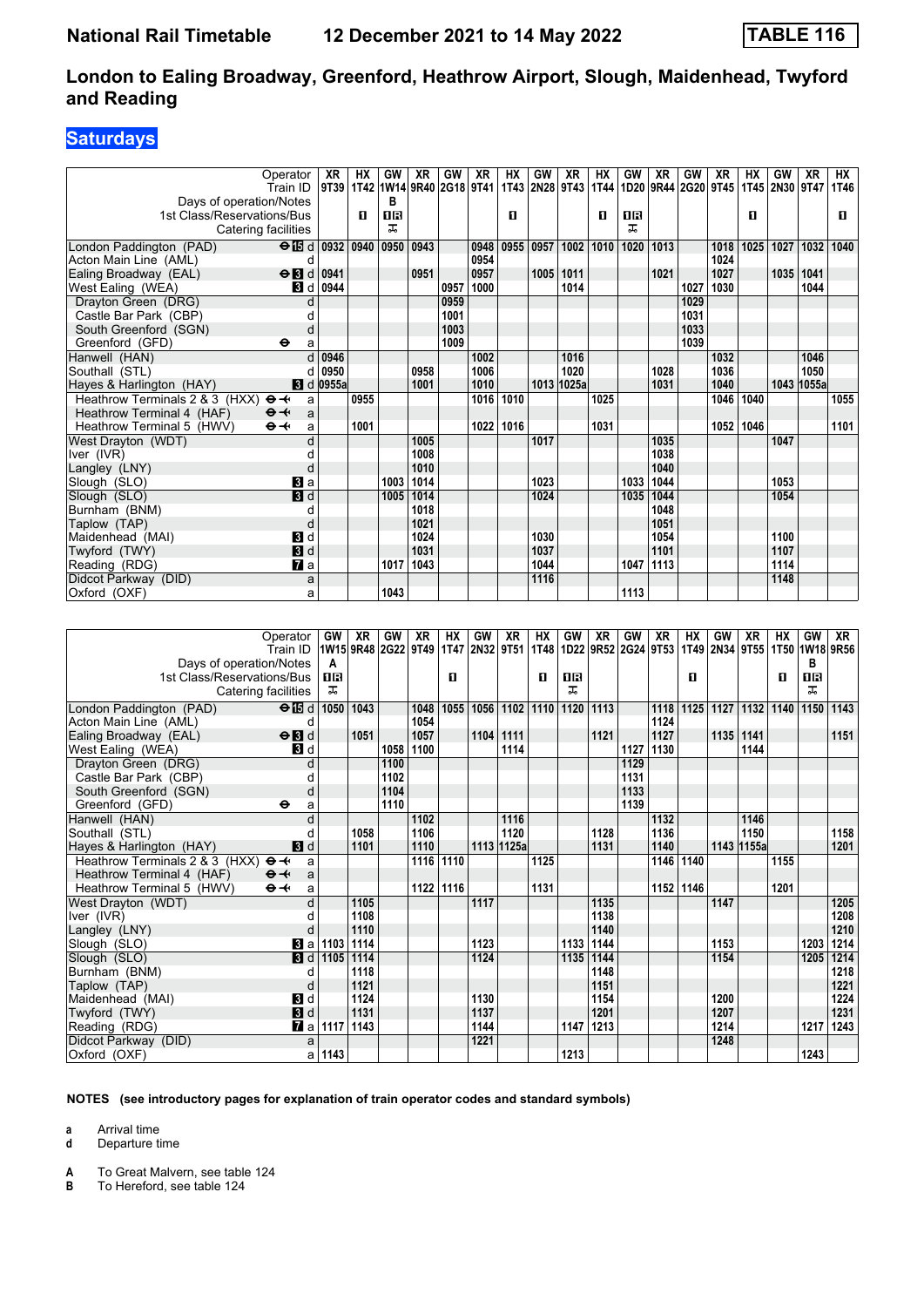## **Saturdays**

|                                | Operator                  | GW        | XR   | НX        | GW   | XR         | НX        | GW                                 | XR        | <b>XR</b> | НX   | <b>GW</b> | GW        | XR                                      | HX        | GW        | <b>XR</b> | <b>XR</b> | HX          |
|--------------------------------|---------------------------|-----------|------|-----------|------|------------|-----------|------------------------------------|-----------|-----------|------|-----------|-----------|-----------------------------------------|-----------|-----------|-----------|-----------|-------------|
|                                | Train ID                  | 2G26 9T57 |      |           |      |            |           | 1T51 2N36 9T59 1T52 1D24 9R60 9T61 |           |           |      |           |           | 1T53 2N38 2G28 9T63 1T54 1W19 9R64 9T65 |           |           |           |           | <b>1T55</b> |
| Days of operation/Notes        |                           |           |      |           |      |            |           |                                    |           |           |      |           |           |                                         |           | C         |           |           |             |
| 1st Class/Reservations/Bus     |                           |           |      | п         |      |            | П         | 0 B                                |           |           | п    |           |           |                                         | O         | <b>08</b> |           |           | п           |
|                                | Catering facilities       |           |      |           |      |            |           |                                    |           |           |      |           |           |                                         |           | ᠼ         |           |           |             |
| London Paddington (PAD)        | $\Theta$ is d             |           | 1148 | 1155      | 1157 | 1202       |           | 1210 1220                          | 1213      | 1218      | 1225 | 1227      |           | 1232                                    | 1240      | 1250      | 1243      | 1248      | 1255        |
| Acton Main Line (AML)          | d                         |           | 1154 |           |      |            |           |                                    |           | 1224      |      |           |           |                                         |           |           |           | 1254      |             |
| Ealing Broadway (EAL)          | $\Theta$ <b>B</b> d       |           | 1157 |           | 1205 | 1211       |           |                                    | 1221      | 1227      |      | 1235      |           | 1241                                    |           |           | 1251      | 1257      |             |
| West Ealing (WEA)              | 3d                        | 1157      | 1200 |           |      | 1214       |           |                                    |           | 1230      |      |           | 1231      | 1244                                    |           |           |           | 1300      |             |
| Dravton Green (DRG)            | d                         | 1159      |      |           |      |            |           |                                    |           |           |      |           | 1233      |                                         |           |           |           |           |             |
| Castle Bar Park (CBP)          | d                         | 1201      |      |           |      |            |           |                                    |           |           |      |           | 1235      |                                         |           |           |           |           |             |
| South Greenford (SGN)          | d                         | 1203      |      |           |      |            |           |                                    |           |           |      |           | 1237      |                                         |           |           |           |           |             |
| Greenford (GFD)                | $\bullet$<br>a            | 1209      |      |           |      |            |           |                                    |           |           |      |           | 1243      |                                         |           |           |           |           |             |
| Hanwell (HAN)                  | d                         |           | 1202 |           |      | 1216       |           |                                    |           | 1232      |      |           |           | 1246                                    |           |           |           | 1302      |             |
| Southall (STL)                 | d                         |           | 1206 |           |      | 1220       |           |                                    | 1228      | 1236      |      |           |           | 1250                                    |           |           | 1258      | 1306      |             |
| Hayes & Harlington (HAY)       | 3d                        |           | 1210 |           |      | 1213 1225a |           |                                    | 1231      | 1240      |      | 1243      |           | 1258a                                   |           |           | 1301      | 1310      |             |
| Heathrow Terminals 2 & 3 (HXX) | $\mathbf{\Theta}$<br>a    |           |      | 1216 1210 |      |            | 1225      |                                    |           | 1246      | 1240 |           |           |                                         | 1255      |           |           |           | 1316 1310   |
| Heathrow Terminal 4 (HAF)      | $\Theta +$<br>a           |           |      |           |      |            |           |                                    |           |           |      |           |           |                                         |           |           |           |           |             |
| Heathrow Terminal 5 (HWV)      | $\Theta +$<br>a           |           | 1222 | 1216      |      |            | 1231      |                                    |           | 1252      | 1246 |           |           |                                         | 1301      |           |           | 1322      | 1316        |
| West Drayton (WDT)             | d                         |           |      |           | 1217 |            |           |                                    | 1235      |           |      | 1247      |           |                                         |           |           | 1305      |           |             |
| Iver (IVR)                     | d                         |           |      |           |      |            |           |                                    | 1238      |           |      |           |           |                                         |           |           | 1308      |           |             |
| Langley (LNY)                  | d                         |           |      |           |      |            |           |                                    | 1240      |           |      |           |           |                                         |           |           | 1310      |           |             |
| Slough (SLO)                   | a                         |           |      |           | 1223 |            |           | 1233                               | 1244      |           |      | 1253      |           |                                         |           | 1303      | 1314      |           |             |
| Slough (SLO)                   | $\overline{\mathbf{3}}$ d |           |      |           | 1224 |            |           | 1235                               | 1244      |           |      | 1254      |           |                                         |           | 1305      | 1314      |           |             |
| Burnham (BNM)                  | d                         |           |      |           |      |            |           |                                    | 1248      |           |      |           |           |                                         |           |           | 1318      |           |             |
| Taplow (TAP)                   | d                         |           |      |           |      |            |           |                                    | 1251      |           |      |           |           |                                         |           |           | 1321      |           |             |
| Maidenhead (MAI)               | <b>3</b> d                |           |      |           | 1230 |            |           |                                    | 1254      |           |      | 1300      |           |                                         |           |           | 1324      |           |             |
| Twyford (TWY)                  | 3d                        |           |      |           | 1237 |            |           |                                    | 1301      |           |      | 1307      |           |                                         |           |           | 1331      |           |             |
| Reading (RDG)                  | <b>7</b> a                |           |      |           | 1244 |            |           | 1247                               | 1313      |           |      | 1314      |           |                                         |           | 1317      | 1343      |           |             |
| Didcot Parkway (DID)           | a                         |           |      |           | 1318 |            |           |                                    |           |           |      | 1348      |           |                                         |           |           |           |           |             |
| Oxford (OXF)                   | a                         |           |      |           |      |            |           | 1313                               |           |           |      |           |           |                                         |           | 1343      |           |           |             |
|                                |                           |           |      |           |      |            |           |                                    |           |           |      |           |           |                                         |           |           |           |           |             |
|                                | Operator                  | <b>GW</b> | GW   | <b>XR</b> | HX   | GW         | <b>XR</b> | <b>XR</b>                          | <b>HX</b> | GW        | GW   | <b>XR</b> | <b>HX</b> | GW                                      | <b>XR</b> | <b>XR</b> | <b>HX</b> | GW        | <b>GW</b>   |
|                                | Train ID                  |           |      |           |      |            |           |                                    |           |           |      |           |           |                                         |           |           |           |           |             |

|                                | Train ID             |                  |      |       |      |      |      |      |      |      |      |        |      |      |      |           |      |      | 2014  2030  20167 1756  2026  2026  2020  2020  2020  2032  2071  2032  2021  2022  2073  2020  2020 |
|--------------------------------|----------------------|------------------|------|-------|------|------|------|------|------|------|------|--------|------|------|------|-----------|------|------|------------------------------------------------------------------------------------------------------|
| Days of operation/Notes        |                      |                  |      |       |      |      |      |      |      |      |      |        |      | A    |      |           |      |      |                                                                                                      |
| 1st Class/Reservations/Bus     |                      |                  |      |       | п    | 0 R  |      |      | п    |      |      |        | п    | 0 R  |      |           | п    |      |                                                                                                      |
| Catering facilities            |                      |                  |      |       |      | ᇁ    |      |      |      |      |      |        |      | ㅈ    |      |           |      |      |                                                                                                      |
| London Paddington (PAD)        | $\Theta$ id d   1257 |                  |      | 1302  | 1310 | 1320 | 1313 | 1318 | 1325 | 1327 |      | 1332   | 1340 | 1350 | 1343 | 1348      | 1355 | 1357 |                                                                                                      |
| Acton Main Line (AML)          |                      |                  |      |       |      |      |      | 1324 |      |      |      |        |      |      |      | 1354      |      |      |                                                                                                      |
| Ealing Broadway (EAL)          | $\Theta$ 3 d 1305    |                  |      | 1311  |      |      | 1321 | 1327 |      | 1336 |      | 1341   |      |      | 1351 | 1357      |      | 1405 |                                                                                                      |
| West Ealing (WEA)              | <b>3</b> d           |                  | 1305 | 1314  |      |      |      | 1330 |      |      | 1335 | 1344   |      |      |      | 1400      |      |      | 1405                                                                                                 |
| Drayton Green (DRG)            |                      |                  | 1307 |       |      |      |      |      |      |      | 1337 |        |      |      |      |           |      |      | 1407                                                                                                 |
| Castle Bar Park (CBP)          |                      |                  | 1309 |       |      |      |      |      |      |      | 1339 |        |      |      |      |           |      |      | 1409                                                                                                 |
| South Greenford (SGN)          | d                    |                  | 1311 |       |      |      |      |      |      |      | 1341 |        |      |      |      |           |      |      | 1411                                                                                                 |
| Greenford (GFD)                | $\bullet$<br>a       |                  | 1317 |       |      |      |      |      |      |      | 1347 |        |      |      |      |           |      |      | 1417                                                                                                 |
| Hanwell (HAN)                  |                      |                  |      | 1316  |      |      |      | 1332 |      |      |      | 1346   |      |      |      | 1402      |      |      |                                                                                                      |
| Southall (STL)                 |                      |                  |      | 1320  |      |      | 1328 | 1336 |      |      |      | 1350   |      |      | 1358 | 1406      |      |      |                                                                                                      |
| Hayes & Harlington (HAY)       | 3d                   | 1313             |      | 1325a |      |      | 1331 | 1340 |      | 1346 |      | 1355al |      |      | 1401 | 1410      |      | 1413 |                                                                                                      |
| Heathrow Terminals 2 & 3 (HXX) | $\Theta +$<br>a      |                  |      |       | 1325 |      |      | 1346 | 1340 |      |      |        | 1355 |      |      | 1416 1410 |      |      |                                                                                                      |
| Heathrow Terminal 4 (HAF)      | $\Theta +$<br>a      |                  |      |       |      |      |      |      |      |      |      |        |      |      |      |           |      |      |                                                                                                      |
| Heathrow Terminal 5 (HWV)      | $\Theta +$<br>a      |                  |      |       | 1331 |      |      | 1352 | 1346 |      |      |        | 1401 |      |      | 1422      | 1416 |      |                                                                                                      |
| West Drayton (WDT)             |                      | 1317             |      |       |      |      | 1335 |      |      | 1350 |      |        |      |      | 1405 |           |      | 1417 |                                                                                                      |
| Iver (IVR)                     |                      |                  |      |       |      |      | 1338 |      |      |      |      |        |      |      | 1408 |           |      |      |                                                                                                      |
| Langley (LNY)                  |                      |                  |      |       |      |      | 1340 |      |      |      |      |        |      |      | 1410 |           |      |      |                                                                                                      |
| Slough (SLO)                   | Bl a l               | 1323             |      |       |      | 1333 | 1344 |      |      | 1356 |      |        |      | 1403 | 1414 |           |      | 1423 |                                                                                                      |
| Slough (SLO)                   | $\blacksquare$       | 1324             |      |       |      | 1335 | 1344 |      |      | 1357 |      |        |      | 1405 | 1414 |           |      | 1424 |                                                                                                      |
| Burnham (BNM)                  |                      |                  |      |       |      |      | 1348 |      |      |      |      |        |      |      | 1418 |           |      |      |                                                                                                      |
| Taplow (TAP)                   |                      |                  |      |       |      |      | 1351 |      |      |      |      |        |      |      | 1421 |           |      |      |                                                                                                      |
| Maidenhead (MAI)               | 3d                   | 1330             |      |       |      |      | 1354 |      |      | 1403 |      |        |      |      | 1424 |           |      | 1430 |                                                                                                      |
| Twyford (TWY)                  |                      | $\vert$ d   1337 |      |       |      |      | 1401 |      |      | 1411 |      |        |      |      | 1431 |           |      | 1437 |                                                                                                      |
| Reading (RDG)                  | <b>7</b> a           | 1344             |      |       |      | 1347 | 1413 |      |      | 1418 |      |        |      | 1417 | 1443 |           |      | 1444 |                                                                                                      |
| Didcot Parkway (DID)           | a                    | 1421             |      |       |      |      |      |      |      | 1449 |      |        |      |      |      |           |      | 1518 |                                                                                                      |
| Oxford (OXF)                   | a                    |                  |      |       |      | 1413 |      |      |      |      |      |        |      | 1443 |      |           |      |      |                                                                                                      |

#### **NOTES (see introductory pages for explanation of train operator codes and standard symbols)**

**a** Arrival time

**d** Departure time

**A** To Great Malvern, see table 124<br>**C** To Worcester Foregate Street, se

**C** To Worcester Foregate Street, see table 124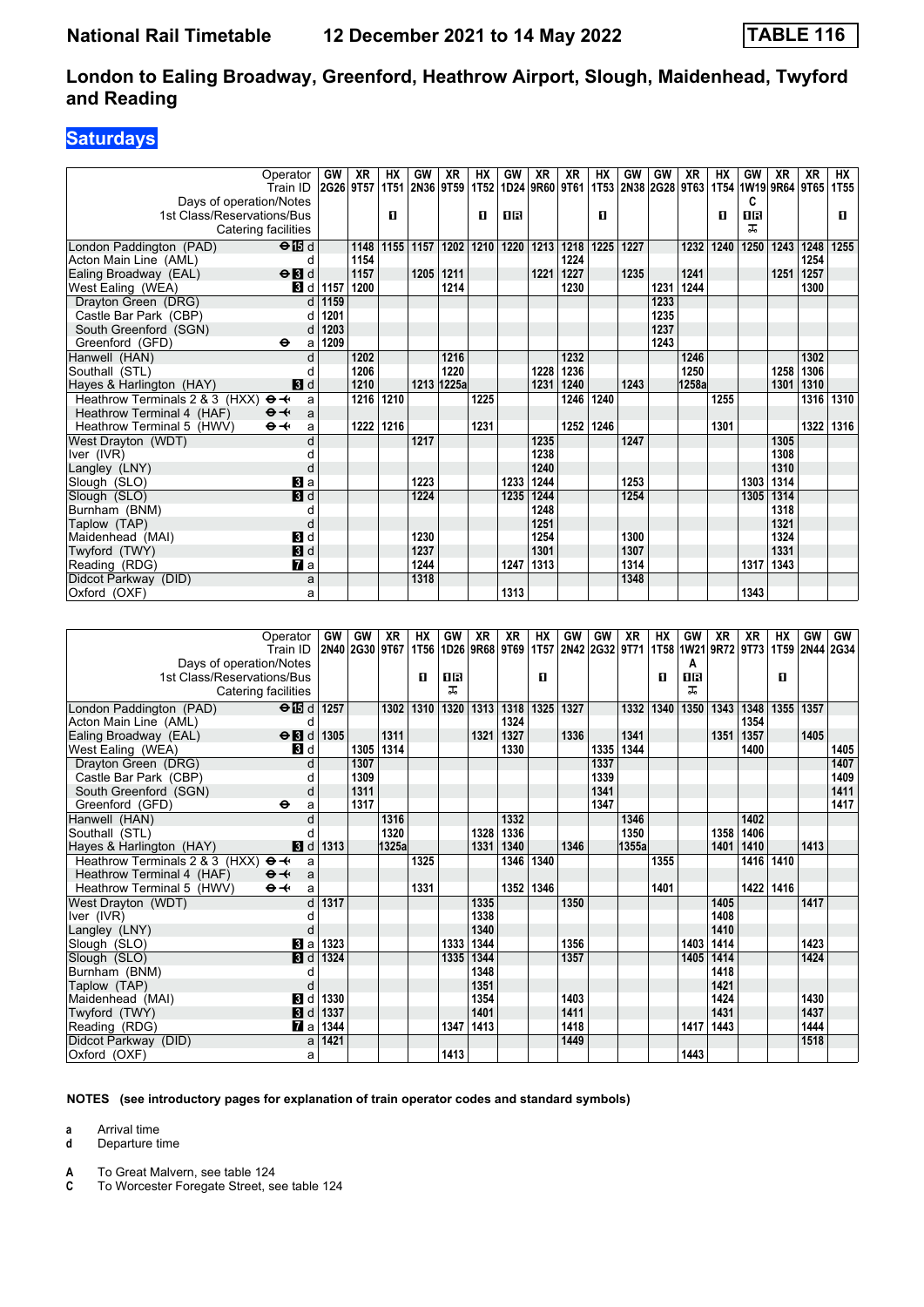## **Saturdays**

| Operator                                     | XR                          | HХ                               | GW   | XR                | XR   | HХ   | GW   | GW   | <b>XR</b>           | НX   | GW   | XR   | XR                  | НX        | GW   | GW             | XR    | HX   |
|----------------------------------------------|-----------------------------|----------------------------------|------|-------------------|------|------|------|------|---------------------|------|------|------|---------------------|-----------|------|----------------|-------|------|
| Train ID                                     |                             | 9T75   1T60   1D28   9R76   9T77 |      |                   |      |      |      |      | 1T61 2N46 2G36 9T79 |      |      |      | 1T62 1W23 9R80 9T81 | 1T63      |      | 2N48 2G38 9T83 |       | 1T64 |
| Days of operation/Notes                      |                             |                                  |      |                   |      |      |      |      |                     |      | Α    |      |                     |           |      |                |       |      |
| 1st Class/Reservations/Bus                   |                             | п                                | 0 B  |                   |      | п    |      |      |                     | п    | 0B   |      |                     | п         |      |                |       | п    |
| Catering facilities                          |                             |                                  | ᠼ    |                   |      |      |      |      |                     |      | ᅚ    |      |                     |           |      |                |       |      |
| London Paddington (PAD)                      | $\Theta$ is d   1402   1410 |                                  | 1420 | $\overline{1413}$ | 1418 | 1425 | 1427 |      | 1432                | 1440 | 1450 | 1443 | 1448                | 1455      | 1457 |                | 1502  | 1510 |
| Acton Main Line (AML)                        | d                           |                                  |      |                   | 1424 |      |      |      |                     |      |      |      | 1454                |           |      |                |       |      |
| $\Theta$ <b>R</b> d<br>Ealing Broadway (EAL) | 1411                        |                                  |      | 1421              | 1427 |      | 1435 |      | 1441                |      |      | 1451 | 1457                |           | 1507 |                | 1511  |      |
| West Ealing (WEA)<br>3d                      | 1414                        |                                  |      |                   | 1430 |      |      | 1435 | 1444                |      |      |      | 1500                |           |      | 1505           | 1514  |      |
| Drayton Green (DRG)                          | C                           |                                  |      |                   |      |      |      | 1437 |                     |      |      |      |                     |           |      | 1507           |       |      |
| Castle Bar Park (CBP)                        |                             |                                  |      |                   |      |      |      | 1439 |                     |      |      |      |                     |           |      | 1509           |       |      |
| South Greenford (SGN)                        | d                           |                                  |      |                   |      |      |      | 1441 |                     |      |      |      |                     |           |      | 1511           |       |      |
| Greenford (GFD)<br>$\bullet$                 | a                           |                                  |      |                   |      |      |      | 1447 |                     |      |      |      |                     |           |      | 1517           |       |      |
| Hanwell (HAN)                                | 1416                        |                                  |      |                   | 1432 |      |      |      | 1446                |      |      |      | 1502                |           |      |                | 1516  |      |
| Southall (STL)                               | 1420<br>d                   |                                  |      | 1428              | 1436 |      |      |      | 1450                |      |      | 1458 | 1506                |           |      |                | 1520  |      |
| Hayes & Harlington (HAY)                     | <b>8</b> d 1425a            |                                  |      | 1431              | 1440 |      | 1443 |      | 1455a               |      |      | 1501 | 1510                |           | 1513 |                | 1525a |      |
| Heathrow Terminals 2 & 3 (HXX)<br>$\Theta +$ | a                           | 1425                             |      |                   | 1446 | 1440 |      |      |                     | 1455 |      |      | 1516 1510           |           |      |                |       | 1525 |
| Heathrow Terminal 4 (HAF)<br>$\Theta +$      | a                           |                                  |      |                   |      |      |      |      |                     |      |      |      |                     |           |      |                |       |      |
| $\Theta +$<br>Heathrow Terminal 5 (HWV)      | a                           | 1431                             |      |                   | 1452 | 1446 |      |      |                     | 1501 |      |      |                     | 1522 1516 |      |                |       | 1531 |
| West Drayton (WDT)                           | $\mathbf{c}$                |                                  |      | 1435              |      |      | 1447 |      |                     |      |      | 1505 |                     |           | 1517 |                |       |      |
| Iver (IVR)                                   |                             |                                  |      | 1438              |      |      |      |      |                     |      |      | 1508 |                     |           |      |                |       |      |
| Langley (LNY)                                | $\mathsf{C}$                |                                  |      | 1440              |      |      |      |      |                     |      |      | 1510 |                     |           |      |                |       |      |
| <b>Bl</b> a<br>Slough (SLO)                  |                             |                                  | 1433 | 1444              |      |      | 1453 |      |                     |      | 1503 | 1514 |                     |           | 1523 |                |       |      |
| 3d<br>Slough (SLO)                           |                             |                                  | 1435 | 1444              |      |      | 1454 |      |                     |      | 1505 | 1514 |                     |           | 1524 |                |       |      |
| Burnham (BNM)                                | C                           |                                  |      | 1448              |      |      |      |      |                     |      |      | 1518 |                     |           |      |                |       |      |
| Taplow (TAP)                                 | $\mathbf C$                 |                                  |      | 1451              |      |      |      |      |                     |      |      | 1521 |                     |           |      |                |       |      |
| <b>3</b> d<br>Maidenhead (MAI)               |                             |                                  |      | 1454              |      |      | 1500 |      |                     |      |      | 1524 |                     |           | 1530 |                |       |      |
| 3d<br>Twyford (TWY)                          |                             |                                  |      | 1501              |      |      | 1507 |      |                     |      |      | 1531 |                     |           | 1537 |                |       |      |
| $\mathbf{z}$ a<br>Reading (RDG)              |                             |                                  | 1447 | 1513              |      |      | 1514 |      |                     |      | 1517 | 1543 |                     |           | 1544 |                |       |      |
| Didcot Parkway (DID)                         | a                           |                                  |      |                   |      |      | 1549 |      |                     |      |      |      |                     |           | 1619 |                |       |      |
| Oxford (OXF)                                 | a                           |                                  | 1513 |                   |      |      |      |      |                     |      | 1543 |      |                     |           |      |                |       |      |

| Operator<br>Train ID                                        | <b>GW</b> | XR<br>1D30 9R84 9T85 | XR   | НX   | GW   | GW<br>1T65 2N50 2G40 9T87 | XR    | ΗХ   | GW<br>1T66   1W25   9R88   9T89 | XR   | XR   | HХ           | GW<br>1T67 2N52 2G42 9T91 | GW   | XR    | НX<br>1T68 | GW   | XR.<br>1D32 9R92 |
|-------------------------------------------------------------|-----------|----------------------|------|------|------|---------------------------|-------|------|---------------------------------|------|------|--------------|---------------------------|------|-------|------------|------|------------------|
|                                                             |           |                      |      |      |      |                           |       |      | A                               |      |      |              |                           |      |       |            |      |                  |
| Days of operation/Notes<br>1st Class/Reservations/Bus       | 1R        |                      |      | п    |      |                           |       | п    | 08                              |      |      | $\mathbf{u}$ |                           |      |       | п          | 18   |                  |
| Catering facilities                                         | ᠼ         |                      |      |      |      |                           |       |      | ᠼ                               |      |      |              |                           |      |       |            | ᠼ    |                  |
|                                                             |           |                      |      |      |      |                           |       |      |                                 |      |      |              |                           |      |       |            |      |                  |
| $\Theta$ is d<br>London Paddington (PAD)                    | 1520      | 1513                 | 1518 | 1525 | 1527 |                           | 1532  | 1540 | 1550                            | 1543 | 1548 | 1555         | 1557                      |      | 1602  | 1610       | 1620 | 1613             |
| Acton Main Line (AML)<br>d                                  |           |                      | 1524 |      |      |                           |       |      |                                 |      | 1554 |              |                           |      |       |            |      |                  |
| $\Theta$ <b>B</b> d<br>Ealing Broadway (EAL)                |           | 1521                 | 1527 |      | 1535 |                           | 1541  |      |                                 | 1551 | 1557 |              | 1605                      |      | 1611  |            |      | 1621             |
| West Ealing (WEA)<br><b>3</b> d                             |           |                      | 1530 |      |      | 1535                      | 1544  |      |                                 |      | 1600 |              |                           | 1605 | 1614  |            |      |                  |
| Drayton Green (DRG)                                         | d         |                      |      |      |      | 1537                      |       |      |                                 |      |      |              |                           | 1607 |       |            |      |                  |
| Castle Bar Park (CBP)                                       |           |                      |      |      |      | 1539                      |       |      |                                 |      |      |              |                           | 1609 |       |            |      |                  |
| South Greenford (SGN)<br>d                                  |           |                      |      |      |      | 1541                      |       |      |                                 |      |      |              |                           | 1611 |       |            |      |                  |
| Greenford (GFD)<br>$\bullet$                                | a         |                      |      |      |      | 1547                      |       |      |                                 |      |      |              |                           | 1617 |       |            |      |                  |
| Hanwell (HAN)<br>d                                          |           |                      | 1532 |      |      |                           | 1546  |      |                                 |      | 1602 |              |                           |      | 1616  |            |      |                  |
| Southall (STL)                                              |           | 1528                 | 1536 |      |      |                           | 1550  |      |                                 | 1558 | 1606 |              |                           |      | 1620  |            |      | 1628             |
| 3d<br>Hayes & Harlington (HAY)                              |           | 1531                 | 1540 |      | 1543 |                           | 1555a |      |                                 | 1601 | 1610 |              | 1613                      |      | 1625a |            |      | 1631             |
| Heathrow Terminals 2 & 3 (HXX)<br>$\Theta \rightarrow$<br>a |           |                      | 1546 | 1540 |      |                           |       | 1555 |                                 |      | 1616 | 1610         |                           |      |       | 1625       |      |                  |
| $\Theta +$<br>Heathrow Terminal 4 (HAF)<br>a                |           |                      |      |      |      |                           |       |      |                                 |      |      |              |                           |      |       |            |      |                  |
| Heathrow Terminal 5 (HWV)<br>$\Theta +$                     | a         |                      | 1552 | 1546 |      |                           |       | 1601 |                                 |      | 1622 | 1616         |                           |      |       | 1631       |      |                  |
| West Drayton (WDT)                                          | d         | 1535                 |      |      | 1547 |                           |       |      |                                 | 1605 |      |              | 1617                      |      |       |            |      | 1635             |
| Iver (IVR)                                                  |           | 1538                 |      |      |      |                           |       |      |                                 | 1608 |      |              |                           |      |       |            |      | 1638             |
| Langley (LNY)                                               |           | 1540                 |      |      |      |                           |       |      |                                 | 1610 |      |              |                           |      |       |            |      | 1640             |
| 3a<br>Slough (SLO)                                          | 1533      | 1544                 |      |      | 1553 |                           |       |      | 1603                            | 1614 |      |              | 1623                      |      |       |            | 1633 | 1644             |
| 3d<br>Slough (SLO)                                          | 1535      | 1544                 |      |      | 1554 |                           |       |      | 1605                            | 1614 |      |              | 1624                      |      |       |            | 1635 | 1644             |
| Burnham (BNM)                                               |           | 1548                 |      |      |      |                           |       |      |                                 | 1618 |      |              |                           |      |       |            |      | 1648             |
| Taplow (TAP)<br>d                                           |           | 1551                 |      |      |      |                           |       |      |                                 | 1621 |      |              |                           |      |       |            |      | 1651             |
| <b>3</b> d<br>Maidenhead (MAI)                              |           | 1554                 |      |      | 1600 |                           |       |      |                                 | 1624 |      |              | 1630                      |      |       |            |      | 1654             |
| <b>3</b> d<br>Twyford (TWY)                                 |           | 1601                 |      |      | 1608 |                           |       |      |                                 | 1631 |      |              | 1637                      |      |       |            |      | 1701             |
| $\mathbf{z}$ a<br>Reading (RDG)                             | 1547      | 1613                 |      |      | 1615 |                           |       |      | 1617                            | 1643 |      |              | 1644                      |      |       |            | 1647 | 1713             |
| Didcot Parkway (DID)<br>a                                   |           |                      |      |      | 1648 |                           |       |      |                                 |      |      |              | 1718                      |      |       |            |      |                  |
| Oxford (OXF)                                                | 1613<br>a |                      |      |      |      |                           |       |      | 1643                            |      |      |              |                           |      |       |            | 1714 |                  |

#### **NOTES (see introductory pages for explanation of train operator codes and standard symbols)**

**a** Arrival time

**d** Departure time

**A** To Great Malvern, see table 124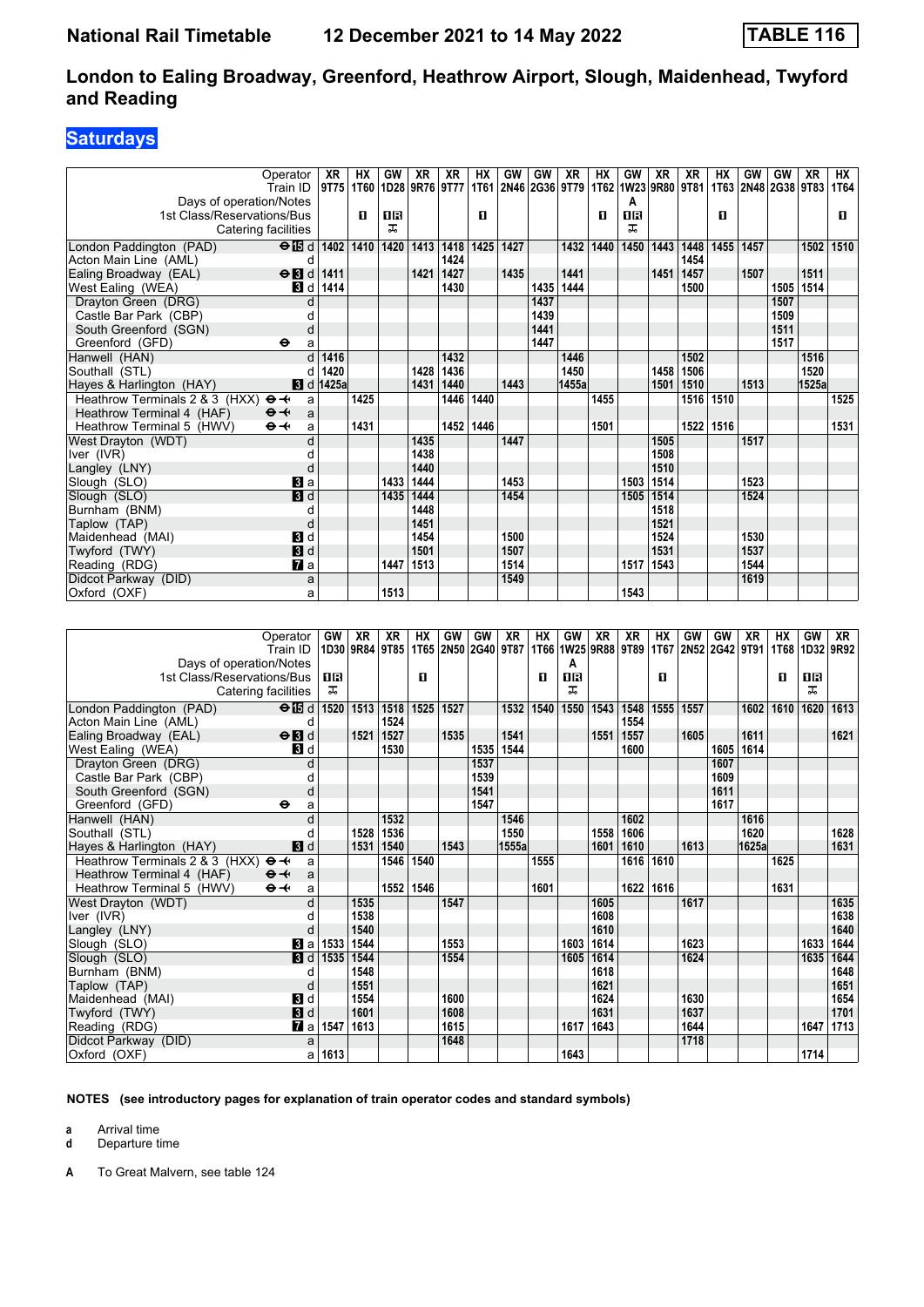## **Saturdays**

| Operator                                              |                           | XR   | HX        | GW        | GW           | <b>XR</b> | HX        | GW                                                                                       | XR        | <b>XR</b> | <b>HX</b> | GW        | GW           | XR                              | <b>HX</b>   | GW        | <b>XR</b>                         | <b>XR</b> | НX        |
|-------------------------------------------------------|---------------------------|------|-----------|-----------|--------------|-----------|-----------|------------------------------------------------------------------------------------------|-----------|-----------|-----------|-----------|--------------|---------------------------------|-------------|-----------|-----------------------------------|-----------|-----------|
| Train ID                                              |                           |      |           |           |              |           |           | 9T93   1T69   2N54   2G44   9T95   1T70   1W27   9R96   9T97                             |           |           |           |           |              | 1T71 2N56 2G46 9T99             | <b>1T72</b> |           | 1D34 9R00 9T01                    |           | 1T73      |
| Days of operation/Notes                               |                           |      | п         |           |              |           | п         | в<br>0 B                                                                                 |           |           | п         |           |              |                                 | П           | 18        |                                   |           | п         |
| 1st Class/Reservations/Bus<br>Catering facilities     |                           |      |           |           |              |           |           | ᠼ                                                                                        |           |           |           |           |              |                                 |             | ᠼ         |                                   |           |           |
|                                                       |                           |      |           |           |              |           |           |                                                                                          |           |           |           |           |              |                                 |             |           |                                   |           |           |
| London Paddington (PAD)                               | $\Theta$ is d             | 1618 | 1625      | 1627      |              | 1632      | 1640      | 1650                                                                                     | 1643      | 1648      | 1655      | 1656      |              | 1702                            | 1710        | 1720      | 1713                              | 1718      | 1725      |
| Acton Main Line (AML)                                 | d                         | 1624 |           |           |              |           |           |                                                                                          |           | 1654      |           |           |              |                                 |             |           |                                   | 1724      |           |
| Ealing Broadway (EAL)                                 | $\Theta$ <b>B</b> d       | 1627 |           | 1635      |              | 1641      |           |                                                                                          | 1651      | 1657      |           | 1704      |              | 1711                            |             |           | 1721                              | 1727      |           |
| West Ealing (WEA)                                     | <b>3</b> d                | 1630 |           |           | 1635         | 1644      |           |                                                                                          |           | 1700      |           |           | 1704         | 1714                            |             |           |                                   | 1730      |           |
| Drayton Green (DRG)                                   | d                         |      |           |           | 1637<br>1639 |           |           |                                                                                          |           |           |           |           | 1706<br>1708 |                                 |             |           |                                   |           |           |
| Castle Bar Park (CBP)                                 |                           |      |           |           | 1641         |           |           |                                                                                          |           |           |           |           | 1710         |                                 |             |           |                                   |           |           |
| South Greenford (SGN)<br>Greenford (GFD)<br>$\bullet$ | d<br>a                    |      |           |           | 1647         |           |           |                                                                                          |           |           |           |           | 1716         |                                 |             |           |                                   |           |           |
| Hanwell (HAN)                                         | d                         | 1632 |           |           |              | 1646      |           |                                                                                          |           | 1702      |           |           |              | 1716                            |             |           |                                   | 1732      |           |
| Southall (STL)                                        | d                         | 1636 |           |           |              | 1650      |           |                                                                                          | 1658      | 1706      |           |           |              | 1720                            |             |           | 1728                              | 1736      |           |
| Hayes & Harlington (HAY)                              | <b>3</b> d                | 1640 |           | 1643      |              | 1655a     |           |                                                                                          | 1701      | 1710      |           | 1713      |              | 1725a                           |             |           | 1731                              | 1740      |           |
| Heathrow Terminals 2 & 3 (HXX)<br>$\mathbf{\Theta}$   | a                         | 1646 | 1640      |           |              |           | 1655      |                                                                                          |           | 1716      | 1710      |           |              |                                 | 1725        |           |                                   | 1746      | 1740      |
| Heathrow Terminal 4 (HAF)<br>$\Theta +$               | a                         |      |           |           |              |           |           |                                                                                          |           |           |           |           |              |                                 |             |           |                                   |           |           |
| $\Theta +$<br>Heathrow Terminal 5 (HWV)               | a                         |      | 1652 1646 |           |              |           | 1701      |                                                                                          |           |           | 1722 1716 |           |              |                                 | 1731        |           |                                   | 1752      | 1746      |
| West Drayton (WDT)                                    |                           |      |           | 1647      |              |           |           |                                                                                          | 1705      |           |           | 1717      |              |                                 |             |           | 1735                              |           |           |
| Iver (IVR)                                            | d                         |      |           |           |              |           |           |                                                                                          | 1708      |           |           |           |              |                                 |             |           | 1738                              |           |           |
| Langley (LNY)                                         | d                         |      |           |           |              |           |           |                                                                                          | 1710      |           |           |           |              |                                 |             |           | 1740                              |           |           |
| Slough (SLO)                                          | $\bf{B}$ a                |      |           | 1653      |              |           |           | 1703                                                                                     | 1714      |           |           | 1723      |              |                                 |             | 1733      | 1744                              |           |           |
| Slough (SLO)                                          | $\overline{\mathbf{3}}$ d |      |           | 1654      |              |           |           | 1705                                                                                     | 1714      |           |           | 1724      |              |                                 |             | 1735      | 1744                              |           |           |
| Burnham (BNM)                                         | d                         |      |           |           |              |           |           |                                                                                          | 1718      |           |           |           |              |                                 |             |           | 1748                              |           |           |
| Taplow (TAP)                                          | d                         |      |           |           |              |           |           |                                                                                          | 1721      |           |           |           |              |                                 |             |           | 1751                              |           |           |
| Maidenhead (MAI)                                      | $\mathbf{3}$ d            |      |           | 1700      |              |           |           |                                                                                          | 1724      |           |           | 1730      |              |                                 |             |           | 1754                              |           |           |
| Twyford (TWY)                                         | $\blacksquare$            |      |           | 1707      |              |           |           |                                                                                          | 1731      |           |           | 1737      |              |                                 |             |           | 1801                              |           |           |
| Reading (RDG)                                         | $\mathbf{z}$ a            |      |           | 1714      |              |           |           | 1717                                                                                     | 1743      |           |           | 1744      |              |                                 |             | 1747      | 1813                              |           |           |
| Didcot Parkway (DID)                                  | a                         |      |           | 1748      |              |           |           |                                                                                          |           |           |           | 1821      |              |                                 |             |           |                                   |           |           |
| Oxford (OXF)                                          | a                         |      |           |           |              |           |           | 1743                                                                                     |           |           |           |           |              |                                 |             | 1813      |                                   |           |           |
|                                                       |                           |      |           |           |              |           |           |                                                                                          |           |           |           |           |              |                                 |             |           |                                   |           |           |
| Operator                                              |                           |      |           |           |              |           |           |                                                                                          |           |           |           |           |              |                                 |             |           |                                   |           |           |
| Train ID                                              |                           | GW   | GW        | <b>XR</b> | <b>HX</b>    | GW        | <b>XR</b> | <b>XR</b><br> 2N58   2G48   9T03   1T74   1W29   9R04   9T05   1T75   2N60   2G50   9T07 | <b>HX</b> | GW        | GW        | <b>XR</b> | <b>HX</b>    | GW<br>1T76   1D36   9R08   9T09 | <b>XR</b>   | <b>XR</b> | <b>HX</b><br>  1T77   2N62   2G52 | GW        | <b>GW</b> |

|                                                     | oporutor<br>Train ID | 2002 2008 1772 2009 1774 2009 2004 2010 1775 2000 2009 2010 1776 1800 2009 2010 1777 2002 2002 | $\ddotsc$ | <i><b>AUS</b></i> | $\cdots$ |      | $\mathbf{v}$ | <i><b>ILL</b></i> | $\cdots$ |      |      | $\sim$ $\sim$ $\sim$ | $\blacksquare$ |      | $\sim$      | <i><b>IMM</b></i> | $\blacksquare$ |      |      |
|-----------------------------------------------------|----------------------|------------------------------------------------------------------------------------------------|-----------|-------------------|----------|------|--------------|-------------------|----------|------|------|----------------------|----------------|------|-------------|-------------------|----------------|------|------|
| Days of operation/Notes                             |                      |                                                                                                |           |                   |          | c    |              |                   |          |      |      |                      |                |      |             |                   |                |      |      |
| 1st Class/Reservations/Bus                          |                      |                                                                                                |           |                   | п        | 1R   |              |                   | п        |      |      |                      | п              | 1 R  |             |                   | п              |      |      |
|                                                     | Catering facilities  |                                                                                                |           |                   |          | ᇁ    |              |                   |          |      |      |                      |                | ㅈ    |             |                   |                |      |      |
| London Paddington (PAD)                             | $\Theta$ is d 1727   |                                                                                                |           | 1732              | 1740     | 1750 |              | 1743   1748       | 1755     | 1757 |      | 1802                 | 1810           | 1820 | 1813        | 1818              | 1825           | 1827 |      |
| Acton Main Line (AML)                               |                      |                                                                                                |           |                   |          |      |              | 1754              |          |      |      |                      |                |      |             | 1824              |                |      |      |
| Ealing Broadway (EAL)                               | $\Theta$ id 1735     |                                                                                                |           | 1741              |          |      | 1751         | 1757              |          | 1805 |      | 1811                 |                |      | 1821        | 1827              |                | 1835 |      |
| West Ealing (WEA)                                   | 3d                   |                                                                                                | 1733      | 1744              |          |      |              | 1800              |          |      | 1805 | 1814                 |                |      |             | 1830              |                |      | 1835 |
| Drayton Green (DRG)                                 |                      |                                                                                                | 1735      |                   |          |      |              |                   |          |      | 1807 |                      |                |      |             |                   |                |      | 1837 |
| Castle Bar Park (CBP)                               |                      |                                                                                                | 1737      |                   |          |      |              |                   |          |      | 1809 |                      |                |      |             |                   |                |      | 1839 |
| South Greenford (SGN)                               |                      |                                                                                                | 1739      |                   |          |      |              |                   |          |      | 1811 |                      |                |      |             |                   |                |      | 1841 |
| Greenford (GFD)                                     | $\bullet$            |                                                                                                | 1745      |                   |          |      |              |                   |          |      | 1817 |                      |                |      |             |                   |                |      | 1847 |
| Hanwell (HAN)                                       |                      |                                                                                                |           | 1746              |          |      |              | 1802              |          |      |      | 1816                 |                |      |             | 1832              |                |      |      |
| Southall (STL)                                      |                      |                                                                                                |           | 1750              |          |      | 1758         | 1806              |          |      |      | 1820                 |                |      | 1828        | 1836              |                |      |      |
| Hayes & Harlington (HAY)                            | 3d                   | 1743                                                                                           |           | 1755al            |          |      | 1801         | 1810              |          | 1813 |      | 1825al               |                |      | 1831        | 1840              |                | 1843 |      |
| Heathrow Terminals 2 & 3 (HXX) $\Theta \rightarrow$ | a                    |                                                                                                |           |                   | 1755     |      |              | 1816              | 1810     |      |      |                      | 1825           |      |             | 1846              | 1840           |      |      |
| Heathrow Terminal 4 (HAF)                           | $\Theta +$<br>a      |                                                                                                |           |                   |          |      |              |                   |          |      |      |                      |                |      |             |                   |                |      |      |
| Heathrow Terminal 5 (HWV)                           | $\Theta +$<br>a      |                                                                                                |           |                   | 1801     |      |              | 1822              | 1816     |      |      |                      | 1831           |      |             |                   | 1852 1846      |      |      |
| West Drayton (WDT)                                  | Ч                    | 1747                                                                                           |           |                   |          |      | 1805         |                   |          | 1817 |      |                      |                |      | 1835        |                   |                | 1847 |      |
| Iver (IVR)                                          |                      |                                                                                                |           |                   |          |      | 1808         |                   |          |      |      |                      |                |      | 1838        |                   |                |      |      |
| Langley (LNY)                                       |                      |                                                                                                |           |                   |          |      | 1810         |                   |          |      |      |                      |                |      | 1840        |                   |                |      |      |
| Slough (SLO)                                        |                      | <b>8</b> a 1753                                                                                |           |                   |          | 1803 | 1814         |                   |          | 1823 |      |                      |                | 1833 | 1844        |                   |                | 1853 |      |
| Slough (SLO)                                        | <b>3</b> d           | 1754                                                                                           |           |                   |          | 1805 | 1814         |                   |          | 1824 |      |                      |                | 1835 | 1844        |                   |                | 1854 |      |
| Burnham (BNM)                                       |                      |                                                                                                |           |                   |          |      | 1818         |                   |          |      |      |                      |                |      | 1848        |                   |                |      |      |
| Taplow (TAP)                                        |                      |                                                                                                |           |                   |          |      | 1821         |                   |          |      |      |                      |                |      | 1851        |                   |                |      |      |
| Maidenhead (MAI)                                    | 3d                   | 1800                                                                                           |           |                   |          |      | 1824         |                   |          | 1830 |      |                      |                |      | 1854        |                   |                | 1900 |      |
| Twyford (TWY)                                       |                      | <b>8</b> d 1807                                                                                |           |                   |          |      | 1831         |                   |          | 1837 |      |                      |                |      | 1901        |                   |                | 1907 |      |
| Reading (RDG)                                       | <b>7</b> a           | 1814                                                                                           |           |                   |          | 1817 | 1843         |                   |          | 1844 |      |                      |                |      | 1847   1913 |                   |                | 1914 |      |
| Didcot Parkway (DID)                                | a                    | 1848                                                                                           |           |                   |          |      |              |                   |          | 1918 |      |                      |                |      |             |                   |                | 1948 |      |
| Oxford (OXF)                                        | а                    |                                                                                                |           |                   |          | 1843 |              |                   |          |      |      |                      |                | 1913 |             |                   |                |      |      |

#### **NOTES (see introductory pages for explanation of train operator codes and standard symbols)**

**a** Arrival time

**d** Departure time

**B** To Hereford, see table 124<br>**C** To Worcester Foregate Stre

**C** To Worcester Foregate Street, see table 124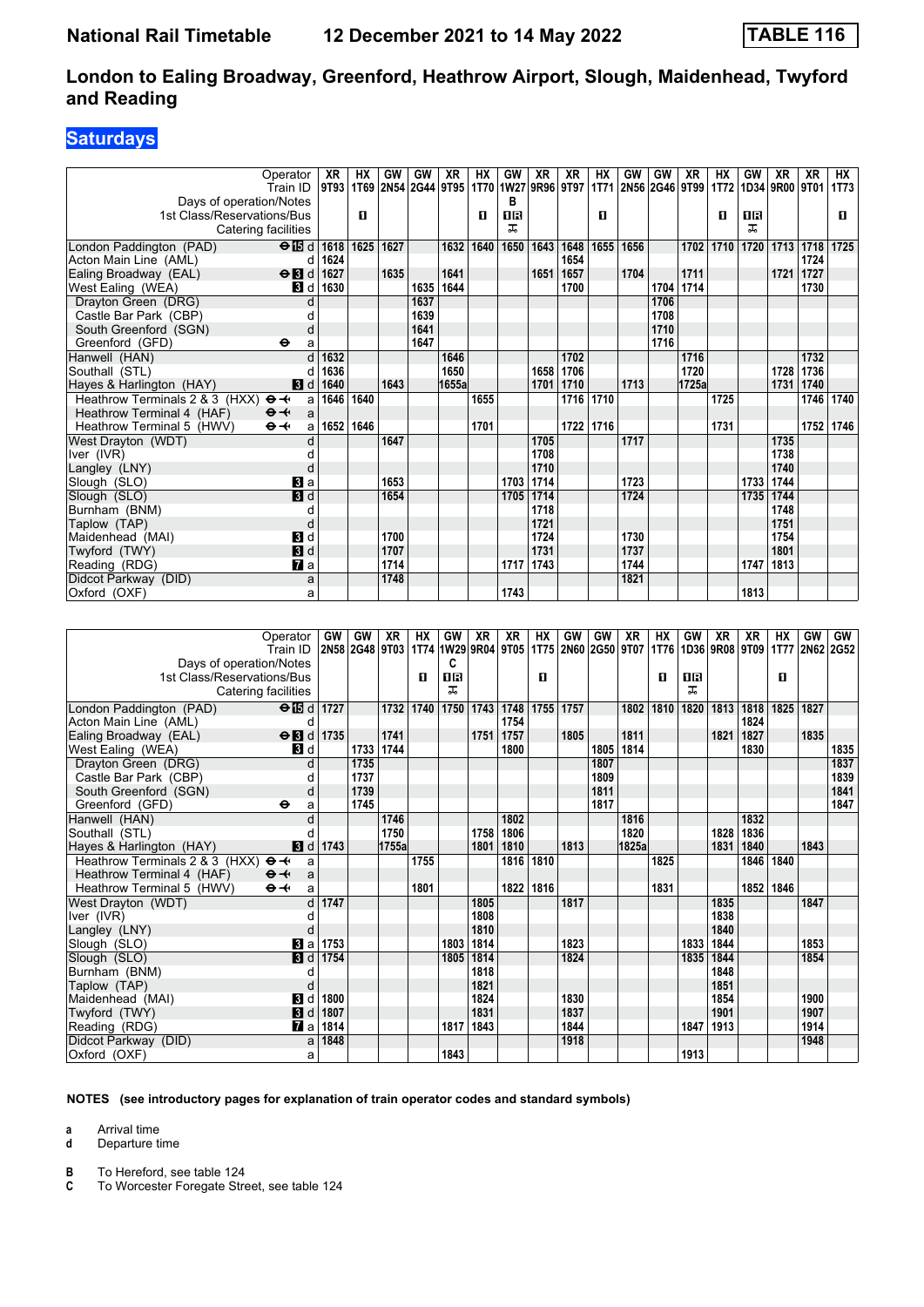## **Saturdays**

|                                | Operator                    | XR                               | HХ   | GW        | XR   | XR   | HХ   | GW   | GW   | <b>XR</b>           | НX   | GW   | XR        | XR                  | НX        | GW   | GW             | XR    | НX   |
|--------------------------------|-----------------------------|----------------------------------|------|-----------|------|------|------|------|------|---------------------|------|------|-----------|---------------------|-----------|------|----------------|-------|------|
|                                | Train ID                    | 9T11   1T78   1W31   9R12   9T13 |      |           |      |      |      |      |      | 1T79 2N64 2G54 9T15 | 1T80 |      |           | 1D38 9R16 9T17 1T81 |           |      | 2N66 2G56 9T19 |       | 1T82 |
| Days of operation/Notes        |                             |                                  |      | в         |      |      |      |      |      |                     |      |      |           |                     |           |      |                |       |      |
| 1st Class/Reservations/Bus     |                             |                                  | D.   | <b>OB</b> |      |      | п    |      |      |                     | п    | 0B   |           |                     | п         |      |                |       | п    |
| Catering facilities            |                             |                                  |      | ᅚ         |      |      |      |      |      |                     |      | ᅚ    |           |                     |           |      |                |       |      |
| London Paddington (PAD)        | $\Theta$ is d   1832   1840 |                                  |      | 1850      | 1843 | 1848 | 1855 | 1857 |      | 1902                | 1910 | 1920 | 1913 1918 |                     | 1925      | 1927 |                | 1932  | 1940 |
| Acton Main Line (AML)          | d                           |                                  |      |           |      | 1854 |      |      |      |                     |      |      |           | 1924                |           |      |                |       |      |
| Ealing Broadway (EAL)          | $\Theta$ <b>B</b> d         | 1841                             |      |           | 1851 | 1857 |      | 1905 |      | 1911                |      |      | 1921      | 1927                |           | 1935 |                | 1941  |      |
| West Ealing (WEA)              | 3d                          | 1844                             |      |           |      | 1900 |      |      | 1905 | 1914                |      |      |           | 1930                |           |      | 1935           | 1944  |      |
| Drayton Green (DRG)            |                             |                                  |      |           |      |      |      |      | 1907 |                     |      |      |           |                     |           |      | 1937           |       |      |
| Castle Bar Park (CBP)          |                             |                                  |      |           |      |      |      |      | 1909 |                     |      |      |           |                     |           |      | 1939           |       |      |
| South Greenford (SGN)          | d                           |                                  |      |           |      |      |      |      | 1911 |                     |      |      |           |                     |           |      | 1941           |       |      |
| Greenford (GFD)                | $\bullet$<br>a              |                                  |      |           |      |      |      |      | 1917 |                     |      |      |           |                     |           |      | 1947           |       |      |
| Hanwell (HAN)                  |                             | 1846                             |      |           |      | 1902 |      |      |      | 1916                |      |      |           | 1932                |           |      |                | 1946  |      |
| Southall (STL)                 | d                           | 1850                             |      |           | 1858 | 1906 |      |      |      | 1920                |      |      | 1928      | 1936                |           |      |                | 1950  |      |
| Hayes & Harlington (HAY)       |                             | <b>8</b> d 1855a                 |      |           | 1901 | 1910 |      | 1913 |      | 1925a               |      |      | 1931      | 1940                |           | 1943 |                | 1955a |      |
| Heathrow Terminals 2 & 3 (HXX) | $\mathbf{\Theta}$<br>a      |                                  | 1855 |           |      | 1916 | 1910 |      |      |                     | 1925 |      |           | 1946                | 1940      |      |                |       | 1955 |
| Heathrow Terminal 4 (HAF)      | $\Theta +$<br>a             |                                  |      |           |      |      |      |      |      |                     |      |      |           |                     |           |      |                |       |      |
| Heathrow Terminal 5 (HWV)      | $\Theta +$<br>a             |                                  | 1901 |           |      | 1922 | 1916 |      |      |                     | 1931 |      |           |                     | 1952 1946 |      |                |       | 2001 |
| West Drayton (WDT)             |                             |                                  |      |           | 1905 |      |      | 1917 |      |                     |      |      | 1935      |                     |           | 1947 |                |       |      |
| Iver (IVR)                     |                             |                                  |      |           | 1908 |      |      |      |      |                     |      |      | 1938      |                     |           |      |                |       |      |
| Langley (LNY)                  |                             |                                  |      |           | 1910 |      |      |      |      |                     |      |      | 1940      |                     |           |      |                |       |      |
| Slough (SLO)                   | Вl а                        |                                  |      | 1903      | 1914 |      |      | 1923 |      |                     |      | 1933 | 1944      |                     |           | 1953 |                |       |      |
| Slough (SLO)                   | 3d                          |                                  |      | 1905      | 1914 |      |      | 1924 |      |                     |      | 1935 | 1944      |                     |           | 1954 |                |       |      |
| Burnham (BNM)                  | d                           |                                  |      |           | 1918 |      |      |      |      |                     |      |      | 1948      |                     |           |      |                |       |      |
| Taplow (TAP)                   | d                           |                                  |      |           | 1921 |      |      |      |      |                     |      |      | 1951      |                     |           |      |                |       |      |
| Maidenhead (MAI)               | <b>3</b> d                  |                                  |      |           | 1924 |      |      | 1930 |      |                     |      |      | 1954      |                     |           | 2000 |                |       |      |
| Twyford (TWY)                  | 3d                          |                                  |      |           | 1931 |      |      | 1937 |      |                     |      |      | 2001      |                     |           | 2007 |                |       |      |
| Reading (RDG)                  | $\mathbf{z}$ a              |                                  |      | 1917      | 1943 |      |      | 1944 |      |                     |      | 1947 | 2013      |                     |           | 2014 |                |       |      |
| Didcot Parkway (DID)           | a                           |                                  |      |           |      |      |      | 2018 |      |                     |      |      |           |                     |           | 2048 |                |       |      |
| Oxford (OXF)                   | a                           |                                  |      | 1943      |      |      |      |      |      |                     |      | 2014 |           |                     |           |      |                |       |      |

| Operator<br>Train ID                                   | <b>GW</b><br>1W33 9R20 | XR   | XR<br>9T21 | НX        | GW   | GW<br>1T83 2N68 2G58 9T23 | XR    | HХ<br>1T84 | GW<br>1D40 9R24 9T25 | XR   | XR   | НX        | GW<br>1T85 2N70 2G60 9T27 | GW   | XR    | НX<br>1T86 | GW<br>1D41 | XR<br>9R28 |
|--------------------------------------------------------|------------------------|------|------------|-----------|------|---------------------------|-------|------------|----------------------|------|------|-----------|---------------------------|------|-------|------------|------------|------------|
| Days of operation/Notes                                | A                      |      |            |           |      |                           |       |            |                      |      |      |           |                           |      |       |            |            |            |
| 1st Class/Reservations/Bus                             | 18                     |      |            | п         |      |                           |       | п          | <b>08</b>            |      |      | п         |                           |      |       | п          | 0B         |            |
| Catering facilities                                    | ᠼ                      |      |            |           |      |                           |       |            | ㅈ                    |      |      |           |                           |      |       |            | ᠼ          |            |
|                                                        |                        |      |            |           |      |                           |       |            |                      |      |      |           |                           |      |       |            |            |            |
| $\Theta$ is d<br>London Paddington (PAD)               | 1950                   | 1943 | 1948       | 1955      | 1957 |                           | 2002  | 2010       | 2020                 | 2013 |      | 2018 2025 | 2027                      |      | 2032  | 2040       | 2050       | 2043       |
| Acton Main Line (AML)<br>d                             |                        |      | 1954       |           |      |                           |       |            |                      |      | 2024 |           |                           |      |       |            |            |            |
| $\Theta$ <b>B</b> d<br>Ealing Broadway (EAL)           |                        | 1951 | 1957       |           | 2005 |                           | 2011  |            |                      | 2021 | 2027 |           | 2035                      |      | 2041  |            |            | 2051       |
| West Ealing (WEA)<br><b>3</b> d                        |                        |      | 2000       |           |      | 2005                      | 2014  |            |                      |      | 2030 |           |                           | 2035 | 2044  |            |            |            |
| Drayton Green (DRG)<br>d                               |                        |      |            |           |      | 2007                      |       |            |                      |      |      |           |                           | 2037 |       |            |            |            |
| Castle Bar Park (CBP)                                  |                        |      |            |           |      | 2009                      |       |            |                      |      |      |           |                           | 2039 |       |            |            |            |
| South Greenford (SGN)<br>d                             |                        |      |            |           |      | 2011                      |       |            |                      |      |      |           |                           | 2041 |       |            |            |            |
| Greenford (GFD)<br>$\ddot{\mathbf{e}}$                 | a                      |      |            |           |      | 2017                      |       |            |                      |      |      |           |                           | 2047 |       |            |            |            |
| Hanwell (HAN)<br>$\mathbf{c}$                          |                        |      | 2002       |           |      |                           | 2016  |            |                      |      | 2032 |           |                           |      | 2046  |            |            |            |
| Southall (STL)                                         |                        | 1958 | 2006       |           |      |                           | 2020  |            |                      | 2028 | 2036 |           |                           |      | 2050  |            |            | 2058       |
| $\mathbf{3}$ d<br>Hayes & Harlington (HAY)             |                        | 2001 | 2010       |           | 2013 |                           | 2025a |            |                      | 2031 | 2040 |           | 2043                      |      | 2055a |            |            | 2101       |
| Heathrow Terminals 2 & 3 (HXX)<br>$\Theta \rightarrow$ | a                      |      | 2016       | 2010      |      |                           |       | 2025       |                      |      | 2046 | 2040      |                           |      |       | 2055       |            |            |
| $\Theta +$<br>Heathrow Terminal 4 (HAF)                | a                      |      |            |           |      |                           |       |            |                      |      |      |           |                           |      |       |            |            |            |
| Heathrow Terminal 5 (HWV)<br>$\Theta +$                | a                      |      |            | 2022 2016 |      |                           |       | 2031       |                      |      |      | 2052 2046 |                           |      |       | 2101       |            |            |
| West Drayton (WDT)                                     | d                      | 2005 |            |           | 2017 |                           |       |            |                      | 2035 |      |           | 2047                      |      |       |            |            | 2105       |
| Iver (IVR)                                             |                        | 2008 |            |           |      |                           |       |            |                      | 2038 |      |           |                           |      |       |            |            | 2108       |
| Langley (LNY)                                          |                        | 2010 |            |           |      |                           |       |            |                      | 2040 |      |           |                           |      |       |            |            | 2110       |
| $\bf{B}$ a<br>Slough (SLO)                             | 2003                   | 2014 |            |           | 2023 |                           |       |            | 2033                 | 2044 |      |           | 2053                      |      |       |            | 2103       | 2114       |
| Slough (SLO)                                           | <b>B</b> d 2005        | 2014 |            |           | 2024 |                           |       |            | 2035 2044            |      |      |           | 2054                      |      |       |            | 2105       | 2114       |
| Burnham (BNM)                                          |                        | 2018 |            |           |      |                           |       |            |                      | 2048 |      |           |                           |      |       |            |            | 2118       |
| Taplow (TAP)<br>d                                      |                        | 2021 |            |           |      |                           |       |            |                      | 2051 |      |           |                           |      |       |            |            | 2121       |
| 3d<br>Maidenhead (MAI)                                 |                        | 2024 |            |           | 2030 |                           |       |            |                      | 2054 |      |           | 2100                      |      |       |            |            | 2124       |
| <b>3</b> d<br>Twyford (TWY)                            |                        | 2031 |            |           | 2037 |                           |       |            |                      | 2101 |      |           | 2107                      |      |       |            |            | 2131       |
| <b>7</b> a<br>Reading (RDG)                            | 2017                   | 2043 |            |           | 2044 |                           |       |            | 2047                 | 2113 |      |           | 2114                      |      |       |            | 2117       | 2143       |
| Didcot Parkway (DID)                                   | a                      |      |            |           | 2118 |                           |       |            |                      |      |      |           | 2148                      |      |       |            |            |            |
| Oxford (OXF)                                           | 2043<br>a              |      |            |           |      |                           |       |            | 2113                 |      |      |           |                           |      |       |            | 2143       |            |

#### **NOTES (see introductory pages for explanation of train operator codes and standard symbols)**

**a** Arrival time

**d** Departure time

**A** To Great Malvern, see table 124<br>**B** To Hereford, see table 124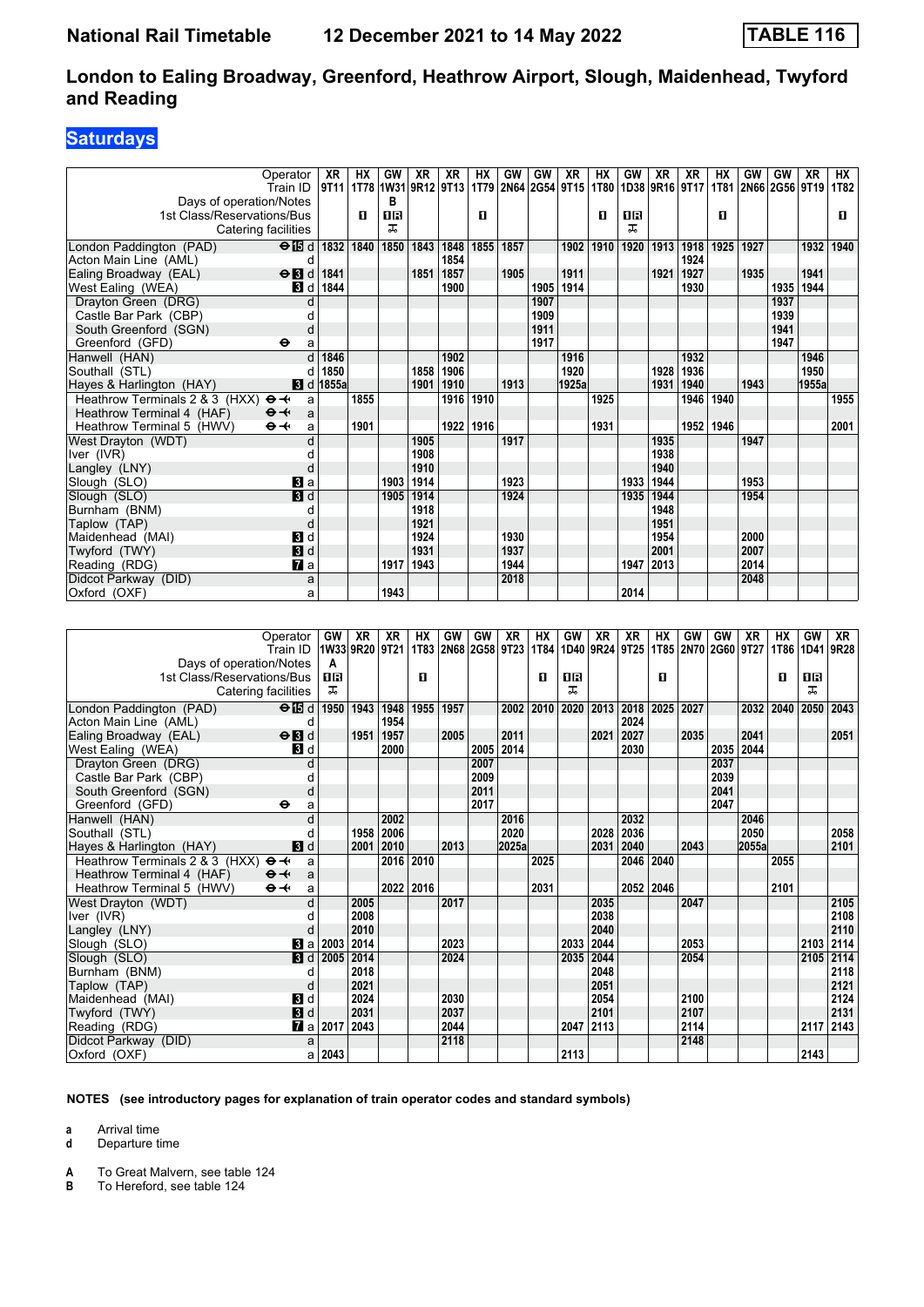## **Saturdays**

|                                                     | Operator                           | XR                               | HХ | GW   | GW        | XR    | НX                                 | <b>GW</b>                 | XR   | XR        | <b>HX</b> | GW   | GW        | XR                  | HХ        | GW        | XR                  | XR   | HХ        |
|-----------------------------------------------------|------------------------------------|----------------------------------|----|------|-----------|-------|------------------------------------|---------------------------|------|-----------|-----------|------|-----------|---------------------|-----------|-----------|---------------------|------|-----------|
|                                                     | Train ID                           | 9T29   1T87   2R72   2G62   9T31 |    |      |           |       |                                    | 1T88   1D42   9R32   9T33 |      |           |           |      |           | 1T89 2N74 2G64 9T35 |           |           | 1T90 1W37 9R36 9T37 |      | 1T91      |
| Days of operation/Notes                             |                                    |                                  |    |      |           |       |                                    |                           |      |           |           |      |           |                     |           | D.        |                     |      |           |
| 1st Class/Reservations/Bus                          |                                    |                                  | п  |      |           |       | п                                  | 18                        |      |           | п         |      |           |                     | п         | <b>OR</b> |                     |      | п         |
| Catering facilities                                 |                                    |                                  |    |      |           |       |                                    |                           |      |           |           |      |           |                     |           | ㅈ         |                     |      |           |
| London Paddington (PAD)                             | $\Theta$ $\boxed{3}$ d $2048$ 2055 |                                  |    | 2057 |           |       | 2102 2110 2120 2113 2118 2125 2127 |                           |      |           |           |      |           |                     | 2132 2140 | 2150      | 2143 2148 2155      |      |           |
| Acton Main Line (AML)                               | d                                  | 2054                             |    |      |           |       |                                    |                           |      | 2124      |           |      |           |                     |           |           |                     | 2154 |           |
| Ealing Broadway (EAL)                               | $\Theta$ <b>B</b> d                | 2057                             |    | 2105 |           | 2111  |                                    |                           |      | 2121 2127 |           | 2135 |           | 2141                |           |           | 2151 2157           |      |           |
| West Ealing (WEA)                                   | 3 d                                | 2100                             |    |      | 2105 2114 |       |                                    |                           |      | 2130      |           |      | 2135 2144 |                     |           |           |                     | 2200 |           |
| Drayton Green (DRG)                                 |                                    |                                  |    |      | 2107      |       |                                    |                           |      |           |           |      | 2137      |                     |           |           |                     |      |           |
| Castle Bar Park (CBP)                               |                                    |                                  |    |      | 2109      |       |                                    |                           |      |           |           |      | 2139      |                     |           |           |                     |      |           |
| South Greenford (SGN)                               | d                                  |                                  |    |      | 2111      |       |                                    |                           |      |           |           |      | 2141      |                     |           |           |                     |      |           |
| Greenford (GFD)                                     | $\bullet$<br>a                     |                                  |    |      | 2117      |       |                                    |                           |      |           |           |      | 2147      |                     |           |           |                     |      |           |
| Hanwell (HAN)                                       | $\mathsf{d}$                       | 2102                             |    |      |           | 2116  |                                    |                           |      | 2132      |           |      |           | 2146                |           |           |                     | 2202 |           |
| Southall (STL)                                      |                                    | 2106                             |    |      |           | 2120  |                                    |                           |      | 2128 2136 |           |      |           | 2150                |           |           | 2158                | 2206 |           |
| Hayes & Harlington (HAY)                            |                                    | $\vert$ d 2110                   |    | 2113 |           | 2125a |                                    |                           | 2131 | 2140      |           | 2143 |           | 2155a               |           |           | 2201                | 2210 |           |
| Heathrow Terminals 2 & 3 (HXX) $\Theta \rightarrow$ |                                    | a 2116 2110                      |    |      |           |       | 2125                               |                           |      | 2146 2140 |           |      |           |                     | 2155      |           |                     |      | 2216 2210 |
| Heathrow Terminal 4 (HAF)                           | $\mathsf{a}$<br>$\Theta +$         |                                  |    |      |           |       |                                    |                           |      |           |           |      |           |                     |           |           |                     |      |           |
| Heathrow Terminal 5 (HWV)                           | $\Theta +$                         | a 2122 2116                      |    |      |           |       | 2131                               |                           |      | 2152 2146 |           |      |           |                     | 2201      |           |                     |      | 2222 2216 |
| West Drayton (WDT)                                  |                                    |                                  |    | 2117 |           |       |                                    |                           | 2135 |           |           | 2147 |           |                     |           |           | 2205                |      |           |
| Iver (IVR)                                          |                                    |                                  |    |      |           |       |                                    |                           | 2138 |           |           |      |           |                     |           |           | 2208                |      |           |
| Langley (LNY)                                       |                                    |                                  |    |      |           |       |                                    |                           | 2140 |           |           |      |           |                     |           |           | 2210                |      |           |
| Slough (SLO)                                        | $\mathbf{3}$ a                     |                                  |    | 2123 |           |       |                                    | 2133 2144                 |      |           |           | 2153 |           |                     |           | 2203      | 2214                |      |           |
| Slough (SLO)                                        | 3d                                 |                                  |    | 2124 |           |       |                                    | 2135                      | 2144 |           |           | 2154 |           |                     |           | 2205      | 2214                |      |           |
| Burnham (BNM)                                       | d                                  |                                  |    |      |           |       |                                    |                           | 2148 |           |           |      |           |                     |           |           | 2218                |      |           |
| Taplow (TAP)                                        | d                                  |                                  |    |      |           |       |                                    |                           | 2151 |           |           |      |           |                     |           |           | 2221                |      |           |
| Maidenhead (MAI)                                    | $\mathbf{3}$ d                     |                                  |    | 2130 |           |       |                                    | 2142 2154                 |      |           |           | 2200 |           |                     |           |           | 2224                |      |           |
| Twyford (TWY)                                       | 3d                                 |                                  |    | 2137 |           |       |                                    |                           | 2201 |           |           | 2207 |           |                     |           |           | 2231                |      |           |
| Reading (RDG)                                       | $\mathbf{z}$ a                     |                                  |    | 2146 |           |       |                                    | 2151 2213                 |      |           |           | 2214 |           |                     |           | 2217      | 2243                |      |           |
| Didcot Parkway (DID)                                | a                                  |                                  |    |      |           |       |                                    | 2208                      |      |           |           | 2255 |           |                     |           | 2233      |                     |      |           |
| Oxford (OXF)                                        | a                                  |                                  |    |      |           |       |                                    | 2223                      |      |           |           |      |           |                     |           | 2248      |                     |      |           |
|                                                     |                                    |                                  |    |      |           |       |                                    |                           |      |           |           |      |           |                     |           |           |                     |      |           |

|                                                     | Operator                                                       | <b>GW</b>        | XR   | НX   | GW   | XR        | XR                                                                              | НX        | <b>GW</b> | XR         | НX   | GW   | XR             | XR        | НX   | GW   | XR         | НX        | XR.       |
|-----------------------------------------------------|----------------------------------------------------------------|------------------|------|------|------|-----------|---------------------------------------------------------------------------------|-----------|-----------|------------|------|------|----------------|-----------|------|------|------------|-----------|-----------|
|                                                     | Train ID                                                       |                  |      |      |      |           | 2N76 9T39 1T92 1R44 9R40 9T41 1T93 2R78 9T43 1T94 1R45 9R44 9T45 1T95 2N80 9T47 |           |           |            |      |      |                |           |      |      |            | 1T96 9N48 |           |
| 1st Class/Reservations/Bus                          |                                                                |                  |      | п    |      |           |                                                                                 | п         |           |            | п    |      |                |           | п    |      |            | 0         |           |
| London Paddington (PAD)                             | $\Theta$ is d   2157   2202   2210   2218   2213   2218   2225 |                  |      |      |      |           |                                                                                 |           | 2227      | 2232       |      |      | 2240 2250 2243 | 2248      | 2255 |      | 2258 2302  |           | 2310 2313 |
| Acton Main Line (AML)                               | C                                                              |                  |      |      |      |           | 2224                                                                            |           |           |            |      |      |                | 2254      |      |      |            |           |           |
| Ealing Broadway (EAL)                               | $\Theta$ $\blacksquare$ d 2205                                 |                  | 2211 |      |      | 2221      | 2227                                                                            |           | 2237      | 2241       |      |      | 2251           | 2257      |      | 2306 | 2311       |           | 2321      |
| West Ealing (WEA)                                   | <b>3</b> d                                                     |                  | 2214 |      |      |           | 2230                                                                            |           |           | 2244       |      |      |                | 2300      |      |      | 2314       |           |           |
| Drayton Green (DRG)                                 |                                                                |                  |      |      |      |           |                                                                                 |           |           |            |      |      |                |           |      |      |            |           |           |
| Castle Bar Park (CBP)                               |                                                                |                  |      |      |      |           |                                                                                 |           |           |            |      |      |                |           |      |      |            |           |           |
| South Greenford (SGN)                               |                                                                |                  |      |      |      |           |                                                                                 |           |           |            |      |      |                |           |      |      |            |           |           |
| Greenford (GFD)                                     | $\ddot{\mathbf{e}}$<br>a                                       |                  |      |      |      |           |                                                                                 |           |           |            |      |      |                |           |      |      |            |           |           |
| Hanwell (HAN)                                       |                                                                |                  | 2216 |      |      |           | 2232                                                                            |           |           | 2246       |      |      |                | 2302      |      |      | 2316       |           |           |
| Southall (STL)                                      |                                                                |                  | 2220 |      |      | 2228      | 2236                                                                            |           |           | 2250       |      |      | 2258           | 2306      |      |      | 2320       |           | 2328      |
| Hayes & Harlington (HAY)                            |                                                                | $d$ d 2213 2225a |      |      |      | 2231      | 2240                                                                            |           |           | 2244 2255a |      |      | 2301           | 2310      |      |      | 2314 2325a |           | 2331      |
| Heathrow Terminals 2 & 3 (HXX) $\Theta \rightarrow$ | a                                                              |                  |      | 2225 |      |           | 2246 2240                                                                       |           |           |            | 2255 |      |                | 2316 2311 |      |      |            | 2325      |           |
| Heathrow Terminal 4 (HAF)                           | $\Theta +$<br>a                                                |                  |      |      |      |           |                                                                                 |           |           |            |      |      |                |           |      |      |            |           |           |
| Heathrow Terminal 5 (HWV)                           | $\Theta +$<br>a                                                |                  |      | 2231 |      |           |                                                                                 | 2252 2246 |           |            | 2301 |      |                | 2322      | 2317 |      |            | 2331      |           |
| West Drayton (WDT)                                  |                                                                | 2217             |      |      |      | 2235      |                                                                                 |           | 2250c     |            |      |      | 2305           |           |      | 2318 |            |           | 2335      |
| Iver (IVR)                                          |                                                                |                  |      |      |      | 2238      |                                                                                 |           |           |            |      |      | 2308           |           |      |      |            |           | 2338      |
| Langley (LNY)                                       |                                                                |                  |      |      |      | 2240      |                                                                                 |           |           |            |      |      | 2310           |           |      |      |            |           | 2347e     |
| Slough (SLO)                                        | $\blacksquare$ a                                               | 2223             |      |      | 2232 | 2244      |                                                                                 |           | 2256      |            |      |      | 2306 2314      |           |      | 2325 |            |           | 2351      |
| Slough (SLO)                                        | $\mathbf{B}$ d                                                 | 2224             |      |      |      | 2233 2244 |                                                                                 |           | 2257      |            |      | 2307 | 2314           |           |      | 2326 |            |           | 2352      |
| Burnham (BNM)                                       |                                                                |                  |      |      |      | 2248      |                                                                                 |           |           |            |      |      | 2318           |           |      |      |            |           | 2355      |
| Taplow (TAP)                                        |                                                                |                  |      |      |      | 2251      |                                                                                 |           |           |            |      |      | 2321           |           |      |      |            |           | 2358      |
| Maidenhead (MAI)                                    | В<br>d                                                         | 2230             |      |      |      | 2240 2254 |                                                                                 |           | 2303      |            |      |      | 2314 2324      |           |      | 2332 |            |           | 0004a     |
| Twyford (TWY)                                       | $\blacksquare$                                                 | 2237             |      |      |      | 2301      |                                                                                 |           | 2310      |            |      | 2322 | 2331           |           |      | 2339 |            |           |           |
| Reading (RDG)                                       | $\mathbf{z}$ a                                                 | 2244             |      |      |      | 2251 2313 |                                                                                 |           | 2317      |            |      |      | 2329 2343      |           |      | 2346 |            |           |           |
| Didcot Parkway (DID)                                | a                                                              | 2330             |      |      |      |           |                                                                                 |           |           |            |      |      |                |           |      | 0013 |            |           |           |
| Oxford (OXF)                                        | a                                                              |                  |      |      |      |           |                                                                                 |           |           |            |      |      |                |           |      |      |            |           |           |

#### **NOTES (see introductory pages for explanation of train operator codes and standard symbols)**

**a** Arrival time<br>**d** Departure t

**d** Departure time

**c** Arrives 3 minutes earlier<br>**e** Arrives 5 minutes earlier

**e** Arrives 5 minutes earlier

**D** To Worcester Shrub Hill, see table 124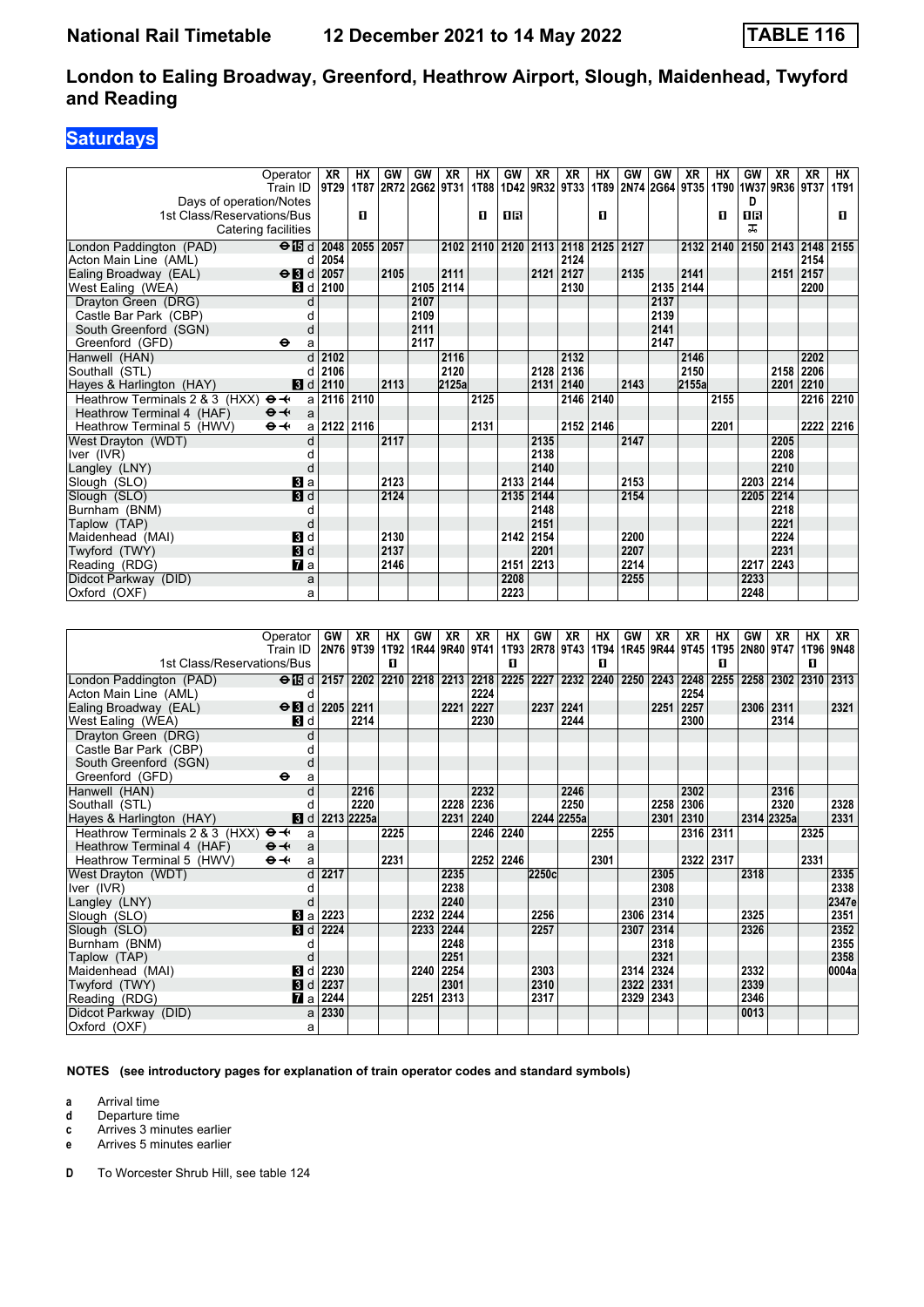## **Saturdays**

|                                                     | Operator<br>Train ID       | <b>XR</b><br>9T49       | НX   | GW<br>1T97 2R82 | GW<br>1R46 | <b>XR</b><br>9N <sub>52</sub> |
|-----------------------------------------------------|----------------------------|-------------------------|------|-----------------|------------|-------------------------------|
| 1st Class/Reservations/Bus                          |                            |                         | п    |                 |            |                               |
| London Paddington (PAD)                             |                            | $\Theta$ is d 2318      | 2325 | 2328            | 2345 2358  |                               |
| Acton Main Line (AML)                               | d                          | 2324                    |      |                 |            |                               |
| Ealing Broadway (EAL)                               |                            | $\Theta$ M d 2327       |      | 2336            |            | 0007                          |
| West Ealing (WEA)                                   |                            | $\blacksquare$ d   2330 |      |                 |            |                               |
| Drayton Green (DRG)                                 | d                          |                         |      |                 |            |                               |
| Castle Bar Park (CBP)                               | d                          |                         |      |                 |            |                               |
| South Greenford (SGN)                               | d                          |                         |      |                 |            |                               |
| Greenford (GFD)                                     | θ<br>a                     |                         |      |                 |            |                               |
| Hanwell (HAN)                                       | d                          | 2332                    |      |                 |            |                               |
| Southall (STL)                                      | q                          | 2336                    |      |                 |            | 0015                          |
| Hayes & Harlington (HAY)                            |                            | $d$ d 2340              |      | 2344            |            | 0018                          |
| Heathrow Terminals 2 & 3 (HXX) $\Theta \rightarrow$ |                            | 2346 2341<br>a          |      |                 |            |                               |
| Heathrow Terminal 4 (HAF)                           | $\Theta - \leftarrow$<br>a |                         |      |                 |            |                               |
| Heathrow Terminal 5 (HWV)                           | $\Theta +$<br>a            | 2353                    | 2347 |                 |            |                               |
| West Drayton (WDT)                                  | d                          |                         |      | 2348            |            | 0022                          |
| Iver (IVR)                                          | d                          |                         |      |                 |            | 0025                          |
| Langley (LNY)                                       | d                          |                         |      |                 |            | 0027                          |
| Slough (SLO)                                        | Bl a                       |                         |      | 2357            | 0001       | 0031                          |
| Slough (SLO)                                        | <b>B</b> d                 |                         |      | 2357            | 0004       | 0031                          |
| Burnham (BNM)                                       | d                          |                         |      | 0001            |            |                               |
| Taplow (TAP)                                        | d                          |                         |      | 0004            |            |                               |
| Maidenhead (MAI)                                    | <b>3</b> d                 |                         |      | 0008            |            | 0013 0041a                    |
| Twyford (TWY)                                       | <b>3</b> d                 |                         |      | 0015            | 0021       |                               |
| Reading (RDG)                                       | Пa                         |                         |      | 0022            | 0029       |                               |
| Didcot Parkway (DID)                                | a                          |                         |      |                 |            |                               |
| Oxford (OXF)                                        | a                          |                         |      |                 |            |                               |

**NOTES (see introductory pages for explanation of train operator codes and standard symbols)**

**a** Arrival time<br>**d** Departure t

**d** Departure time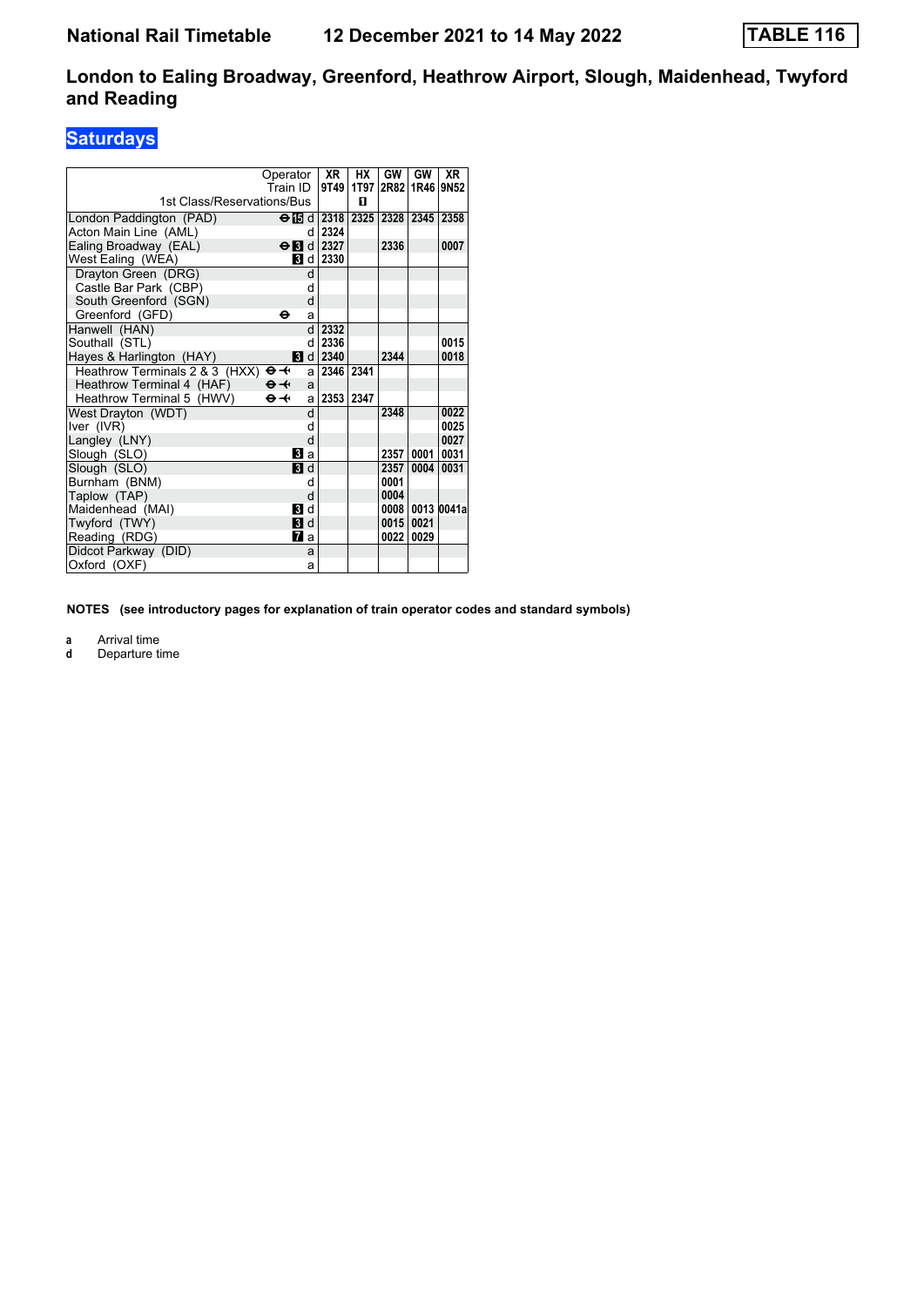# **Sundays**

|                                                     | Operator                                                   | HХ                                                                             | XR             | НX                 | НX | XR        | НX             | HХ | XR        | HХ             | НX | XR   | GW        | HХ                                 | XR   | HХ   | XR             | HХ        | GW                                                           |
|-----------------------------------------------------|------------------------------------------------------------|--------------------------------------------------------------------------------|----------------|--------------------|----|-----------|----------------|----|-----------|----------------|----|------|-----------|------------------------------------|------|------|----------------|-----------|--------------------------------------------------------------|
|                                                     | Train ID                                                   |                                                                                | 1T24 9T03 1T25 |                    |    | 1T26 9T07 | 1T27           |    | 1T28 9T11 | <b>1T29</b>    |    |      |           | 1T30 9T15 2R11 1T31 9R18 1T32 9T19 |      |      |                |           | 1T33 2N14                                                    |
| 1st Class/Reservations/Bus                          |                                                            | п                                                                              |                | п                  | п  |           | п              | п  |           | п              | п  |      |           | п                                  |      | п    |                | п         |                                                              |
| London Paddington (PAD)                             | $\Theta$ is d 0510 0511 0525 0540 0541 0555 0610 0611 0625 |                                                                                |                |                    |    |           |                |    |           |                |    |      |           |                                    |      |      |                |           | 0640   0641   0644   0655   0659   0710   0711   0725   0727 |
| Acton Main Line (AML)                               | d                                                          |                                                                                |                |                    |    |           |                |    |           |                |    |      |           |                                    |      |      |                |           |                                                              |
| Ealing Broadway (EAL)                               | $\Theta$ <b>B</b> d                                        |                                                                                | 0520           |                    |    | 0550      |                |    | 0620      |                |    |      | 0650 0654 |                                    | 0707 |      | 0720           |           | 0736                                                         |
| West Ealing (WEA)                                   | <b>3</b> d                                                 |                                                                                |                |                    |    |           |                |    |           |                |    |      |           |                                    |      |      |                |           |                                                              |
| Drayton Green (DRG)                                 | $\mathsf{C}$                                               |                                                                                |                |                    |    |           |                |    |           |                |    |      |           |                                    |      |      |                |           |                                                              |
| Castle Bar Park (CBP)                               |                                                            |                                                                                |                |                    |    |           |                |    |           |                |    |      |           |                                    |      |      |                |           |                                                              |
| South Greenford (SGN)                               |                                                            |                                                                                |                |                    |    |           |                |    |           |                |    |      |           |                                    |      |      |                |           |                                                              |
| Greenford (GFD)                                     | $\ddot{\mathbf{e}}$<br>a                                   |                                                                                |                |                    |    |           |                |    |           |                |    |      |           |                                    |      |      |                |           |                                                              |
| Hanwell (HAN)                                       |                                                            |                                                                                |                |                    |    |           |                |    |           |                |    |      |           |                                    |      |      |                |           |                                                              |
| Southall (STL)                                      |                                                            |                                                                                | 0525           |                    |    | 0555      |                |    | 0625      |                |    |      | 0655 0659 |                                    | 0713 |      | 0725           |           | 0741                                                         |
| Hayes & Harlington (HAY)                            | 3d                                                         |                                                                                | 0529           |                    |    | 0559      |                |    | 0629      |                |    |      | 0659 0702 |                                    | 0716 |      | 0729           |           | 0744                                                         |
| Heathrow Terminals 2 & 3 (HXX) $\Theta \rightarrow$ |                                                            | a   0527                                                                       |                | 0536   0542   0557 |    |           | 0606 0612 0627 |    |           | 0636 0642 0657 |    | 0706 |           | 0712                               |      | 0727 |                | 0736 0742 |                                                              |
| Heathrow Terminal 4 (HAF)                           | $\Theta +$<br>$\mathbf{a}$                                 |                                                                                |                |                    |    |           |                |    |           |                |    |      |           |                                    |      |      |                |           |                                                              |
| Heathrow Terminal 5 (HWV)                           | $\Theta +$                                                 | a   0533   0542   0548   0603   0612   0618   0633   0642   0648   0703   0712 |                |                    |    |           |                |    |           |                |    |      |           | 0718                               |      |      | 0733 0742 0748 |           |                                                              |
| West Drayton (WDT)                                  |                                                            |                                                                                |                |                    |    |           |                |    |           |                |    |      |           |                                    | 0720 |      |                |           |                                                              |
| Iver (IVR)                                          |                                                            |                                                                                |                |                    |    |           |                |    |           |                |    |      |           |                                    | 0723 |      |                |           |                                                              |
| Langley (LNY)                                       |                                                            |                                                                                |                |                    |    |           |                |    |           |                |    |      | 0708      |                                    | 0725 |      |                |           | 0750                                                         |
| Slough (SLO)                                        | Вl a                                                       |                                                                                |                |                    |    |           |                |    |           |                |    |      | 0712      |                                    | 0729 |      |                |           | 0754                                                         |
| Slough (SLO)                                        | 3d                                                         |                                                                                |                |                    |    |           |                |    |           |                |    |      | 0712      |                                    | 0729 |      |                |           | 0754                                                         |
| Burnham (BNM)                                       |                                                            |                                                                                |                |                    |    |           |                |    |           |                |    |      | 0716      |                                    |      |      |                |           | 0758                                                         |
| Taplow (TAP)                                        |                                                            |                                                                                |                |                    |    |           |                |    |           |                |    |      |           |                                    |      |      |                |           |                                                              |
| Maidenhead (MAI)                                    | 3d                                                         |                                                                                |                |                    |    |           |                |    |           |                |    |      | 0721      |                                    | 0736 |      |                |           | 0809c                                                        |
| Twyford (TWY)                                       | 3d                                                         |                                                                                |                |                    |    |           |                |    |           |                |    |      | 0728      |                                    | 0743 |      |                |           | 0816                                                         |
| Reading (RDG)                                       | $\mathbf{z}$ a                                             |                                                                                |                |                    |    |           |                |    |           |                |    |      | 0735      |                                    | 0751 |      |                |           | 0823                                                         |
| Didcot Parkway (DID)                                | a                                                          |                                                                                |                |                    |    |           |                |    |           |                |    |      |           |                                    |      |      |                |           | 0903                                                         |
| Oxford (OXF)                                        | a                                                          |                                                                                |                |                    |    |           |                |    |           |                |    |      |           |                                    |      |      |                |           |                                                              |

|                                                     | Operator                          | HХ   | XR             | НX | XR        | HХ   | XR        | НX   | GW   | GW                  | XR   | НX        | XR             | HХ        | XR     | HХ   | GW   | XR             | XR   |
|-----------------------------------------------------|-----------------------------------|------|----------------|----|-----------|------|-----------|------|------|---------------------|------|-----------|----------------|-----------|--------|------|------|----------------|------|
|                                                     | Train ID                          |      | 1T34 9T23      |    | 1T35 9R26 |      | 1136 9127 |      |      | 1T37 2N19 1W35 9R30 |      | 1T38 9T31 |                | 1T39 9T35 |        | 1T40 |      | 1D18 9R36 9T37 |      |
| Days of operation/Notes                             |                                   |      |                |    |           |      |           |      |      | A                   |      |           |                |           |        |      |      |                |      |
| 1st Class/Reservations/Bus                          |                                   | п    |                | п  |           | п    |           | п    |      | <b>OR</b>           |      | п         |                | п         |        | п    | 0 B  |                |      |
| Catering facilities                                 |                                   |      |                |    |           |      |           |      |      | ㅈ                   |      |           |                |           |        |      |      |                |      |
| London Paddington (PAD)                             | $\Theta$ is d  0740   0741   0755 |      |                |    | 0803      | 0810 | 0811      | 0825 | 0828 | 0837                | 0833 | 0840      | 0841           | 0855      | 0902   | 0910 | 0921 | 0913           | 0918 |
| Acton Main Line (AML)                               | d                                 |      |                |    |           |      |           |      |      |                     |      |           |                |           |        |      |      |                | 0924 |
| Ealing Broadway (EAL)                               | $\Theta$ <b>B</b> d               |      | 0750           |    | 0811      |      | 0820      |      | 0837 |                     | 0841 |           | 0850           |           | 0911   |      |      | 0921           | 0927 |
| West Ealing (WEA)                                   | <b>3</b> d                        |      |                |    |           |      |           |      |      |                     |      |           |                |           | 0914   |      |      |                | 0930 |
| Drayton Green (DRG)                                 | d                                 |      |                |    |           |      |           |      |      |                     |      |           |                |           |        |      |      |                |      |
| Castle Bar Park (CBP)                               |                                   |      |                |    |           |      |           |      |      |                     |      |           |                |           |        |      |      |                |      |
| South Greenford (SGN)                               | d                                 |      |                |    |           |      |           |      |      |                     |      |           |                |           |        |      |      |                |      |
| Greenford (GFD)                                     | $\bullet$<br>a                    |      |                |    |           |      |           |      |      |                     |      |           |                |           |        |      |      |                |      |
| Hanwell (HAN)                                       |                                   |      |                |    |           |      |           |      |      |                     |      |           |                |           | 0916   |      |      |                | 0932 |
| Southall (STL)                                      |                                   |      | 0755           |    | 0818      |      | 0824      |      |      |                     | 0848 |           | 0854           |           | 0920   |      |      | 0928           | 0936 |
| Hayes & Harlington (HAY)                            | 3d                                |      | 0759           |    | 0821      |      | 0828      |      | 0843 |                     | 0851 |           | 0858           |           | 0925al |      |      | 0931           | 0940 |
| Heathrow Terminals 2 & 3 (HXX) $\Theta \rightarrow$ | a                                 | 0757 | 0806 0811      |    |           | 0826 | 0835      | 0841 |      |                     |      | 0855      | 0905           | 0911      |        | 0926 |      |                | 0946 |
| Heathrow Terminal 4 (HAF)                           | $\Theta +$<br>a                   |      |                |    |           |      |           |      |      |                     |      |           |                |           |        |      |      |                |      |
| Heathrow Terminal 5 (HWV)                           | $\Theta +$<br>a                   |      | 0803 0812 0817 |    |           | 0832 | 0842 0847 |      |      |                     |      |           | 0902 0912 0917 |           |        | 0932 |      |                | 0952 |
| West Drayton (WDT)                                  |                                   |      |                |    | 0825      |      |           |      |      |                     | 0855 |           |                |           |        |      |      | 0935           |      |
| Iver (IVR)                                          |                                   |      |                |    | 0828      |      |           |      |      |                     | 0858 |           |                |           |        |      |      | 0938           |      |
| Langley (LNY)                                       | d                                 |      |                |    | 0830      |      |           |      |      |                     | 0900 |           |                |           |        |      |      | 0940           |      |
| Slough (SLO)                                        | $\mathbf{B}$ a                    |      |                |    | 0834      |      |           |      | 0850 | 0849                | 0904 |           |                |           |        |      | 0933 | 0944           |      |
| Slough (SLO)                                        | $\mathbf{B}$ d                    |      |                |    | 0834      |      |           |      | 0850 | 0851                | 0904 |           |                |           |        |      | 0935 | 0944           |      |
| Burnham (BNM)                                       |                                   |      |                |    | 0838      |      |           |      |      |                     | 0908 |           |                |           |        |      |      | 0948           |      |
| Taplow (TAP)                                        | d                                 |      |                |    | 0841      |      |           |      |      |                     | 0911 |           |                |           |        |      |      | 0951           |      |
| Maidenhead (MAI)                                    | $\mathbf{B}$ d                    |      |                |    | 0844      |      |           |      | 0857 |                     | 0914 |           |                |           |        |      |      | 0954           |      |
| Twyford (TWY)                                       | <b>3</b> d                        |      |                |    | 0851      |      |           |      | 0904 |                     | 0921 |           |                |           |        |      |      | 1001           |      |
| Reading (RDG)                                       | $\mathbf{z}$ a                    |      |                |    | 0903      |      |           |      | 0912 | 0907                | 0933 |           |                |           |        |      | 0945 | 1013           |      |
| Didcot Parkway (DID)                                | a                                 |      |                |    |           |      |           |      | 0943 | 0924                |      |           |                |           |        |      | 1000 |                |      |
| Oxford (OXF)                                        | a                                 |      |                |    |           |      |           |      |      | 0943                |      |           |                |           |        |      | 1020 |                |      |

**NOTES (see introductory pages for explanation of train operator codes and standard symbols)**

**a** Arrival time<br>**d** Departure t

**d** Departure time

**c** Arrives 6 minutes earlier

**A** To Great Malvern, see table 124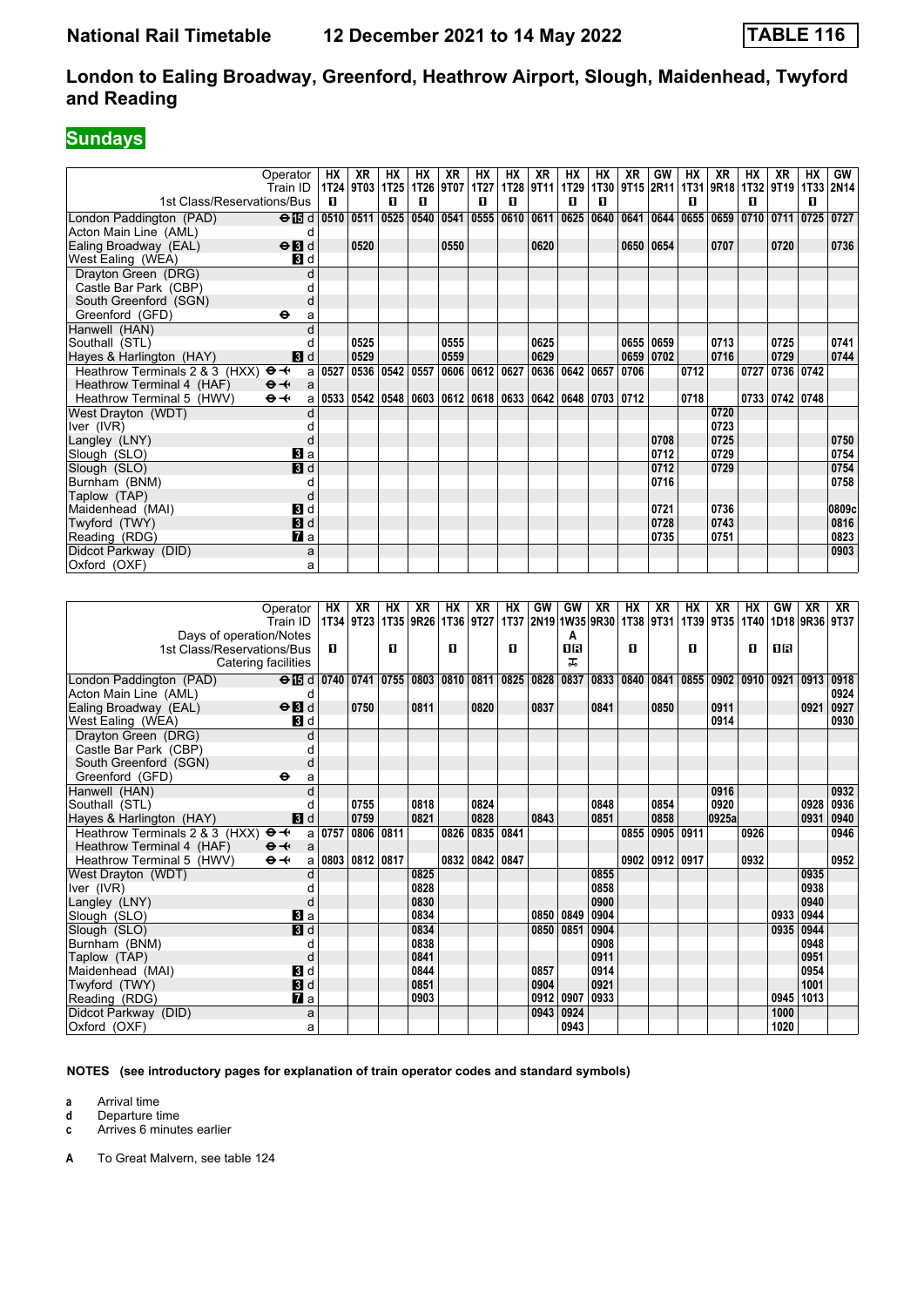## **Sundays**

| 9T43<br><b>2N28</b><br>2N24 9T39<br>1T42<br>1W01 9R40 9T41<br>1T43<br>1T44<br>1D <sub>20</sub><br>9R44 9T45<br>1T45<br>9T47<br>1T46 1W37<br>Train ID<br><b>1T41</b><br>Days of operation/Notes<br>в<br>A<br>О<br>ΠR<br>O<br>п<br>1R<br>п<br>П<br>1R<br>1st Class/Reservations/Bus<br>0<br>ᠼ<br>Catering facilities<br>ᠼ<br>0942<br>0943<br>1025<br>1029<br>1046<br>London Paddington (PAD)<br>$\Theta$ id<br>0925<br>0928 0932<br>0940<br>0948<br>0955<br>1002<br>1010<br>1021<br>1013 1018<br>1032<br>1040<br>Acton Main Line (AML)<br>0954<br>1024<br>d<br>$\Theta$ $\blacksquare$<br>0937<br>0941<br>0951<br>1021<br>1027<br>1037<br>Ealing Broadway (EAL)<br>0957<br>1011<br>1041<br>0944<br>1014<br>1030<br>1044<br>West Ealing (WEA)<br><b>3</b> d<br>1000<br>Drayton Green (DRG)<br>d<br>Castle Bar Park (CBP)<br>d<br>South Greenford (SGN)<br>d<br>Greenford (GFD)<br>⊖<br>a<br>Hanwell (HAN)<br>d<br>0946<br>1002<br>1016<br>1032<br>1046<br>0950<br>0958<br>1020<br>1028<br>1036<br>1050<br>Southall (STL)<br>1006<br>d<br>0944 0955a<br>1025a<br>1044 1055a<br>Hayes & Harlington (HAY)<br><b>3</b> d<br>1001<br>1010<br>1031<br>1040<br>Heathrow Terminals 2 & 3 (HXX) $\Theta \rightarrow$<br>0941<br>0955<br>1016<br>1011<br>1026<br>1046<br>1041<br>1055<br>a<br>Heathrow Terminal 4 (HAF)<br>$\mathbf{\Theta}$ $\mathbf{\leftarrow}$<br>a<br>0947<br>1017<br>1052 1047<br>Heathrow Terminal 5 (HWV)<br>⊖≁<br>1001<br>1022<br>1032<br>1101<br>a<br>1005<br>1035<br>West Drayton (WDT)<br>d<br>1008<br>1038<br>Iver (IVR)<br>d<br>1010<br>1040<br>Langley (LNY)<br>d<br>1014<br>1059<br>0951<br>0957<br>1033<br>1044<br>1051<br>Slough (SLO)<br><b>B</b> a<br>3d<br>0952<br>0958<br>1014<br>1044<br>1052<br>Slough (SLO)<br>1035<br>1100<br>1018<br>1048<br>Burnham (BNM)<br>d<br>1021<br>1051<br>Taplow (TAP)<br>d<br><b>B</b> Id<br>1000<br>1024<br>1054<br>1100<br>Maidenhead (MAI)<br>3d<br>1031<br>1101<br>1007<br>1107<br>Twyford (TWY)<br>1010<br>1043<br>1112<br>1016<br>1045 1113<br>1115<br>Reading (RDG)<br><b>7</b> a<br>1127<br>Didcot Parkway (DID)<br>a<br>1053<br>1025<br>1100<br>1153<br>1040<br>1120<br>1143<br>Oxford (OXF)<br>a<br><b>XR</b><br><b>HX</b><br><b>XR</b><br>HX<br><b>GW</b><br><b>XR</b><br><b>XR</b><br>HX<br>GW<br><b>XR</b><br>HX<br>GW<br><b>XR</b><br><b>XR</b><br>HX<br><b>XR</b><br>XR<br>HХ<br>Operator<br>Train ID<br>9R48 9T49<br>9T51<br>1T48<br>1D22 9R52 9T53<br>1T49<br>2N34 9T55 1T50 1W02<br>9R56<br>9T57<br>1T51<br>9T <sub>59</sub><br><b>1T52</b><br>1T47<br>Days of operation/Notes<br>в<br>1st Class/Reservations/Bus<br>ΠR<br>O<br>О<br>1R<br>П<br>O<br>O<br>O.<br>ᠼ<br>Catering facilities<br>1055<br>1110<br>1121 1113<br>1125<br>1129<br>1132 1140<br>1202<br>1210<br>London Paddington (PAD)<br>$\Theta$ is d<br>1043 1048<br>1102<br>1118<br>1146<br>1143<br>1148<br>1155<br>1054<br>Acton Main Line (AML)<br>1124<br>1154<br>d<br>1111<br>Ealing Broadway (EAL)<br>$\Theta$ <b>B</b> d<br>1051<br>1057<br>1121<br>1127<br>1137   1141<br>1151<br>1157<br>1211<br>1214<br>1100<br>1114<br>1130<br>1144<br>1200<br>West Ealing (WEA)<br>BI d<br>Drayton Green (DRG)<br>d<br>Castle Bar Park (CBP)<br>d<br>South Greenford (SGN)<br>d<br>Greenford (GFD)<br>$\bullet$<br>a<br>1116<br>d<br>1102<br>1132<br>1146<br>1202<br>1216<br>Hanwell (HAN)<br>1058<br>1120<br>1136<br>1150<br>1220<br>Southall (STL)<br>1106<br>1128<br>1158<br>1206<br>d<br>1225a<br>1125a<br>1131<br>1144 1155a<br>1201<br>1210<br><b>B</b> d 1101<br>1110<br>1140<br>Hayes & Harlington (HAY)<br>1116 1110<br>1146 1141<br>$\overline{1226}$<br>Heathrow Terminals 2 & 3 (HXX) $\Theta \rightarrow$<br>1126<br>1216 1210<br>1155<br>a<br>Heathrow Terminal 4 (HAF)<br>$\Theta \rightarrow$<br>a<br>1122 1117<br>$\Theta \rightarrow$<br>1132<br>1152 1147<br>1201<br>1222 1217<br>1232<br>Heathrow Terminal 5 (HWV)<br>a<br>West Drayton (WDT)<br>$d$ 1105<br>1135<br>1205<br>Iver (IVR)<br>d 1108<br>1138<br>1208<br>Langley (LNY)<br>$d$ 1110<br>1140<br>1210<br>1151<br>1214<br><b>B</b> a 1114<br>1133 1144<br>1159<br>Slough (SLO)<br>Slough (SLO)<br><b>8</b> d 1114<br>1135 1144<br>1152<br>1200 1214<br>Burnham (BNM)<br>$d$ 1118<br>1218<br>1148<br>$d$ 1121<br>1151<br>1221<br>Taplow (TAP)<br>$\blacksquare$ d 1124<br>1200<br>Maidenhead (MAI)<br>1154<br>1224 |          |    |    |    |    |    |    |    |    |    |    |    |    |    |    |    |    |    |    |
|-------------------------------------------------------------------------------------------------------------------------------------------------------------------------------------------------------------------------------------------------------------------------------------------------------------------------------------------------------------------------------------------------------------------------------------------------------------------------------------------------------------------------------------------------------------------------------------------------------------------------------------------------------------------------------------------------------------------------------------------------------------------------------------------------------------------------------------------------------------------------------------------------------------------------------------------------------------------------------------------------------------------------------------------------------------------------------------------------------------------------------------------------------------------------------------------------------------------------------------------------------------------------------------------------------------------------------------------------------------------------------------------------------------------------------------------------------------------------------------------------------------------------------------------------------------------------------------------------------------------------------------------------------------------------------------------------------------------------------------------------------------------------------------------------------------------------------------------------------------------------------------------------------------------------------------------------------------------------------------------------------------------------------------------------------------------------------------------------------------------------------------------------------------------------------------------------------------------------------------------------------------------------------------------------------------------------------------------------------------------------------------------------------------------------------------------------------------------------------------------------------------------------------------------------------------------------------------------------------------------------------------------------------------------------------------------------------------------------------------------------------------------------------------------------------------------------------------------------------------------------------------------------------------------------------------------------------------------------------------------------------------------------------------------------------------------------------------------------------------------------------------------------------------------------------------------------------------------------------------------------------------------------------------------------------------------------------------------------------------------------------------------------------------------------------------------------------------------------------------------------------------------------------------------------------------------------------------------------------------------------------------------------------------------------------------------------------------------------------------------------------------------------------------------------------------------------------------------------------------------------------------------------------------------------------------------------------------------------------------------------------------------------------------------------------------------------------------------------------------------------------------------------------------------------------------------------------------------------------------------------------------------------------------------------------------------------------|----------|----|----|----|----|----|----|----|----|----|----|----|----|----|----|----|----|----|----|
|                                                                                                                                                                                                                                                                                                                                                                                                                                                                                                                                                                                                                                                                                                                                                                                                                                                                                                                                                                                                                                                                                                                                                                                                                                                                                                                                                                                                                                                                                                                                                                                                                                                                                                                                                                                                                                                                                                                                                                                                                                                                                                                                                                                                                                                                                                                                                                                                                                                                                                                                                                                                                                                                                                                                                                                                                                                                                                                                                                                                                                                                                                                                                                                                                                                                                                                                                                                                                                                                                                                                                                                                                                                                                                                                                                                                                                                                                                                                                                                                                                                                                                                                                                                                                                                                                                                               | Operator | HХ | GW | XR | HХ | GW | XR | XR | HХ | XR | HХ | GW | XR | XR | HХ | GW | XR | НΧ | GW |
|                                                                                                                                                                                                                                                                                                                                                                                                                                                                                                                                                                                                                                                                                                                                                                                                                                                                                                                                                                                                                                                                                                                                                                                                                                                                                                                                                                                                                                                                                                                                                                                                                                                                                                                                                                                                                                                                                                                                                                                                                                                                                                                                                                                                                                                                                                                                                                                                                                                                                                                                                                                                                                                                                                                                                                                                                                                                                                                                                                                                                                                                                                                                                                                                                                                                                                                                                                                                                                                                                                                                                                                                                                                                                                                                                                                                                                                                                                                                                                                                                                                                                                                                                                                                                                                                                                                               |          |    |    |    |    |    |    |    |    |    |    |    |    |    |    |    |    |    |    |
|                                                                                                                                                                                                                                                                                                                                                                                                                                                                                                                                                                                                                                                                                                                                                                                                                                                                                                                                                                                                                                                                                                                                                                                                                                                                                                                                                                                                                                                                                                                                                                                                                                                                                                                                                                                                                                                                                                                                                                                                                                                                                                                                                                                                                                                                                                                                                                                                                                                                                                                                                                                                                                                                                                                                                                                                                                                                                                                                                                                                                                                                                                                                                                                                                                                                                                                                                                                                                                                                                                                                                                                                                                                                                                                                                                                                                                                                                                                                                                                                                                                                                                                                                                                                                                                                                                                               |          |    |    |    |    |    |    |    |    |    |    |    |    |    |    |    |    |    |    |
|                                                                                                                                                                                                                                                                                                                                                                                                                                                                                                                                                                                                                                                                                                                                                                                                                                                                                                                                                                                                                                                                                                                                                                                                                                                                                                                                                                                                                                                                                                                                                                                                                                                                                                                                                                                                                                                                                                                                                                                                                                                                                                                                                                                                                                                                                                                                                                                                                                                                                                                                                                                                                                                                                                                                                                                                                                                                                                                                                                                                                                                                                                                                                                                                                                                                                                                                                                                                                                                                                                                                                                                                                                                                                                                                                                                                                                                                                                                                                                                                                                                                                                                                                                                                                                                                                                                               |          |    |    |    |    |    |    |    |    |    |    |    |    |    |    |    |    |    |    |
|                                                                                                                                                                                                                                                                                                                                                                                                                                                                                                                                                                                                                                                                                                                                                                                                                                                                                                                                                                                                                                                                                                                                                                                                                                                                                                                                                                                                                                                                                                                                                                                                                                                                                                                                                                                                                                                                                                                                                                                                                                                                                                                                                                                                                                                                                                                                                                                                                                                                                                                                                                                                                                                                                                                                                                                                                                                                                                                                                                                                                                                                                                                                                                                                                                                                                                                                                                                                                                                                                                                                                                                                                                                                                                                                                                                                                                                                                                                                                                                                                                                                                                                                                                                                                                                                                                                               |          |    |    |    |    |    |    |    |    |    |    |    |    |    |    |    |    |    |    |
|                                                                                                                                                                                                                                                                                                                                                                                                                                                                                                                                                                                                                                                                                                                                                                                                                                                                                                                                                                                                                                                                                                                                                                                                                                                                                                                                                                                                                                                                                                                                                                                                                                                                                                                                                                                                                                                                                                                                                                                                                                                                                                                                                                                                                                                                                                                                                                                                                                                                                                                                                                                                                                                                                                                                                                                                                                                                                                                                                                                                                                                                                                                                                                                                                                                                                                                                                                                                                                                                                                                                                                                                                                                                                                                                                                                                                                                                                                                                                                                                                                                                                                                                                                                                                                                                                                                               |          |    |    |    |    |    |    |    |    |    |    |    |    |    |    |    |    |    |    |
|                                                                                                                                                                                                                                                                                                                                                                                                                                                                                                                                                                                                                                                                                                                                                                                                                                                                                                                                                                                                                                                                                                                                                                                                                                                                                                                                                                                                                                                                                                                                                                                                                                                                                                                                                                                                                                                                                                                                                                                                                                                                                                                                                                                                                                                                                                                                                                                                                                                                                                                                                                                                                                                                                                                                                                                                                                                                                                                                                                                                                                                                                                                                                                                                                                                                                                                                                                                                                                                                                                                                                                                                                                                                                                                                                                                                                                                                                                                                                                                                                                                                                                                                                                                                                                                                                                                               |          |    |    |    |    |    |    |    |    |    |    |    |    |    |    |    |    |    |    |
|                                                                                                                                                                                                                                                                                                                                                                                                                                                                                                                                                                                                                                                                                                                                                                                                                                                                                                                                                                                                                                                                                                                                                                                                                                                                                                                                                                                                                                                                                                                                                                                                                                                                                                                                                                                                                                                                                                                                                                                                                                                                                                                                                                                                                                                                                                                                                                                                                                                                                                                                                                                                                                                                                                                                                                                                                                                                                                                                                                                                                                                                                                                                                                                                                                                                                                                                                                                                                                                                                                                                                                                                                                                                                                                                                                                                                                                                                                                                                                                                                                                                                                                                                                                                                                                                                                                               |          |    |    |    |    |    |    |    |    |    |    |    |    |    |    |    |    |    |    |
|                                                                                                                                                                                                                                                                                                                                                                                                                                                                                                                                                                                                                                                                                                                                                                                                                                                                                                                                                                                                                                                                                                                                                                                                                                                                                                                                                                                                                                                                                                                                                                                                                                                                                                                                                                                                                                                                                                                                                                                                                                                                                                                                                                                                                                                                                                                                                                                                                                                                                                                                                                                                                                                                                                                                                                                                                                                                                                                                                                                                                                                                                                                                                                                                                                                                                                                                                                                                                                                                                                                                                                                                                                                                                                                                                                                                                                                                                                                                                                                                                                                                                                                                                                                                                                                                                                                               |          |    |    |    |    |    |    |    |    |    |    |    |    |    |    |    |    |    |    |
|                                                                                                                                                                                                                                                                                                                                                                                                                                                                                                                                                                                                                                                                                                                                                                                                                                                                                                                                                                                                                                                                                                                                                                                                                                                                                                                                                                                                                                                                                                                                                                                                                                                                                                                                                                                                                                                                                                                                                                                                                                                                                                                                                                                                                                                                                                                                                                                                                                                                                                                                                                                                                                                                                                                                                                                                                                                                                                                                                                                                                                                                                                                                                                                                                                                                                                                                                                                                                                                                                                                                                                                                                                                                                                                                                                                                                                                                                                                                                                                                                                                                                                                                                                                                                                                                                                                               |          |    |    |    |    |    |    |    |    |    |    |    |    |    |    |    |    |    |    |
|                                                                                                                                                                                                                                                                                                                                                                                                                                                                                                                                                                                                                                                                                                                                                                                                                                                                                                                                                                                                                                                                                                                                                                                                                                                                                                                                                                                                                                                                                                                                                                                                                                                                                                                                                                                                                                                                                                                                                                                                                                                                                                                                                                                                                                                                                                                                                                                                                                                                                                                                                                                                                                                                                                                                                                                                                                                                                                                                                                                                                                                                                                                                                                                                                                                                                                                                                                                                                                                                                                                                                                                                                                                                                                                                                                                                                                                                                                                                                                                                                                                                                                                                                                                                                                                                                                                               |          |    |    |    |    |    |    |    |    |    |    |    |    |    |    |    |    |    |    |
|                                                                                                                                                                                                                                                                                                                                                                                                                                                                                                                                                                                                                                                                                                                                                                                                                                                                                                                                                                                                                                                                                                                                                                                                                                                                                                                                                                                                                                                                                                                                                                                                                                                                                                                                                                                                                                                                                                                                                                                                                                                                                                                                                                                                                                                                                                                                                                                                                                                                                                                                                                                                                                                                                                                                                                                                                                                                                                                                                                                                                                                                                                                                                                                                                                                                                                                                                                                                                                                                                                                                                                                                                                                                                                                                                                                                                                                                                                                                                                                                                                                                                                                                                                                                                                                                                                                               |          |    |    |    |    |    |    |    |    |    |    |    |    |    |    |    |    |    |    |
|                                                                                                                                                                                                                                                                                                                                                                                                                                                                                                                                                                                                                                                                                                                                                                                                                                                                                                                                                                                                                                                                                                                                                                                                                                                                                                                                                                                                                                                                                                                                                                                                                                                                                                                                                                                                                                                                                                                                                                                                                                                                                                                                                                                                                                                                                                                                                                                                                                                                                                                                                                                                                                                                                                                                                                                                                                                                                                                                                                                                                                                                                                                                                                                                                                                                                                                                                                                                                                                                                                                                                                                                                                                                                                                                                                                                                                                                                                                                                                                                                                                                                                                                                                                                                                                                                                                               |          |    |    |    |    |    |    |    |    |    |    |    |    |    |    |    |    |    |    |
|                                                                                                                                                                                                                                                                                                                                                                                                                                                                                                                                                                                                                                                                                                                                                                                                                                                                                                                                                                                                                                                                                                                                                                                                                                                                                                                                                                                                                                                                                                                                                                                                                                                                                                                                                                                                                                                                                                                                                                                                                                                                                                                                                                                                                                                                                                                                                                                                                                                                                                                                                                                                                                                                                                                                                                                                                                                                                                                                                                                                                                                                                                                                                                                                                                                                                                                                                                                                                                                                                                                                                                                                                                                                                                                                                                                                                                                                                                                                                                                                                                                                                                                                                                                                                                                                                                                               |          |    |    |    |    |    |    |    |    |    |    |    |    |    |    |    |    |    |    |
|                                                                                                                                                                                                                                                                                                                                                                                                                                                                                                                                                                                                                                                                                                                                                                                                                                                                                                                                                                                                                                                                                                                                                                                                                                                                                                                                                                                                                                                                                                                                                                                                                                                                                                                                                                                                                                                                                                                                                                                                                                                                                                                                                                                                                                                                                                                                                                                                                                                                                                                                                                                                                                                                                                                                                                                                                                                                                                                                                                                                                                                                                                                                                                                                                                                                                                                                                                                                                                                                                                                                                                                                                                                                                                                                                                                                                                                                                                                                                                                                                                                                                                                                                                                                                                                                                                                               |          |    |    |    |    |    |    |    |    |    |    |    |    |    |    |    |    |    |    |
|                                                                                                                                                                                                                                                                                                                                                                                                                                                                                                                                                                                                                                                                                                                                                                                                                                                                                                                                                                                                                                                                                                                                                                                                                                                                                                                                                                                                                                                                                                                                                                                                                                                                                                                                                                                                                                                                                                                                                                                                                                                                                                                                                                                                                                                                                                                                                                                                                                                                                                                                                                                                                                                                                                                                                                                                                                                                                                                                                                                                                                                                                                                                                                                                                                                                                                                                                                                                                                                                                                                                                                                                                                                                                                                                                                                                                                                                                                                                                                                                                                                                                                                                                                                                                                                                                                                               |          |    |    |    |    |    |    |    |    |    |    |    |    |    |    |    |    |    |    |
|                                                                                                                                                                                                                                                                                                                                                                                                                                                                                                                                                                                                                                                                                                                                                                                                                                                                                                                                                                                                                                                                                                                                                                                                                                                                                                                                                                                                                                                                                                                                                                                                                                                                                                                                                                                                                                                                                                                                                                                                                                                                                                                                                                                                                                                                                                                                                                                                                                                                                                                                                                                                                                                                                                                                                                                                                                                                                                                                                                                                                                                                                                                                                                                                                                                                                                                                                                                                                                                                                                                                                                                                                                                                                                                                                                                                                                                                                                                                                                                                                                                                                                                                                                                                                                                                                                                               |          |    |    |    |    |    |    |    |    |    |    |    |    |    |    |    |    |    |    |
|                                                                                                                                                                                                                                                                                                                                                                                                                                                                                                                                                                                                                                                                                                                                                                                                                                                                                                                                                                                                                                                                                                                                                                                                                                                                                                                                                                                                                                                                                                                                                                                                                                                                                                                                                                                                                                                                                                                                                                                                                                                                                                                                                                                                                                                                                                                                                                                                                                                                                                                                                                                                                                                                                                                                                                                                                                                                                                                                                                                                                                                                                                                                                                                                                                                                                                                                                                                                                                                                                                                                                                                                                                                                                                                                                                                                                                                                                                                                                                                                                                                                                                                                                                                                                                                                                                                               |          |    |    |    |    |    |    |    |    |    |    |    |    |    |    |    |    |    |    |
|                                                                                                                                                                                                                                                                                                                                                                                                                                                                                                                                                                                                                                                                                                                                                                                                                                                                                                                                                                                                                                                                                                                                                                                                                                                                                                                                                                                                                                                                                                                                                                                                                                                                                                                                                                                                                                                                                                                                                                                                                                                                                                                                                                                                                                                                                                                                                                                                                                                                                                                                                                                                                                                                                                                                                                                                                                                                                                                                                                                                                                                                                                                                                                                                                                                                                                                                                                                                                                                                                                                                                                                                                                                                                                                                                                                                                                                                                                                                                                                                                                                                                                                                                                                                                                                                                                                               |          |    |    |    |    |    |    |    |    |    |    |    |    |    |    |    |    |    |    |
|                                                                                                                                                                                                                                                                                                                                                                                                                                                                                                                                                                                                                                                                                                                                                                                                                                                                                                                                                                                                                                                                                                                                                                                                                                                                                                                                                                                                                                                                                                                                                                                                                                                                                                                                                                                                                                                                                                                                                                                                                                                                                                                                                                                                                                                                                                                                                                                                                                                                                                                                                                                                                                                                                                                                                                                                                                                                                                                                                                                                                                                                                                                                                                                                                                                                                                                                                                                                                                                                                                                                                                                                                                                                                                                                                                                                                                                                                                                                                                                                                                                                                                                                                                                                                                                                                                                               |          |    |    |    |    |    |    |    |    |    |    |    |    |    |    |    |    |    |    |
|                                                                                                                                                                                                                                                                                                                                                                                                                                                                                                                                                                                                                                                                                                                                                                                                                                                                                                                                                                                                                                                                                                                                                                                                                                                                                                                                                                                                                                                                                                                                                                                                                                                                                                                                                                                                                                                                                                                                                                                                                                                                                                                                                                                                                                                                                                                                                                                                                                                                                                                                                                                                                                                                                                                                                                                                                                                                                                                                                                                                                                                                                                                                                                                                                                                                                                                                                                                                                                                                                                                                                                                                                                                                                                                                                                                                                                                                                                                                                                                                                                                                                                                                                                                                                                                                                                                               |          |    |    |    |    |    |    |    |    |    |    |    |    |    |    |    |    |    |    |
|                                                                                                                                                                                                                                                                                                                                                                                                                                                                                                                                                                                                                                                                                                                                                                                                                                                                                                                                                                                                                                                                                                                                                                                                                                                                                                                                                                                                                                                                                                                                                                                                                                                                                                                                                                                                                                                                                                                                                                                                                                                                                                                                                                                                                                                                                                                                                                                                                                                                                                                                                                                                                                                                                                                                                                                                                                                                                                                                                                                                                                                                                                                                                                                                                                                                                                                                                                                                                                                                                                                                                                                                                                                                                                                                                                                                                                                                                                                                                                                                                                                                                                                                                                                                                                                                                                                               |          |    |    |    |    |    |    |    |    |    |    |    |    |    |    |    |    |    |    |
|                                                                                                                                                                                                                                                                                                                                                                                                                                                                                                                                                                                                                                                                                                                                                                                                                                                                                                                                                                                                                                                                                                                                                                                                                                                                                                                                                                                                                                                                                                                                                                                                                                                                                                                                                                                                                                                                                                                                                                                                                                                                                                                                                                                                                                                                                                                                                                                                                                                                                                                                                                                                                                                                                                                                                                                                                                                                                                                                                                                                                                                                                                                                                                                                                                                                                                                                                                                                                                                                                                                                                                                                                                                                                                                                                                                                                                                                                                                                                                                                                                                                                                                                                                                                                                                                                                                               |          |    |    |    |    |    |    |    |    |    |    |    |    |    |    |    |    |    |    |
|                                                                                                                                                                                                                                                                                                                                                                                                                                                                                                                                                                                                                                                                                                                                                                                                                                                                                                                                                                                                                                                                                                                                                                                                                                                                                                                                                                                                                                                                                                                                                                                                                                                                                                                                                                                                                                                                                                                                                                                                                                                                                                                                                                                                                                                                                                                                                                                                                                                                                                                                                                                                                                                                                                                                                                                                                                                                                                                                                                                                                                                                                                                                                                                                                                                                                                                                                                                                                                                                                                                                                                                                                                                                                                                                                                                                                                                                                                                                                                                                                                                                                                                                                                                                                                                                                                                               |          |    |    |    |    |    |    |    |    |    |    |    |    |    |    |    |    |    |    |
|                                                                                                                                                                                                                                                                                                                                                                                                                                                                                                                                                                                                                                                                                                                                                                                                                                                                                                                                                                                                                                                                                                                                                                                                                                                                                                                                                                                                                                                                                                                                                                                                                                                                                                                                                                                                                                                                                                                                                                                                                                                                                                                                                                                                                                                                                                                                                                                                                                                                                                                                                                                                                                                                                                                                                                                                                                                                                                                                                                                                                                                                                                                                                                                                                                                                                                                                                                                                                                                                                                                                                                                                                                                                                                                                                                                                                                                                                                                                                                                                                                                                                                                                                                                                                                                                                                                               |          |    |    |    |    |    |    |    |    |    |    |    |    |    |    |    |    |    |    |
|                                                                                                                                                                                                                                                                                                                                                                                                                                                                                                                                                                                                                                                                                                                                                                                                                                                                                                                                                                                                                                                                                                                                                                                                                                                                                                                                                                                                                                                                                                                                                                                                                                                                                                                                                                                                                                                                                                                                                                                                                                                                                                                                                                                                                                                                                                                                                                                                                                                                                                                                                                                                                                                                                                                                                                                                                                                                                                                                                                                                                                                                                                                                                                                                                                                                                                                                                                                                                                                                                                                                                                                                                                                                                                                                                                                                                                                                                                                                                                                                                                                                                                                                                                                                                                                                                                                               |          |    |    |    |    |    |    |    |    |    |    |    |    |    |    |    |    |    |    |
|                                                                                                                                                                                                                                                                                                                                                                                                                                                                                                                                                                                                                                                                                                                                                                                                                                                                                                                                                                                                                                                                                                                                                                                                                                                                                                                                                                                                                                                                                                                                                                                                                                                                                                                                                                                                                                                                                                                                                                                                                                                                                                                                                                                                                                                                                                                                                                                                                                                                                                                                                                                                                                                                                                                                                                                                                                                                                                                                                                                                                                                                                                                                                                                                                                                                                                                                                                                                                                                                                                                                                                                                                                                                                                                                                                                                                                                                                                                                                                                                                                                                                                                                                                                                                                                                                                                               |          |    |    |    |    |    |    |    |    |    |    |    |    |    |    |    |    |    |    |
|                                                                                                                                                                                                                                                                                                                                                                                                                                                                                                                                                                                                                                                                                                                                                                                                                                                                                                                                                                                                                                                                                                                                                                                                                                                                                                                                                                                                                                                                                                                                                                                                                                                                                                                                                                                                                                                                                                                                                                                                                                                                                                                                                                                                                                                                                                                                                                                                                                                                                                                                                                                                                                                                                                                                                                                                                                                                                                                                                                                                                                                                                                                                                                                                                                                                                                                                                                                                                                                                                                                                                                                                                                                                                                                                                                                                                                                                                                                                                                                                                                                                                                                                                                                                                                                                                                                               |          |    |    |    |    |    |    |    |    |    |    |    |    |    |    |    |    |    |    |
|                                                                                                                                                                                                                                                                                                                                                                                                                                                                                                                                                                                                                                                                                                                                                                                                                                                                                                                                                                                                                                                                                                                                                                                                                                                                                                                                                                                                                                                                                                                                                                                                                                                                                                                                                                                                                                                                                                                                                                                                                                                                                                                                                                                                                                                                                                                                                                                                                                                                                                                                                                                                                                                                                                                                                                                                                                                                                                                                                                                                                                                                                                                                                                                                                                                                                                                                                                                                                                                                                                                                                                                                                                                                                                                                                                                                                                                                                                                                                                                                                                                                                                                                                                                                                                                                                                                               |          |    |    |    |    |    |    |    |    |    |    |    |    |    |    |    |    |    |    |
|                                                                                                                                                                                                                                                                                                                                                                                                                                                                                                                                                                                                                                                                                                                                                                                                                                                                                                                                                                                                                                                                                                                                                                                                                                                                                                                                                                                                                                                                                                                                                                                                                                                                                                                                                                                                                                                                                                                                                                                                                                                                                                                                                                                                                                                                                                                                                                                                                                                                                                                                                                                                                                                                                                                                                                                                                                                                                                                                                                                                                                                                                                                                                                                                                                                                                                                                                                                                                                                                                                                                                                                                                                                                                                                                                                                                                                                                                                                                                                                                                                                                                                                                                                                                                                                                                                                               |          |    |    |    |    |    |    |    |    |    |    |    |    |    |    |    |    |    |    |
|                                                                                                                                                                                                                                                                                                                                                                                                                                                                                                                                                                                                                                                                                                                                                                                                                                                                                                                                                                                                                                                                                                                                                                                                                                                                                                                                                                                                                                                                                                                                                                                                                                                                                                                                                                                                                                                                                                                                                                                                                                                                                                                                                                                                                                                                                                                                                                                                                                                                                                                                                                                                                                                                                                                                                                                                                                                                                                                                                                                                                                                                                                                                                                                                                                                                                                                                                                                                                                                                                                                                                                                                                                                                                                                                                                                                                                                                                                                                                                                                                                                                                                                                                                                                                                                                                                                               |          |    |    |    |    |    |    |    |    |    |    |    |    |    |    |    |    |    |    |
|                                                                                                                                                                                                                                                                                                                                                                                                                                                                                                                                                                                                                                                                                                                                                                                                                                                                                                                                                                                                                                                                                                                                                                                                                                                                                                                                                                                                                                                                                                                                                                                                                                                                                                                                                                                                                                                                                                                                                                                                                                                                                                                                                                                                                                                                                                                                                                                                                                                                                                                                                                                                                                                                                                                                                                                                                                                                                                                                                                                                                                                                                                                                                                                                                                                                                                                                                                                                                                                                                                                                                                                                                                                                                                                                                                                                                                                                                                                                                                                                                                                                                                                                                                                                                                                                                                                               |          |    |    |    |    |    |    |    |    |    |    |    |    |    |    |    |    |    |    |
|                                                                                                                                                                                                                                                                                                                                                                                                                                                                                                                                                                                                                                                                                                                                                                                                                                                                                                                                                                                                                                                                                                                                                                                                                                                                                                                                                                                                                                                                                                                                                                                                                                                                                                                                                                                                                                                                                                                                                                                                                                                                                                                                                                                                                                                                                                                                                                                                                                                                                                                                                                                                                                                                                                                                                                                                                                                                                                                                                                                                                                                                                                                                                                                                                                                                                                                                                                                                                                                                                                                                                                                                                                                                                                                                                                                                                                                                                                                                                                                                                                                                                                                                                                                                                                                                                                                               |          |    |    |    |    |    |    |    |    |    |    |    |    |    |    |    |    |    |    |
|                                                                                                                                                                                                                                                                                                                                                                                                                                                                                                                                                                                                                                                                                                                                                                                                                                                                                                                                                                                                                                                                                                                                                                                                                                                                                                                                                                                                                                                                                                                                                                                                                                                                                                                                                                                                                                                                                                                                                                                                                                                                                                                                                                                                                                                                                                                                                                                                                                                                                                                                                                                                                                                                                                                                                                                                                                                                                                                                                                                                                                                                                                                                                                                                                                                                                                                                                                                                                                                                                                                                                                                                                                                                                                                                                                                                                                                                                                                                                                                                                                                                                                                                                                                                                                                                                                                               |          |    |    |    |    |    |    |    |    |    |    |    |    |    |    |    |    |    |    |
|                                                                                                                                                                                                                                                                                                                                                                                                                                                                                                                                                                                                                                                                                                                                                                                                                                                                                                                                                                                                                                                                                                                                                                                                                                                                                                                                                                                                                                                                                                                                                                                                                                                                                                                                                                                                                                                                                                                                                                                                                                                                                                                                                                                                                                                                                                                                                                                                                                                                                                                                                                                                                                                                                                                                                                                                                                                                                                                                                                                                                                                                                                                                                                                                                                                                                                                                                                                                                                                                                                                                                                                                                                                                                                                                                                                                                                                                                                                                                                                                                                                                                                                                                                                                                                                                                                                               |          |    |    |    |    |    |    |    |    |    |    |    |    |    |    |    |    |    |    |
|                                                                                                                                                                                                                                                                                                                                                                                                                                                                                                                                                                                                                                                                                                                                                                                                                                                                                                                                                                                                                                                                                                                                                                                                                                                                                                                                                                                                                                                                                                                                                                                                                                                                                                                                                                                                                                                                                                                                                                                                                                                                                                                                                                                                                                                                                                                                                                                                                                                                                                                                                                                                                                                                                                                                                                                                                                                                                                                                                                                                                                                                                                                                                                                                                                                                                                                                                                                                                                                                                                                                                                                                                                                                                                                                                                                                                                                                                                                                                                                                                                                                                                                                                                                                                                                                                                                               |          |    |    |    |    |    |    |    |    |    |    |    |    |    |    |    |    |    |    |
|                                                                                                                                                                                                                                                                                                                                                                                                                                                                                                                                                                                                                                                                                                                                                                                                                                                                                                                                                                                                                                                                                                                                                                                                                                                                                                                                                                                                                                                                                                                                                                                                                                                                                                                                                                                                                                                                                                                                                                                                                                                                                                                                                                                                                                                                                                                                                                                                                                                                                                                                                                                                                                                                                                                                                                                                                                                                                                                                                                                                                                                                                                                                                                                                                                                                                                                                                                                                                                                                                                                                                                                                                                                                                                                                                                                                                                                                                                                                                                                                                                                                                                                                                                                                                                                                                                                               |          |    |    |    |    |    |    |    |    |    |    |    |    |    |    |    |    |    |    |
|                                                                                                                                                                                                                                                                                                                                                                                                                                                                                                                                                                                                                                                                                                                                                                                                                                                                                                                                                                                                                                                                                                                                                                                                                                                                                                                                                                                                                                                                                                                                                                                                                                                                                                                                                                                                                                                                                                                                                                                                                                                                                                                                                                                                                                                                                                                                                                                                                                                                                                                                                                                                                                                                                                                                                                                                                                                                                                                                                                                                                                                                                                                                                                                                                                                                                                                                                                                                                                                                                                                                                                                                                                                                                                                                                                                                                                                                                                                                                                                                                                                                                                                                                                                                                                                                                                                               |          |    |    |    |    |    |    |    |    |    |    |    |    |    |    |    |    |    |    |
|                                                                                                                                                                                                                                                                                                                                                                                                                                                                                                                                                                                                                                                                                                                                                                                                                                                                                                                                                                                                                                                                                                                                                                                                                                                                                                                                                                                                                                                                                                                                                                                                                                                                                                                                                                                                                                                                                                                                                                                                                                                                                                                                                                                                                                                                                                                                                                                                                                                                                                                                                                                                                                                                                                                                                                                                                                                                                                                                                                                                                                                                                                                                                                                                                                                                                                                                                                                                                                                                                                                                                                                                                                                                                                                                                                                                                                                                                                                                                                                                                                                                                                                                                                                                                                                                                                                               |          |    |    |    |    |    |    |    |    |    |    |    |    |    |    |    |    |    |    |
|                                                                                                                                                                                                                                                                                                                                                                                                                                                                                                                                                                                                                                                                                                                                                                                                                                                                                                                                                                                                                                                                                                                                                                                                                                                                                                                                                                                                                                                                                                                                                                                                                                                                                                                                                                                                                                                                                                                                                                                                                                                                                                                                                                                                                                                                                                                                                                                                                                                                                                                                                                                                                                                                                                                                                                                                                                                                                                                                                                                                                                                                                                                                                                                                                                                                                                                                                                                                                                                                                                                                                                                                                                                                                                                                                                                                                                                                                                                                                                                                                                                                                                                                                                                                                                                                                                                               |          |    |    |    |    |    |    |    |    |    |    |    |    |    |    |    |    |    |    |
|                                                                                                                                                                                                                                                                                                                                                                                                                                                                                                                                                                                                                                                                                                                                                                                                                                                                                                                                                                                                                                                                                                                                                                                                                                                                                                                                                                                                                                                                                                                                                                                                                                                                                                                                                                                                                                                                                                                                                                                                                                                                                                                                                                                                                                                                                                                                                                                                                                                                                                                                                                                                                                                                                                                                                                                                                                                                                                                                                                                                                                                                                                                                                                                                                                                                                                                                                                                                                                                                                                                                                                                                                                                                                                                                                                                                                                                                                                                                                                                                                                                                                                                                                                                                                                                                                                                               |          |    |    |    |    |    |    |    |    |    |    |    |    |    |    |    |    |    |    |
|                                                                                                                                                                                                                                                                                                                                                                                                                                                                                                                                                                                                                                                                                                                                                                                                                                                                                                                                                                                                                                                                                                                                                                                                                                                                                                                                                                                                                                                                                                                                                                                                                                                                                                                                                                                                                                                                                                                                                                                                                                                                                                                                                                                                                                                                                                                                                                                                                                                                                                                                                                                                                                                                                                                                                                                                                                                                                                                                                                                                                                                                                                                                                                                                                                                                                                                                                                                                                                                                                                                                                                                                                                                                                                                                                                                                                                                                                                                                                                                                                                                                                                                                                                                                                                                                                                                               |          |    |    |    |    |    |    |    |    |    |    |    |    |    |    |    |    |    |    |
|                                                                                                                                                                                                                                                                                                                                                                                                                                                                                                                                                                                                                                                                                                                                                                                                                                                                                                                                                                                                                                                                                                                                                                                                                                                                                                                                                                                                                                                                                                                                                                                                                                                                                                                                                                                                                                                                                                                                                                                                                                                                                                                                                                                                                                                                                                                                                                                                                                                                                                                                                                                                                                                                                                                                                                                                                                                                                                                                                                                                                                                                                                                                                                                                                                                                                                                                                                                                                                                                                                                                                                                                                                                                                                                                                                                                                                                                                                                                                                                                                                                                                                                                                                                                                                                                                                                               |          |    |    |    |    |    |    |    |    |    |    |    |    |    |    |    |    |    |    |
|                                                                                                                                                                                                                                                                                                                                                                                                                                                                                                                                                                                                                                                                                                                                                                                                                                                                                                                                                                                                                                                                                                                                                                                                                                                                                                                                                                                                                                                                                                                                                                                                                                                                                                                                                                                                                                                                                                                                                                                                                                                                                                                                                                                                                                                                                                                                                                                                                                                                                                                                                                                                                                                                                                                                                                                                                                                                                                                                                                                                                                                                                                                                                                                                                                                                                                                                                                                                                                                                                                                                                                                                                                                                                                                                                                                                                                                                                                                                                                                                                                                                                                                                                                                                                                                                                                                               |          |    |    |    |    |    |    |    |    |    |    |    |    |    |    |    |    |    |    |
|                                                                                                                                                                                                                                                                                                                                                                                                                                                                                                                                                                                                                                                                                                                                                                                                                                                                                                                                                                                                                                                                                                                                                                                                                                                                                                                                                                                                                                                                                                                                                                                                                                                                                                                                                                                                                                                                                                                                                                                                                                                                                                                                                                                                                                                                                                                                                                                                                                                                                                                                                                                                                                                                                                                                                                                                                                                                                                                                                                                                                                                                                                                                                                                                                                                                                                                                                                                                                                                                                                                                                                                                                                                                                                                                                                                                                                                                                                                                                                                                                                                                                                                                                                                                                                                                                                                               |          |    |    |    |    |    |    |    |    |    |    |    |    |    |    |    |    |    |    |
|                                                                                                                                                                                                                                                                                                                                                                                                                                                                                                                                                                                                                                                                                                                                                                                                                                                                                                                                                                                                                                                                                                                                                                                                                                                                                                                                                                                                                                                                                                                                                                                                                                                                                                                                                                                                                                                                                                                                                                                                                                                                                                                                                                                                                                                                                                                                                                                                                                                                                                                                                                                                                                                                                                                                                                                                                                                                                                                                                                                                                                                                                                                                                                                                                                                                                                                                                                                                                                                                                                                                                                                                                                                                                                                                                                                                                                                                                                                                                                                                                                                                                                                                                                                                                                                                                                                               |          |    |    |    |    |    |    |    |    |    |    |    |    |    |    |    |    |    |    |
|                                                                                                                                                                                                                                                                                                                                                                                                                                                                                                                                                                                                                                                                                                                                                                                                                                                                                                                                                                                                                                                                                                                                                                                                                                                                                                                                                                                                                                                                                                                                                                                                                                                                                                                                                                                                                                                                                                                                                                                                                                                                                                                                                                                                                                                                                                                                                                                                                                                                                                                                                                                                                                                                                                                                                                                                                                                                                                                                                                                                                                                                                                                                                                                                                                                                                                                                                                                                                                                                                                                                                                                                                                                                                                                                                                                                                                                                                                                                                                                                                                                                                                                                                                                                                                                                                                                               |          |    |    |    |    |    |    |    |    |    |    |    |    |    |    |    |    |    |    |
|                                                                                                                                                                                                                                                                                                                                                                                                                                                                                                                                                                                                                                                                                                                                                                                                                                                                                                                                                                                                                                                                                                                                                                                                                                                                                                                                                                                                                                                                                                                                                                                                                                                                                                                                                                                                                                                                                                                                                                                                                                                                                                                                                                                                                                                                                                                                                                                                                                                                                                                                                                                                                                                                                                                                                                                                                                                                                                                                                                                                                                                                                                                                                                                                                                                                                                                                                                                                                                                                                                                                                                                                                                                                                                                                                                                                                                                                                                                                                                                                                                                                                                                                                                                                                                                                                                                               |          |    |    |    |    |    |    |    |    |    |    |    |    |    |    |    |    |    |    |
|                                                                                                                                                                                                                                                                                                                                                                                                                                                                                                                                                                                                                                                                                                                                                                                                                                                                                                                                                                                                                                                                                                                                                                                                                                                                                                                                                                                                                                                                                                                                                                                                                                                                                                                                                                                                                                                                                                                                                                                                                                                                                                                                                                                                                                                                                                                                                                                                                                                                                                                                                                                                                                                                                                                                                                                                                                                                                                                                                                                                                                                                                                                                                                                                                                                                                                                                                                                                                                                                                                                                                                                                                                                                                                                                                                                                                                                                                                                                                                                                                                                                                                                                                                                                                                                                                                                               |          |    |    |    |    |    |    |    |    |    |    |    |    |    |    |    |    |    |    |
|                                                                                                                                                                                                                                                                                                                                                                                                                                                                                                                                                                                                                                                                                                                                                                                                                                                                                                                                                                                                                                                                                                                                                                                                                                                                                                                                                                                                                                                                                                                                                                                                                                                                                                                                                                                                                                                                                                                                                                                                                                                                                                                                                                                                                                                                                                                                                                                                                                                                                                                                                                                                                                                                                                                                                                                                                                                                                                                                                                                                                                                                                                                                                                                                                                                                                                                                                                                                                                                                                                                                                                                                                                                                                                                                                                                                                                                                                                                                                                                                                                                                                                                                                                                                                                                                                                                               |          |    |    |    |    |    |    |    |    |    |    |    |    |    |    |    |    |    |    |
|                                                                                                                                                                                                                                                                                                                                                                                                                                                                                                                                                                                                                                                                                                                                                                                                                                                                                                                                                                                                                                                                                                                                                                                                                                                                                                                                                                                                                                                                                                                                                                                                                                                                                                                                                                                                                                                                                                                                                                                                                                                                                                                                                                                                                                                                                                                                                                                                                                                                                                                                                                                                                                                                                                                                                                                                                                                                                                                                                                                                                                                                                                                                                                                                                                                                                                                                                                                                                                                                                                                                                                                                                                                                                                                                                                                                                                                                                                                                                                                                                                                                                                                                                                                                                                                                                                                               |          |    |    |    |    |    |    |    |    |    |    |    |    |    |    |    |    |    |    |
|                                                                                                                                                                                                                                                                                                                                                                                                                                                                                                                                                                                                                                                                                                                                                                                                                                                                                                                                                                                                                                                                                                                                                                                                                                                                                                                                                                                                                                                                                                                                                                                                                                                                                                                                                                                                                                                                                                                                                                                                                                                                                                                                                                                                                                                                                                                                                                                                                                                                                                                                                                                                                                                                                                                                                                                                                                                                                                                                                                                                                                                                                                                                                                                                                                                                                                                                                                                                                                                                                                                                                                                                                                                                                                                                                                                                                                                                                                                                                                                                                                                                                                                                                                                                                                                                                                                               |          |    |    |    |    |    |    |    |    |    |    |    |    |    |    |    |    |    |    |
|                                                                                                                                                                                                                                                                                                                                                                                                                                                                                                                                                                                                                                                                                                                                                                                                                                                                                                                                                                                                                                                                                                                                                                                                                                                                                                                                                                                                                                                                                                                                                                                                                                                                                                                                                                                                                                                                                                                                                                                                                                                                                                                                                                                                                                                                                                                                                                                                                                                                                                                                                                                                                                                                                                                                                                                                                                                                                                                                                                                                                                                                                                                                                                                                                                                                                                                                                                                                                                                                                                                                                                                                                                                                                                                                                                                                                                                                                                                                                                                                                                                                                                                                                                                                                                                                                                                               |          |    |    |    |    |    |    |    |    |    |    |    |    |    |    |    |    |    |    |
|                                                                                                                                                                                                                                                                                                                                                                                                                                                                                                                                                                                                                                                                                                                                                                                                                                                                                                                                                                                                                                                                                                                                                                                                                                                                                                                                                                                                                                                                                                                                                                                                                                                                                                                                                                                                                                                                                                                                                                                                                                                                                                                                                                                                                                                                                                                                                                                                                                                                                                                                                                                                                                                                                                                                                                                                                                                                                                                                                                                                                                                                                                                                                                                                                                                                                                                                                                                                                                                                                                                                                                                                                                                                                                                                                                                                                                                                                                                                                                                                                                                                                                                                                                                                                                                                                                                               |          |    |    |    |    |    |    |    |    |    |    |    |    |    |    |    |    |    |    |
|                                                                                                                                                                                                                                                                                                                                                                                                                                                                                                                                                                                                                                                                                                                                                                                                                                                                                                                                                                                                                                                                                                                                                                                                                                                                                                                                                                                                                                                                                                                                                                                                                                                                                                                                                                                                                                                                                                                                                                                                                                                                                                                                                                                                                                                                                                                                                                                                                                                                                                                                                                                                                                                                                                                                                                                                                                                                                                                                                                                                                                                                                                                                                                                                                                                                                                                                                                                                                                                                                                                                                                                                                                                                                                                                                                                                                                                                                                                                                                                                                                                                                                                                                                                                                                                                                                                               |          |    |    |    |    |    |    |    |    |    |    |    |    |    |    |    |    |    |    |
|                                                                                                                                                                                                                                                                                                                                                                                                                                                                                                                                                                                                                                                                                                                                                                                                                                                                                                                                                                                                                                                                                                                                                                                                                                                                                                                                                                                                                                                                                                                                                                                                                                                                                                                                                                                                                                                                                                                                                                                                                                                                                                                                                                                                                                                                                                                                                                                                                                                                                                                                                                                                                                                                                                                                                                                                                                                                                                                                                                                                                                                                                                                                                                                                                                                                                                                                                                                                                                                                                                                                                                                                                                                                                                                                                                                                                                                                                                                                                                                                                                                                                                                                                                                                                                                                                                                               |          |    |    |    |    |    |    |    |    |    |    |    |    |    |    |    |    |    |    |
|                                                                                                                                                                                                                                                                                                                                                                                                                                                                                                                                                                                                                                                                                                                                                                                                                                                                                                                                                                                                                                                                                                                                                                                                                                                                                                                                                                                                                                                                                                                                                                                                                                                                                                                                                                                                                                                                                                                                                                                                                                                                                                                                                                                                                                                                                                                                                                                                                                                                                                                                                                                                                                                                                                                                                                                                                                                                                                                                                                                                                                                                                                                                                                                                                                                                                                                                                                                                                                                                                                                                                                                                                                                                                                                                                                                                                                                                                                                                                                                                                                                                                                                                                                                                                                                                                                                               |          |    |    |    |    |    |    |    |    |    |    |    |    |    |    |    |    |    |    |
|                                                                                                                                                                                                                                                                                                                                                                                                                                                                                                                                                                                                                                                                                                                                                                                                                                                                                                                                                                                                                                                                                                                                                                                                                                                                                                                                                                                                                                                                                                                                                                                                                                                                                                                                                                                                                                                                                                                                                                                                                                                                                                                                                                                                                                                                                                                                                                                                                                                                                                                                                                                                                                                                                                                                                                                                                                                                                                                                                                                                                                                                                                                                                                                                                                                                                                                                                                                                                                                                                                                                                                                                                                                                                                                                                                                                                                                                                                                                                                                                                                                                                                                                                                                                                                                                                                                               |          |    |    |    |    |    |    |    |    |    |    |    |    |    |    |    |    |    |    |
|                                                                                                                                                                                                                                                                                                                                                                                                                                                                                                                                                                                                                                                                                                                                                                                                                                                                                                                                                                                                                                                                                                                                                                                                                                                                                                                                                                                                                                                                                                                                                                                                                                                                                                                                                                                                                                                                                                                                                                                                                                                                                                                                                                                                                                                                                                                                                                                                                                                                                                                                                                                                                                                                                                                                                                                                                                                                                                                                                                                                                                                                                                                                                                                                                                                                                                                                                                                                                                                                                                                                                                                                                                                                                                                                                                                                                                                                                                                                                                                                                                                                                                                                                                                                                                                                                                                               |          |    |    |    |    |    |    |    |    |    |    |    |    |    |    |    |    |    |    |
|                                                                                                                                                                                                                                                                                                                                                                                                                                                                                                                                                                                                                                                                                                                                                                                                                                                                                                                                                                                                                                                                                                                                                                                                                                                                                                                                                                                                                                                                                                                                                                                                                                                                                                                                                                                                                                                                                                                                                                                                                                                                                                                                                                                                                                                                                                                                                                                                                                                                                                                                                                                                                                                                                                                                                                                                                                                                                                                                                                                                                                                                                                                                                                                                                                                                                                                                                                                                                                                                                                                                                                                                                                                                                                                                                                                                                                                                                                                                                                                                                                                                                                                                                                                                                                                                                                                               |          |    |    |    |    |    |    |    |    |    |    |    |    |    |    |    |    |    |    |
|                                                                                                                                                                                                                                                                                                                                                                                                                                                                                                                                                                                                                                                                                                                                                                                                                                                                                                                                                                                                                                                                                                                                                                                                                                                                                                                                                                                                                                                                                                                                                                                                                                                                                                                                                                                                                                                                                                                                                                                                                                                                                                                                                                                                                                                                                                                                                                                                                                                                                                                                                                                                                                                                                                                                                                                                                                                                                                                                                                                                                                                                                                                                                                                                                                                                                                                                                                                                                                                                                                                                                                                                                                                                                                                                                                                                                                                                                                                                                                                                                                                                                                                                                                                                                                                                                                                               |          |    |    |    |    |    |    |    |    |    |    |    |    |    |    |    |    |    |    |
|                                                                                                                                                                                                                                                                                                                                                                                                                                                                                                                                                                                                                                                                                                                                                                                                                                                                                                                                                                                                                                                                                                                                                                                                                                                                                                                                                                                                                                                                                                                                                                                                                                                                                                                                                                                                                                                                                                                                                                                                                                                                                                                                                                                                                                                                                                                                                                                                                                                                                                                                                                                                                                                                                                                                                                                                                                                                                                                                                                                                                                                                                                                                                                                                                                                                                                                                                                                                                                                                                                                                                                                                                                                                                                                                                                                                                                                                                                                                                                                                                                                                                                                                                                                                                                                                                                                               |          |    |    |    |    |    |    |    |    |    |    |    |    |    |    |    |    |    |    |
|                                                                                                                                                                                                                                                                                                                                                                                                                                                                                                                                                                                                                                                                                                                                                                                                                                                                                                                                                                                                                                                                                                                                                                                                                                                                                                                                                                                                                                                                                                                                                                                                                                                                                                                                                                                                                                                                                                                                                                                                                                                                                                                                                                                                                                                                                                                                                                                                                                                                                                                                                                                                                                                                                                                                                                                                                                                                                                                                                                                                                                                                                                                                                                                                                                                                                                                                                                                                                                                                                                                                                                                                                                                                                                                                                                                                                                                                                                                                                                                                                                                                                                                                                                                                                                                                                                                               |          |    |    |    |    |    |    |    |    |    |    |    |    |    |    |    |    |    |    |
|                                                                                                                                                                                                                                                                                                                                                                                                                                                                                                                                                                                                                                                                                                                                                                                                                                                                                                                                                                                                                                                                                                                                                                                                                                                                                                                                                                                                                                                                                                                                                                                                                                                                                                                                                                                                                                                                                                                                                                                                                                                                                                                                                                                                                                                                                                                                                                                                                                                                                                                                                                                                                                                                                                                                                                                                                                                                                                                                                                                                                                                                                                                                                                                                                                                                                                                                                                                                                                                                                                                                                                                                                                                                                                                                                                                                                                                                                                                                                                                                                                                                                                                                                                                                                                                                                                                               |          |    |    |    |    |    |    |    |    |    |    |    |    |    |    |    |    |    |    |
|                                                                                                                                                                                                                                                                                                                                                                                                                                                                                                                                                                                                                                                                                                                                                                                                                                                                                                                                                                                                                                                                                                                                                                                                                                                                                                                                                                                                                                                                                                                                                                                                                                                                                                                                                                                                                                                                                                                                                                                                                                                                                                                                                                                                                                                                                                                                                                                                                                                                                                                                                                                                                                                                                                                                                                                                                                                                                                                                                                                                                                                                                                                                                                                                                                                                                                                                                                                                                                                                                                                                                                                                                                                                                                                                                                                                                                                                                                                                                                                                                                                                                                                                                                                                                                                                                                                               |          |    |    |    |    |    |    |    |    |    |    |    |    |    |    |    |    |    |    |

**NOTES (see introductory pages for explanation of train operator codes and standard symbols)**

 Burnham (BNM) d **1118 1148 1218** Taplow (TAP) **d 1121 1151 1221 1151 1221 1221 1221 1221 1221 1221 1221** Maidenhead (MAI) **1224**<br>
Twyford (TWY) **1331**<br>
Twyford (TWY) **1231**<br>
1231 Twyford (TWY) **1201**<br>Reading (RDG) **1212 12143 12143 12143 1215 1215 1212 12143**  Reading (RDG) } a **1143 1145 1213 1215 1212 1243**  Didcot Parkway (DID) a **1201 1253 1231**

**a** Arrival time

Oxford (OXF)

**d** Departure time

**A** To Great Malvern, see table 124<br>**B** To Hereford see table 124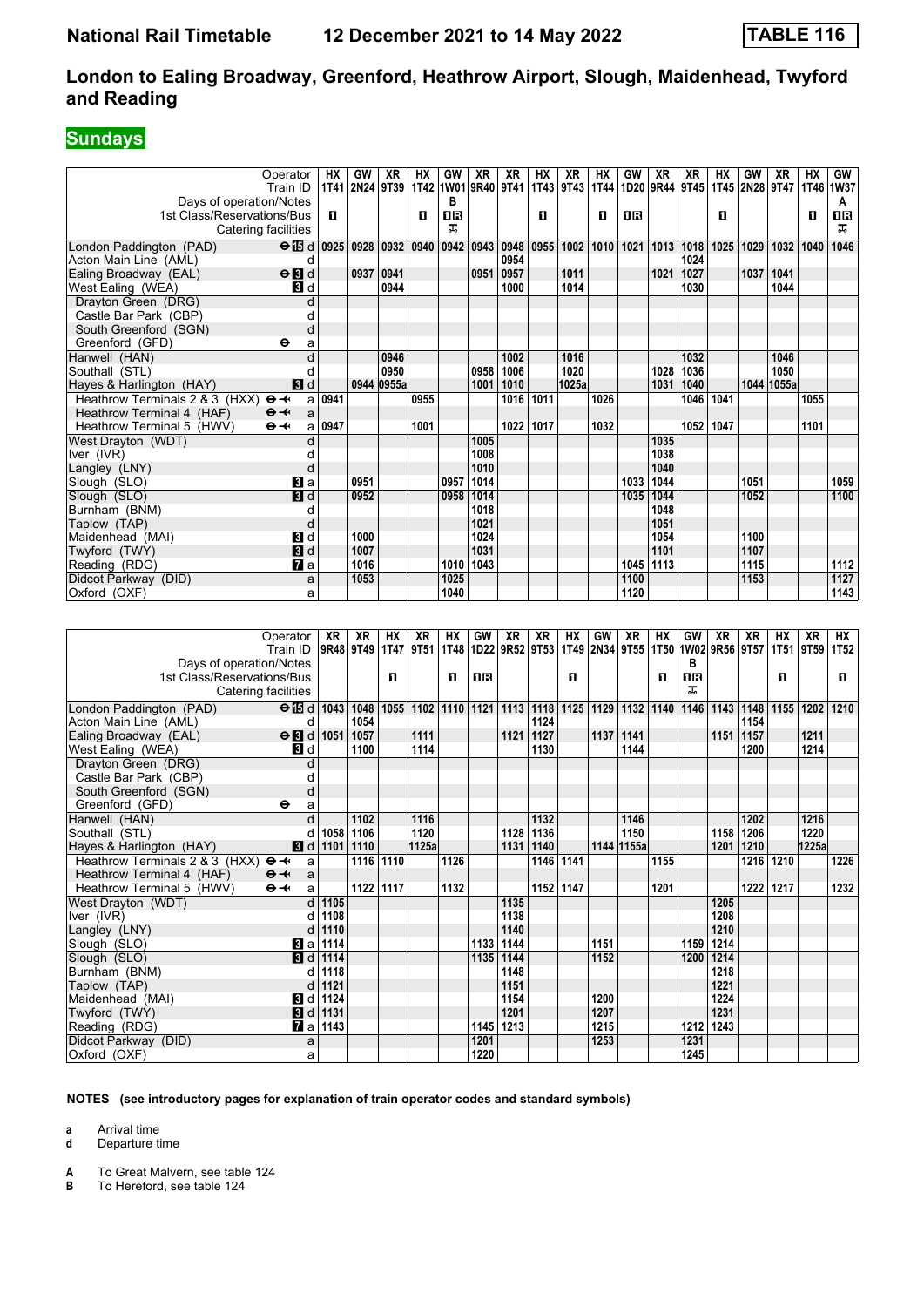## **Sundays**

|                                | Operator<br>Train ID       | GW   | XR<br>1D24 9R60 9T61 | XR   | <b>HX</b> | GW        | XR         | <b>HX</b><br>1T53 2N38 9T63 1T54 1W39 9R64 9T65 | GW        | <b>XR</b> | <b>XR</b> | <b>HX</b> | XR<br>1T55 9T67 | HХ   | GW   | <b>XR</b> | XR<br>  1T56   1D26   9R68   9T69 | <b>HX</b> | GW<br>1T57 2N42 |
|--------------------------------|----------------------------|------|----------------------|------|-----------|-----------|------------|-------------------------------------------------|-----------|-----------|-----------|-----------|-----------------|------|------|-----------|-----------------------------------|-----------|-----------------|
| Days of operation/Notes        |                            |      |                      |      |           |           |            |                                                 | А         |           |           |           |                 |      |      |           |                                   |           |                 |
| 1st Class/Reservations/Bus     |                            | ПR   |                      |      | п         |           |            | п                                               | <b>08</b> |           |           | п         |                 | п    | 18   |           |                                   | п         |                 |
|                                | Catering facilities        |      |                      |      |           |           |            |                                                 | ᠼ         |           |           |           |                 |      |      |           |                                   |           |                 |
| London Paddington (PAD)        | $\Theta$ is d              |      | 1220   1213          | 1218 | 1225      | 1229      |            | 1232 1240                                       | 1246      | 1243      | 1248      |           | 1255 1302 1310  |      | 1320 | 1313      | 1318                              | 1325      | 1329            |
| Acton Main Line (AML)          | d                          |      |                      | 1224 |           |           |            |                                                 |           |           | 1254      |           |                 |      |      |           | 1324                              |           |                 |
| Ealing Broadway (EAL)          | $\Theta$ <b>B</b> d        |      | 1221                 | 1227 |           | 1237      | 1241       |                                                 |           | 1251      | 1257      |           | 1311            |      |      | 1321      | 1327                              |           | 1337            |
| West Ealing (WEA)              | <b>3</b> d                 |      |                      | 1230 |           |           | 1244       |                                                 |           |           | 1300      |           | 1314            |      |      |           | 1330                              |           |                 |
| Drayton Green (DRG)            | d                          |      |                      |      |           |           |            |                                                 |           |           |           |           |                 |      |      |           |                                   |           |                 |
| Castle Bar Park (CBP)          | d                          |      |                      |      |           |           |            |                                                 |           |           |           |           |                 |      |      |           |                                   |           |                 |
| South Greenford (SGN)          | d                          |      |                      |      |           |           |            |                                                 |           |           |           |           |                 |      |      |           |                                   |           |                 |
| Greenford (GFD)                | $\bullet$<br>a             |      |                      |      |           |           |            |                                                 |           |           |           |           |                 |      |      |           |                                   |           |                 |
| Hanwell (HAN)                  | d                          |      |                      | 1232 |           |           | 1246       |                                                 |           |           | 1302      |           | 1316            |      |      |           | 1332                              |           |                 |
| Southall (STL)                 | d                          |      | 1228                 | 1236 |           |           | 1250       |                                                 |           | 1258      | 1306      |           | 1320            |      |      | 1328      | 1336                              |           |                 |
| Hayes & Harlington (HAY)       | 3d                         |      | 1231                 | 1240 |           |           | 1244 1255a |                                                 |           | 1301      | 1310      |           | 1325a           |      |      | 1331      | 1340                              |           | 1344            |
| Heathrow Terminals 2 & 3 (HXX) | $\Theta +$<br>a            |      |                      | 1246 | 1240      |           |            | 1255                                            |           |           | 1316      | 1311      |                 | 1326 |      |           | 1346                              | 1341      |                 |
| Heathrow Terminal 4 (HAF)      | $\Theta +$<br>a            |      |                      |      |           |           |            |                                                 |           |           |           |           |                 |      |      |           |                                   |           |                 |
| Heathrow Terminal 5 (HWV)      | $\Theta +$<br>a            |      |                      | 1252 | 1246      |           |            | 1301                                            |           |           | 1322      | 1317      |                 | 1332 |      |           | 1352                              | 1347      |                 |
| West Drayton (WDT)             | d                          |      | 1235                 |      |           |           |            |                                                 |           | 1305      |           |           |                 |      |      | 1335      |                                   |           |                 |
| Iver (IVR)                     | d                          |      | 1238                 |      |           |           |            |                                                 |           | 1308      |           |           |                 |      |      | 1338      |                                   |           |                 |
| Langley (LNY)                  | d                          |      | 1240                 |      |           |           |            |                                                 |           | 1310      |           |           |                 |      |      | 1340      |                                   |           |                 |
| Slough (SLO)                   | $\bf{3}$ a                 | 1232 | 1244                 |      |           | 1251      |            |                                                 | 1259      | 1314      |           |           |                 |      | 1333 | 1344      |                                   |           | 1351            |
| Slough (SLO)                   | $\blacksquare$             | 1234 | 1244                 |      |           | 1252      |            |                                                 | 1300      | 1314      |           |           |                 |      | 1335 | 1344      |                                   |           | 1352            |
| Burnham (BNM)                  | d                          |      | 1248                 |      |           |           |            |                                                 |           | 1318      |           |           |                 |      |      | 1348      |                                   |           |                 |
| Taplow (TAP)                   | d                          |      | 1251                 |      |           |           |            |                                                 |           | 1321      |           |           |                 |      |      | 1351      |                                   |           |                 |
| Maidenhead (MAI)               | <b>3</b> d                 |      | 1254                 |      |           | 1300      |            |                                                 |           | 1324      |           |           |                 |      |      | 1354      |                                   |           | 1400            |
| Twyford (TWY)                  | 3d                         |      | 1301                 |      |           | 1307      |            |                                                 |           | 1331      |           |           |                 |      |      | 1401      |                                   |           | 1407            |
| Reading (RDG)                  | $\mathbf{z}$ a             | 1244 | 1313                 |      |           | 1315      |            |                                                 | 1312      | 1343      |           |           |                 |      | 1345 | 1413      |                                   |           | 1417            |
| Didcot Parkway (DID)           | a                          | 1301 |                      |      |           | 1353      |            |                                                 | 1327      |           |           |           |                 |      | 1400 |           |                                   |           | 1449            |
| Oxford (OXF)                   | al                         | 1323 |                      |      |           |           |            |                                                 | 1343      |           |           |           |                 |      | 1418 |           |                                   |           |                 |
|                                |                            |      |                      |      |           |           |            |                                                 |           |           |           |           |                 |      |      |           |                                   |           |                 |
|                                |                            |      |                      |      |           |           |            |                                                 |           |           |           |           |                 |      |      |           |                                   |           |                 |
|                                | $Onerator$ $\overline{XR}$ |      | HX                   |      | GW XR     | <b>YR</b> | <b>HX</b>  | <b>XR</b>                                       | HX        |           | GW XR     | <b>YR</b> | <b>HX</b>       | GW I | XR I | <b>HX</b> |                                   | $GW$ $XP$ | <b>YR</b>       |

| Operator<br>Train ID                         | XR<br>9T71       | <b>HX</b> | GW<br>1T58 1W03 | XR   | XR   | HX   | XR<br>9R72 9T73 1T59 9T75 | HX<br><b>1T60</b> | GW   | XR   | <b>XR</b><br>1D28 9R76 9T77 | НX   | GW   | XR<br>1T61 2N46 9T79 | НX   | GW<br>1T62 1W47 9R80 9T81 | <b>XR</b> | XR   |
|----------------------------------------------|------------------|-----------|-----------------|------|------|------|---------------------------|-------------------|------|------|-----------------------------|------|------|----------------------|------|---------------------------|-----------|------|
| Days of operation/Notes                      |                  |           | в               |      |      |      |                           |                   |      |      |                             |      |      |                      |      | A                         |           |      |
| 1st Class/Reservations/Bus                   |                  | O         | 1 R             |      |      | п    |                           | О                 | 0B   |      |                             | п    |      |                      | O    | 16                        |           |      |
| Catering facilities                          |                  |           | ㅈ               |      |      |      |                           |                   |      |      |                             |      |      |                      |      | ᅚ                         |           |      |
| London Paddington (PAD)<br>$\Theta$ is d     | 1332             | 1340      | 1346            | 1343 | 1348 | 1355 | 1402                      | 1410              | 1420 | 1413 | 1418                        | 1425 | 1429 | 1432                 | 1440 | 1446                      | 1443      | 1448 |
| Acton Main Line (AML)                        |                  |           |                 |      | 1354 |      |                           |                   |      |      | 1424                        |      |      |                      |      |                           |           | 1454 |
| Ealing Broadway (EAL)<br>$\Theta$ <b>B</b> d | 1341             |           |                 | 1351 | 1357 |      | 1411                      |                   |      | 1421 | 1427                        |      | 1437 | 1441                 |      |                           | 1451      | 1457 |
| West Ealing (WEA)<br><b>B</b> d              | 1344             |           |                 |      | 1400 |      | 1414                      |                   |      |      | 1430                        |      |      | 1444                 |      |                           |           | 1500 |
| Drayton Green (DRG)                          |                  |           |                 |      |      |      |                           |                   |      |      |                             |      |      |                      |      |                           |           |      |
| Castle Bar Park (CBP)                        |                  |           |                 |      |      |      |                           |                   |      |      |                             |      |      |                      |      |                           |           |      |
| South Greenford (SGN)                        |                  |           |                 |      |      |      |                           |                   |      |      |                             |      |      |                      |      |                           |           |      |
| Greenford (GFD)<br>⊖                         | a                |           |                 |      |      |      |                           |                   |      |      |                             |      |      |                      |      |                           |           |      |
| Hanwell (HAN)                                | 1346             |           |                 |      | 1402 |      | 1416                      |                   |      |      | 1432                        |      |      | 1446                 |      |                           |           | 1502 |
| Southall (STL)                               | 1350             |           |                 | 1358 | 1406 |      | 1420                      |                   |      | 1428 | 1436                        |      |      | 1450                 |      |                           | 1458      | 1506 |
| Hayes & Harlington (HAY)                     | <b>8</b> d 1355a |           |                 | 1401 | 1410 |      | 1425a                     |                   |      | 1431 | 1440                        |      |      | 1444 1455a           |      |                           | 1501      | 1510 |
| Heathrow Terminals 2 & 3 (HXX)<br>$\Theta +$ | a                | 1355      |                 |      | 1416 | 1411 |                           | 1426              |      |      | 1446                        | 1440 |      |                      | 1455 |                           |           | 1516 |
| $\Theta +$<br>Heathrow Terminal 4 (HAF)      | a                |           |                 |      |      |      |                           |                   |      |      |                             |      |      |                      |      |                           |           |      |
| $\Theta +$<br>Heathrow Terminal 5 (HWV)      | a                | 1401      |                 |      | 1422 | 1417 |                           | 1432              |      |      | 1452                        | 1446 |      |                      | 1501 |                           |           | 1522 |
| West Drayton (WDT)                           |                  |           |                 | 1405 |      |      |                           |                   |      | 1435 |                             |      |      |                      |      |                           | 1505      |      |
| Iver (IVR)                                   |                  |           |                 | 1408 |      |      |                           |                   |      | 1438 |                             |      |      |                      |      |                           | 1508      |      |
| Langley (LNY)                                | d                |           |                 | 1410 |      |      |                           |                   |      | 1440 |                             |      |      |                      |      |                           | 1510      |      |
| <b>B</b> la<br>Slough (SLO)                  |                  |           | 1359            | 1414 |      |      |                           |                   | 1433 | 1444 |                             |      | 1451 |                      |      | 1459                      | 1514      |      |
| <b>3</b> d<br>Slough (SLO)                   |                  |           | 1400            | 1414 |      |      |                           |                   | 1435 | 1444 |                             |      | 1452 |                      |      | 1500                      | 1514      |      |
| Burnham (BNM)                                |                  |           |                 | 1418 |      |      |                           |                   |      | 1448 |                             |      |      |                      |      |                           | 1518      |      |
| Taplow (TAP)                                 | d                |           |                 | 1421 |      |      |                           |                   |      | 1451 |                             |      |      |                      |      |                           | 1521      |      |
| 3d<br>Maidenhead (MAI)                       |                  |           |                 | 1424 |      |      |                           |                   |      | 1454 |                             |      | 1500 |                      |      |                           | 1524      |      |
| <b>3</b> d<br>Twyford (TWY)                  |                  |           |                 | 1431 |      |      |                           |                   |      | 1501 |                             |      | 1507 |                      |      |                           | 1531      |      |
| <b>7</b> a<br>Reading (RDG)                  |                  |           | 1412            | 1443 |      |      |                           |                   | 1445 | 1513 |                             |      | 1515 |                      |      | 1512                      | 1543      |      |
| Didcot Parkway (DID)                         | a                |           | 1427            |      |      |      |                           |                   | 1502 |      |                             |      | 1549 |                      |      | 1527                      |           |      |
| Oxford (OXF)                                 | a                |           | 1443            |      |      |      |                           |                   | 1519 |      |                             |      |      |                      |      | 1543                      |           |      |

#### **NOTES (see introductory pages for explanation of train operator codes and standard symbols)**

**a** Arrival time

**d** Departure time

**A** To Great Malvern, see table 124<br>**B** To Hereford, see table 124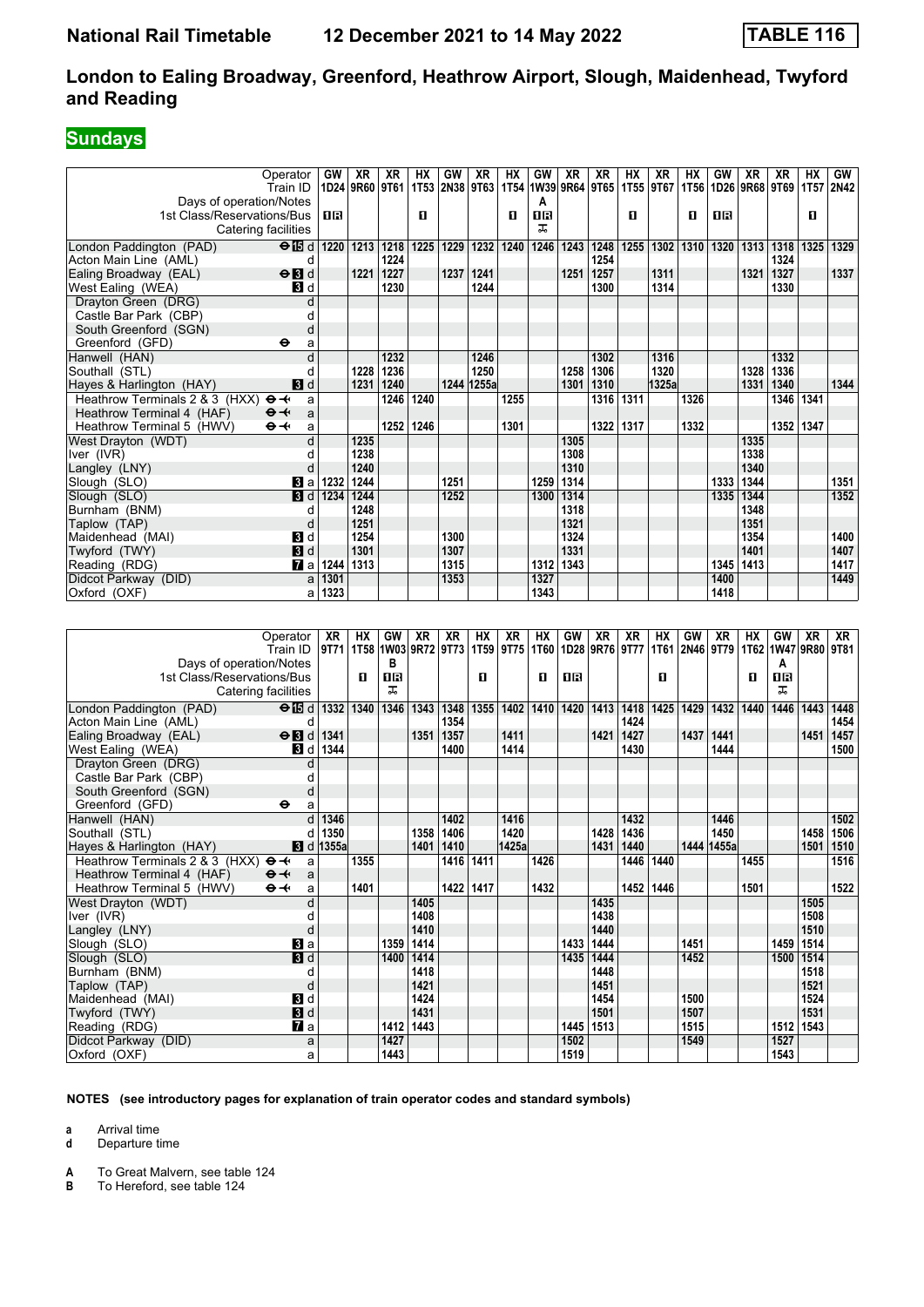## **Sundays**

|                                                       | Operator               | <b>HX</b> | <b>XR</b>                       | <b>HX</b> | GW           | <b>XR</b>    | <b>XR</b>                               | <b>HX</b>              | GW             | <b>XR</b>   | <b>HX</b> | GW             | <b>XR</b> | <b>XR</b>                   | <b>HX</b>   | <b>XR</b> | HX             | GW           | XR                |
|-------------------------------------------------------|------------------------|-----------|---------------------------------|-----------|--------------|--------------|-----------------------------------------|------------------------|----------------|-------------|-----------|----------------|-----------|-----------------------------|-------------|-----------|----------------|--------------|-------------------|
|                                                       |                        |           | 1T63 9T83                       |           | 1D30         |              | 9R84 9T85                               |                        | 1T65 2N50 9T87 |             |           | 1T66 1W04 9R88 |           | 9T89                        | <b>1T67</b> | 9T91      | 1T68           |              | 1D32 9R92         |
| Days of operation/Notes                               | Train ID               |           |                                 | 1T64      |              |              |                                         |                        |                |             |           | в              |           |                             |             |           |                |              |                   |
| 1st Class/Reservations/Bus                            |                        | O.        |                                 | п         | <b>08</b>    |              |                                         | $\blacksquare$         |                |             | П         | 08             |           |                             | п           |           | п              | <b>08</b>    |                   |
|                                                       |                        |           |                                 |           |              |              |                                         |                        |                |             |           | ᠼ              |           |                             |             |           |                |              |                   |
|                                                       | Catering facilities    |           |                                 |           |              |              |                                         |                        |                |             |           |                |           |                             |             |           |                |              |                   |
| London Paddington (PAD)                               | $\Theta$ is d          | 1455      |                                 |           |              |              | 1502   1510   1519   1513   1518   1525 |                        | 1529           | 1532        | 1540      | 1546           |           | 1543 1548                   | 1555        | 1602      | 1610           | 1620         | 1613              |
| Acton Main Line (AML)                                 | d                      |           |                                 |           |              |              | 1524                                    |                        |                |             |           |                |           | 1554                        |             |           |                |              |                   |
| Ealing Broadway (EAL)                                 | $\Theta$ <b>B</b> d    |           | 1511                            |           |              | 1521         | 1527                                    |                        | 1537           | 1541        |           |                | 1551      | 1557                        |             | 1611      |                |              | 1621              |
| West Ealing (WEA)                                     | <b>3</b> d             |           | 1514                            |           |              |              | 1530                                    |                        |                | 1544        |           |                |           | 1600                        |             | 1614      |                |              |                   |
| Drayton Green (DRG)                                   | d                      |           |                                 |           |              |              |                                         |                        |                |             |           |                |           |                             |             |           |                |              |                   |
| Castle Bar Park (CBP)                                 | d                      |           |                                 |           |              |              |                                         |                        |                |             |           |                |           |                             |             |           |                |              |                   |
| South Greenford (SGN)                                 | d                      |           |                                 |           |              |              |                                         |                        |                |             |           |                |           |                             |             |           |                |              |                   |
| Greenford (GFD)                                       | $\bullet$<br>a         |           |                                 |           |              |              |                                         |                        |                |             |           |                |           |                             |             |           |                |              |                   |
| Hanwell (HAN)                                         | d                      |           | 1516                            |           |              |              | 1532                                    |                        |                | 1546        |           |                |           | 1602                        |             | 1616      |                |              |                   |
| Southall (STL)                                        | d                      |           | 1520                            |           |              | 1528         | 1536                                    |                        |                | 1550        |           |                | 1558      | 1606                        |             | 1620      |                |              | 1628              |
| Hayes & Harlington (HAY)                              | 3d                     |           | 1525a                           |           |              | 1531         | 1540                                    |                        |                | 1544 1555a  |           |                | 1601      | 1610                        |             | 1625a     |                |              | 1631              |
| Heathrow Terminals 2 & 3 (HXX)                        | $\mathbf{\Theta}$<br>a | 1511      |                                 | 1525      |              |              | 1546                                    | 1541                   |                |             | 1555      |                |           | 1616                        | 1611        |           | 1626           |              |                   |
| Heathrow Terminal 4 (HAF)                             | $\Theta +$<br>a        |           |                                 |           |              |              |                                         |                        |                |             |           |                |           |                             |             |           |                |              |                   |
| Heathrow Terminal 5 (HWV)                             | $\mathbf{\Theta}$<br>a | 1517      |                                 | 1532      |              |              |                                         | 1552 1547              |                |             | 1601      |                |           | 1622 1617                   |             |           | 1632           |              |                   |
| West Drayton (WDT)                                    | d                      |           |                                 |           |              | 1535         |                                         |                        |                |             |           |                | 1605      |                             |             |           |                |              | 1635              |
| Iver (IVR)                                            | d                      |           |                                 |           |              | 1538         |                                         |                        |                |             |           |                | 1608      |                             |             |           |                |              | 1638              |
| Langley (LNY)                                         | d                      |           |                                 |           |              | 1540         |                                         |                        |                |             |           |                | 1610      |                             |             |           |                |              | 1640              |
| Slough (SLO)                                          | $\bf{B}$ a             |           |                                 |           | 1531         | 1544         |                                         |                        | 1551           |             |           | 1600           | 1614      |                             |             |           |                | 1633         | 1644              |
| Slough (SLO)                                          | 3d                     |           |                                 |           | 1533         | 1544         |                                         |                        | 1552           |             |           | 1601           | 1614      |                             |             |           |                | 1635         | 1644              |
| Burnham (BNM)                                         | d                      |           |                                 |           |              | 1548         |                                         |                        |                |             |           |                | 1618      |                             |             |           |                |              | 1648              |
| Taplow (TAP)                                          | d                      |           |                                 |           |              | 1551         |                                         |                        |                |             |           |                | 1621      |                             |             |           |                |              | 1651              |
| Maidenhead (MAI)                                      | $\blacksquare$         |           |                                 |           |              | 1554<br>1601 |                                         |                        | 1600           |             |           |                | 1624      |                             |             |           |                |              | 1654              |
| Twyford (TWY)                                         | $\blacksquare$         |           |                                 |           |              | 1613         |                                         |                        | 1607           |             |           |                | 1631      |                             |             |           |                |              | 1701<br>1646 1713 |
| Reading (RDG)                                         | $\mathbf{z}$           |           |                                 |           | 1543         |              |                                         |                        | 1615           |             |           | 1613 1643      |           |                             |             |           |                |              |                   |
| Didcot Parkway (DID)                                  | a                      |           |                                 |           | 1601<br>1619 |              |                                         |                        | 1649           |             |           | 1628<br>1644   |           |                             |             |           |                | 1701<br>1723 |                   |
| Oxford (OXF)                                          | a                      |           |                                 |           |              |              |                                         |                        |                |             |           |                |           |                             |             |           |                |              |                   |
|                                                       |                        |           |                                 |           |              |              |                                         |                        |                |             |           |                |           |                             |             |           |                |              |                   |
|                                                       |                        |           |                                 |           | <b>XR</b>    | <b>HX</b>    |                                         |                        |                | <b>HX</b>   | <b>XR</b> | <b>HX</b>      | GW        |                             |             | <b>HX</b> | GW             | <b>XR</b>    | <b>HX</b>         |
|                                                       | Operator               | XR        | HX<br>9T93   1T69   2N54   9T95 | GW        |              |              | GW<br>1T70 1W51                         | <b>XR</b><br>9R96 9T97 | XR             | <b>1T71</b> | 9T99      | 1T72           |           | <b>XR</b><br>1D34 9R00 9T01 | <b>XR</b>   |           | 1T73 2N61 9T03 |              | 1T74              |
|                                                       | Train ID               |           |                                 |           |              |              | A                                       |                        |                |             |           |                |           |                             |             |           |                |              |                   |
| Days of operation/Notes<br>1st Class/Reservations/Bus |                        |           | п                               |           |              | п            | <b>0B</b>                               |                        |                | п           |           | п              | 1R        |                             |             | п         |                |              | D.                |
|                                                       | Catering facilities    |           |                                 |           |              |              | ᠼ                                       |                        |                |             |           |                |           |                             |             |           |                |              |                   |
|                                                       |                        |           |                                 |           |              |              |                                         |                        |                |             |           |                |           |                             |             |           |                |              |                   |
| London Paddington (PAD)                               | $\Theta$ is d          | 1618      | 1625                            | 1629      | 1632         | 1640         | 1646                                    | 1643                   | 1648           | 1655        | 1702      |                |           | 1710 1720 1713 1718         |             | 1725      |                | 1729 1732    | 1740              |
| Acton Main Line (AML)                                 | d                      | 1624      |                                 |           |              |              |                                         |                        | 1654           |             |           |                |           |                             | 1724        |           |                |              |                   |
| Ealing Broadway (EAL)                                 | $\Theta$ <b>B</b> d    | 1627      |                                 | 1637      | 1641         |              |                                         | 1651                   | 1657           |             | 1711      |                |           | 1721                        | 1727        |           | 1737           | 1741         |                   |
| West Ealing (WEA)                                     | <b>3</b> d             | 1630      |                                 |           | 1644         |              |                                         |                        | 1700           |             | 1714      |                |           |                             | 1730        |           |                | 1744         |                   |
| Drayton Green (DRG)                                   | d                      |           |                                 |           |              |              |                                         |                        |                |             |           |                |           |                             |             |           |                |              |                   |
| Castle Bar Park (CBP)                                 | d                      |           |                                 |           |              |              |                                         |                        |                |             |           |                |           |                             |             |           |                |              |                   |
| South Greenford (SGN)                                 | d                      |           |                                 |           |              |              |                                         |                        |                |             |           |                |           |                             |             |           |                |              |                   |

|                                | Train ID.           | 9T93   1T69   2N54   9T95   1T70  1W51   9R96   9T97   1T71   9T99   1T72   1D34   9R00   9T01   1T73   2N61   9T03   1T74 |      |      |            |      |      |           |           |      |       |      |      |                    |      |      |           |            |           |
|--------------------------------|---------------------|----------------------------------------------------------------------------------------------------------------------------|------|------|------------|------|------|-----------|-----------|------|-------|------|------|--------------------|------|------|-----------|------------|-----------|
| Days of operation/Notes        |                     |                                                                                                                            |      |      |            |      | A    |           |           |      |       |      |      |                    |      |      |           |            |           |
| 1st Class/Reservations/Bus     |                     |                                                                                                                            | 0    |      |            | п    | 1R   |           |           | п    |       | п    | 1R   |                    |      | п    |           |            | п         |
|                                | Catering facilities |                                                                                                                            |      |      |            |      | ᅚ    |           |           |      |       |      |      |                    |      |      |           |            |           |
| London Paddington (PAD)        | $\Theta$ is d       | 1618                                                                                                                       | 1625 | 1629 | 1632       | 1640 | 1646 | 1643      | 1648      | 1655 | 1702  |      |      | 1710   1720   1713 | 1718 | 1725 | 1729      |            | 1732 1740 |
| Acton Main Line (AML)          | d                   | 1624                                                                                                                       |      |      |            |      |      |           | 1654      |      |       |      |      |                    | 1724 |      |           |            |           |
| Ealing Broadway (EAL)          | $\Theta$ <b>N</b> d | 1627                                                                                                                       |      | 1637 | 1641       |      |      | 1651      | 1657      |      | 1711  |      |      | 1721               | 1727 |      | 1737 1741 |            |           |
| West Ealing (WEA)              | Bid                 | 1630                                                                                                                       |      |      | 1644       |      |      |           | 1700      |      | 1714  |      |      |                    | 1730 |      |           | 1744       |           |
| Drayton Green (DRG)            |                     |                                                                                                                            |      |      |            |      |      |           |           |      |       |      |      |                    |      |      |           |            |           |
| Castle Bar Park (CBP)          |                     |                                                                                                                            |      |      |            |      |      |           |           |      |       |      |      |                    |      |      |           |            |           |
| South Greenford (SGN)          | d                   |                                                                                                                            |      |      |            |      |      |           |           |      |       |      |      |                    |      |      |           |            |           |
| Greenford (GFD)                | $\bullet$<br>a      |                                                                                                                            |      |      |            |      |      |           |           |      |       |      |      |                    |      |      |           |            |           |
| Hanwell (HAN)                  |                     | 1632                                                                                                                       |      |      | 1646       |      |      |           | 1702      |      | 1716  |      |      |                    | 1732 |      |           | 1746       |           |
| Southall (STL)                 |                     | 1636                                                                                                                       |      |      | 1650       |      |      | 1658      | 1706      |      | 1720  |      |      | 1728               | 1736 |      |           | 1750       |           |
| Hayes & Harlington (HAY)       | 3d                  | 1640                                                                                                                       |      |      | 1644 1655a |      |      | 1701      | 1710      |      | 1725a |      |      | 1731               | 1740 |      |           | 1744 1755a |           |
| Heathrow Terminals 2 & 3 (HXX) | $\Theta +$<br>a     | 1646                                                                                                                       | 1641 |      |            | 1655 |      |           | 1716      | 1711 |       | 1726 |      |                    | 1746 | 1741 |           |            | 1755      |
| Heathrow Terminal 4 (HAF)      | $\Theta +$<br>a     |                                                                                                                            |      |      |            |      |      |           |           |      |       |      |      |                    |      |      |           |            |           |
| Heathrow Terminal 5 (HWV)      | $\Theta +$<br>al    | 1652 1647                                                                                                                  |      |      |            | 1701 |      |           | 1722 1717 |      |       | 1732 |      |                    | 1752 | 1747 |           |            | 1801      |
| West Drayton (WDT)             |                     |                                                                                                                            |      |      |            |      |      | 1705      |           |      |       |      |      | 1735               |      |      |           |            |           |
| Iver (IVR)                     |                     |                                                                                                                            |      |      |            |      |      | 1708      |           |      |       |      |      | 1738               |      |      |           |            |           |
| Langley (LNY)                  |                     |                                                                                                                            |      |      |            |      |      | 1710      |           |      |       |      |      | 1740               |      |      |           |            |           |
| Slough (SLO)                   | Bl a                |                                                                                                                            |      | 1651 |            |      |      | 1659 1714 |           |      |       |      | 1732 | 1744               |      |      | 1751      |            |           |
| Slough (SLO)                   | 3d                  |                                                                                                                            |      | 1652 |            |      | 1700 | 1714      |           |      |       |      | 1735 | 1744               |      |      | 1752      |            |           |
| Burnham (BNM)                  |                     |                                                                                                                            |      |      |            |      |      | 1718      |           |      |       |      |      | 1748               |      |      |           |            |           |
| Taplow (TAP)                   | d                   |                                                                                                                            |      |      |            |      |      | 1721      |           |      |       |      |      | 1751               |      |      |           |            |           |
| Maidenhead (MAI)               | $\mathbf{3}$ d      |                                                                                                                            |      | 1700 |            |      |      | 1724      |           |      |       |      |      | 1754               |      |      | 1800      |            |           |
| Twyford (TWY)                  | 3d                  |                                                                                                                            |      | 1707 |            |      |      | 1731      |           |      |       |      |      | 1801               |      |      | 1807      |            |           |
| Reading (RDG)                  | <b>7</b> а          |                                                                                                                            |      | 1715 |            |      |      | 1713 1743 |           |      |       |      | 1745 | 1813               |      |      | 1815      |            |           |
| Didcot Parkway (DID)           | a                   |                                                                                                                            |      | 1749 |            |      | 1727 |           |           |      |       |      | 1801 |                    |      |      | 1852      |            |           |
| Oxford (OXF)                   | a                   |                                                                                                                            |      |      |            |      | 1744 |           |           |      |       |      | 1818 |                    |      |      |           |            |           |

**NOTES (see introductory pages for explanation of train operator codes and standard symbols)**

**a** Arrival time

**d** Departure time

**A** To Great Malvern, see table 124<br>**B** To Hereford, see table 124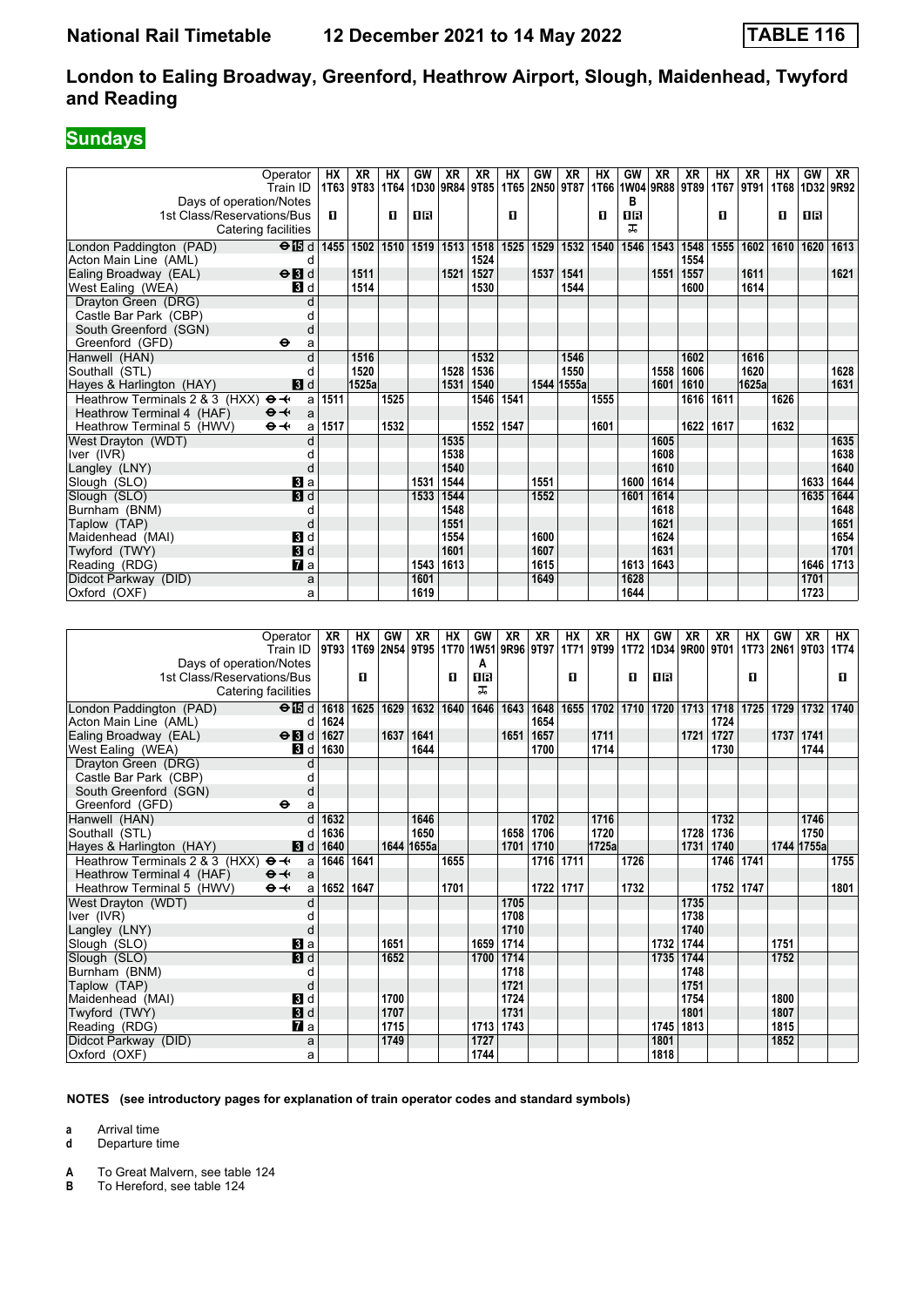## **Sundays**

|                                                     | Operator                   | GW              | XR             | XR          | HХ        | XR          | нх             | GW         | XR   | XR           | HХ        | GW        | XR          | нх             | GW          | XR           | XR               | НX        | XR        |
|-----------------------------------------------------|----------------------------|-----------------|----------------|-------------|-----------|-------------|----------------|------------|------|--------------|-----------|-----------|-------------|----------------|-------------|--------------|------------------|-----------|-----------|
|                                                     | Train ID                   | 1W59 9R04 9T05  |                |             | 1T75      | 9T07        | 1T76           | 1D36       | 9R08 | 9T09         | 1T77      | 2N71 9T11 |             | 1T78 1W08 9R12 |             |              | 9T <sub>13</sub> | 1T79      | 9T15      |
| Days of operation/Notes                             |                            | A               |                |             |           |             |                |            |      |              |           |           |             |                | в           |              |                  |           |           |
| 1st Class/Reservations/Bus                          |                            | 1R              |                |             | O         |             | O              | ΠR         |      |              | п         |           |             | П              | ΠR          |              |                  | П         |           |
|                                                     |                            | ᠼ               |                |             |           |             |                |            |      |              |           |           |             |                | ᠼ           |              |                  |           |           |
|                                                     | Catering facilities        |                 |                |             |           |             |                |            |      |              |           |           |             |                |             |              |                  |           |           |
| London Paddington (PAD)                             | $\Theta$ $\blacksquare$ d  | 1746            | $ 1743\rangle$ | 1748        | 1755      | 1802        | 1810           | 1820       | 1813 | 1818         | 1825      | 1829      | 1832        | 1840           | 1846        | 1843         | 1848             | 1855      | 1902      |
| Acton Main Line (AML)                               | d                          |                 |                | 1754        |           |             |                |            |      | 1824         |           |           |             |                |             |              | 1854             |           |           |
| Ealing Broadway (EAL)                               | $\Theta$ <b>B</b> d        |                 | 1751           | 1757        |           | 1811        |                |            | 1821 | 1827         |           | 1837      | 1841        |                |             | 1851         | 1857             |           | 1911      |
|                                                     |                            |                 |                |             |           |             |                |            |      |              |           |           |             |                |             |              |                  |           |           |
| West Ealing (WEA)                                   | $\mathbf{B}$ d             |                 |                | 1800        |           | 1814        |                |            |      | 1830         |           |           | 1844        |                |             |              | 1900             |           | 1914      |
| Drayton Green (DRG)                                 | d                          |                 |                |             |           |             |                |            |      |              |           |           |             |                |             |              |                  |           |           |
| Castle Bar Park (CBP)                               | d                          |                 |                |             |           |             |                |            |      |              |           |           |             |                |             |              |                  |           |           |
|                                                     | d                          |                 |                |             |           |             |                |            |      |              |           |           |             |                |             |              |                  |           |           |
| South Greenford (SGN)                               |                            |                 |                |             |           |             |                |            |      |              |           |           |             |                |             |              |                  |           |           |
| Greenford (GFD)                                     | θ<br>a                     |                 |                |             |           |             |                |            |      |              |           |           |             |                |             |              |                  |           |           |
| Hanwell (HAN)                                       | d                          |                 |                | 1802        |           | 1816        |                |            |      | 1832         |           |           | 1846        |                |             |              | 1902             |           | 1916      |
| Southall (STL)                                      | d                          |                 | 1758           | 1806        |           | 1820        |                |            | 1828 | 1836         |           |           | 1850        |                |             | 1858         | 1906             |           | 1920      |
|                                                     |                            |                 |                |             |           |             |                |            |      |              |           |           |             |                |             |              |                  |           |           |
| Hayes & Harlington (HAY)                            | 3d                         |                 | 1801           | 1810        |           | 1825a       |                |            | 1831 | 1840         |           |           | 1844 1855a  |                |             | 1901         | 1910             |           | 1925a     |
| Heathrow Terminals 2 & 3 (HXX) $\Theta \rightarrow$ | a                          |                 |                | 1816        | 1811      |             | 1826           |            |      | 1846         | 1840      |           |             | 1855           |             |              | 1916             | 1911      |           |
| Heathrow Terminal 4 (HAF)                           | $\mathbf{\Theta}$<br>a     |                 |                |             |           |             |                |            |      |              |           |           |             |                |             |              |                  |           |           |
| Heathrow Terminal 5 (HWV)                           | ⊖≁<br>a                    |                 |                | 1822        | 1817      |             | 1832           |            |      | 1852         | 1846      |           |             | 1901           |             |              | 1922             | 1917      |           |
|                                                     |                            |                 |                |             |           |             |                |            |      |              |           |           |             |                |             |              |                  |           |           |
| West Drayton (WDT)                                  | d                          |                 | 1805           |             |           |             |                |            | 1835 |              |           |           |             |                |             | 1905         |                  |           |           |
| Iver (IVR)                                          | d                          |                 | 1808           |             |           |             |                |            | 1838 |              |           |           |             |                |             | 1908         |                  |           |           |
| Langley (LNY)                                       | d                          |                 | 1810           |             |           |             |                |            | 1840 |              |           |           |             |                |             | 1910         |                  |           |           |
| Slough (SLO)                                        | 8I a                       | 1759            | 1814           |             |           |             |                | 1831       | 1844 |              |           | 1851      |             |                | 1859        | 1914         |                  |           |           |
|                                                     |                            |                 |                |             |           |             |                |            |      |              |           |           |             |                |             |              |                  |           |           |
| Slough (SLO)                                        | $\blacksquare$             | 1800            | 1814           |             |           |             |                | 1834       | 1844 |              |           | 1852      |             |                | 1900        | 1914         |                  |           |           |
| Burnham (BNM)                                       | d                          |                 | 1818           |             |           |             |                |            | 1848 |              |           |           |             |                |             | 1918         |                  |           |           |
| Taplow (TAP)                                        | d                          |                 | 1821           |             |           |             |                |            | 1851 |              |           |           |             |                |             | 1921         |                  |           |           |
| Maidenhead (MAI)                                    | <b>B</b> d                 |                 | 1824           |             |           |             |                |            | 1854 |              |           | 1900      |             |                |             | 1924         |                  |           |           |
|                                                     |                            |                 |                |             |           |             |                |            |      |              |           |           |             |                |             |              |                  |           |           |
| Twyford (TWY)                                       | 3d                         |                 | 1831           |             |           |             |                |            | 1901 |              |           | 1907      |             |                |             | 1931         |                  |           |           |
| Reading (RDG)                                       |                            | <b>7</b> a 1812 | 1843           |             |           |             |                | 1844       | 1913 |              |           | 1915      |             |                | 1912        | 1943         |                  |           |           |
| Didcot Parkway (DID)                                | a                          | 1827            |                |             |           |             |                | 1900       |      |              |           | 1949      |             |                | 1927        |              |                  |           |           |
| Oxford (OXF)                                        | a                          | 1843            |                |             |           |             |                | 1918       |      |              |           |           |             |                | 1944        |              |                  |           |           |
|                                                     |                            |                 |                |             |           |             |                |            |      |              |           |           |             |                |             |              |                  |           |           |
|                                                     |                            |                 |                |             |           |             |                |            |      |              |           |           |             |                |             |              |                  |           |           |
|                                                     |                            |                 |                |             |           |             |                |            |      |              |           |           |             |                |             |              |                  |           |           |
|                                                     |                            |                 |                |             |           |             |                |            |      |              |           |           |             |                |             |              |                  |           |           |
|                                                     | Operator                   | НΧ              | GW             | <b>XR</b>   | <b>XR</b> | HX          | GW             | XR         | HХ   | GW           | <b>XR</b> | <b>XR</b> | HХ          | XR             | HX          | GW           | <b>XR</b>        | <b>XR</b> | НX        |
|                                                     |                            |                 |                |             |           |             |                |            |      |              |           |           |             |                |             |              |                  |           |           |
|                                                     | Train ID                   | 1T80            | 1D38           | 9R16        | 9T17      |             | 1T81 2N78 9T19 |            |      | 1T82 1W73    | 9R20      | 9T21      | <b>1T83</b> | 9T23           | <b>1T84</b> | 1D40         | 9R24 9T25        |           | 1T85      |
| Days of operation/Notes                             |                            |                 |                |             |           |             |                |            |      | A            |           |           |             |                |             |              |                  |           |           |
| 1st Class/Reservations/Bus                          |                            | O.              | 1R             |             |           | О           |                |            | 0    | 1R           |           |           | 0           |                | п           | 1R           |                  |           | O         |
|                                                     |                            |                 |                |             |           |             |                |            |      | ᠼ            |           |           |             |                |             |              |                  |           |           |
|                                                     | Catering facilities        |                 |                |             |           |             |                |            |      |              |           |           |             |                |             |              |                  |           |           |
| London Paddington (PAD)                             | $\Theta$ $\blacksquare$ d  | 1910            | 1920           | 1913        | 1918      | 1925        | 1929           | 1932       | 1940 | 1946         | 1943      | 1948      | 1955        | $2002$ 2010    |             | 2020         | 2013 2018        |           | 2025      |
| Acton Main Line (AML)                               | d                          |                 |                |             | 1924      |             |                |            |      |              |           | 1954      |             |                |             |              |                  | 2024      |           |
|                                                     |                            |                 |                |             |           |             |                |            |      |              |           |           |             |                |             |              |                  |           |           |
| Ealing Broadway (EAL)                               | $\Theta$ $\blacksquare$    |                 |                | 1921        | 1927      |             | 1937           | 1941       |      |              | 1951      | 1957      |             | 2011           |             |              | 2021             | 2027      |           |
| West Ealing (WEA)                                   | <b>3</b> d                 |                 |                |             | 1930      |             |                | 1944       |      |              |           | 2000      |             | 2014           |             |              |                  | 2030      |           |
| Drayton Green (DRG)                                 | d                          |                 |                |             |           |             |                |            |      |              |           |           |             |                |             |              |                  |           |           |
| Castle Bar Park (CBP)                               | d                          |                 |                |             |           |             |                |            |      |              |           |           |             |                |             |              |                  |           |           |
|                                                     |                            |                 |                |             |           |             |                |            |      |              |           |           |             |                |             |              |                  |           |           |
| South Greenford (SGN)                               | d                          |                 |                |             |           |             |                |            |      |              |           |           |             |                |             |              |                  |           |           |
| Greenford (GFD)                                     | ٠<br>a                     |                 |                |             |           |             |                |            |      |              |           |           |             |                |             |              |                  |           |           |
| Hanwell (HAN)                                       | d                          |                 |                |             | 1932      |             |                | 1946       |      |              |           | 2002      |             | 2016           |             |              |                  | 2032      |           |
| Southall (STL)                                      | d                          |                 |                | 1928        | 1936      |             |                | 1950       |      |              | 1958      | 2006      |             | 2020           |             |              | 2028             | 2036      |           |
|                                                     |                            |                 |                | 1931        | 1940      |             |                | 1944 1955a |      |              | 2001      | 2010      |             | 2025a          |             |              | 2031             | 2040      |           |
| Hayes & Harlington (HAY)                            | <b>B</b> d                 |                 |                |             |           |             |                |            |      |              |           |           |             |                |             |              |                  |           |           |
| Heathrow Terminals 2 & 3 (HXX) $\Theta \rightarrow$ |                            | a   1926        |                |             |           | 1946   1940 |                |            | 1955 |              |           | 2016 2011 |             |                | 2026        |              |                  |           | 2046 2040 |
| Heathrow Terminal 4 (HAF)                           | $\div$<br>a                |                 |                |             |           |             |                |            |      |              |           |           |             |                |             |              |                  |           |           |
| Heathrow Terminal 5 (HWV)                           | $\Theta \rightarrow$<br>al | 1932            |                |             |           | 1952 1946   |                |            | 2001 |              |           | 2022 2017 |             |                | 2032        |              |                  |           | 2052 2046 |
| West Dravton (WDT)                                  | d                          |                 |                | 1935        |           |             |                |            |      |              | 2005      |           |             |                |             |              | 2035             |           |           |
|                                                     |                            |                 |                |             |           |             |                |            |      |              |           |           |             |                |             |              |                  |           |           |
| Iver (IVR)                                          | d                          |                 |                | 1938        |           |             |                |            |      |              | 2008      |           |             |                |             |              | 2038             |           |           |
| Langley (LNY)                                       | d                          |                 |                | 1940        |           |             |                |            |      |              | 2010      |           |             |                |             |              | 2040             |           |           |
| Slough (SLO)                                        | Вl a                       |                 |                | 1933 1944   |           |             | 1951           |            |      |              | 1959 2014 |           |             |                |             | 2033         | 2044             |           |           |
|                                                     |                            |                 |                |             |           |             | 1952           |            |      |              |           |           |             |                |             |              |                  |           |           |
| Slough (SLO)                                        | <b>3</b> d                 |                 |                | 1935   1944 |           |             |                |            |      |              | 2000 2014 |           |             |                |             |              | 2034 2044        |           |           |
| Burnham (BNM)                                       | d                          |                 |                | 1948        |           |             |                |            |      |              | 2018      |           |             |                |             |              | 2048             |           |           |
| Taplow (TAP)                                        | d                          |                 |                | 1951        |           |             |                |            |      |              | 2021      |           |             |                |             |              | 2051             |           |           |
| Maidenhead (MAI)                                    | 3d                         |                 |                | 1954        |           |             | 2000           |            |      |              | 2024      |           |             |                |             |              | 2054             |           |           |
| Twyford (TWY)                                       |                            |                 |                | 2001        |           |             | 2007           |            |      |              | 2031      |           |             |                |             |              | 2101             |           |           |
|                                                     | 3d                         |                 |                |             |           |             |                |            |      |              |           |           |             |                |             |              |                  |           |           |
| Reading (RDG)                                       | $\mathbf{z}$ a             |                 |                | 1947 2013   |           |             | 2018           |            |      |              | 2012 2043 |           |             |                |             |              | 2046 2113        |           |           |
| Didcot Parkway (DID)<br>Oxford (OXF)                | $\mathsf{a}$<br>a          |                 | 2003<br>2019   |             |           |             | 2051           |            |      | 2027<br>2043 |           |           |             |                |             | 2104<br>2120 |                  |           |           |

#### **NOTES (see introductory pages for explanation of train operator codes and standard symbols)**

**a** Arrival time

**Oxford** (OXF)

**d** Departure time

**A** To Great Malvern, see table 124<br>**B** To Hereford see table 124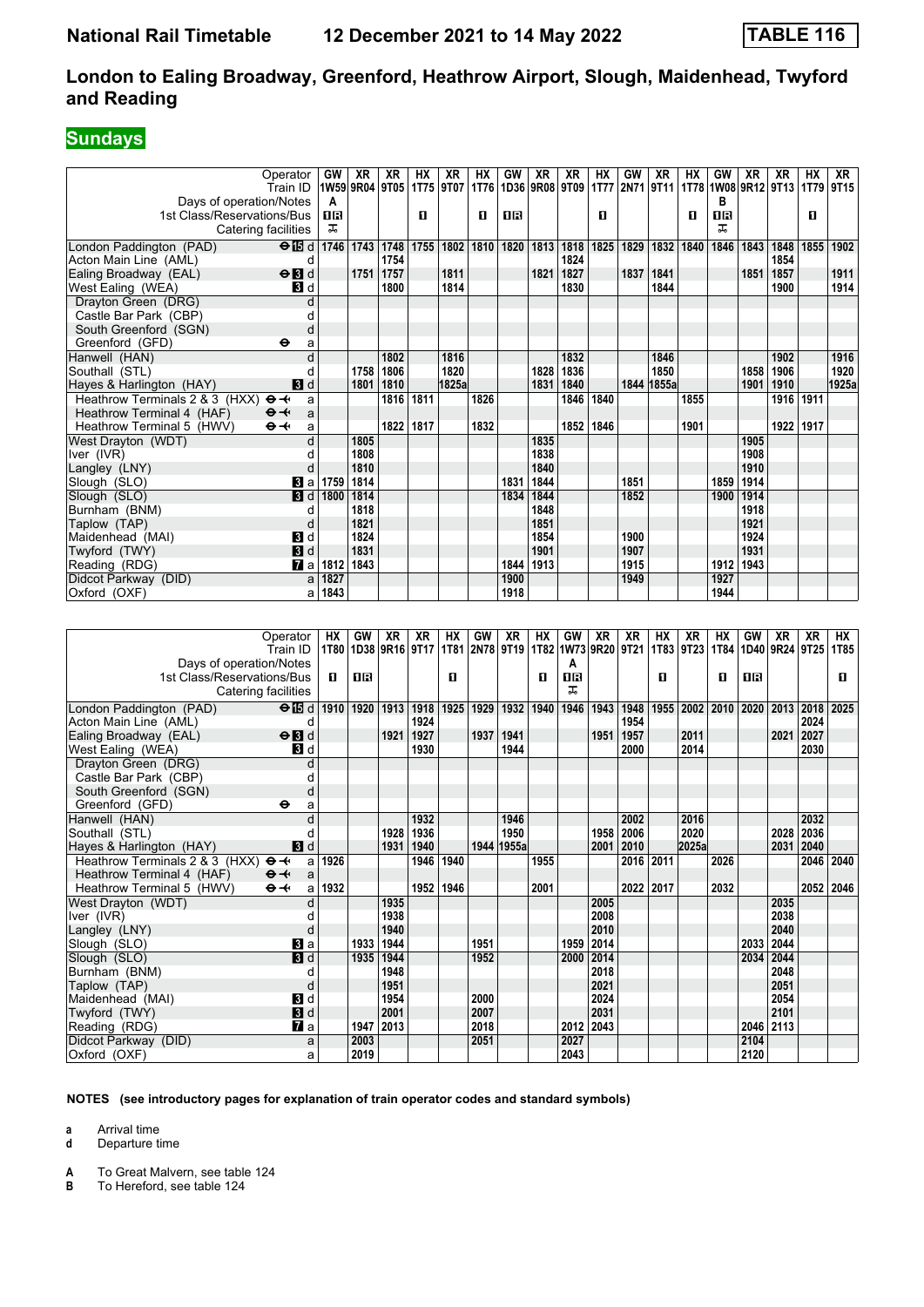## **Sundays**

| Operator                                            |                              | GW        | <b>XR</b>      | <b>HX</b> | GW          | <b>XR</b> | <b>XR</b> | HX          | <b>XR</b> | <b>HX</b>   | <b>XR</b>           | XR        | HX        | GW                                                          | GW        | <b>XR</b> | HX             | <b>XR</b>      | НX           |
|-----------------------------------------------------|------------------------------|-----------|----------------|-----------|-------------|-----------|-----------|-------------|-----------|-------------|---------------------|-----------|-----------|-------------------------------------------------------------|-----------|-----------|----------------|----------------|--------------|
| Train ID                                            |                              | 2N82 9T27 |                | 1T86      | 1W77        | 9R28 9T29 |           | <b>1T87</b> | 9T31      | <b>1T88</b> |                     | 9R32 9T33 |           | 1T89 2N86 1W79 9R34                                         |           |           |                | 1T90 9T35      | 1T91         |
| Days of operation/Notes                             |                              |           |                |           | C           |           |           |             |           |             |                     |           |           |                                                             | C         |           |                |                |              |
| 1st Class/Reservations/Bus                          |                              |           |                | п         | <b>08</b>   |           |           | п           |           | п           |                     |           | п         |                                                             | <b>OR</b> |           | $\mathbf{u}$   |                | $\mathbf{u}$ |
| Catering facilities                                 |                              |           |                |           |             |           |           |             |           |             |                     |           |           |                                                             | ᠼ         |           |                |                |              |
| London Paddington (PAD)                             | $\Theta$ is d                |           | 2029 2032 2040 |           | 2046        |           | 2043 2048 |             |           |             |                     |           |           | 2055 2102 2110 2113 2118 2125 2129 2145 2133 2140 2141 2155 |           |           |                |                |              |
| Acton Main Line (AML)                               | d                            |           |                |           |             |           | 2054      |             |           |             |                     | 2124      |           |                                                             |           |           |                |                |              |
| Ealing Broadway (EAL)                               | $\Theta$ <b>B</b> d          | 2037      | 2041           |           |             | 2051      | 2057      |             | 2111      |             | 2121                | 2127      |           | 2137                                                        |           | 2141      |                | 2150           |              |
| West Ealing (WEA)                                   | <b>3</b> d                   |           | 2044           |           |             |           | 2100      |             | 2114      |             |                     | 2130      |           |                                                             |           |           |                |                |              |
| Dravton Green (DRG)                                 | d                            |           |                |           |             |           |           |             |           |             |                     |           |           |                                                             |           |           |                |                |              |
| Castle Bar Park (CBP)                               | d                            |           |                |           |             |           |           |             |           |             |                     |           |           |                                                             |           |           |                |                |              |
| South Greenford (SGN)                               | d                            |           |                |           |             |           |           |             |           |             |                     |           |           |                                                             |           |           |                |                |              |
| Greenford (GFD)<br>٠                                | a                            |           |                |           |             |           |           |             |           |             |                     |           |           |                                                             |           |           |                |                |              |
| Hanwell (HAN)                                       | d                            |           | 2046           |           |             |           | 2102      |             | 2116      |             |                     | 2132      |           |                                                             |           |           |                |                |              |
| Southall (STL)                                      | d                            |           | 2050           |           |             | 2058      | 2106      |             | 2120      |             | 2128                | 2136      |           |                                                             |           | 2148      |                | 2154           |              |
| Hayes & Harlington (HAY)                            | 3d                           |           | 2044 2055a     |           |             |           | 2101 2110 |             | 2125a     |             | 2131                | 2140      |           | 2144                                                        |           | 2151      |                | 2158           |              |
| Heathrow Terminals 2 & 3 (HXX)<br>$\mathbf{\Theta}$ | a                            |           |                | 2055      |             |           |           | 2116 2111   |           | 2126        |                     | 2146 2141 |           |                                                             |           |           | 2154           |                | 2205 2210    |
| Heathrow Terminal 4 (HAF)<br>$\Theta +$             | a                            |           |                |           |             |           |           |             |           |             |                     |           |           |                                                             |           |           |                |                |              |
| $\Theta \rightarrow$<br>Heathrow Terminal 5 (HWV)   | a                            |           |                | 2101      |             |           |           | 2122 2117   |           | 2132        |                     | 2152 2147 |           |                                                             |           |           |                | 2202 2212 2217 |              |
| West Dravton (WDT)                                  | d                            |           |                |           |             | 2105      |           |             |           |             | 2135                |           |           |                                                             |           | 2155      |                |                |              |
| Iver (IVR)                                          | d                            |           |                |           |             | 2108      |           |             |           |             | 2138                |           |           |                                                             |           | 2158      |                |                |              |
| Langley (LNY)                                       | d                            |           |                |           |             | 2110      |           |             |           |             | 2140                |           |           |                                                             |           | 2200      |                |                |              |
| Slough (SLO)                                        | <b>B</b> la                  | 2050      |                |           | 2059        | 2114      |           |             |           |             | 2144                |           |           |                                                             | 2150 2158 | 2204      |                |                |              |
| Slough (SLO)                                        | $\blacksquare$               | 2052      |                |           | 2100        | 2114      |           |             |           |             | 2144                |           |           |                                                             | 2151 2159 | 2204      |                |                |              |
| Burnham (BNM)                                       | d                            |           |                |           |             | 2118      |           |             |           |             | 2148                |           |           |                                                             |           | 2208      |                |                |              |
| Taplow (TAP)                                        | d                            |           |                |           |             | 2121      |           |             |           |             | 2151                |           |           |                                                             |           | 2211      |                |                |              |
| Maidenhead (MAI)                                    | <b>3</b> d                   | 2100      |                |           |             | 2124      |           |             |           |             | 2154                |           |           | 2157                                                        |           | 2214      |                |                |              |
| Twyford (TWY)                                       | 3d                           | 2107      |                |           |             | 2131      |           |             |           |             | 2201                |           |           | 2204                                                        |           | 2221      |                |                |              |
| Reading (RDG)                                       | $\mathbf{z}$ a               | 2114      |                |           | 2112        | 2143      |           |             |           |             | 2213                |           |           |                                                             | 2212 2212 | 2233      |                |                |              |
| Didcot Parkway (DID)                                |                              | a 2140    |                |           | 2128        |           |           |             |           |             |                     |           |           |                                                             | 2238 2226 |           |                |                |              |
| Oxford (OXF)                                        | a                            |           |                |           | 2142        |           |           |             |           |             |                     |           |           |                                                             | 2241      |           |                |                |              |
|                                                     |                              |           |                |           |             |           |           |             |           |             |                     |           |           |                                                             |           |           |                |                |              |
|                                                     |                              |           |                |           |             |           |           |             |           |             |                     |           |           |                                                             |           |           |                |                |              |
| Operator                                            |                              | <b>XR</b> | <b>HX</b>      | <b>XR</b> | <b>HX</b>   | GW        | <b>XR</b> | <b>HX</b>   | XR        | <b>HX</b>   | <b>XR</b>           | <b>HX</b> | <b>XR</b> | <b>HX</b>                                                   | GW        | GW        | <b>XR</b>      | GW             | GW           |
| Train ID                                            |                              |           | 9R38 1T92      | 9T39      | <b>1T93</b> |           | 1U34 9R42 |             | 1T94 9T43 |             | 1T95 9N46           | 1T96 9T47 |           | 1T97 2N92                                                   |           | 1C36      | 9N50 2R93 2R95 |                |              |
| Days of operation/Notes                             |                              |           |                |           |             | D         |           |             |           |             |                     |           |           |                                                             |           | Е         |                |                |              |
| 1st Class/Reservations/Bus                          |                              |           | п              |           | п           | <b>0B</b> |           | п           |           | п           |                     | п         |           | п                                                           |           | <b>08</b> |                |                |              |
| Catering facilities                                 |                              |           |                |           |             | ᠼ         |           |             |           |             |                     |           |           |                                                             |           | ᠼ         |                |                |              |
| London Paddington (PAD)                             | $\Theta$ id                  |           | 2203 2210 2211 |           | 2225        | 2237      |           | 2233 2240   | 2241      |             | 2255 2300 2310 2311 |           |           | 2325 2327                                                   |           | 2333      |                | 2335 2354 0034 |              |
| Acton Main Line (AML)                               | d                            |           |                |           |             |           |           |             |           |             |                     |           |           |                                                             |           |           |                |                |              |
| Ealing Broadway (EAL)                               | $\Theta$ $\blacksquare$<br>d | 2211      |                | 2220      |             |           | 2241      |             | 2250      |             | 2308                |           | 2320      |                                                             | 2335      |           | 2343           | 0003           | 0042         |
| West Ealing (WEA)                                   | <b>B</b> Id                  |           |                |           |             |           |           |             |           |             |                     |           |           |                                                             |           |           |                |                |              |

| Ealling Divauway (EAL)                                  |              |            | $\sigma$ N $\alpha$ $\alpha$ $\alpha$ | <b>ZZZU</b>    |      | 224 L     | ZZJU           | LOUO. | ZJZU           |                | മാാ       |           |      |             | ZJ4J I UUUJ I UU4Z       |
|---------------------------------------------------------|--------------|------------|---------------------------------------|----------------|------|-----------|----------------|-------|----------------|----------------|-----------|-----------|------|-------------|--------------------------|
| West Ealing (WEA)                                       |              | <b>3</b> d |                                       |                |      |           |                |       |                |                |           |           |      |             |                          |
| Drayton Green (DRG)                                     |              | d          |                                       |                |      |           |                |       |                |                |           |           |      |             |                          |
| Castle Bar Park (CBP)                                   |              |            |                                       |                |      |           |                |       |                |                |           |           |      |             |                          |
| South Greenford (SGN)                                   |              |            |                                       |                |      |           |                |       |                |                |           |           |      |             |                          |
| Greenford (GFD)                                         | $\bullet$    | a          |                                       |                |      |           |                |       |                |                |           |           |      |             |                          |
| Hanwell (HAN)                                           |              |            |                                       |                |      |           |                |       |                |                |           |           |      |             |                          |
| Southall (STL)                                          |              |            | 2218                                  | 2224           |      | 2248      | 2254           | 2314  | 2324           |                | 2339      |           |      | 2349 0009   | 0047                     |
| Hayes & Harlington (HAY)                                |              |            | $d$ d 2221                            | 2228           |      | 2251      | 2258           | 2317  | 2328           |                | 2343      |           |      |             | 2353 0013 0050           |
| Heathrow Terminals 2 & 3 (HXX) $\Theta \rightarrow a$ a |              |            |                                       | 2225 2235 2241 |      |           | 2254 2305 2311 |       | 2327 2335 2342 |                |           |           |      |             |                          |
| Heathrow Terminal 4 (HAF)                               | $\theta + a$ |            |                                       |                |      |           |                |       |                |                |           |           |      |             |                          |
| Heathrow Terminal 5 (HWV)                               | $\Theta +$   | a          |                                       | 2232 2242 2247 |      |           | 2302 2312 2317 |       |                | 2333 2342 2348 |           |           |      |             |                          |
| West Drayton (WDT)                                      |              | d l        | 2225                                  |                |      | 2255      |                | 2321  |                |                |           |           | 2357 |             | 0054                     |
| lver (IVR)                                              |              |            | 2228                                  |                |      | 2258      |                | 2324  |                |                |           |           | 2359 |             |                          |
| Langley (LNY)                                           |              |            | 2230                                  |                |      | 2300      |                | 2326  |                |                |           |           |      | 0002   0020 | 0058                     |
| Slough (SLO)                                            |              |            | <b>8</b> a 2234                       |                | 2253 | 2304      |                | 2330  |                |                |           | 2349 2359 |      |             | 0006 0024 0101           |
| Slough (SLO)                                            |              | 3d         | 2234                                  |                | 2255 | 2304      |                | 2330  |                |                |           |           |      |             | 2350 0001 0006 0025 0102 |
| Burnham (BNM)                                           |              |            | 2238                                  |                |      | 2308      |                | 2334  |                |                | 2353      |           |      | 0028        |                          |
| Taplow (TAP)                                            |              |            | 2241                                  |                |      | 2311      |                | 2337  |                |                |           |           |      |             |                          |
| Maidenhead (MAI)                                        |              | 3d         | 2244                                  |                |      | 2314      |                | 2343a |                |                | 2356      |           |      |             | 0013a 0033 0108          |
| Twyford (TWY)                                           |              |            | $3 d$ 2251                            |                |      | 2321      |                |       |                |                | 0004      |           |      |             | 0040   0115              |
| Reading (RDG)                                           |              |            | $\blacksquare$ a   2303               |                |      | 2312 2333 |                |       |                |                | 0012 0017 |           |      |             | 0052   0122              |
| Didcot Parkway (DID)                                    |              | a          |                                       |                | 2329 |           |                |       |                |                |           | 0048 0034 |      |             |                          |
| Oxford (OXF)                                            |              | a          |                                       |                |      |           |                |       |                |                |           |           |      |             |                          |

#### **NOTES (see introductory pages for explanation of train operator codes and standard symbols)**

**a** Arrival time

**d** Departure time

**C** To Worcester Shrub Hill, see table 124

**D** To Bristol Parkway, see table 125

**E** To Bristol Temple Meads, see table 125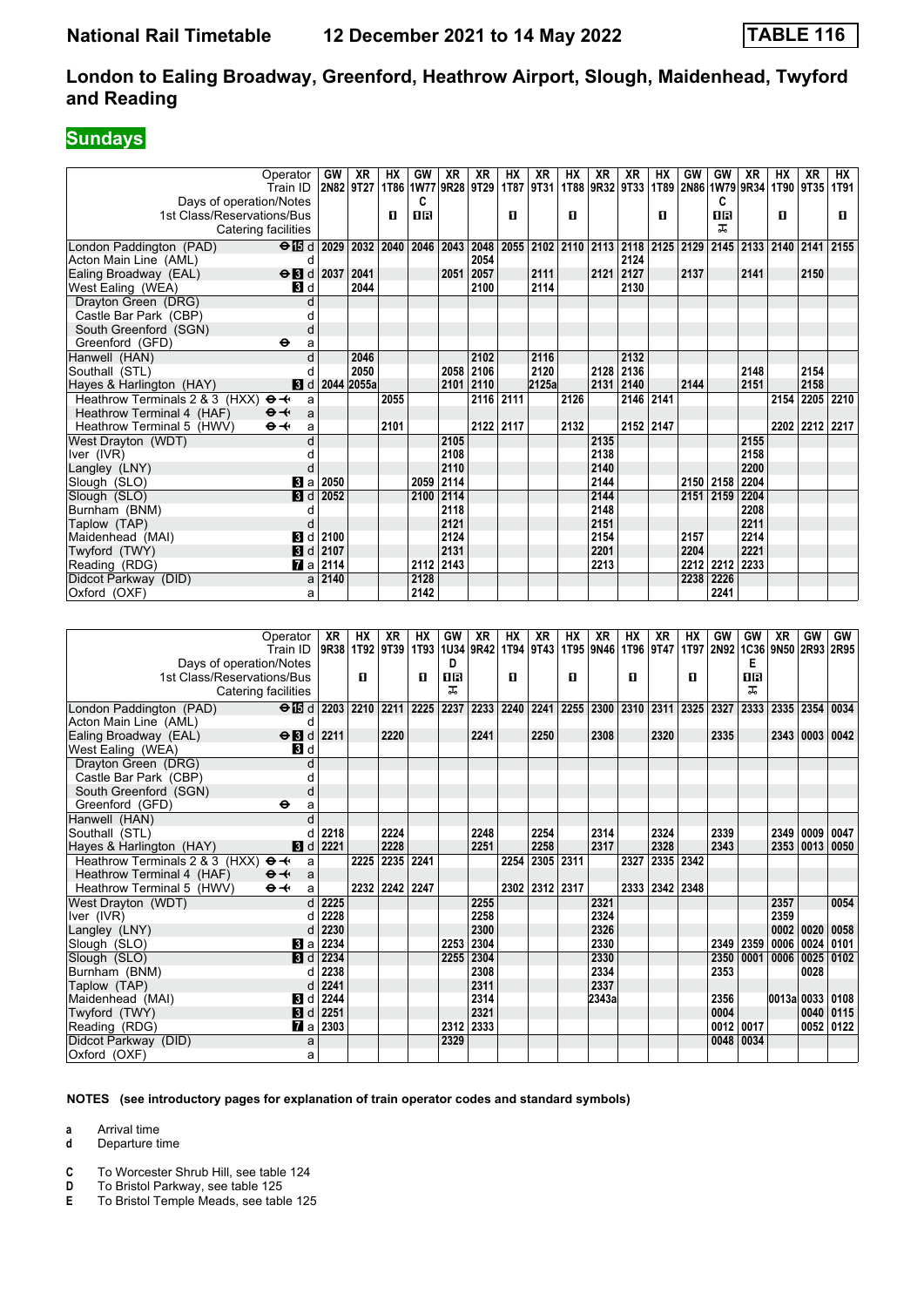## **Sundays**

|                                | Operator                  | GW                          |
|--------------------------------|---------------------------|-----------------------------|
|                                | Train ID                  | 2R97                        |
| London Paddington (PAD)        |                           | $\Theta$ $\boxtimes$ d 0134 |
| Acton Main Line (AML)          | d                         |                             |
| Ealing Broadway (EAL)          |                           | $\Theta$ id dia $142$       |
| West Ealing (WEA)              | <b>3</b> d                |                             |
| Drayton Green (DRG)            | d                         |                             |
| Castle Bar Park (CBP)          | d                         |                             |
| South Greenford (SGN)          | d                         |                             |
| Greenford (GFD)                | ө<br>a                    |                             |
| Hanwell (HAN)                  | d                         |                             |
| Southall (STL)                 | d                         | 0146                        |
| Hayes & Harlington (HAY)       |                           | <b>B</b> d 0150             |
| Heathrow Terminals 2 & 3 (HXX) | ⊖≁<br>a                   |                             |
| Heathrow Terminal 4 (HAF)      | $\Theta \rightarrow$<br>a |                             |
| Heathrow Terminal 5 (HWV)      | $\Theta \rightarrow$<br>a |                             |
| West Drayton (WDT)             | d                         | 0153                        |
| Iver (IVR)                     | d                         |                             |
| Langley (LNY)                  | d                         |                             |
| Slough (SLO)                   | Bl al                     | 0200                        |
| Slough (SLO)                   | <b>3</b> d                | 0200                        |
| Burnham (BNM)                  | d                         |                             |
| Taplow (TAP)                   | d                         |                             |
| Maidenhead (MAI)               |                           | <b>B</b> d 0207             |
| Twyford (TWY)                  | <b>3</b> d                | 0214                        |
| Reading (RDG)                  | 7                         | 0221<br>al                  |
| Didcot Parkway (DID)           | a                         |                             |
| Oxford (OXF)                   | a                         |                             |

**NOTES (see introductory pages for explanation of train operator codes and standard symbols)**

**a** Arrival time<br>**d** Departure t

**d** Departure time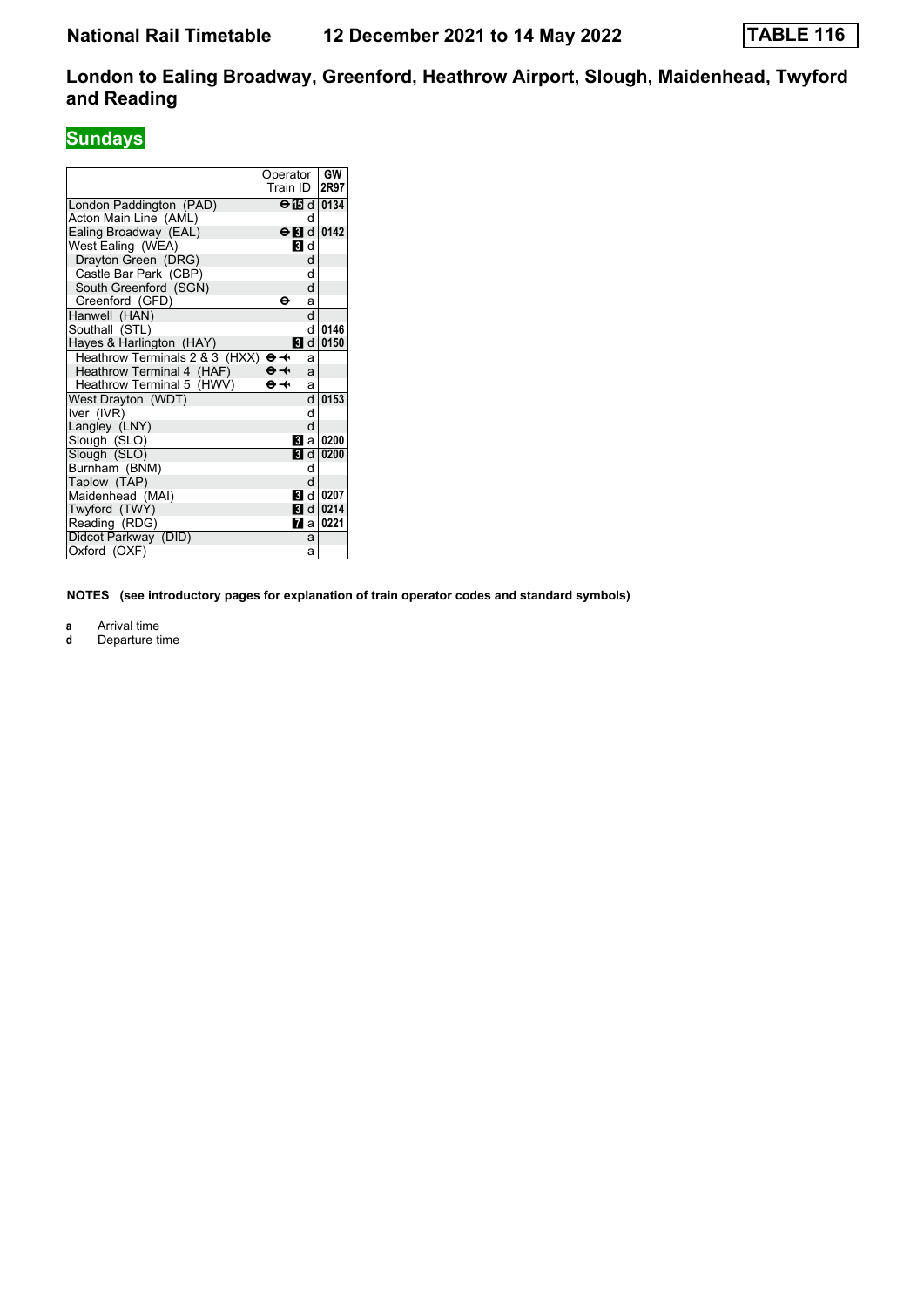## **Mondays to Fridays**

| Operator                                         |              | <b>GW</b> | GW   | GW   | <b>HX</b> | XR        | НX             | <b>XR</b> | GW        | <b>XR</b>                                                                                     | НX        | HХ        | XR   | XR        | <b>XR</b>           | <b>GW</b> | GW        | GW         | XR   |
|--------------------------------------------------|--------------|-----------|------|------|-----------|-----------|----------------|-----------|-----------|-----------------------------------------------------------------------------------------------|-----------|-----------|------|-----------|---------------------|-----------|-----------|------------|------|
| Train ID                                         |              | 2P01      | 2P07 | 2P11 |           | 1Y22 9P01 |                |           |           | 1Y23 9P02 2P12 9P03                                                                           | 1Y24      |           |      |           | 1Y25 9P04 9P05 9P06 | 2P14      | 1P08 2G03 |            | 9P07 |
| 1st Class/Reservations/Bus                       |              |           |      |      | п         |           | П              |           |           |                                                                                               | п         | п         |      |           |                     |           | ПR        |            |      |
| Catering facilities                              |              |           |      |      |           |           |                |           |           |                                                                                               |           |           |      |           |                     |           | ᅚ         |            |      |
| Oxford (OXF)                                     | d            |           |      |      |           |           |                |           |           |                                                                                               |           |           |      |           |                     |           | 0520      |            |      |
| Didcot Parkway (DID)                             |              |           |      |      |           |           |                |           |           |                                                                                               |           |           |      |           |                     | 0512      | 0533      |            |      |
| Reading (RDG)                                    | 7d           | 0224      | 0355 | 0434 |           |           |                |           | 0508      |                                                                                               |           |           |      |           |                     | 0536      | 0548      |            |      |
| Twyford (TWY)                                    | <b>B</b> d   | 0230      | 0402 | 0442 |           |           |                |           | 0514      |                                                                                               |           |           |      |           |                     | 0542      | 0554      |            |      |
| Maidenhead (MAI)                                 | 3d           | 0237      | 0410 | 0450 |           |           |                | 0515      | 0521      |                                                                                               |           |           | 0535 |           | 0545                | 0550      | 0601      |            |      |
| Taplow (TAP)                                     |              |           |      |      |           |           |                | 0518      | 0524      |                                                                                               |           |           | 0538 |           | 0548                | 0554      |           |            |      |
| Burnham (BNM)                                    |              |           |      |      |           |           |                | 0522      | 0528      |                                                                                               |           |           | 0541 |           | 0552                | 0559      |           |            |      |
| Slough (SLO)                                     | Bl a         | 0243      | 0417 | 0457 |           |           |                | 0525      | 0531      |                                                                                               |           |           | 0545 |           | 0555                |           | 0602 0606 |            |      |
| Slough (SLO)                                     | 3d           | 0243      | 0417 | 0458 |           |           |                | 0526      | 0532      |                                                                                               |           |           | 0545 |           | 0556                | 0604      | 0607      |            |      |
| Langley (LNY)                                    |              |           |      | 0501 |           |           |                | 0530      |           |                                                                                               |           |           | 0548 |           | 0600                |           |           |            |      |
| Iver (IVR)                                       |              |           |      | 0504 |           |           |                | 0532      |           |                                                                                               |           |           | 0551 |           | 0602                |           |           |            |      |
| West Drayton (WDT)                               |              | 0249 0424 |      | 0507 |           |           |                | 0536      |           |                                                                                               |           |           | 0554 |           | 0606                |           |           |            |      |
| Heathrow Terminal 5 (HWV)<br>$\Theta +$          | d            |           |      |      | 0512      |           | 0527           |           |           |                                                                                               |           | 0542 0557 |      |           |                     |           |           |            |      |
| Heathrow Terminal 4 (HAF)<br>$\Theta +$          | d            |           |      |      |           |           |                |           |           |                                                                                               |           |           |      |           |                     |           |           |            |      |
| $\Theta +$<br>Heathrow Terminals 2 & 3 (HXX)     | d            |           |      |      |           |           | 0517 0528 0532 |           |           | 0543                                                                                          | 0547 0602 |           |      |           |                     |           |           |            | 0613 |
| Haves & Harlington (HAY)                         | Bid          | 0253      | 0429 | 0511 |           | 0534      |                |           | 0540 0545 | 10549                                                                                         |           |           | 0558 |           | 0604   0610         | 0615      |           |            | 0619 |
| Southall (STL)                                   | <sub>d</sub> | 0257      | 0433 | 0515 |           | 0538      |                |           | 0544 0549 | 0553                                                                                          |           |           | 0602 | 0608 0614 |                     |           |           |            | 0623 |
| Hanwell (HAN)                                    |              |           |      |      |           | 0541      |                |           |           | 0556                                                                                          |           |           |      | 0611      |                     |           |           |            | 0626 |
| Greenford (GFD)<br>$\ddot{\mathbf{e}}$           | d            |           |      |      |           |           |                |           |           |                                                                                               |           |           |      |           |                     |           |           | 0612       |      |
| South Greenford (SGN)                            |              |           |      |      |           |           |                |           |           |                                                                                               |           |           |      |           |                     |           |           | 0616       |      |
| Castle Bar Park (CBP)                            |              |           |      |      |           |           |                |           |           |                                                                                               |           |           |      |           |                     |           |           | 0618       |      |
| Drayton Green (DRG)                              |              |           |      |      |           |           |                |           |           |                                                                                               |           |           |      |           |                     |           |           | 0620       |      |
| West Ealing (WEA)                                | 3d           |           |      |      |           | 0543      |                |           |           | 0558                                                                                          |           |           |      | 0613      |                     |           |           | 0623a 0628 |      |
| $\frac{\Theta}{\Omega}$<br>Ealing Broadway (EAL) |              | 0302      | 0438 | 0520 |           | 0546      |                | 0550 0557 |           | 0601                                                                                          |           |           | 0607 |           | 0616 0620           | 0626      |           |            | 0631 |
| Acton Main Line (AML)                            |              |           |      |      |           |           |                |           |           | 0604                                                                                          |           |           |      |           |                     |           |           |            | 0634 |
| London Paddington (PAD)                          |              |           |      |      |           |           |                |           |           | $\Theta$ is a 0312 0448 0528 0533 0555 0547 0603 0607 0611 0602 0617 0618 0625 0633 0634 0621 |           |           |      |           |                     |           |           |            | 0641 |

| Operator                                               | HХ                                          | НX                       | XR   | XR   | XR   | GW   | <b>GW</b>           | XR   | НX                                                           | НX        | XR        | XR          | GW        | XR   | GW             | GW   | GW                                      | XR   |
|--------------------------------------------------------|---------------------------------------------|--------------------------|------|------|------|------|---------------------|------|--------------------------------------------------------------|-----------|-----------|-------------|-----------|------|----------------|------|-----------------------------------------|------|
| Train ID                                               |                                             | 1Y26 1Y27 9P08 9P09 9P10 |      |      |      |      | 1P92 2G05 9P11 1Y28 |      |                                                              |           |           |             |           |      |                |      | 1Y29 9P12 9P13 1P10 9P14 1K03 1P75 2G07 | 9P15 |
| Days of operation/Notes                                |                                             |                          |      |      |      |      |                     |      |                                                              |           |           |             |           |      | R              |      |                                         |      |
| 1st Class/Reservations/Bus                             | п                                           | $\mathbf{u}$             |      |      |      |      |                     |      | п                                                            | п         |           |             | OR        |      | $\overline{1}$ |      |                                         |      |
| Catering facilities                                    |                                             |                          |      |      |      |      |                     |      |                                                              |           |           |             | ᅚ         |      |                |      |                                         |      |
| Oxford (OXF)<br>d                                      |                                             |                          |      |      |      |      |                     |      |                                                              |           |           |             | 0600      |      |                |      |                                         |      |
| Didcot Parkway (DID)                                   |                                             |                          |      |      |      | 0547 |                     |      |                                                              |           |           |             | 0616      |      |                | 0621 |                                         |      |
| 7d<br>Reading (RDG)                                    |                                             |                          | 0551 |      | 0603 | 0619 |                     |      |                                                              |           | 0622      |             | 0636      |      | 0642           | 0648 |                                         |      |
| Twyford (TWY)<br>3d                                    |                                             |                          | 0558 |      | 0609 | 0626 |                     |      |                                                              |           | 0628      |             |           |      | 0648           | 0654 |                                         |      |
| $\mathbf{B}$ d<br>Maidenhead (MAI)                     |                                             |                          | 0605 |      | 0616 | 0633 |                     |      |                                                              |           | 0635      |             | 0646 0645 |      |                | 0702 |                                         |      |
| Taplow (TAP)                                           |                                             |                          | 0608 |      | 0619 |      |                     |      |                                                              |           | 0638      |             |           | 0649 |                |      |                                         |      |
| Burnham (BNM)                                          |                                             |                          | 0611 |      | 0622 |      |                     |      |                                                              |           | 0641      |             |           | 0652 |                |      |                                         |      |
| Вl а<br>Slough (SLO)                                   |                                             |                          | 0614 |      | 0626 |      |                     |      |                                                              |           | 0644      |             | 0651      | 0655 |                |      |                                         |      |
| 3d<br>Slough (SLO)                                     |                                             |                          | 0615 |      | 0626 |      |                     |      |                                                              |           | 0645      |             | 0652      | 0656 |                |      |                                         |      |
| Langley (LNY)                                          |                                             |                          | 0618 |      | 0630 |      |                     |      |                                                              |           | 0648      |             |           | 0659 |                |      |                                         |      |
| Iver (IVR)                                             |                                             |                          | 0621 |      | 0632 |      |                     |      |                                                              |           | 0651      |             |           | 0702 |                |      |                                         |      |
| West Drayton (WDT)                                     |                                             |                          | 0624 |      | 0636 |      |                     |      |                                                              |           | 0654      |             |           | 0705 |                |      |                                         |      |
| Heathrow Terminal 5 (HWV)<br>$\Theta \rightarrow$      | d 0612 0627                                 |                          |      |      |      |      |                     |      |                                                              | 0642 0657 |           |             |           |      |                |      |                                         |      |
| $\Theta \rightarrow$<br>Heathrow Terminal 4 (HAF)<br>d |                                             |                          |      |      |      |      |                     |      |                                                              |           |           |             |           |      |                |      |                                         |      |
| $\Theta +$<br>Heathrow Terminals 2 & 3 (HXX)           | $d$ 0617 0632                               |                          |      |      |      |      |                     | 0643 | 0647                                                         | 0702      |           |             |           |      |                |      |                                         | 0713 |
| $\blacksquare$<br>Hayes & Harlington (HAY)             |                                             |                          | 0628 | 0634 | 0640 |      |                     | 0649 |                                                              |           | 0658 0704 |             |           | 0709 |                |      |                                         | 0719 |
| Southall (STL)                                         |                                             |                          | 0632 | 0638 | 0644 |      |                     | 0653 |                                                              |           |           | 0702   0708 |           | 0714 |                |      |                                         | 0723 |
| Hanwell (HAN)                                          |                                             |                          |      | 0641 |      |      |                     | 0656 |                                                              |           |           | 0711        |           |      |                |      |                                         | 0726 |
| $\ddot{\mathbf{e}}$<br>Greenford (GFD)<br>d            |                                             |                          |      |      |      |      | 0642                |      |                                                              |           |           |             |           |      |                |      | 0712                                    |      |
| South Greenford (SGN)                                  |                                             |                          |      |      |      |      | 0646                |      |                                                              |           |           |             |           |      |                |      | 0716                                    |      |
| Castle Bar Park (CBP)                                  |                                             |                          |      |      |      |      | 0648                |      |                                                              |           |           |             |           |      |                |      | 0718                                    |      |
| Drayton Green (DRG)                                    |                                             |                          |      |      |      |      | 0650                |      |                                                              |           |           |             |           |      |                |      | 0721                                    |      |
| 3d<br>West Ealing (WEA)                                |                                             |                          |      | 0643 |      |      | 0653a 0658          |      |                                                              |           |           | 0713        |           |      |                |      | 0724a 0728                              |      |
| $\overline{H}$<br>Ealing Broadway (EAL)                |                                             |                          | 0637 | 0646 | 0650 |      |                     | 0701 |                                                              |           | 0707 0716 |             |           | 0720 |                |      |                                         | 0731 |
| Acton Main Line (AML)                                  |                                             |                          |      |      |      |      |                     | 0704 |                                                              |           |           |             |           |      |                |      |                                         | 0734 |
| London Paddington (PAD)                                | $\Theta$ is a 0632 0647 0651 0655 0703 0652 |                          |      |      |      |      |                     |      | 0711   0702   0718   0722   0725   0706   0733   0709   0722 |           |           |             |           |      |                |      |                                         | 0741 |

**NOTES (see introductory pages for explanation of train operator codes and standard symbols)**

**a** Arrival time

**d** Departure time

**B** From Bedwyn, see table 122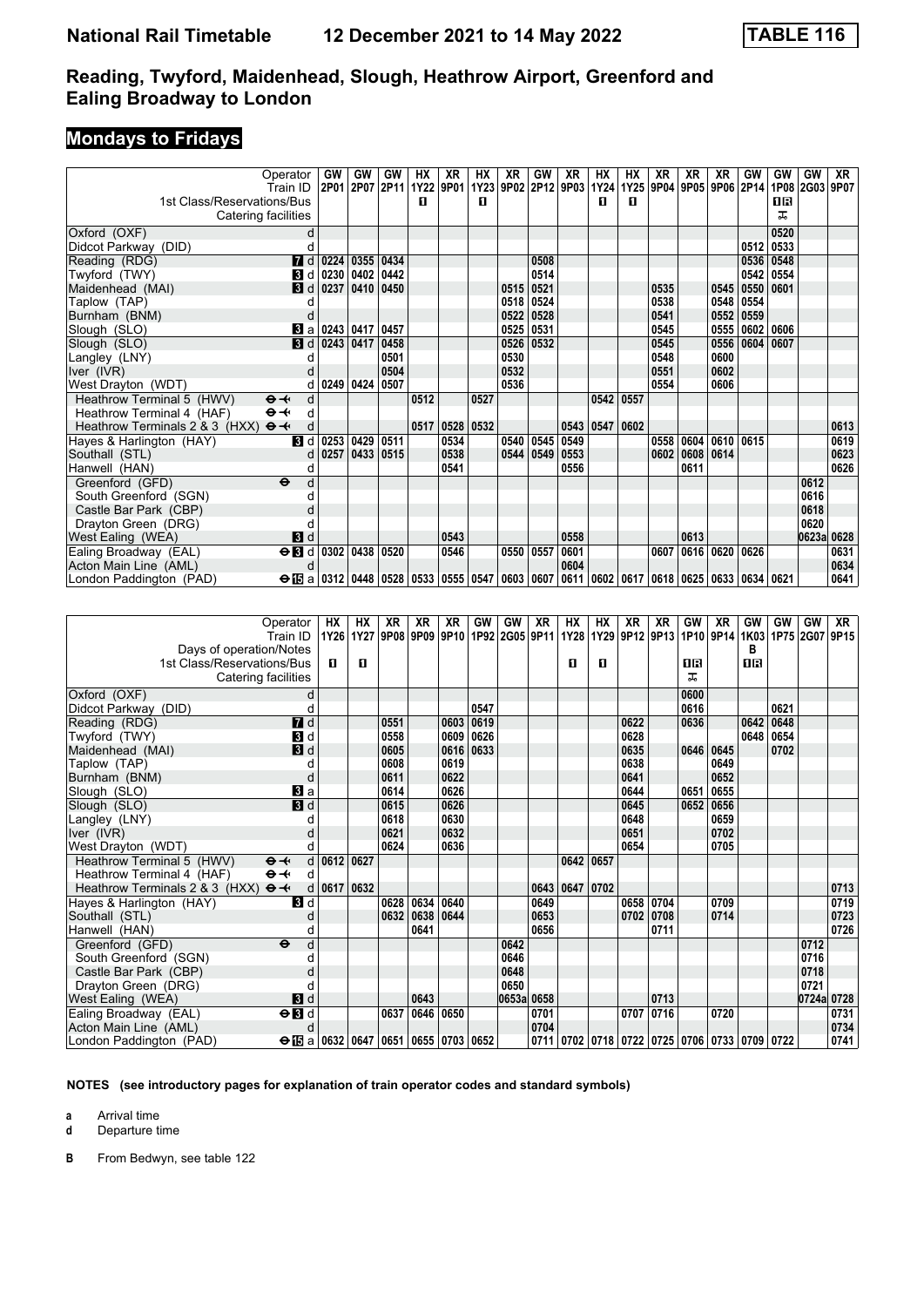## **Mondays to Fridays**

|                                                     | Operator                 | НX        | HX        | X <sub>R</sub> | GW        | GW        | X <sub>R</sub>                                        | X <sub>R</sub> | GW        | GW        | GW         | <b>XR</b> | HX        | HX             | <b>XR</b>      | <b>XR</b> | <b>XR</b> | X <sub>R</sub> | GW         |
|-----------------------------------------------------|--------------------------|-----------|-----------|----------------|-----------|-----------|-------------------------------------------------------|----------------|-----------|-----------|------------|-----------|-----------|----------------|----------------|-----------|-----------|----------------|------------|
|                                                     | Train ID                 | 1Y30      | 1Y31 I    | 9P16           | 1P11      |           | 1P76 9P17 9P18                                        |                | 1P77      | 1K05      |            | 2G09 9P19 |           | 1Y32 1Y33 9P20 |                | 2P70      |           | 9P21 9P22 1P79 |            |
| Days of operation/Notes                             |                          |           |           |                | C         |           |                                                       |                |           | D         |            |           |           |                |                |           |           |                |            |
| 1st Class/Reservations/Bus                          |                          | п         | п         |                | <b>OR</b> |           |                                                       |                |           | R         |            |           | п         | п              |                |           |           |                |            |
|                                                     | Catering facilities      |           |           |                | ᠼ         |           |                                                       |                |           |           |            |           |           |                |                |           |           |                |            |
| Oxford (OXF)                                        | d                        |           |           |                | 0632      |           |                                                       |                |           |           |            |           |           |                |                |           |           |                |            |
| Didcot Parkway (DID)                                | d                        |           |           |                |           | 0634      |                                                       |                | 0650      |           |            |           |           |                |                |           |           |                | 0716       |
| Reading (RDG)                                       | $\overline{d}$ d         |           |           | 0652           | 0656      | 0701      |                                                       | 0703           | 0716      | 0724      |            |           |           |                | 0722           | 0730      |           |                | 0733 0745  |
| Twyford (TWY)                                       | <b>B</b> Id              |           |           | 0658           |           | 0707      |                                                       | 0709           | 0723      |           |            |           |           |                | 0728           | 0736      |           |                | 0739 0753  |
| Maidenhead (MAI)                                    | $\blacksquare$           |           |           | 0705           | 0706      | 0715      |                                                       | 0716           | 0732      | 0735      |            |           |           |                | 0735           | 0744      |           |                | 0746 0802c |
| Taplow (TAP)                                        | d                        |           |           | 0708           |           |           |                                                       | 0719           |           |           |            |           |           |                | 0738           |           |           | 0749           |            |
| Burnham (BNM)                                       | d                        |           |           | 0711           |           |           |                                                       | 0722           |           |           |            |           |           |                | 0741           | 0748      |           | 0752           |            |
| Slough (SLO)                                        | $\blacksquare$ a         |           |           | 0714           |           | 0721      |                                                       | 0725           |           |           |            |           |           |                | 0744           | 0752      |           | 0756           |            |
| Slough (SLO)                                        | $\blacksquare$           |           |           | 0715           |           | 0722      |                                                       | 0726           |           |           |            |           |           |                | 0745           | 0752      |           | 0756           |            |
| Langley (LNY)                                       | d                        |           |           | 0718           |           |           |                                                       | 0730           |           |           |            |           |           |                | 0748           |           |           | 0800           |            |
| Iver (IVR)                                          | d                        |           |           | 0721           |           |           |                                                       | 0732           |           |           |            |           |           |                | 0751           |           |           | 0802           |            |
| West Drayton (WDT)                                  | d                        |           |           | 0724           |           |           |                                                       | 0736           |           |           |            |           |           |                | 0754           | 0758      |           | 0806           |            |
| Heathrow Terminal 5 (HWV)                           | d<br>$\Theta +$          | 0712 0727 |           |                |           |           |                                                       |                |           |           |            |           | 0742 0757 |                |                |           |           |                |            |
| Heathrow Terminal 4 (HAF)                           | $\Theta +$<br>d          |           |           |                |           |           |                                                       |                |           |           |            |           |           |                |                |           |           |                |            |
| Heathrow Terminals 2 & 3 (HXX) $\Theta \rightarrow$ | d                        | 0717 0732 |           |                |           |           |                                                       |                |           |           |            | 0743 0747 |           | 0802           |                |           |           |                |            |
| Hayes & Harlington (HAY)                            | $\blacksquare$           |           |           | 0728           |           |           | 0734                                                  | 0740           |           |           |            | 0749      |           |                | 0758           |           | 0804      | 0810           |            |
| Southall (STL)                                      | d                        |           |           | 0732           |           |           | 0738                                                  | 0744           |           |           |            | 0753      |           |                | 0802           |           | 0808      | 0814           |            |
| Hanwell (HAN)                                       | d                        |           |           |                |           |           | 0741                                                  |                |           |           |            | 0756      |           |                |                |           | 0811      |                |            |
| Greenford (GFD)                                     | d<br>$\ddot{\mathbf{e}}$ |           |           |                |           |           |                                                       |                |           |           | 0742       |           |           |                |                |           |           |                |            |
| South Greenford (SGN)                               | d                        |           |           |                |           |           |                                                       |                |           |           | 0746       |           |           |                |                |           |           |                |            |
| Castle Bar Park (CBP)                               | d                        |           |           |                |           |           |                                                       |                |           |           | 0748       |           |           |                |                |           |           |                |            |
| Drayton Green (DRG)                                 | d                        |           |           |                |           |           |                                                       |                |           |           | 0750       |           |           |                |                |           |           |                |            |
| West Ealing (WEA)                                   | $\blacksquare$           |           |           |                |           |           | 0743                                                  |                |           |           | 0753a 0758 |           |           |                |                |           | 0813      |                |            |
| Ealing Broadway (EAL)                               | $\Theta$ <b>B</b> d      |           |           | 0737           |           |           |                                                       | 0746 0750      |           |           |            | 0801      |           |                | 0807           | 0811      | 0816 0820 |                |            |
| Acton Main Line (AML)                               | d                        |           |           |                |           |           |                                                       |                |           |           |            | 0804      |           |                |                |           |           |                |            |
| London Paddington (PAD)                             | $\Theta$ is a            | 0733      |           |                |           |           | 0747   0752   0724   0740   0755   0803   0753   0757 |                |           |           |            | 0811      | 0803      |                | 0818 0819 0819 |           |           | 0825 0833 0820 |            |
|                                                     |                          |           |           |                |           |           |                                                       |                |           |           |            |           |           |                |                |           |           |                |            |
|                                                     |                          |           |           |                |           |           |                                                       |                |           |           |            |           |           |                |                |           |           |                |            |
|                                                     | Operator                 | GW        | <b>XR</b> | <b>HX</b>      | <b>HX</b> | <b>XR</b> | <b>XR</b>                                             | <b>XR</b>      | <b>XR</b> | GW        | GW         | <b>XR</b> | <b>HX</b> | <b>HX</b>      | <b>XR</b>      | GW        | <b>XR</b> | <b>XR</b>      | GW         |
|                                                     | Train ID                 |           | 2G11 9P23 | 1Y34           |           |           | 1Y35 9P24 2P74 9P25                                   |                | 9P26      | 1P81      |            | 2G13 9P27 |           | 1Y36 1Y37 9P28 |                | 1P82      |           | 9P29 9P30 1P83 |            |
| 1st Class/Reservations/Bus                          |                          |           |           | п              | п         |           |                                                       |                |           |           |            |           | 0         | П              |                |           |           |                |            |
| Oxford (OXF)                                        | d                        |           |           |                |           |           |                                                       |                |           |           |            |           |           |                |                |           |           |                |            |
| Didcot Parkway (DID)                                | d                        |           |           |                |           |           |                                                       |                |           | 0744      |            |           |           |                |                |           |           |                | 0816       |
| Reading (RDG)                                       | 7d                       |           |           |                |           |           | 0752 0800                                             |                | 0803      | 0817      |            |           |           |                | 0822           | 0831      |           | 0833           | 0848       |
| Twyford (TWY)                                       | 3 d                      |           |           |                |           |           | 0758 0806                                             |                |           | 0809 0823 |            |           |           |                | 0828           | 0837      |           |                | 0839 0854  |
|                                                     |                          |           |           |                |           |           |                                                       |                |           |           |            |           |           |                |                |           |           |                |            |

| Reading (RDG)                                       | 7d                           |                |      |           |      |      | 0752   0800                             |           | 0803      | 0817 |            |      |                |           | 0822 0831 |      |                                                       | 0833 0848 |
|-----------------------------------------------------|------------------------------|----------------|------|-----------|------|------|-----------------------------------------|-----------|-----------|------|------------|------|----------------|-----------|-----------|------|-------------------------------------------------------|-----------|
| Twyford (TWY)                                       | $\mathbf{B}$ d               |                |      |           |      | 0758 | 0806                                    |           | 0809      | 0823 |            |      |                |           | 0828 0837 |      |                                                       | 0839 0854 |
| Maidenhead (MAI)                                    | 3d                           |                |      |           |      |      | 0805 0814                               |           | 0816      | 0831 |            |      |                | 0835 0844 |           |      | 0846 0901                                             |           |
| Taplow (TAP)                                        |                              |                |      |           |      | 0808 |                                         |           | 0819      |      |            |      |                | 0838      |           |      | 0849                                                  |           |
| Burnham (BNM)                                       |                              |                |      |           |      | 0811 | 0818                                    |           | 0822      |      |            |      |                | 0841      |           |      | 0852                                                  |           |
| Slough (SLO)                                        | 3 a                          |                |      |           |      | 0814 | 0822                                    |           | 0826      |      |            |      |                |           | 0844 0850 |      | 0856                                                  |           |
| Slough (SLO)                                        | 3d                           |                |      |           |      |      | 0815 0822                               |           | 0826      |      |            |      |                |           | 0845 0853 |      | 0856                                                  |           |
| Langley (LNY)                                       |                              |                |      |           |      | 0818 |                                         |           | 0830      |      |            |      |                | 0848      |           |      | 0900                                                  |           |
| Iver (IVR)                                          |                              |                |      |           |      | 0821 |                                         |           | 0832      |      |            |      |                | 0851      |           |      | 0902                                                  |           |
| West Drayton (WDT)                                  |                              |                |      |           |      |      | 0824 0828                               |           | 0836      |      |            |      |                | 0854      |           |      | 0906                                                  |           |
| Heathrow Terminal 5 (HWV)                           | $\Theta +$<br>d              |                |      | 0812      | 0827 |      |                                         |           |           |      |            |      | 0842 0857      |           |           |      |                                                       |           |
| Heathrow Terminal 4 (HAF)                           | $\Theta +$<br>d              |                |      |           |      |      |                                         |           |           |      |            |      |                |           |           |      |                                                       |           |
| Heathrow Terminals 2 & 3 (HXX) $\Theta \rightarrow$ | d d                          |                |      | 0813 0817 | 0832 |      |                                         |           |           |      |            |      | 0843 0847 0902 |           |           |      |                                                       |           |
| Hayes & Harlington (HAY)                            | $\blacksquare$               |                | 0819 |           |      | 0828 |                                         |           | 0834 0840 |      |            | 0849 |                | 0858      |           |      | 0904 0910                                             |           |
| Southall (STL)                                      |                              |                | 0823 |           |      | 0832 |                                         | 0838 0844 |           |      |            | 0853 |                | 0902      |           |      | 0908 0914                                             |           |
| Hanwell (HAN)                                       |                              |                | 0826 |           |      |      |                                         | 0841      |           |      |            | 0856 |                |           |           | 0911 |                                                       |           |
| Greenford (GFD)                                     | $\ddot{\boldsymbol{\Theta}}$ | $d$ 0812       |      |           |      |      |                                         |           |           |      | 0842       |      |                |           |           |      |                                                       |           |
| South Greenford (SGN)                               |                              | 0816           |      |           |      |      |                                         |           |           |      | 0846       |      |                |           |           |      |                                                       |           |
| Castle Bar Park (CBP)                               |                              | $d$ 0818       |      |           |      |      |                                         |           |           |      | 0848       |      |                |           |           |      |                                                       |           |
| Drayton Green (DRG)                                 |                              | 0820           |      |           |      |      |                                         |           |           |      | 0850       |      |                |           |           |      |                                                       |           |
| West Ealing (WEA)                                   |                              | 3 d 0823a 0828 |      |           |      |      |                                         | 0843      |           |      | 0853a 0858 |      |                |           |           | 0913 |                                                       |           |
| Ealing Broadway (EAL)                               | $\Theta$ <b>B</b>            |                | 0831 |           |      |      | 0837 0841                               | 0846 0850 |           |      |            | 0901 |                | 0907      |           |      | 0916 0920                                             |           |
| Acton Main Line (AML)                               | d                            |                | 0834 |           |      |      |                                         |           |           |      |            | 0904 |                |           |           |      |                                                       |           |
| London Paddington (PAD)                             | ⊖l⊡a                         |                |      |           |      |      | 0841 0832 0847 0849 0849 0855 0903 0852 |           |           |      |            |      |                |           |           |      | 0911   0903   0917   0922   0910   0925   0933   0926 |           |

**NOTES (see introductory pages for explanation of train operator codes and standard symbols)**

**a** Arrival time<br>**d** Departure t

**d** Departure time

**c** Arrives 3 minutes earlier

**C** From Worcester Shrub Hill, see table 124<br>**D** From Newbury, see table 122

From Newbury, see table 122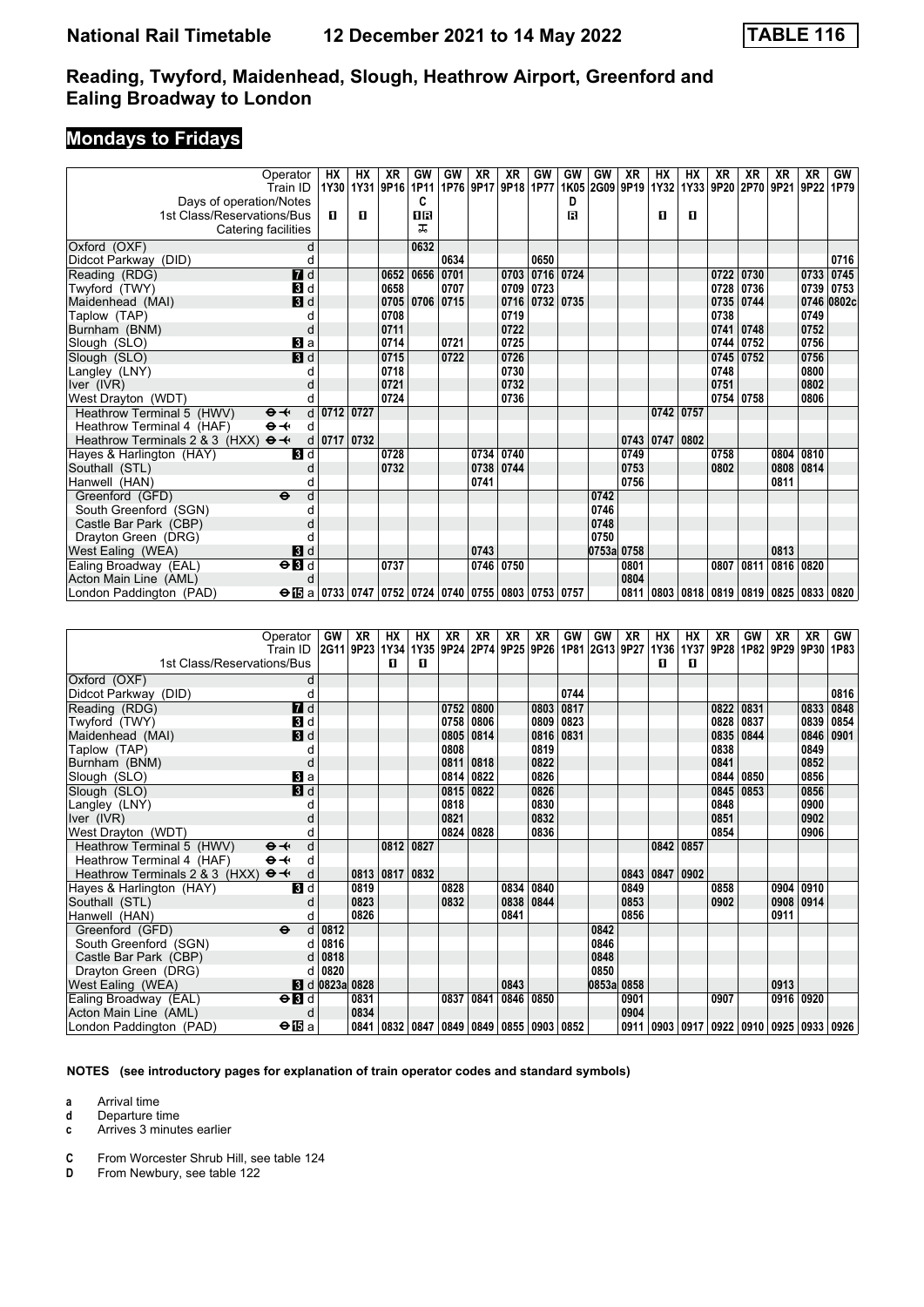## **Mondays to Fridays**

|                                                     | Operator                  | GW                                                                                   | XR   | НX        | НX   | XR   | XR             | XR        | GW   | GW         | XR   | HХ        | HХ          | XR   | XR             | GW   | <b>GW</b> | XR   | <b>HX</b>  |
|-----------------------------------------------------|---------------------------|--------------------------------------------------------------------------------------|------|-----------|------|------|----------------|-----------|------|------------|------|-----------|-------------|------|----------------|------|-----------|------|------------|
| 1st Class/Reservations/Bus                          | Train ID                  | 2015 9P31 1Y38 1Y39 9P32 9P33 9P34 2P31 2G17 9P35 1Y40 1Y41 9P36 9P37 2P34 2G19 9P39 |      | п         | п    |      |                |           |      |            |      | п         | п           |      |                |      |           |      | 1Y42<br>п. |
|                                                     |                           |                                                                                      |      |           |      |      |                |           |      |            |      |           |             |      |                |      |           |      |            |
| Oxford (OXF)                                        | d                         |                                                                                      |      |           |      |      |                |           |      |            |      |           |             |      |                |      |           |      |            |
| Didcot Parkway (DID)                                | d                         |                                                                                      |      |           |      |      |                |           | 0838 |            |      |           |             |      |                | 0914 |           |      |            |
| Reading (RDG)                                       | 7d                        |                                                                                      |      |           |      | 0852 |                | 0903      | 0908 |            |      |           |             | 0922 |                | 0945 |           |      |            |
| Twyford (TWY)                                       | 3d                        |                                                                                      |      |           |      | 0858 |                | 0909 0915 |      |            |      |           |             | 0928 |                | 0951 |           |      |            |
| Maidenhead (MAI)                                    | $\mathbf{3}$ d            |                                                                                      |      |           |      | 0905 |                | 0916 0923 |      |            |      |           |             | 0935 |                | 0958 |           |      |            |
| Taplow (TAP)                                        |                           |                                                                                      |      |           |      | 0908 |                | 0919      |      |            |      |           |             | 0938 |                |      |           |      |            |
| Burnham (BNM)                                       |                           |                                                                                      |      |           |      | 0911 |                | 0922      |      |            |      |           |             | 0941 |                |      |           |      |            |
| Slough (SLO)                                        | $\mathbf{B}$ a            |                                                                                      |      |           |      | 0914 |                | 0925 0932 |      |            |      |           |             | 0944 |                | 1004 |           |      |            |
| Slough (SLO)                                        | 3d                        |                                                                                      |      |           |      | 0915 |                | 0926      | 0933 |            |      |           |             | 0945 |                | 1004 |           |      |            |
| Langley (LNY)                                       |                           |                                                                                      |      |           |      | 0918 |                | 0930      |      |            |      |           |             | 0948 |                |      |           |      |            |
| Iver (IVR)                                          |                           |                                                                                      |      |           |      | 0921 |                | 0932      |      |            |      |           |             | 0951 |                |      |           |      |            |
| West Drayton (WDT)                                  |                           |                                                                                      |      |           |      | 0924 |                | 0936 0941 |      |            |      |           |             | 0954 |                | 1010 |           |      |            |
| Heathrow Terminal 5 (HWV)                           | $\Theta \rightarrow$<br>d |                                                                                      |      | 0912      | 0927 |      |                |           |      |            |      | 0942 0957 |             |      |                |      |           |      | 1012       |
| Heathrow Terminal 4 (HAF)                           | $\Theta \rightarrow$<br>d |                                                                                      |      |           |      |      |                |           |      |            |      |           |             |      |                |      |           |      |            |
| Heathrow Terminals 2 & 3 (HXX) $\Theta \rightarrow$ | d                         |                                                                                      |      | 0913 0917 | 0932 |      |                |           |      |            | 0943 | 0947      | 1002        |      |                |      |           |      | 1013 1017  |
| Hayes & Harlington (HAY)                            | $\blacksquare$            |                                                                                      | 0919 |           |      |      | 0928 0934 0940 |           | 0945 |            | 0949 |           |             | 0958 | 1004           | 1014 |           | 1019 |            |
| Southall (STL)                                      |                           |                                                                                      | 0923 |           |      | 0932 |                | 0938 0944 | 0949 |            | 0953 |           |             | 1002 | 1008           |      |           | 1023 |            |
| Hanwell (HAN)                                       |                           |                                                                                      | 0926 |           |      |      | 0941           |           |      |            | 0956 |           |             |      | 1011           |      |           | 1026 |            |
| Greenford (GFD)                                     | $\ddot{\mathbf{e}}$<br>d  | 0912                                                                                 |      |           |      |      |                |           |      | 0942       |      |           |             |      |                |      | 1012      |      |            |
| South Greenford (SGN)                               |                           | 0916                                                                                 |      |           |      |      |                |           |      | 0946       |      |           |             |      |                |      | 1016      |      |            |
| Castle Bar Park (CBP)                               |                           | 0918                                                                                 |      |           |      |      |                |           |      | 0948       |      |           |             |      |                |      | 1018      |      |            |
| Drayton Green (DRG)                                 |                           | 0920                                                                                 |      |           |      |      |                |           |      | 0950       |      |           |             |      |                |      | 1020      |      |            |
| West Ealing (WEA)                                   |                           | <b>8</b> d 0923a 0928                                                                |      |           |      |      | 0943           |           |      | 0953a 0958 |      |           |             |      | 1013           |      | 1023a     | 1028 |            |
| Ealing Broadway (EAL)                               | $\Theta$ $\blacksquare$   |                                                                                      | 0931 |           |      |      | 0937 0946      | 0950      | 0954 |            | 1001 |           |             | 1007 | 1016 1024      |      |           | 1031 |            |
| Acton Main Line (AML)                               | d                         |                                                                                      | 0934 |           |      |      |                |           |      |            | 1004 |           |             |      |                |      |           | 1034 |            |
| London Paddington (PAD)                             | $\bigoplus$ a             |                                                                                      |      | 0941 0932 | 0947 |      | 0952   0955    | 1003 1004 |      |            | 1011 |           | 1002   1017 |      | 1022 1025 1032 |      |           | 1041 | 1032       |

| Operator<br>Train ID                             | HХ        | 1Y43 1P20 | GW   | XR<br>9P40 | <b>GW</b>          | XR        | GW   | GW<br>1K11 9P41 2P36 2G21 9P43 1Y44 1Y45 | XR   | HX   | HX   | <b>GW</b>                               | <b>XR</b> | XR<br>1P21 9P44 9P45 2P38 2G23 9P47 1Y46 1Y47 | GW   | GW         | <b>XR</b> | HX             | НX   |
|--------------------------------------------------|-----------|-----------|------|------------|--------------------|-----------|------|------------------------------------------|------|------|------|-----------------------------------------|-----------|-----------------------------------------------|------|------------|-----------|----------------|------|
| Days of operation/Notes                          |           |           | C    |            | D.                 |           |      |                                          |      |      |      |                                         |           |                                               |      |            |           |                |      |
| 1st Class/Reservations/Bus                       | п         |           | 0 R  |            | 18                 |           |      |                                          |      | п    | п    | 0 B                                     |           |                                               |      |            |           | п              | п    |
| Catering facilities                              |           |           | ᅚ    |            |                    |           |      |                                          |      |      |      | ᅚ                                       |           |                                               |      |            |           |                |      |
|                                                  |           |           |      |            |                    |           |      |                                          |      |      |      |                                         |           |                                               |      |            |           |                |      |
| Oxford (OXF)                                     | d         |           | 0932 |            |                    |           |      |                                          |      |      |      | 0959                                    |           |                                               |      |            |           |                |      |
| Didcot Parkway (DID)                             |           |           |      |            |                    |           | 0940 |                                          |      |      |      |                                         |           |                                               | 1013 |            |           |                |      |
| $I$ d<br>Reading (RDG)                           |           |           | 0957 | 0952       | 1013               |           | 1015 |                                          |      |      |      | 1026                                    | 1022      |                                               | 1038 |            |           |                |      |
| $\blacksquare$<br>Twyford (TWY)                  |           |           |      | 0958       |                    |           | 1021 |                                          |      |      |      |                                         | 1028      |                                               | 1045 |            |           |                |      |
| $\mathbf{B}$ d<br>Maidenhead (MAI)               |           |           |      | 1005       | 1022               |           | 1028 |                                          |      |      |      |                                         | 1035      |                                               | 1053 |            |           |                |      |
| Taplow (TAP)                                     |           |           |      | 1008       |                    |           |      |                                          |      |      |      |                                         | 1038      |                                               |      |            |           |                |      |
| Burnham (BNM)                                    | d         |           |      | 1011       |                    |           |      |                                          |      |      |      |                                         | 1041      |                                               |      |            |           |                |      |
| Slough (SLO)<br>Bl a                             |           |           | 1009 | 1014       |                    |           | 1034 |                                          |      |      |      | 1038                                    | 1044      |                                               | 1101 |            |           |                |      |
| $\overline{B}$ d<br>Slough (SLO)                 |           |           | 1010 | 1015       |                    |           | 1034 |                                          |      |      |      | 1039                                    | 1045      |                                               | 1102 |            |           |                |      |
| Langley (LNY)                                    |           |           |      | 1018       |                    |           |      |                                          |      |      |      |                                         | 1048      |                                               |      |            |           |                |      |
| Iver (IVR)                                       |           |           |      | 1021       |                    |           |      |                                          |      |      |      |                                         | 1051      |                                               |      |            |           |                |      |
| West Drayton (WDT)                               |           |           |      | 1024       |                    |           | 1040 |                                          |      |      |      |                                         | 1054      |                                               | 1109 |            |           |                |      |
| Heathrow Terminal 5 (HWV)<br>$\Theta +$          | d<br>1027 |           |      |            |                    |           |      |                                          |      | 1042 | 1057 |                                         |           |                                               |      |            |           | 1112           | 1127 |
| Heathrow Terminal 4 (HAF)<br>$\Theta +$          | d         |           |      |            |                    |           |      |                                          |      |      |      |                                         |           |                                               |      |            |           |                |      |
| Heathrow Terminals 2 & 3 (HXX)<br>$\Theta +$     | 1032<br>d |           |      |            |                    |           |      |                                          | 1043 | 1047 | 1102 |                                         |           |                                               |      |            | 1113      | 1117           | 1132 |
| $\mathbf{B}$ d<br>Hayes & Harlington (HAY)       |           |           |      | 1028       |                    | 1034      | 1044 |                                          | 1049 |      |      |                                         | 1058      | 1104                                          | 1115 |            | 1119      |                |      |
| Southall (STL)                                   |           |           |      | 1032       |                    | 1038      |      |                                          | 1053 |      |      |                                         | 1102      | 1108                                          |      |            | 1123      |                |      |
| Hanwell (HAN)                                    |           |           |      |            |                    | 1041      |      |                                          | 1056 |      |      |                                         |           | 1111                                          |      |            | 1126      |                |      |
| Greenford (GFD)<br>$\ddot{\mathbf{e}}$           | d         |           |      |            |                    |           |      | 1043                                     |      |      |      |                                         |           |                                               |      | 1112       |           |                |      |
| South Greenford (SGN)                            |           |           |      |            |                    |           |      | 1047                                     |      |      |      |                                         |           |                                               |      | 1116       |           |                |      |
| Castle Bar Park (CBP)                            |           |           |      |            |                    |           |      | 1049                                     |      |      |      |                                         |           |                                               |      | 1118       |           |                |      |
| Drayton Green (DRG)                              |           |           |      |            |                    |           |      | 1051                                     |      |      |      |                                         |           |                                               |      | 1120       |           |                |      |
| West Ealing (WEA)<br>3d                          |           |           |      |            |                    | 1043      |      | 1054a                                    | 1058 |      |      |                                         |           | 1113                                          |      | 1123a 1128 |           |                |      |
| $\Theta$ $\blacksquare$<br>Ealing Broadway (EAL) |           |           |      | 1037       |                    | 1046      | 1052 |                                          | 1101 |      |      |                                         | 1107      | 1116 1122                                     |      |            | 1131      |                |      |
| Acton Main Line (AML)                            | d         |           |      |            |                    |           |      |                                          | 1104 |      |      |                                         |           |                                               |      |            | 1134      |                |      |
| $\Theta$ is a<br>London Paddington (PAD)         | 1047      |           |      |            | 1024   1052   1041 | 1055 1105 |      |                                          | 1111 |      |      | 1102   1117   1054   1122   1125   1134 |           |                                               |      |            |           | 1141 1132 1147 |      |

**NOTES (see introductory pages for explanation of train operator codes and standard symbols)**

**a** Arrival time<br>**d** Departure t

**d** Departure time

**C** From Worcester Shrub Hill, see table 124<br>**D** From Newbury, see table 122

From Newbury, see table 122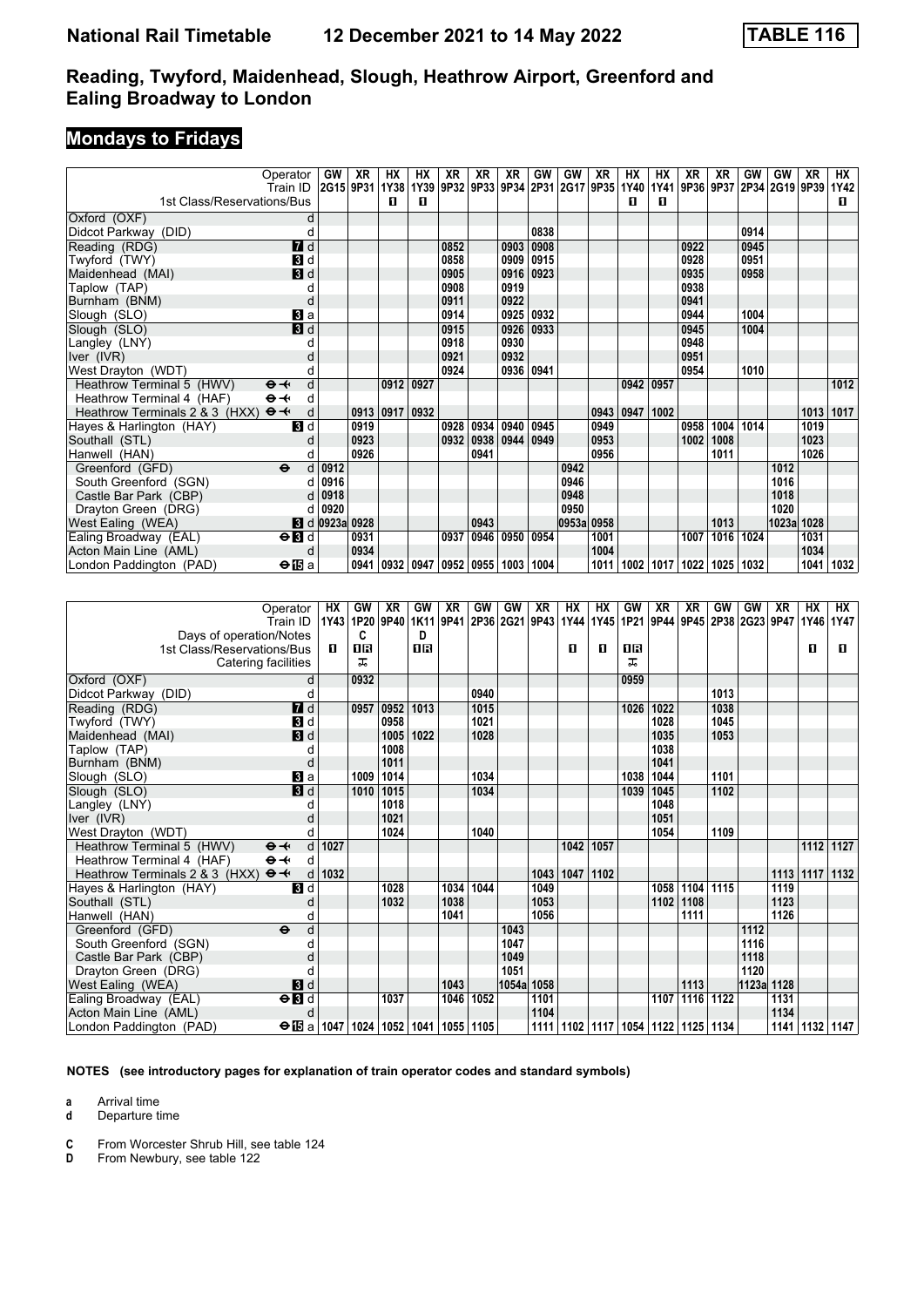### **Mondays to Fridays**

| Operator<br>Train ID                                  |                           | GW<br>1P22                                | XR<br>9P48     | XR<br>9P49 | GW        | GW<br>2P40 2G25 9P51 1Y48 | XR             | HX            | НX<br>1Y49 | GW                 | <b>XR</b> | XR        | GW        | GW<br>1P23 9P52 9P53 2P42 2G27 9P55 | <b>XR</b> | <b>HX</b><br>1Y50 | НX        | GW<br>1Y51 1P24 9P56 | XR        |
|-------------------------------------------------------|---------------------------|-------------------------------------------|----------------|------------|-----------|---------------------------|----------------|---------------|------------|--------------------|-----------|-----------|-----------|-------------------------------------|-----------|-------------------|-----------|----------------------|-----------|
| Days of operation/Notes<br>1st Class/Reservations/Bus |                           | Е<br>ПR                                   |                |            |           |                           |                | п             | п          | 1R                 |           |           |           |                                     |           | п                 | п         | Е<br>1R              |           |
| Catering facilities                                   |                           | ᅚ                                         |                |            |           |                           |                |               |            | ᅚ                  |           |           |           |                                     |           |                   |           | ᠼ                    |           |
|                                                       |                           |                                           |                |            |           |                           |                |               |            |                    |           |           |           |                                     |           |                   |           |                      |           |
| Oxford (OXF)                                          | d                         | 1032                                      |                |            |           |                           |                |               |            | 1102               |           |           |           |                                     |           |                   |           | 1132                 |           |
| Didcot Parkway (DID)                                  | d                         |                                           |                |            | 1035      |                           |                |               |            |                    |           |           | 1108      |                                     |           |                   |           |                      |           |
| Reading (RDG)                                         | $\overline{a}$ d          | 1057                                      | 1052           |            | 1115      |                           |                |               |            | 1126               | 1122      |           | 1136      |                                     |           |                   |           |                      | 1158 1152 |
| Twyford (TWY)                                         | $\blacksquare$            |                                           | 1058           |            | 1121      |                           |                |               |            |                    | 1128      |           | 1143      |                                     |           |                   |           |                      | 1158      |
| Maidenhead (MAI)                                      | $\blacksquare$            |                                           | 1105           |            | 1128      |                           |                |               |            |                    | 1135      |           | 1151      |                                     |           |                   |           |                      | 1205      |
| Taplow (TAP)                                          | d                         |                                           | 1108           |            |           |                           |                |               |            |                    | 1138      |           |           |                                     |           |                   |           |                      | 1208      |
| Burnham (BNM)                                         | d                         |                                           | 1111           |            |           |                           |                |               |            |                    | 1141      |           |           |                                     |           |                   |           |                      | 1211      |
| Slough (SLO)                                          | Вl a                      | 1108                                      | 1114           |            | 1134      |                           |                |               |            | 1138               | 1144      |           | 1157      |                                     |           |                   |           | 1209                 | 1214      |
| Slough (SLO)                                          | $\overline{\mathbf{3}}$ d | 1109                                      | 1115           |            | 1134      |                           |                |               |            | 1139               | 1145      |           | 1158      |                                     |           |                   |           | 1210                 | 1215      |
| Langley (LNY)                                         | d                         |                                           | 1118           |            |           |                           |                |               |            |                    | 1148      |           |           |                                     |           |                   |           |                      | 1218      |
| Iver (IVR)                                            | d                         |                                           | 1121           |            |           |                           |                |               |            |                    | 1151      |           |           |                                     |           |                   |           |                      | 1221      |
| West Drayton (WDT)                                    | d                         |                                           | 1124           |            | 1140      |                           |                |               |            |                    | 1154      |           | 1204      |                                     |           |                   |           |                      | 1224      |
| Heathrow Terminal 5 (HWV)<br>$\Theta +$               | d                         |                                           |                |            |           |                           |                | 1142          | 1157       |                    |           |           |           |                                     |           | 1212              | 1227      |                      |           |
| Heathrow Terminal 4 (HAF)<br>$\Theta +$               | d                         |                                           |                |            |           |                           |                |               |            |                    |           |           |           |                                     |           |                   |           |                      |           |
| Heathrow Terminals 2 & 3 (HXX)<br>$\Theta +$          | d                         |                                           |                |            |           |                           |                | $1143$   1147 | 1202       |                    |           |           |           |                                     | 1213      | 1217              | 1232      |                      |           |
| Hayes & Harlington (HAY)                              | $\blacksquare$            |                                           | 1128           | 1134       | 1144      |                           | 1149           |               |            |                    | 1158      | 1204      | 1208      |                                     | 1219      |                   |           |                      | 1228      |
| Southall (STL)                                        | d                         |                                           | 1132           | 1138       |           |                           | 1153           |               |            |                    | 1202      | 1208      |           |                                     | 1223      |                   |           |                      | 1232      |
| Hanwell (HAN)                                         | d                         |                                           |                | 1141       |           |                           | 1156           |               |            |                    |           | 1211      |           |                                     | 1226      |                   |           |                      |           |
| Greenford (GFD)<br>$\ddot{\mathbf{e}}$                | d                         |                                           |                |            |           | 1142                      |                |               |            |                    |           |           |           | 1216                                |           |                   |           |                      |           |
| South Greenford (SGN)                                 | d                         |                                           |                |            |           | 1146                      |                |               |            |                    |           |           |           | 1220                                |           |                   |           |                      |           |
| Castle Bar Park (CBP)                                 |                           |                                           |                |            |           | 1148                      |                |               |            |                    |           |           |           | 1222                                |           |                   |           |                      |           |
| Drayton Green (DRG)                                   |                           |                                           |                |            |           | 1150                      |                |               |            |                    |           |           |           | 1224                                |           |                   |           |                      |           |
| West Ealing (WEA)                                     | 3d                        |                                           |                | 1143       |           | 1153a 1158                |                |               |            |                    |           | 1213      |           | 1227a 1228                          |           |                   |           |                      |           |
| Ealing Broadway (EAL)                                 | $\Theta$ <b>B</b>         |                                           | 1137           | 1146       | 1152      |                           | 1201           |               |            |                    | 1207      | 1216 1219 |           |                                     | 1231      |                   |           |                      | 1237      |
| Acton Main Line (AML)                                 | d                         |                                           |                |            |           |                           | 1204           |               |            |                    |           |           |           |                                     | 1234      |                   |           |                      |           |
| London Paddington (PAD)                               |                           | $\Theta$ is a   1124   1152   1155   1201 |                |            |           |                           | 1211           | 1202          |            | 1217   1154   1222 |           | 1225 1230 |           |                                     | 1241      | 1232              | 1247      | 1224                 | 1252      |
|                                                       |                           |                                           |                |            |           |                           |                |               |            |                    |           |           |           |                                     |           |                   |           |                      |           |
| Operator                                              |                           | XR                                        | GW             | GW         | <b>XR</b> | <b>HX</b>                 | <b>HX</b>      | GW            | XR         | <b>XR</b>          | GW        | GW        | <b>XR</b> | <b>HX</b>                           | <b>HX</b> | GW                | <b>XR</b> | <b>XR</b>            | GW        |
| Train ID                                              |                           |                                           | 9P57 2P44 2G29 |            | 9P59      |                           | 1Y52 1Y53 1P25 |               | 9P60 9P61  |                    |           |           |           | 2P46 2G31 9P63 1Y54 1Y55            |           | 1P26              |           | 9P64 9P65 2P48       |           |
| Days of operation/Notes                               |                           |                                           |                |            |           |                           |                |               |            |                    |           |           |           |                                     |           | E                 |           |                      |           |
|                                                       |                           |                                           |                |            |           |                           |                |               |            |                    |           |           |           |                                     |           |                   |           |                      |           |

| Days of operation/Notes<br>1st Class/Reservations/Bus<br>Catering facilities | 1131111D  9P37 ZP44 ZGZ9 9P39 113Z 1133 1PZ3 9P00 9P01 ZP40 ZG31 9P03 1134 1133 1PZ0 9P04 9P03 ZP40 |      |      |       |      | п    | п    | 1R<br>ᅚ            |      |                    |      |            |      | п    | п    | Е<br>1 <sub>R</sub><br>ᇁ                |      |      |       |
|------------------------------------------------------------------------------|-----------------------------------------------------------------------------------------------------|------|------|-------|------|------|------|--------------------|------|--------------------|------|------------|------|------|------|-----------------------------------------|------|------|-------|
| Oxford (OXF)                                                                 | d                                                                                                   |      |      |       |      |      |      | 1202               |      |                    |      |            |      |      |      | 1232                                    |      |      |       |
| Didcot Parkway (DID)                                                         |                                                                                                     |      | 1133 |       |      |      |      |                    |      |                    | 1208 |            |      |      |      |                                         |      |      | 1238  |
| Reading (RDG)                                                                | 7d                                                                                                  |      | 1212 |       |      |      |      | 1226               | 1222 |                    | 1238 |            |      |      |      | 1257                                    | 1252 |      | 1308  |
| Twyford (TWY)                                                                | $\mathbf{3}$ d                                                                                      |      | 1218 |       |      |      |      |                    | 1228 |                    | 1246 |            |      |      |      |                                         | 1258 |      | 1315  |
| Maidenhead (MAI)                                                             | $\mathbf{B}$ d                                                                                      |      | 1225 |       |      |      |      |                    | 1235 |                    | 1254 |            |      |      |      |                                         | 1305 |      | 1326e |
| Taplow (TAP)                                                                 |                                                                                                     |      |      |       |      |      |      |                    | 1238 |                    |      |            |      |      |      |                                         | 1308 |      |       |
| Burnham (BNM)                                                                | d                                                                                                   |      |      |       |      |      |      |                    | 1241 |                    |      |            |      |      |      |                                         | 1311 |      |       |
| Slough (SLO)                                                                 | Вl a                                                                                                |      | 1231 |       |      |      |      | 1238               | 1244 |                    | 1301 |            |      |      |      | 1308                                    | 1314 |      | 1332  |
| Slough (SLO)                                                                 | 3d                                                                                                  |      | 1231 |       |      |      |      | 1239               | 1245 |                    | 1302 |            |      |      |      | 1309                                    | 1315 |      | 1332  |
| Langley (LNY)                                                                |                                                                                                     |      |      |       |      |      |      |                    | 1248 |                    |      |            |      |      |      |                                         | 1318 |      |       |
| Iver (IVR)                                                                   |                                                                                                     |      |      |       |      |      |      |                    | 1251 |                    |      |            |      |      |      |                                         | 1321 |      |       |
| West Drayton (WDT)                                                           |                                                                                                     |      | 1237 |       |      |      |      |                    | 1254 |                    | 1309 |            |      |      |      |                                         | 1324 |      | 1338  |
| Heathrow Terminal 5 (HWV)                                                    | $\Theta +$<br>d                                                                                     |      |      |       |      | 1242 | 1257 |                    |      |                    |      |            |      | 1312 | 1327 |                                         |      |      |       |
| Heathrow Terminal 4 (HAF)                                                    | $\Theta \rightarrow$<br>d                                                                           |      |      |       |      |      |      |                    |      |                    |      |            |      |      |      |                                         |      |      |       |
| Heathrow Terminals 2 & 3 (HXX) $\Theta \rightarrow$                          | d                                                                                                   |      |      |       | 1243 | 1247 | 1302 |                    |      |                    |      |            | 1313 | 1317 | 1332 |                                         |      |      |       |
| Hayes & Harlington (HAY)                                                     | <b>3</b> d                                                                                          | 1234 | 1241 |       | 1249 |      |      |                    | 1258 | 1304               | 1313 |            | 1319 |      |      |                                         | 1328 | 1334 | 1343  |
| Southall (STL)                                                               | d                                                                                                   | 1238 |      |       | 1253 |      |      |                    | 1302 | 1308               |      |            | 1323 |      |      |                                         | 1332 | 1338 |       |
| Hanwell (HAN)                                                                |                                                                                                     | 1241 |      |       | 1256 |      |      |                    |      | 1311               |      |            | 1326 |      |      |                                         |      | 1341 |       |
| Greenford (GFD)                                                              | $\ddot{\boldsymbol{\Theta}}$<br>d                                                                   |      |      | 1245  |      |      |      |                    |      |                    |      | 1314       |      |      |      |                                         |      |      |       |
| South Greenford (SGN)                                                        |                                                                                                     |      |      | 1249  |      |      |      |                    |      |                    |      | 1318       |      |      |      |                                         |      |      |       |
| Castle Bar Park (CBP)                                                        |                                                                                                     |      |      | 1251  |      |      |      |                    |      |                    |      | 1320       |      |      |      |                                         |      |      |       |
| Drayton Green (DRG)                                                          |                                                                                                     |      |      | 1253  |      |      |      |                    |      |                    |      | 1322       |      |      |      |                                         |      |      |       |
| West Ealing (WEA)                                                            | <b>8</b> d                                                                                          | 1243 |      | 1256a | 1258 |      |      |                    |      | 1313               |      | 1325a 1328 |      |      |      |                                         |      | 1343 |       |
| Ealing Broadway (EAL)                                                        | $\Theta$ <b>B</b> d                                                                                 | 1246 | 1252 |       | 1301 |      |      |                    | 1307 | 1316               | 1322 |            | 1331 |      |      |                                         | 1337 | 1346 | 1352  |
| Acton Main Line (AML)                                                        | d                                                                                                   |      |      |       | 1304 |      |      |                    |      |                    |      |            | 1334 |      |      |                                         |      |      |       |
| London Paddington (PAD)                                                      | $\Theta$ is a   1255   1301                                                                         |      |      |       | 1311 |      |      | 1302   1317   1254 |      | 1322   1325   1331 |      |            | 1341 |      |      | 1332   1347   1324   1352   1355   1401 |      |      |       |

#### **NOTES (see introductory pages for explanation of train operator codes and standard symbols)**

**a** Arrival time

**d** Departure time<br>**e** Arrives 5 minute

**e** Arrives 5 minutes earlier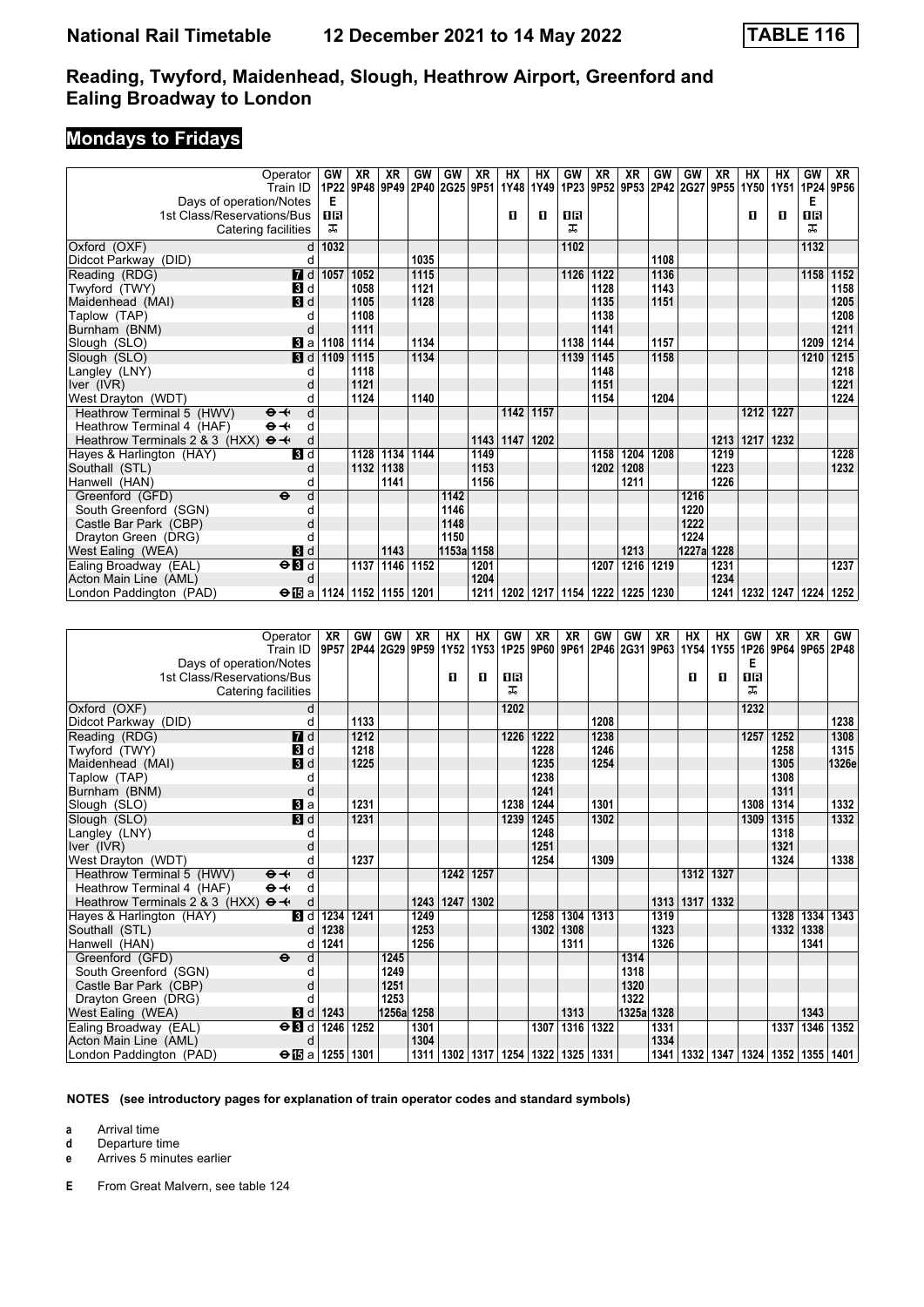## **Mondays to Fridays**

| Operator                                            |                           | <b>GW</b>                     | <b>XR</b> | НX   | HX   | GW       | XR                            | <b>XR</b> | GW   | <b>XR</b> | <b>HX</b> | HX   | GW                 | XR                  | GW    | <b>XR</b> | GW          | XR   | НX   |
|-----------------------------------------------------|---------------------------|-------------------------------|-----------|------|------|----------|-------------------------------|-----------|------|-----------|-----------|------|--------------------|---------------------|-------|-----------|-------------|------|------|
| Train ID                                            |                           | 2G33 9P67                     |           | 1Y56 | 1Y57 |          | 1P27 9P68 9P69 2P50 9P71 1Y58 |           |      |           |           | 1Y59 |                    | 1P28 9P72 2G35 9P73 |       |           | 2P52 9P75   |      | 1Y60 |
| Days of operation/Notes                             |                           |                               |           |      |      |          |                               |           |      |           |           |      | Е                  |                     |       |           |             |      |      |
| 1st Class/Reservations/Bus                          |                           |                               |           | п    | П    | 0 B<br>ᅚ |                               |           |      |           | п         | п    | <b>08</b><br>ᠼ     |                     |       |           |             |      | п    |
| Catering facilities                                 |                           |                               |           |      |      |          |                               |           |      |           |           |      |                    |                     |       |           |             |      |      |
| Oxford (OXF)                                        | d                         |                               |           |      |      | 1302     |                               |           |      |           |           |      | 1332               |                     |       |           |             |      |      |
| Didcot Parkway (DID)                                | d                         |                               |           |      |      |          |                               |           | 1306 |           |           |      |                    |                     |       |           | 1339        |      |      |
| Reading (RDG)                                       | 7d                        |                               |           |      |      | 1326     | 1320                          |           | 1338 |           |           |      | 1357               | 1352                |       |           | 1409        |      |      |
| Twyford (TWY)                                       | $\mathbf{B}$ d            |                               |           |      |      |          | 1326                          |           | 1345 |           |           |      |                    | 1358                |       |           | 1418f       |      |      |
| Maidenhead (MAI)                                    | 3d                        |                               |           |      |      |          | 1333                          |           | 1353 |           |           |      |                    | 1405                |       |           | 1427c       |      |      |
| Taplow (TAP)                                        | C                         |                               |           |      |      |          | 1336                          |           |      |           |           |      |                    | 1408                |       |           |             |      |      |
| Burnham (BNM)                                       | d                         |                               |           |      |      |          | 1339                          |           |      |           |           |      |                    | 1411                |       |           |             |      |      |
| Slough (SLO)                                        | Вl а                      |                               |           |      |      | 1338     | 1342                          |           | 1401 |           |           |      | 1408               | 1415                |       |           | 1433        |      |      |
| Slough (SLO)                                        | $\overline{\mathbf{3}}$ d |                               |           |      |      | 1339     | 1343                          |           | 1402 |           |           |      | 1409               | 1415                |       |           | 1433        |      |      |
| Langley (LNY)                                       |                           |                               |           |      |      |          | 1346                          |           |      |           |           |      |                    | 1418                |       |           |             |      |      |
| Iver (IVR)                                          |                           |                               |           |      |      |          | 1349                          |           |      |           |           |      |                    | 1421                |       |           |             |      |      |
| West Drayton (WDT)                                  | d                         |                               |           |      |      |          | 1352                          |           | 1409 |           |           |      |                    | 1424                |       |           | 1440        |      |      |
| Heathrow Terminal 5 (HWV)<br>$\Theta +$             | d                         |                               |           | 1342 | 1357 |          |                               |           |      |           | 1412      | 1427 |                    |                     |       |           |             |      | 1442 |
| $\Theta +$<br>Heathrow Terminal 4 (HAF)             | d                         |                               |           |      |      |          |                               |           |      |           |           |      |                    |                     |       |           |             |      |      |
| Heathrow Terminals 2 & 3 (HXX) $\Theta \rightarrow$ | d                         |                               | 1343      | 1347 | 1402 |          |                               |           |      | 1413      | 1417      | 1432 |                    |                     |       |           |             | 1443 | 1447 |
| Hayes & Harlington (HAY)                            | 3d                        |                               | 1349      |      |      |          | 1356                          | 1404      | 1414 | 1419      |           |      |                    | 1428                |       | 1434      | 1444        | 1449 |      |
| Southall (STL)                                      | d                         |                               | 1353      |      |      |          | 1400                          | 1408      |      | 1423      |           |      |                    | 1432                |       | 1438      |             | 1453 |      |
| Hanwell (HAN)                                       | d                         |                               | 1356      |      |      |          |                               | 1411      |      | 1426      |           |      |                    |                     |       | 1441      |             | 1456 |      |
| Greenford (GFD)<br>$\ddot{\mathbf{e}}$              | d                         | 1344                          |           |      |      |          |                               |           |      |           |           |      |                    |                     | 1420  |           |             |      |      |
| South Greenford (SGN)                               | C                         | 1348                          |           |      |      |          |                               |           |      |           |           |      |                    |                     | 1424  |           |             |      |      |
| Castle Bar Park (CBP)                               |                           | 1350                          |           |      |      |          |                               |           |      |           |           |      |                    |                     | 1426  |           |             |      |      |
| Drayton Green (DRG)                                 |                           | 1352                          |           |      |      |          |                               |           |      |           |           |      |                    |                     | 1428  |           |             |      |      |
| West Ealing (WEA)                                   |                           | $\vert\vert$ d   1355a   1358 |           |      |      |          |                               | 1413      |      | 1428      |           |      |                    |                     | 1431a | 1443      |             | 1458 |      |
| $\Theta$ $\blacksquare$<br>Ealing Broadway (EAL)    |                           |                               | 1401      |      |      |          | 1407                          | 1416      | 1422 | 1431      |           |      |                    | 1437                |       | 1446      | 1452        | 1501 |      |
| Acton Main Line (AML)                               | d                         |                               | 1404      |      |      |          |                               |           |      | 1434      |           |      |                    |                     |       |           |             | 1504 |      |
| $\bigoplus$ a<br>London Paddington (PAD)            |                           |                               | 1411      | 1402 | 1418 | 1354     | 1422                          | 1425      | 1431 | 1441      | 1432      |      | 1448   1424   1452 |                     |       |           | 1455   1501 | 1511 | 1503 |
|                                                     |                           |                               |           |      |      |          |                               |           |      |           |           |      |                    |                     |       |           |             |      |      |

| Operator                                               | HХ                                 | GW                                           | XR   | GW    | XR   | GW        | XR                                      | HХ        | НX   | GW        | XR   | GW                  | XR   | GW          | XR   | НX   | <b>HX</b>          | <b>GW</b> |
|--------------------------------------------------------|------------------------------------|----------------------------------------------|------|-------|------|-----------|-----------------------------------------|-----------|------|-----------|------|---------------------|------|-------------|------|------|--------------------|-----------|
| Train ID                                               |                                    | 1Y61 1P29 9P76 2G37 9P77 2P54 9P79 1Y62 1Y63 |      |       |      |           |                                         |           |      |           |      | 1P30 9P80 2G39 9P81 |      | 2P56 9P83   |      | 1Y64 | 1Y65               | 1P31      |
| Days of operation/Notes                                |                                    |                                              |      |       |      |           |                                         |           |      | C         |      |                     |      |             |      |      |                    |           |
| 1st Class/Reservations/Bus                             | п                                  | 0 B                                          |      |       |      |           |                                         | п         | п    | <b>08</b> |      |                     |      |             |      | п    | п                  | 1 R       |
| Catering facilities                                    |                                    | ᠼ                                            |      |       |      |           |                                         |           |      | ᅚ         |      |                     |      |             |      |      |                    | ᠼ         |
| Oxford (OXF)                                           | d                                  | 1402                                         |      |       |      |           |                                         |           |      | 1432      |      |                     |      |             |      |      |                    | 1503      |
| Didcot Parkway (DID)                                   | d                                  |                                              |      |       |      | 1408      |                                         |           |      |           |      |                     |      | 1436        |      |      |                    |           |
| 7d<br>Reading (RDG)                                    |                                    | 1427                                         | 1422 |       |      | 1445      |                                         |           |      | 1457      | 1452 |                     |      | 1510        |      |      |                    | 1527      |
| 3d<br>Twyford (TWY)                                    |                                    |                                              | 1428 |       |      | 1451      |                                         |           |      |           | 1458 |                     |      | 1516        |      |      |                    |           |
| 3d<br>Maidenhead (MAI)                                 |                                    |                                              | 1435 |       |      | 1458      |                                         |           |      |           | 1505 |                     |      | 1526f       |      |      |                    |           |
| Taplow (TAP)                                           |                                    |                                              | 1438 |       |      |           |                                         |           |      |           | 1508 |                     |      |             |      |      |                    |           |
| Burnham (BNM)                                          | d                                  |                                              | 1441 |       |      |           |                                         |           |      |           | 1511 |                     |      |             |      |      |                    |           |
| Вl a<br>Slough (SLO)                                   |                                    | 1438                                         | 1445 |       |      | 1504      |                                         |           |      | 1509      | 1514 |                     |      | 1532        |      |      |                    | 1539      |
| 3d<br>Slough (SLO)                                     |                                    | 1439                                         | 1445 |       |      | 1504      |                                         |           |      | 1510      | 1515 |                     |      | 1532        |      |      |                    | 1540      |
| Langley (LNY)                                          |                                    |                                              | 1448 |       |      |           |                                         |           |      |           | 1518 |                     |      |             |      |      |                    |           |
| Iver (IVR)                                             | C                                  |                                              | 1451 |       |      |           |                                         |           |      |           | 1521 |                     |      |             |      |      |                    |           |
| West Drayton (WDT)                                     | o                                  |                                              | 1454 |       |      | 1510      |                                         |           |      |           | 1524 |                     |      | 1539        |      |      |                    |           |
| Heathrow Terminal 5 (HWV)<br>$\Theta +$                | d<br>1457                          |                                              |      |       |      |           |                                         | 1512      | 1527 |           |      |                     |      |             |      | 1542 | 1557               |           |
| Heathrow Terminal 4 (HAF)<br>$\Theta +$                | d                                  |                                              |      |       |      |           |                                         |           |      |           |      |                     |      |             |      |      |                    |           |
| $\Theta \rightarrow$<br>Heathrow Terminals 2 & 3 (HXX) | 1502<br>d                          |                                              |      |       |      |           |                                         | 1513 1517 | 1532 |           |      |                     |      |             | 1543 | 1547 | 1602               |           |
| $\overline{\mathbf{3}}$ d<br>Hayes & Harlington (HAY)  |                                    |                                              | 1458 |       | 1504 | 1514      | 1519                                    |           |      |           | 1528 |                     | 1534 | 1543        | 1549 |      |                    |           |
| Southall (STL)                                         |                                    |                                              | 1502 |       | 1508 |           | 1523                                    |           |      |           | 1532 |                     | 1538 |             | 1553 |      |                    |           |
| Hanwell (HAN)                                          |                                    |                                              |      |       | 1511 |           | 1526                                    |           |      |           |      |                     | 1541 |             | 1556 |      |                    |           |
| Greenford (GFD)<br>$\ddot{\mathbf{e}}$                 | d                                  |                                              |      | 1450  |      |           |                                         |           |      |           |      | 1520                |      |             |      |      |                    |           |
| South Greenford (SGN)                                  |                                    |                                              |      | 1454  |      |           |                                         |           |      |           |      | 1524                |      |             |      |      |                    |           |
| Castle Bar Park (CBP)                                  |                                    |                                              |      | 1456  |      |           |                                         |           |      |           |      | 1526                |      |             |      |      |                    |           |
| Drayton Green (DRG)                                    |                                    |                                              |      | 1458  |      |           |                                         |           |      |           |      | 1528                |      |             |      |      |                    |           |
| West Ealing (WEA)<br>3d                                |                                    |                                              |      | 1501a | 1513 |           | 1528                                    |           |      |           |      | 1531a 1543          |      |             | 1558 |      |                    |           |
| Ealing Broadway (EAL)<br>$\Theta$ $\blacksquare$       |                                    |                                              | 1507 |       |      | 1516 1522 | 1531                                    |           |      |           | 1537 |                     | 1546 | 1552        | 1601 |      |                    |           |
| Acton Main Line (AML)                                  | d                                  |                                              |      |       |      |           | 1534                                    |           |      |           |      |                     |      |             | 1604 |      |                    |           |
| London Paddington (PAD)                                | $\Theta$ is a   1517   1454   1522 |                                              |      |       |      |           | 1525   1531   1541   1532   1547   1524 |           |      |           | 1552 |                     |      | 1555   1602 | 1611 |      | 1602   1617   1554 |           |

#### **NOTES (see introductory pages for explanation of train operator codes and standard symbols)**

**a** Arrival time

**d** Departure time

**c** Arrives 3 minutes earlier<br>**f** Arrives 4 minutes earlier

**f** Arrives 4 minutes earlier

**C** From Worcester Shrub Hill, see table 124<br>**E** From Great Malvern, see table 124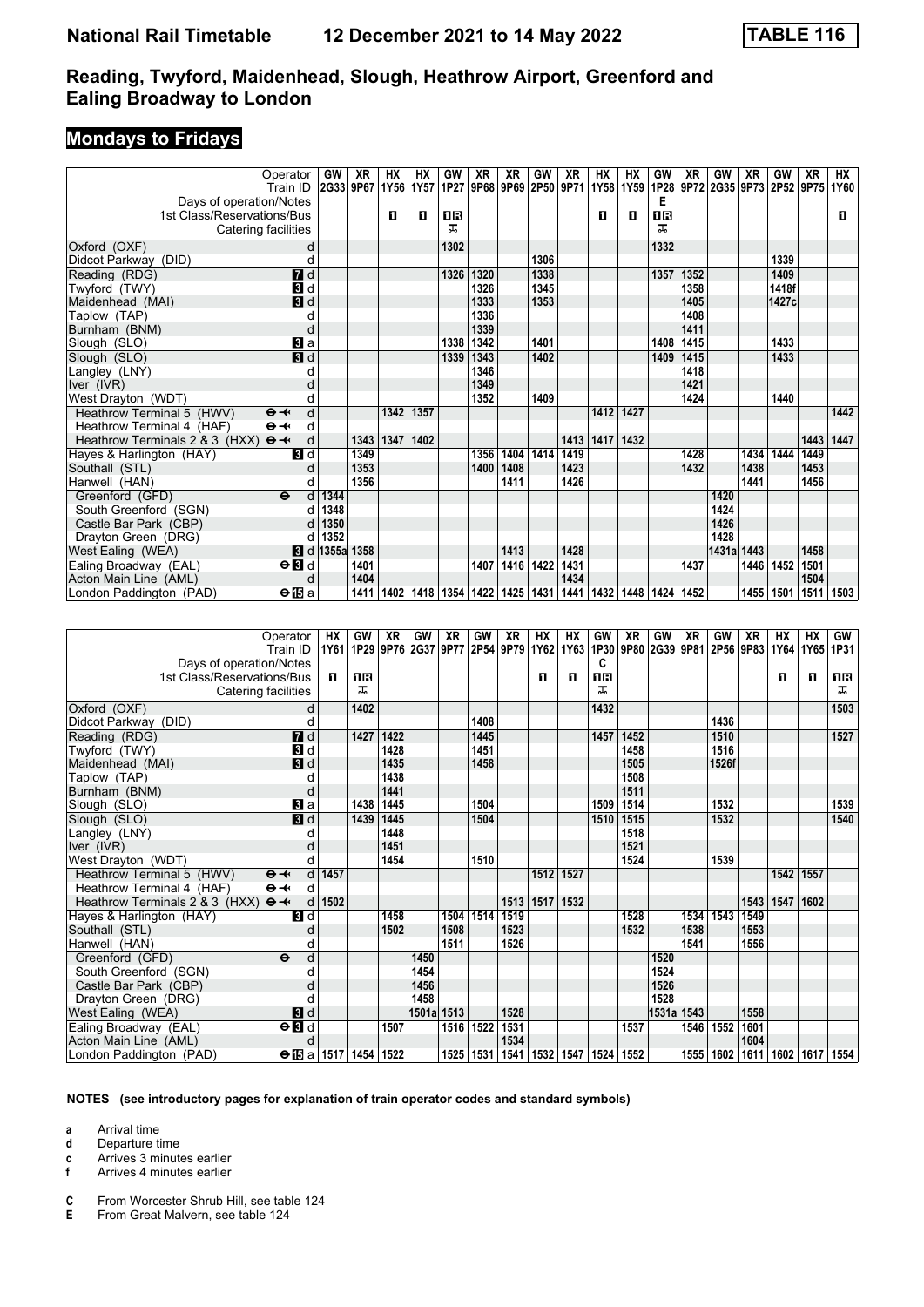## **Mondays to Fridays**

| Operator                                               | XR   | GW                                 | <b>XR</b> | GW   | XR        | <b>HX</b> | HX          | GW        | X <sub>R</sub>     | GW                       | <b>XR</b> | <b>XR</b> | GW                                         | <b>XR</b> | <b>HX</b>          | HX              | GW        | <b>XR</b>             |
|--------------------------------------------------------|------|------------------------------------|-----------|------|-----------|-----------|-------------|-----------|--------------------|--------------------------|-----------|-----------|--------------------------------------------|-----------|--------------------|-----------------|-----------|-----------------------|
| Train ID                                               |      | 9P84 2G41 9P85 2P58 9P87 1Y66 1Y67 |           |      |           |           |             | 1P04      | 9P88               | 2G43 9P89 9P90 2P60 9P91 |           |           |                                            |           | 1Y68               | 1Y69 1P33 9P92  |           |                       |
| Days of operation/Notes                                |      |                                    |           |      |           |           |             | А         |                    |                          |           |           |                                            |           |                    |                 |           |                       |
| 1st Class/Reservations/Bus                             |      |                                    |           |      |           | 0         | п           | 16        |                    |                          |           |           |                                            |           | п                  | п               | 0 B       |                       |
| Catering facilities                                    |      |                                    |           |      |           |           |             | ᅚ         |                    |                          |           |           |                                            |           |                    |                 | ᅚ         |                       |
| Oxford (OXF)<br>d                                      |      |                                    |           |      |           |           |             | 1532      |                    |                          |           |           |                                            |           |                    |                 | 1602      |                       |
| d<br>Didcot Parkway (DID)                              |      |                                    |           | 1508 |           |           |             |           |                    |                          |           |           | 1538                                       |           |                    |                 |           |                       |
| $\blacksquare$<br>Reading (RDG)                        | 1522 |                                    |           | 1539 |           |           |             | 1556      | 1552               |                          |           |           | 1615                                       |           |                    |                 | 1627      | 1622                  |
| Twyford (TWY)<br>$\blacksquare$                        | 1528 |                                    |           | 1546 |           |           |             |           | 1558               |                          |           |           | 1621                                       |           |                    |                 |           | 1628                  |
| $\blacksquare$<br>Maidenhead (MAI)                     | 1535 |                                    |           | 1554 |           |           |             |           | 1605               |                          |           | 1615      | 1628                                       |           |                    |                 |           | 1635                  |
| Taplow (TAP)                                           | 1538 |                                    |           |      |           |           |             |           | 1608               |                          |           | 1618      |                                            |           |                    |                 |           | 1638                  |
| Burnham (BNM)                                          | 1541 |                                    |           |      |           |           |             |           | 1611               |                          |           | 1622      |                                            |           |                    |                 |           | 1641                  |
| Slough (SLO)<br>$\blacksquare$ a                       | 1544 |                                    |           | 1601 |           |           |             | 1607      | 1614               |                          |           | 1625      | 1634                                       |           |                    |                 | 1638      | 1644                  |
| 3d<br>Slough (SLO)                                     | 1545 |                                    |           | 1602 |           |           |             | 1608      | 1615               |                          |           | 1626      | 1634                                       |           |                    |                 | 1639      | 1645                  |
| Langley (LNY)<br>d                                     | 1548 |                                    |           |      |           |           |             |           | 1618               |                          |           | 1630      |                                            |           |                    |                 |           | 1648                  |
| Iver (IVR)                                             | 1551 |                                    |           |      |           |           |             |           | 1621               |                          |           | 1633      |                                            |           |                    |                 |           | 1651                  |
| West Drayton (WDT)<br>d                                | 1554 |                                    |           | 1609 |           |           |             |           | 1624               |                          |           | 1637      | 1641                                       |           |                    |                 |           | 1654                  |
| Heathrow Terminal 5 (HWV)<br>d<br>$\Theta +$           |      |                                    |           |      |           | 1612      | 1627        |           |                    |                          |           |           |                                            |           | 1642               | 1657            |           |                       |
| Heathrow Terminal 4 (HAF)<br>$\Theta \rightarrow$<br>d |      |                                    |           |      |           |           |             |           |                    |                          |           |           |                                            |           |                    |                 |           |                       |
| d<br>Heathrow Terminals 2 & 3 (HXX)<br>$\Theta +$      |      |                                    |           |      |           | 1613 1617 | 1632        |           |                    |                          |           |           |                                            | 1643      | 1647               | 1702            |           |                       |
| Hayes & Harlington (HAY)<br><b>B</b> Id                | 1558 |                                    | 1604      | 1614 | 1619      |           |             |           | 1628               |                          | 1634      | 1641      | 1645                                       | 1649      |                    |                 |           | 1658                  |
| Southall (STL)<br>d                                    | 1602 |                                    | 1608      |      | 1623      |           |             |           | 1632               |                          | 1638      | 1646      |                                            | 1653      |                    |                 |           | 1702                  |
| Hanwell (HAN)                                          |      |                                    | 1611      |      | 1626      |           |             |           |                    |                          | 1641      |           |                                            | 1656      |                    |                 |           |                       |
| Greenford (GFD)<br>$\ddot{\mathbf{e}}$<br>d            |      | 1550                               |           |      |           |           |             |           |                    | 1620                     |           |           |                                            |           |                    |                 |           |                       |
| South Greenford (SGN)                                  |      | 1554                               |           |      |           |           |             |           |                    | 1624                     |           |           |                                            |           |                    |                 |           |                       |
| Castle Bar Park (CBP)                                  |      | 1556                               |           |      |           |           |             |           |                    | 1626                     |           |           |                                            |           |                    |                 |           |                       |
| Drayton Green (DRG)<br>d                               |      | 1558                               |           |      |           |           |             |           |                    | 1628                     |           |           |                                            |           |                    |                 |           |                       |
| $\blacksquare$<br>West Ealing (WEA)                    |      | 1601a 1613                         |           |      | 1628      |           |             |           |                    | 1631a                    | 1643      |           |                                            | 1658      |                    |                 |           |                       |
| $\Theta$ <b>B</b><br>Ealing Broadway (EAL)             | 1607 |                                    | 1616      | 1626 | 1631      |           |             |           | 1637               |                          | 1646      | 1651      | 1656                                       | 1701      |                    |                 |           | 1707                  |
| Acton Main Line (AML)<br>d                             |      |                                    |           |      | 1634      |           |             |           |                    |                          |           |           |                                            | 1704      |                    |                 |           |                       |
| $\bigoplus$ a<br>London Paddington (PAD)               | 1622 |                                    | 1625      | 1637 | 1641      |           | 1632   1647 | 1622 1652 |                    |                          |           |           | 1655 1703 1706                             | 1711      |                    | 1702 1717       |           | 1654 1722             |
|                                                        |      |                                    |           |      |           |           |             |           |                    |                          |           |           |                                            |           |                    |                 |           |                       |
| Operator                                               | GW   | XR                                 | <b>XR</b> | GW   | <b>GW</b> | <b>XR</b> | HX          | <b>HX</b> | GW<br>$127 - 1772$ | XR                       | GW        | XR        | XR<br>  anas   ag + =   anas   anas   anas | GW        | <b>XR</b><br>ممجما | НX<br>$117 - 0$ | <b>HX</b> | GW<br>$13778$ $17885$ |

| Operator $\mathsf{G}_\mathsf{W}$ $\mathsf{K}$ $\mathsf{K}$ $\mathsf{K}$ |                       |           |      |      | GW ∣GW I   | AR I                                                         | HA I      | HY   | υw        | AR I | ا ۷۷ف      | XK.  | <b>AK</b>                          | ⊍w⊓         | <b>XK</b> | HX I      | <b>HA</b> | υw                 |
|-------------------------------------------------------------------------|-----------------------|-----------|------|------|------------|--------------------------------------------------------------|-----------|------|-----------|------|------------|------|------------------------------------|-------------|-----------|-----------|-----------|--------------------|
| Train ID                                                                | 2G45 9P93 9P94        |           |      |      |            | 1L80 2P63 9P95 1Y70 1Y71                                     |           |      |           |      |            |      | 1P34 9P96 2G47 9P97 9P98 2P65 9P99 |             |           | 1Y72 1Y73 |           | 1P35               |
| Days of operation/Notes                                                 |                       |           |      | F    |            |                                                              |           |      | G         |      |            |      |                                    |             |           |           |           |                    |
| 1st Class/Reservations/Bus                                              |                       |           |      | 08   |            |                                                              | O         | п    | <b>08</b> |      |            |      |                                    |             |           | п         | O         | 1 R                |
| Catering facilities                                                     |                       |           |      | ᠼ    |            |                                                              |           |      | ᇁ         |      |            |      |                                    |             |           |           |           | ᇁ                  |
| Oxford (OXF)                                                            | d                     |           |      |      |            |                                                              |           |      | 1631      |      |            |      |                                    |             |           |           |           | 1701               |
| Didcot Parkway (DID)                                                    | d                     |           |      | 1617 | 1608       |                                                              |           |      |           |      |            |      |                                    | 1638        |           |           |           |                    |
| 7d<br>Reading (RDG)                                                     |                       |           | 1633 | 1632 | 1638       |                                                              |           |      | 1657      | 1652 |            |      |                                    | 1703 1713   |           |           |           | 1727               |
| 3d<br>Twyford (TWY)                                                     |                       |           | 1639 |      | 1644       |                                                              |           |      |           | 1658 |            |      | 1709                               | 1719        |           |           |           |                    |
| <b>3</b> d<br>Maidenhead (MAI)                                          |                       |           | 1645 |      | 1642 1654f |                                                              |           |      |           | 1705 |            |      | 1715                               | 1726        |           |           |           |                    |
| Taplow (TAP)                                                            |                       |           | 1648 |      |            |                                                              |           |      |           | 1708 |            |      | 1718                               |             |           |           |           |                    |
| Burnham (BNM)                                                           | d                     |           | 1652 |      |            |                                                              |           |      |           | 1711 |            |      | 1722                               |             |           |           |           |                    |
| <b>B</b> a<br>Slough (SLO)                                              |                       |           | 1656 |      | 1700       |                                                              |           |      | 1708      | 1714 |            |      |                                    | 1726 1732   |           |           |           | 1738               |
| 3d<br>Slough (SLO)                                                      |                       |           | 1656 |      | 1701       |                                                              |           |      | 1709      | 1715 |            |      | 1726                               | 1732        |           |           |           | 1739               |
| Langley (LNY)                                                           |                       |           | 1700 |      |            |                                                              |           |      |           | 1718 |            |      | 1730                               |             |           |           |           |                    |
| Iver (IVR)                                                              |                       |           | 1703 |      |            |                                                              |           |      |           | 1721 |            |      | 1733                               |             |           |           |           |                    |
| West Drayton (WDT)                                                      |                       |           | 1707 |      | 1711       |                                                              |           |      |           | 1724 |            |      |                                    | 1737 1741   |           |           |           |                    |
| $\Theta +$<br>Heathrow Terminal 5 (HWV)                                 | d                     |           |      |      |            |                                                              | 1712      | 1727 |           |      |            |      |                                    |             |           | 1742 1757 |           |                    |
| Heathrow Terminal 4 (HAF)<br>$\Theta +$                                 | d                     |           |      |      |            |                                                              |           |      |           |      |            |      |                                    |             |           |           |           |                    |
| Heathrow Terminals 2 & 3 (HXX)<br>$\Theta +$                            | d                     |           |      |      |            |                                                              | 1713 1717 | 1732 |           |      |            |      |                                    |             | 1743      | 1747      | 1802      |                    |
| 3d<br>Hayes & Harlington (HAY)                                          |                       | 1703      | 1711 |      |            | 1715 1719                                                    |           |      |           | 1728 |            | 1734 |                                    | 1741   1745 | 1749      |           |           |                    |
| Southall (STL)                                                          | d                     | 1708      | 1716 |      |            | 1723                                                         |           |      |           | 1732 |            | 1738 | 1746                               |             | 1753      |           |           |                    |
| Hanwell (HAN)                                                           |                       | 1711      |      |      |            | 1726                                                         |           |      |           |      |            | 1741 |                                    |             | 1756      |           |           |                    |
| Greenford (GFD)<br>$\ddot{\boldsymbol{\Theta}}$                         | 1650<br>d             |           |      |      |            |                                                              |           |      |           |      | 1720       |      |                                    |             |           |           |           |                    |
| South Greenford (SGN)                                                   | 1654<br>d             |           |      |      |            |                                                              |           |      |           |      | 1724       |      |                                    |             |           |           |           |                    |
| Castle Bar Park (CBP)                                                   | 1656                  |           |      |      |            |                                                              |           |      |           |      | 1726       |      |                                    |             |           |           |           |                    |
| Drayton Green (DRG)                                                     | 1658<br>d             |           |      |      |            |                                                              |           |      |           |      | 1728       |      |                                    |             |           |           |           |                    |
| West Ealing (WEA)                                                       | <b>8</b> d 1701a 1713 |           |      |      |            | 1728                                                         |           |      |           |      | 1731a 1743 |      |                                    |             | 1758      |           |           |                    |
| Ealing Broadway (EAL)<br>$\Theta$ <b>B</b> d                            |                       | 1716 1721 |      |      | 1726       | 1731                                                         |           |      |           | 1737 |            | 1746 | 1751                               | 1756        | 1801      |           |           |                    |
| Acton Main Line (AML)                                                   | d                     |           |      |      |            | 1734                                                         |           |      |           |      |            |      |                                    |             | 1804      |           |           |                    |
| $\Theta$ is a<br>London Paddington (PAD)                                |                       |           |      |      |            | 1725   1733   1659   1736   1741   1734   1747   1724   1752 |           |      |           |      |            |      | 1755   1803   1807                 |             | 1811      |           |           | 1802   1817   1754 |

#### **NOTES (see introductory pages for explanation of train operator codes and standard symbols)**

**a** Arrival time

- **d** Departure time<br>**f** Arrives 4 minut
- **f** Arrives 4 minutes earlier
- **A** From Hereford, see table 124

**F** From Cheltenham Spa, see table 125<br>**G** From Worcester Foregate Street, see

**G** From Worcester Foregate Street, see table 124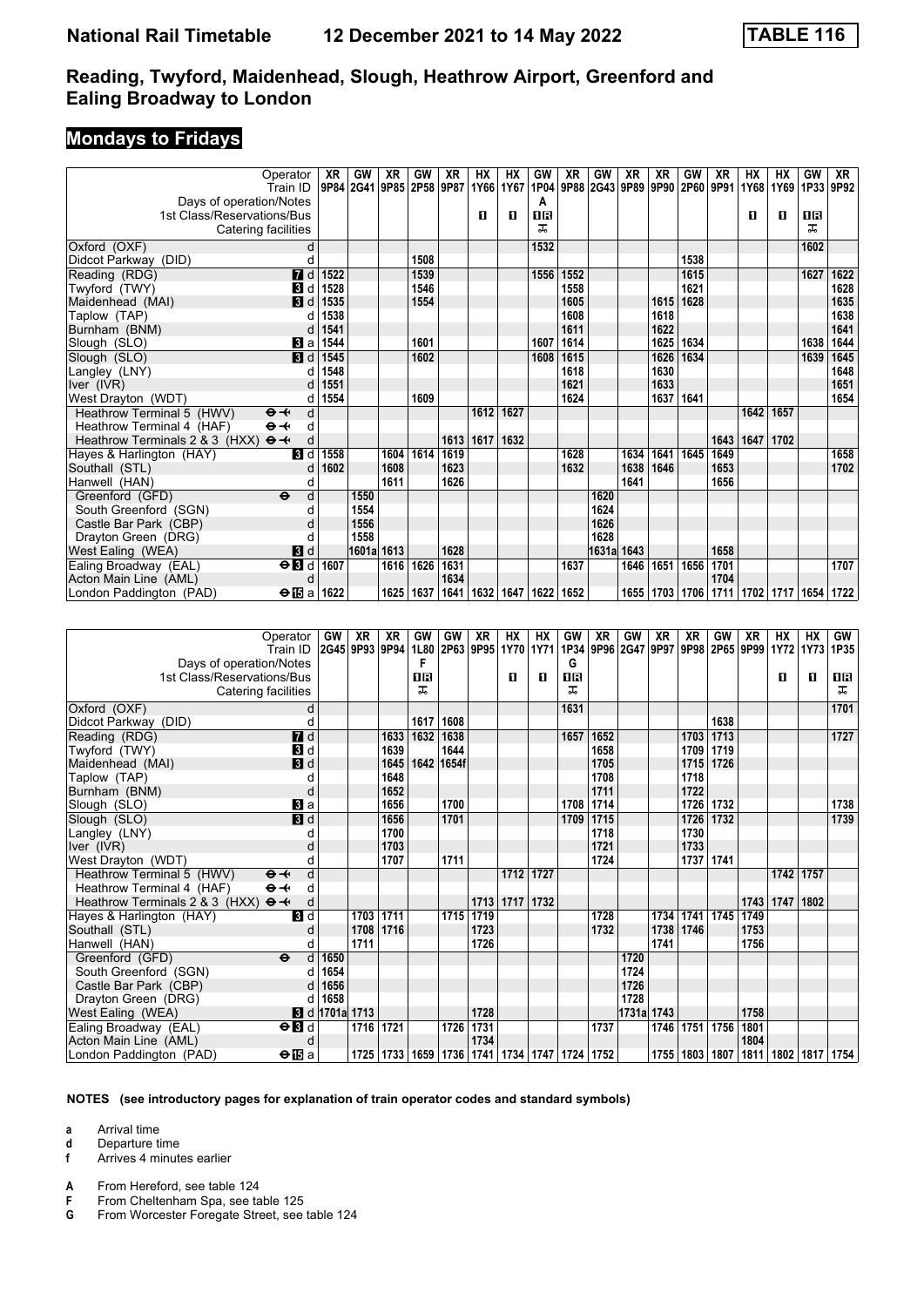### **Mondays to Fridays**

|                                              | Operator<br>Train ID     | XR<br>9P00 2G49 9P01 | GW         | XR   | XR<br> 9P02 | GW   | XR<br>  2P67   9P03   1Y74   1Y75   1P05   9P04   2G51   9P05   9P06   2P70   9P07 | HX        | HХ   | GW          | XR   | GW         | <b>XR</b> | XR        | GW    | XR   | HХ<br>1Y76 | <b>HX</b><br><b>1Y77</b> | GW<br>1P37 |
|----------------------------------------------|--------------------------|----------------------|------------|------|-------------|------|------------------------------------------------------------------------------------|-----------|------|-------------|------|------------|-----------|-----------|-------|------|------------|--------------------------|------------|
| Days of operation/Notes                      |                          |                      |            |      |             |      |                                                                                    |           |      | A           |      |            |           |           |       |      |            |                          |            |
| 1st Class/Reservations/Bus                   |                          |                      |            |      |             |      |                                                                                    | п         | П.   | <b>08</b>   |      |            |           |           |       |      | п          | п                        | 0 B        |
| Catering facilities                          |                          |                      |            |      |             |      |                                                                                    |           |      | ㅈ           |      |            |           |           |       |      |            |                          | ᠼ          |
|                                              |                          |                      |            |      |             |      |                                                                                    |           |      |             |      |            |           |           |       |      |            |                          |            |
| Oxford (OXF)                                 | d                        |                      |            |      |             |      |                                                                                    |           |      | 1732        |      |            |           |           |       |      |            |                          | 1802       |
| Didcot Parkway (DID)                         | d                        |                      |            |      |             | 1708 |                                                                                    |           |      |             |      |            |           |           | 1739  |      |            |                          |            |
| Reading (RDG)                                | $\overline{a}$ d         | 1722                 |            |      | 1733        | 1742 |                                                                                    |           |      | 1800        | 1752 |            |           | 1805      | 1808  |      |            |                          | 1828       |
| Twyford (TWY)                                | $\overline{3}$<br>d      | 1728                 |            |      | 1739        | 1748 |                                                                                    |           |      |             | 1758 |            |           | 1809      | 1815  |      |            |                          |            |
| Maidenhead (MAI)                             | $\vert$ 3 d              | 1735                 |            |      | 1745        | 1755 |                                                                                    |           |      |             | 1805 |            |           | 1815      | 1825f |      |            |                          |            |
| Taplow (TAP)                                 | C                        | 1738                 |            |      | 1748        |      |                                                                                    |           |      |             | 1808 |            |           | 1818      |       |      |            |                          |            |
| Burnham (BNM)                                | d                        | 1741                 |            |      | 1752        |      |                                                                                    |           |      |             | 1811 |            |           | 1822      |       |      |            |                          |            |
| Slough (SLO)                                 | $\bf{B}$ a               | 1744                 |            |      | 1756        | 1801 |                                                                                    |           |      | 1811        | 1814 |            |           | 1826      | 1832  |      |            |                          | 1842       |
| Slough (SLO)                                 | $\blacksquare$           | 1745                 |            |      | 1756        | 1801 |                                                                                    |           |      | 1812        | 1815 |            |           | 1826      | 1832  |      |            |                          | 1842       |
| Langley (LNY)                                | d                        | 1748                 |            |      | 1800        |      |                                                                                    |           |      |             | 1818 |            |           | 1830      |       |      |            |                          |            |
| Iver (IVR)                                   |                          | 1751                 |            |      | 1803        |      |                                                                                    |           |      |             | 1821 |            |           | 1833      |       |      |            |                          |            |
| West Drayton (WDT)                           | d                        | 1754                 |            |      | 1807        | 1811 |                                                                                    |           |      |             | 1824 |            |           | 1837      | 1842  |      |            |                          |            |
| Heathrow Terminal 5 (HWV)<br>$\Theta +$      | d                        |                      |            |      |             |      |                                                                                    | 1812      | 1827 |             |      |            |           |           |       |      | 1842       | 1857                     |            |
| $\Theta +$<br>Heathrow Terminal 4 (HAF)      | d                        |                      |            |      |             |      |                                                                                    |           |      |             |      |            |           |           |       |      |            |                          |            |
| Heathrow Terminals 2 & 3 (HXX)<br>$\Theta +$ | d                        |                      |            |      |             |      |                                                                                    | 1813 1817 | 1832 |             |      |            |           |           |       | 1843 | 1847       | 1902                     |            |
| Hayes & Harlington (HAY)                     | $\blacksquare$           | 1758                 |            | 1804 | 1811        | 1815 | 1819                                                                               |           |      |             | 1828 |            | 1834      | 1841      | 1846  | 1849 |            |                          |            |
| Southall (STL)                               | d                        | 1802                 |            | 1808 | 1816        |      | 1823                                                                               |           |      |             | 1832 |            | 1838      | 1846      |       | 1853 |            |                          |            |
| Hanwell (HAN)                                | d                        |                      |            | 1811 |             |      | 1826                                                                               |           |      |             |      |            | 1841      |           |       | 1856 |            |                          |            |
| Greenford (GFD)                              | d<br>$\ddot{\mathbf{e}}$ |                      | 1750       |      |             |      |                                                                                    |           |      |             |      | 1820       |           |           |       |      |            |                          |            |
| South Greenford (SGN)                        | d                        |                      | 1754       |      |             |      |                                                                                    |           |      |             |      | 1824       |           |           |       |      |            |                          |            |
| Castle Bar Park (CBP)                        | $\mathsf{C}$             |                      | 1756       |      |             |      |                                                                                    |           |      |             |      | 1826       |           |           |       |      |            |                          |            |
| Drayton Green (DRG)                          | C                        |                      | 1758       |      |             |      |                                                                                    |           |      |             |      | 1828       |           |           |       |      |            |                          |            |
| West Ealing (WEA)                            | 3d                       |                      | 1801a 1813 |      |             |      | 1828                                                                               |           |      |             |      | 1831a 1843 |           |           |       | 1858 |            |                          |            |
| Ealing Broadway (EAL)                        | $\Theta$ $\blacksquare$  | 1807                 |            | 1816 | 1821        | 1826 | 1831                                                                               |           |      |             | 1837 |            |           | 1846 1851 | 1856  | 1901 |            |                          |            |
| Acton Main Line (AML)                        | $\mathsf{C}$             |                      |            |      |             |      | 1834                                                                               |           |      |             |      |            |           |           |       | 1904 |            |                          |            |
| London Paddington (PAD)                      | $\Theta$ is a            | 1822                 |            | 1825 | 1833        | 1836 | 1841                                                                               | 1833      |      | 1848   1829 | 1852 |            | 1855      | 1903      | 1906  | 1911 | 1903       | 1917                     | 1859       |
|                                              |                          |                      |            |      |             |      |                                                                                    |           |      |             |      |            |           |           |       |      |            |                          |            |
|                                              |                          |                      |            |      |             |      |                                                                                    |           |      |             |      |            |           |           |       |      |            |                          |            |

| Operator<br>Train ID                                  | XR        | GW         | XR<br>9P08 2G53 9P09 9P10 9P11 | XR   | XR   | HХ   | GW<br>1Y78 2P72 1Y79 | НX   | GW<br>1P38 | XR   | GW<br>9P12 2G55 9P13 9P14 2P74 9P15 | XR   | XR        | GW   | XR   | <b>HX</b><br>1Y80                       | <b>HX</b><br><b>1Y81</b> | <b>GW</b><br>1P39 |
|-------------------------------------------------------|-----------|------------|--------------------------------|------|------|------|----------------------|------|------------|------|-------------------------------------|------|-----------|------|------|-----------------------------------------|--------------------------|-------------------|
|                                                       |           |            |                                |      |      |      |                      |      | Е          |      |                                     |      |           |      |      |                                         |                          | G                 |
| Days of operation/Notes<br>1st Class/Reservations/Bus |           |            |                                |      |      | п    |                      | п    | 0B         |      |                                     |      |           |      |      | п                                       | п                        | 16                |
| Catering facilities                                   |           |            |                                |      |      |      |                      |      | ᅚ          |      |                                     |      |           |      |      |                                         |                          | ᠼ                 |
|                                                       |           |            |                                |      |      |      |                      |      |            |      |                                     |      |           |      |      |                                         |                          |                   |
| Oxford (OXF)                                          | d         |            |                                |      |      |      |                      |      | 1832       |      |                                     |      |           |      |      |                                         |                          | 1902              |
| Didcot Parkway (DID)                                  |           |            |                                |      |      |      | 1804                 |      |            |      |                                     |      |           | 1838 |      |                                         |                          |                   |
| 7d<br>Reading (RDG)                                   | 1822      |            |                                | 1833 |      |      | 1840                 |      | 1900       | 1852 |                                     |      | 1904      | 1916 |      |                                         |                          | 1927              |
| Twyford (TWY)<br>$\bf{B}$                             | 1828<br>d |            |                                | 1839 |      |      | 1849                 |      |            | 1858 |                                     |      | 1909      | 1922 |      |                                         |                          |                   |
| $\blacksquare$<br>Maidenhead (MAI)                    | 1835      |            |                                | 1845 |      |      | 1857                 |      |            | 1905 |                                     |      | 1915      | 1929 |      |                                         |                          |                   |
| Taplow (TAP)                                          | 1838      |            |                                | 1848 |      |      |                      |      |            | 1908 |                                     |      | 1918      |      |      |                                         |                          |                   |
| Burnham (BNM)                                         | 1841      |            |                                | 1852 |      |      |                      |      |            | 1911 |                                     |      | 1922      |      |      |                                         |                          |                   |
| Slough (SLO)<br>Вl a                                  | 1844      |            |                                | 1856 |      |      | 1903                 |      | 1911       | 1914 |                                     |      | 1926      | 1935 |      |                                         |                          | 1939              |
| $\blacksquare$<br>Slough (SLO)                        | 1845      |            |                                | 1856 |      |      | 1905                 |      | 1912       | 1915 |                                     |      | 1926      | 1935 |      |                                         |                          | 1940              |
| Langley (LNY)                                         | 1848      |            |                                | 1900 |      |      |                      |      |            | 1918 |                                     |      | 1930      |      |      |                                         |                          |                   |
| Iver (IVR)                                            | 1851      |            |                                | 1903 |      |      |                      |      |            | 1921 |                                     |      | 1933      |      |      |                                         |                          |                   |
| West Drayton (WDT)                                    | 1854<br>d |            |                                | 1907 |      |      | 1916c                |      |            | 1924 |                                     |      | 1937 1941 |      |      |                                         |                          |                   |
| Heathrow Terminal 5 (HWV)<br>$\Theta +$               | d         |            |                                |      |      | 1912 |                      | 1927 |            |      |                                     |      |           |      |      | 1942                                    | 1957                     |                   |
| Heathrow Terminal 4 (HAF)<br>$\Theta +$               | d         |            |                                |      |      |      |                      |      |            |      |                                     |      |           |      |      |                                         |                          |                   |
| Heathrow Terminals 2 & 3 (HXX)<br>d<br>$\Theta +$     |           |            |                                |      | 1913 | 1917 |                      | 1932 |            |      |                                     |      |           |      | 1943 | 1947                                    | 2002                     |                   |
| $\mathbf{B}$ d<br>Hayes & Harlington (HAY)            | 1858      |            | 1903                           | 1911 | 1919 |      | 1922                 |      |            | 1928 |                                     | 1934 | 1941      | 1945 | 1949 |                                         |                          |                   |
| Southall (STL)                                        | 1902      |            | 1908                           | 1916 | 1923 |      |                      |      |            | 1932 |                                     | 1938 | 1946      |      | 1953 |                                         |                          |                   |
| Hanwell (HAN)<br>O                                    |           |            | 1911                           |      | 1926 |      |                      |      |            |      |                                     | 1941 |           |      | 1956 |                                         |                          |                   |
| Greenford (GFD)<br>$\ddot{\mathbf{e}}$                | d         | 1850       |                                |      |      |      |                      |      |            |      | 1920                                |      |           |      |      |                                         |                          |                   |
| South Greenford (SGN)                                 |           | 1854       |                                |      |      |      |                      |      |            |      | 1924                                |      |           |      |      |                                         |                          |                   |
| Castle Bar Park (CBP)                                 |           | 1856       |                                |      |      |      |                      |      |            |      | 1926                                |      |           |      |      |                                         |                          |                   |
| Drayton Green (DRG)                                   |           | 1858       |                                |      |      |      |                      |      |            |      | 1928                                |      |           |      |      |                                         |                          |                   |
| West Ealing (WEA)<br>3d                               |           | 1901a 1913 |                                |      | 1928 |      |                      |      |            |      | 1931a 1943                          |      |           |      | 1958 |                                         |                          |                   |
| Ealing Broadway (EAL)<br>$\Theta$ $\blacksquare$      | 1907      |            | 1916                           | 1921 | 1931 |      | 1934                 |      |            | 1937 |                                     | 1946 | 1951      | 1956 | 2001 |                                         |                          |                   |
| Acton Main Line (AML)<br>d                            |           |            |                                |      | 1934 |      |                      |      |            |      |                                     |      |           |      | 2004 |                                         |                          |                   |
| London Paddington (PAD)<br>$\Theta$ is a              | 1922      |            | 1925                           | 1933 | 1941 |      | 1932   1943   1947   |      | 1928 1952  |      |                                     |      |           |      |      | 1955   2003   2006   2011   2002   2017 |                          | 1954              |

#### **NOTES (see introductory pages for explanation of train operator codes and standard symbols)**

**a** Arrival time

**d** Departure time

**c** Arrives 3 minutes earlier<br>**f** Arrives 4 minutes earlier

**f** Arrives 4 minutes earlier

**A** From Hereford, see table 124<br>**E** From Great Malvern, see table

**E** From Great Malvern, see table 124<br>**G** From Worcester Foregate Street, se

**G** From Worcester Foregate Street, see table 124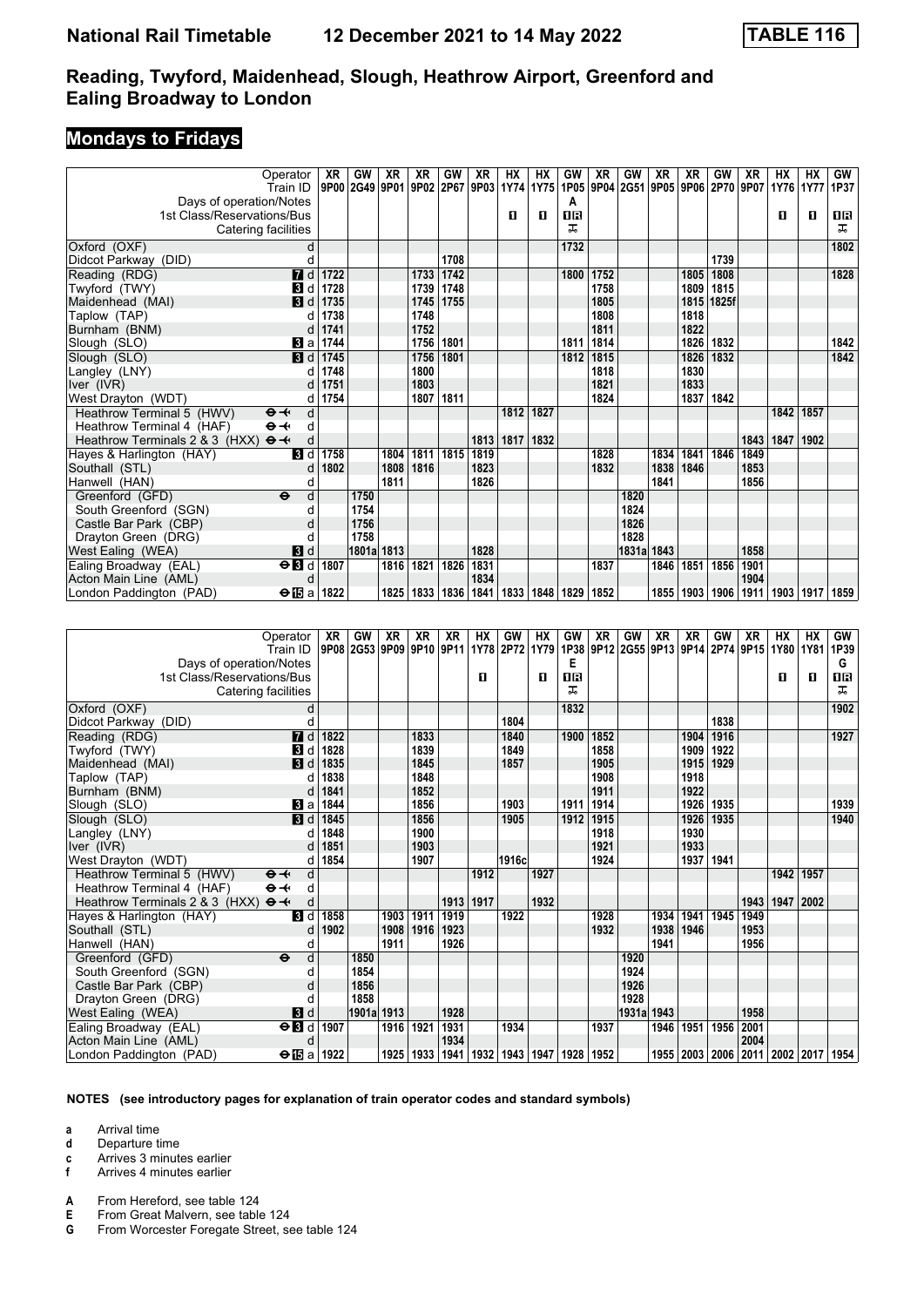### **Mondays to Fridays**

| Operator                                     | XR        | GW        | XR         | GW    | XR                        | HХ        | HX             | GW      | XR   | GW                  | XR        | GW   | XR   | НX        | НX   | GW             | <b>XR</b> | GW    |
|----------------------------------------------|-----------|-----------|------------|-------|---------------------------|-----------|----------------|---------|------|---------------------|-----------|------|------|-----------|------|----------------|-----------|-------|
| Train ID                                     |           | 9P16 2G57 | 9P17       |       | 2P76   9P19   1Y82   1Y83 |           |                |         |      | 1P40 9P20 2G59 9P21 |           | 2P78 | 9P23 | 1Y84      | 1Y85 | 1V35 9P24 2G61 |           |       |
| Days of operation/Notes                      |           |           |            |       |                           |           |                | G       |      |                     |           |      |      |           |      | н              |           |       |
| 1st Class/Reservations/Bus                   |           |           |            |       |                           | п         | O              | 16<br>ᅚ |      |                     |           |      |      | п         | п    | 0R<br>ᅚ        |           |       |
| Catering facilities                          |           |           |            |       |                           |           |                |         |      |                     |           |      |      |           |      |                |           |       |
| Oxford (OXF)                                 | d         |           |            |       |                           |           |                | 1932    |      |                     |           |      |      |           |      | 2006           |           |       |
| Didcot Parkway (DID)                         | d         |           |            | 1904  |                           |           |                |         |      |                     |           | 1934 |      |           |      |                |           |       |
| $\blacksquare$<br>Reading (RDG)              | 1922      |           |            | 1938  |                           |           |                | 1958    | 1952 |                     |           | 2015 |      |           |      | 2031           | 2022      |       |
| Twyford (TWY)<br>$\overline{3}$              | 1928<br>d |           |            | 1944  |                           |           |                |         | 1958 |                     |           | 2021 |      |           |      |                | 2028      |       |
| $\vert$ 3 d<br>Maidenhead (MAI)              | 1935      |           |            | 1955e |                           |           |                |         | 2005 |                     |           | 2028 |      |           |      |                | 2035      |       |
| Taplow (TAP)                                 | 1938      |           |            |       |                           |           |                |         | 2008 |                     |           |      |      |           |      |                | 2038      |       |
| Burnham (BNM)                                | 1941<br>d |           |            |       |                           |           |                |         | 2011 |                     |           |      |      |           |      |                | 2041      |       |
| Slough (SLO)<br><b>B</b> la                  | 1944      |           |            | 2001  |                           |           |                | 2009    | 2014 |                     |           | 2034 |      |           |      | 2042           | 2044      |       |
| $\blacksquare$<br>Slough (SLO)               | 1945      |           |            | 2001  |                           |           |                | 2010    | 2015 |                     |           | 2034 |      |           |      | 2043           | 2045      |       |
| Langley (LNY)                                | 1948<br>d |           |            |       |                           |           |                |         | 2018 |                     |           |      |      |           |      |                | 2048      |       |
| Iver (IVR)                                   | 1951      |           |            |       |                           |           |                |         | 2021 |                     |           |      |      |           |      |                | 2051      |       |
| West Drayton (WDT)                           | 1954<br>d |           |            | 2008  |                           |           |                |         | 2024 |                     |           | 2040 |      |           |      |                | 2054      |       |
| Heathrow Terminal 5 (HWV)<br>$\Theta +$      | d         |           |            |       | 2007                      | 2012      | 2027           |         |      |                     |           |      | 2037 | 2042      | 2057 |                |           |       |
| Heathrow Terminal 4 (HAF)<br>$\Theta +$      | d         |           |            |       |                           |           |                |         |      |                     |           |      |      |           |      |                |           |       |
| Heathrow Terminals 2 & 3 (HXX)<br>$\Theta +$ | d         |           |            |       |                           | 2013 2017 | $ 2032\rangle$ |         |      |                     |           |      | 2043 | 2047      | 2102 |                |           |       |
| Hayes & Harlington (HAY)<br><b>B</b> Id      | 1958      |           | 2004       | 2013  | 2019                      |           |                |         | 2028 |                     | 2034      | 2044 | 2049 |           |      |                | 2058      |       |
| Southall (STL)                               | 2002      |           | 2008       |       | 2023                      |           |                |         | 2032 |                     | 2038      |      | 2053 |           |      |                | 2102      |       |
| Hanwell (HAN)                                | O         |           | 2011       |       | 2026                      |           |                |         |      |                     | 2041      |      | 2056 |           |      |                |           |       |
| Greenford (GFD)<br>$\ddot{\mathbf{e}}$       | d         | 1950      |            |       |                           |           |                |         |      | 2025                |           |      |      |           |      |                |           | 2054  |
| South Greenford (SGN)                        | d         | 1954      |            |       |                           |           |                |         |      | 2029                |           |      |      |           |      |                |           | 2058  |
| Castle Bar Park (CBP)                        |           | 1956      |            |       |                           |           |                |         |      | 2031                |           |      |      |           |      |                |           | 2100  |
| Drayton Green (DRG)                          |           | 1958      |            |       |                           |           |                |         |      | 2033                |           |      |      |           |      |                |           | 2102  |
| $\blacksquare$<br>West Ealing (WEA)          |           |           | 2001a 2013 |       | 2028                      |           |                |         |      | 2036a               | 2043      |      | 2058 |           |      |                |           | 2105a |
| $\Theta$ <b>B</b> d<br>Ealing Broadway (EAL) | 2007      |           | 2016       | 2022  | 2031                      |           |                |         | 2037 |                     | 2046 2052 |      | 2101 |           |      |                | 2107      |       |
| Acton Main Line (AML)                        | d         |           |            |       | 2034                      |           |                |         |      |                     |           |      | 2104 |           |      |                |           |       |
| $\bigoplus$ a<br>London Paddington (PAD)     | 2022      |           | 2025       | 2030  | 2041                      | 2032      | 2047           | 2024    | 2052 |                     | 2055 2102 |      | 2111 | 2103 2117 |      | 2059 2122      |           |       |

| Operator                                          | XR                                               | GW             | XR   | HX             | НX             | GW        | XR        | GW         | XR                  | GW        | XR   | НX        | HХ   | GW        | XR        | GW                                                                  | XR        | GW   |
|---------------------------------------------------|--------------------------------------------------|----------------|------|----------------|----------------|-----------|-----------|------------|---------------------|-----------|------|-----------|------|-----------|-----------|---------------------------------------------------------------------|-----------|------|
| Train ID                                          |                                                  | 9P25 2P80 9P27 |      | 1Y86           | <b>1Y87</b>    |           |           |            | 1P42 9P28 2G63 9P29 | 2P82 9P31 |      | 1Y88      |      |           |           | 1Y89   1P43   9P32   2G65   9P33   2P84                             |           |      |
| Days of operation/Notes                           |                                                  |                |      |                |                | E         |           |            |                     |           |      |           |      |           |           |                                                                     |           |      |
| 1st Class/Reservations/Bus                        |                                                  |                |      | п              | п              | <b>08</b> |           |            |                     |           |      | п         | п    | <b>0B</b> |           |                                                                     |           |      |
| Catering facilities                               |                                                  |                |      |                |                | ᅚ         |           |            |                     |           |      |           |      | ᅚ         |           |                                                                     |           |      |
| Oxford (OXF)                                      | d                                                |                |      |                |                | 2032      |           |            |                     |           |      |           |      | 2102      |           |                                                                     |           |      |
| Didcot Parkway (DID)                              | d                                                | 2008           |      |                |                |           |           |            |                     | 2038      |      |           |      |           |           |                                                                     |           | 2104 |
| 7d<br>Reading (RDG)                               |                                                  | 2042           |      |                |                |           | 2056 2052 |            |                     | 2108      |      |           |      |           | 2126 2122 |                                                                     |           | 2138 |
| 3d<br>Twyford (TWY)                               |                                                  | 2048           |      |                |                |           | 2058      |            |                     | 2114      |      |           |      |           | 2128      |                                                                     |           | 2145 |
| 3d<br>Maidenhead (MAI)                            |                                                  | 2055           |      |                |                |           | 2105      |            |                     | 2127g     |      |           |      |           | 2135      |                                                                     |           | 2153 |
| Taplow (TAP)                                      |                                                  |                |      |                |                |           | 2108      |            |                     |           |      |           |      |           | 2138      |                                                                     |           |      |
| Burnham (BNM)                                     | $\mathsf{C}$                                     |                |      |                |                |           | 2111      |            |                     |           |      |           |      |           | 2141      |                                                                     |           |      |
| Вl a<br>Slough (SLO)                              |                                                  | 2101           |      |                |                | 2107      | 2114      |            |                     | 2133      |      |           |      |           | 2138 2144 |                                                                     |           | 2201 |
| 3d<br>Slough (SLO)                                |                                                  | 2101           |      |                |                |           | 2108 2115 |            |                     | 2133      |      |           |      |           | 2139 2145 |                                                                     |           | 2201 |
| Langley (LNY)                                     |                                                  |                |      |                |                |           | 2118      |            |                     |           |      |           |      |           | 2148      |                                                                     |           |      |
| Iver (IVR)                                        |                                                  |                |      |                |                |           | 2121      |            |                     |           |      |           |      |           | 2151      |                                                                     |           |      |
| West Drayton (WDT)                                |                                                  | 2107           |      |                |                |           | 2124      |            |                     | 2139      |      |           |      |           | 2154      |                                                                     |           | 2208 |
| Heathrow Terminal 5 (HWV)<br>$\Theta +$           | d                                                |                |      | 2107 2112 2127 |                |           |           |            |                     |           |      | 2137 2142 | 2157 |           |           |                                                                     |           |      |
| Heathrow Terminal 4 (HAF)<br>$\Theta \rightarrow$ | d                                                |                |      |                |                |           |           |            |                     |           |      |           |      |           |           |                                                                     |           |      |
| $\Theta +$<br>Heathrow Terminals 2 & 3 (HXX)      | d                                                |                |      |                | 2113 2117 2132 |           |           |            |                     |           |      | 2143 2147 | 2202 |           |           |                                                                     |           |      |
| 3d<br>Hayes & Harlington (HAY)                    | 2104                                             | 2113           | 2119 |                |                |           | 2128      |            | 2134                | 2143      | 2149 |           |      |           | 2158      |                                                                     | 2202      | 2213 |
| Southall (STL)                                    | 2108<br>d                                        |                | 2123 |                |                |           | 2132      |            | 2138                | 2147      | 2153 |           |      |           | 2202      |                                                                     | 2208      | 2217 |
| Hanwell (HAN)                                     | 2111<br>d                                        |                | 2126 |                |                |           |           |            | 2141                |           | 2156 |           |      |           |           |                                                                     | 2211      |      |
| Greenford (GFD)<br>$\ddot{\mathbf{e}}$            | d                                                |                |      |                |                |           |           | 2123       |                     |           |      |           |      |           |           | 2155                                                                |           |      |
| South Greenford (SGN)                             |                                                  |                |      |                |                |           |           | 2127       |                     |           |      |           |      |           |           | 2159                                                                |           |      |
| Castle Bar Park (CBP)                             |                                                  |                |      |                |                |           |           | 2129       |                     |           |      |           |      |           |           | 2201                                                                |           |      |
| Drayton Green (DRG)                               |                                                  |                |      |                |                |           |           | 2131       |                     |           |      |           |      |           |           | 2203                                                                |           |      |
| West Ealing (WEA)<br>3d                           | 2113                                             |                | 2128 |                |                |           |           | 2134a 2143 |                     |           | 2158 |           |      |           |           | 2208 2213                                                           |           |      |
| Ealing Broadway (EAL)<br>$\Theta$ $\blacksquare$  |                                                  | 2116 2123      | 2131 |                |                |           | 2137      |            | 2146                | 2152      | 2201 |           |      |           | 2207      | 2211                                                                | 2216 2223 |      |
| Acton Main Line (AML)                             | d                                                |                | 2134 |                |                |           |           |            |                     |           | 2204 |           |      |           |           |                                                                     |           |      |
| London Paddington (PAD)                           | $\Theta$ is a 2125 2132 2141 2132 2147 2124 2152 |                |      |                |                |           |           |            |                     |           |      |           |      |           |           | 2155   2201   2211   2202   2217   2154   2222   2222   2225   2231 |           |      |

#### **NOTES (see introductory pages for explanation of train operator codes and standard symbols)**

**a** Arrival time

**d** Departure time

**e** Arrives 5 minutes earlier

**g** Arrives 7 minutes earlier

**E** From Great Malvern, see table 124<br>**G** From Worcester Foregate Street, se

**G** From Worcester Foregate Street, see table 124

From Banbury, see table 123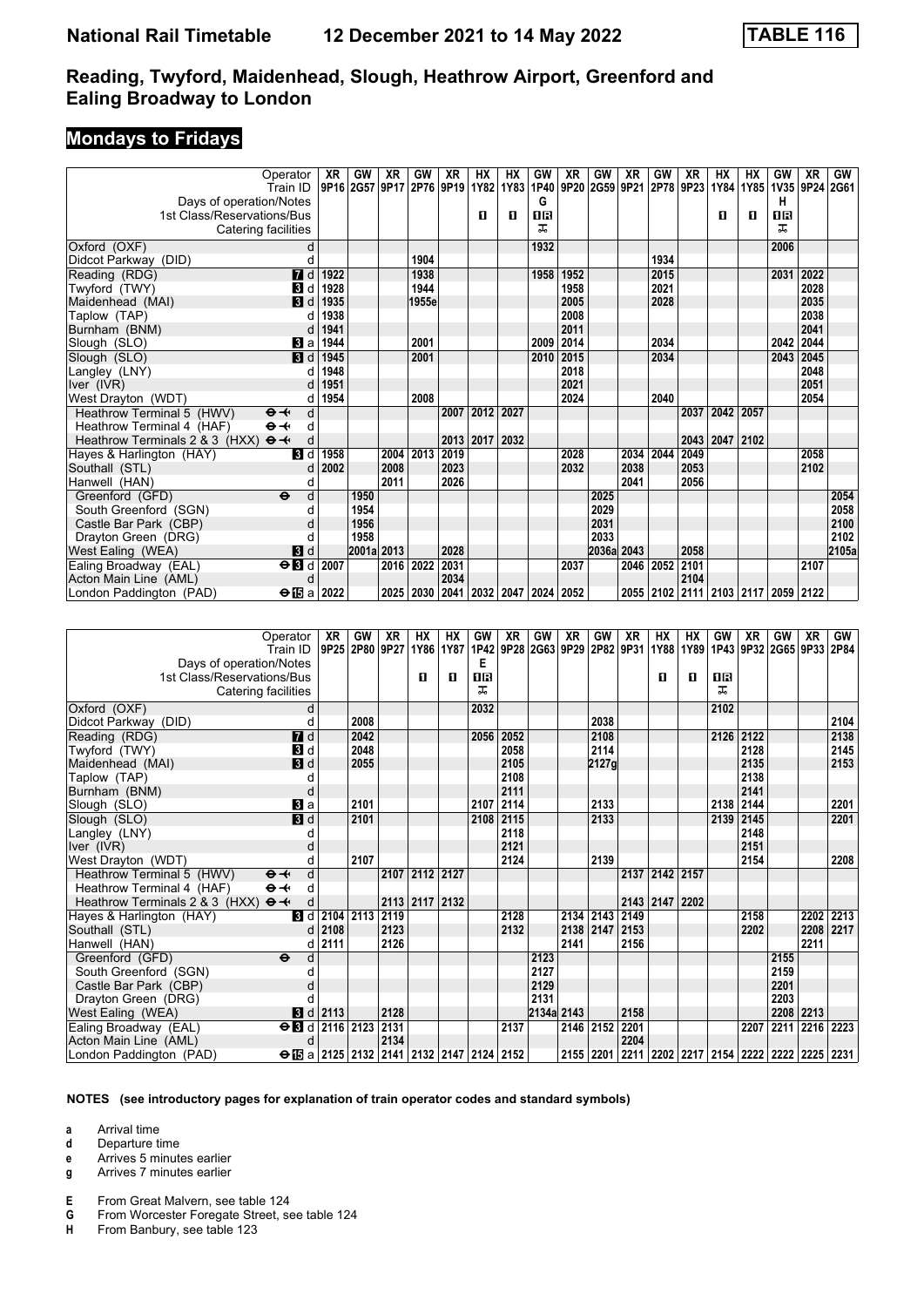### **Mondays to Fridays**

| Operator                                          | XR                   | HX             | HХ                                                                                   | GW   | XR        | XR                  | GW        | XR   | HX   | НX   | GW   | XR   | XR                  | XR   | НX        | HX   | XR        | GW        |
|---------------------------------------------------|----------------------|----------------|--------------------------------------------------------------------------------------|------|-----------|---------------------|-----------|------|------|------|------|------|---------------------|------|-----------|------|-----------|-----------|
| Train ID                                          |                      | 9P35 1Y90      | 1Y91                                                                                 | 1P44 |           | 9P36 9P37 2P86 9P39 |           |      | 1Y92 | 1Y93 |      |      | 1P45 9P40 9P41 9P43 |      | 1Y94      |      | 1Y95 9P44 | 1P46      |
| Days of operation/Notes                           |                      |                |                                                                                      | Е    |           |                     |           |      |      |      |      |      |                     |      |           |      |           | G         |
| 1st Class/Reservations/Bus                        |                      | п              | п                                                                                    | 1R   |           |                     |           |      | п    | п    | 1R   |      |                     |      | п         | п    |           | 0B        |
| Catering facilities                               |                      |                |                                                                                      | ᠼ    |           |                     |           |      |      |      | ᅚ    |      |                     |      |           |      |           | ㅈ         |
| Oxford (OXF)                                      | d                    |                |                                                                                      | 2132 |           |                     |           |      |      |      | 2202 |      |                     |      |           |      |           | 2232      |
| Didcot Parkway (DID)                              |                      |                |                                                                                      |      |           |                     | 2138      |      |      |      |      |      |                     |      |           |      |           | 2247      |
| $\overline{d}$ d<br>Reading (RDG)                 |                      |                |                                                                                      |      | 2156 2152 |                     | 2214      |      |      |      | 2226 | 2222 |                     |      |           |      | 2252      | 2301      |
| Twyford (TWY)<br>$\mathbf{B}$ d                   |                      |                |                                                                                      |      | 2158      |                     | 2220      |      |      |      |      | 2228 |                     |      |           |      |           | 2258 2307 |
| 3d<br>Maidenhead (MAI)                            |                      |                |                                                                                      |      | 2205      |                     | 2228      |      |      |      |      | 2235 |                     |      |           |      |           | 2305 2314 |
| Taplow (TAP)                                      |                      |                |                                                                                      |      | 2208      |                     |           |      |      |      |      | 2238 |                     |      |           |      | 2308      |           |
| Burnham (BNM)                                     | C                    |                |                                                                                      |      | 2211      |                     |           |      |      |      |      | 2241 |                     |      |           |      | 2311      |           |
| Slough (SLO)<br>Вl а                              |                      |                |                                                                                      | 2207 | 2214      |                     | 2234      |      |      |      | 2238 | 2244 |                     |      |           |      |           | 2314 2319 |
| $\overline{\mathbf{B}}$ d<br>Slough (SLO)         |                      |                |                                                                                      | 2208 | 2215      |                     | 2234      |      |      |      | 2239 | 2245 |                     |      |           |      |           | 2315 2320 |
| Langley (LNY)                                     |                      |                |                                                                                      |      | 2218      |                     |           |      |      |      |      | 2248 |                     |      |           |      | 2318      |           |
| Iver (IVR)                                        |                      |                |                                                                                      |      | 2221      |                     |           |      |      |      |      | 2251 |                     |      |           |      | 2321      |           |
| West Drayton (WDT)                                |                      |                |                                                                                      |      | 2224      |                     | 2240      |      |      |      |      | 2254 |                     |      |           |      | 2324      |           |
| Heathrow Terminal 5 (HWV)<br>$\Theta +$           | $\mathsf{d}$<br>2207 | 2212           | 2227                                                                                 |      |           |                     |           | 2237 | 2242 | 2257 |      |      |                     | 2307 | 2312      | 2327 |           |           |
| $\Theta \rightarrow$<br>Heathrow Terminal 4 (HAF) | d                    |                |                                                                                      |      |           |                     |           |      |      |      |      |      |                     |      |           |      |           |           |
| Heathrow Terminals 2 & 3 (HXX)<br>$\Theta +$      | d                    | 2213 2217 2232 |                                                                                      |      |           |                     |           | 2243 | 2247 | 2302 |      |      |                     |      | 2313 2317 | 2332 |           |           |
| <b>B</b> Id<br>Hayes & Harlington (HAY)           | 2219                 |                |                                                                                      |      | 2228      |                     | 2234 2244 | 2249 |      |      |      | 2258 | 2304                | 2319 |           |      | 2328      |           |
| Southall (STL)                                    | 2223                 |                |                                                                                      |      | 2232      | 2238                | 2248      | 2253 |      |      |      | 2302 | 2308                | 2323 |           |      | 2332      |           |
| Hanwell (HAN)                                     | 2226<br>d            |                |                                                                                      |      |           | 2241                |           | 2256 |      |      |      |      | 2311                | 2326 |           |      |           |           |
| Greenford (GFD)<br>$\ddot{\boldsymbol{\Theta}}$   |                      |                |                                                                                      |      |           |                     |           |      |      |      |      |      |                     |      |           |      |           |           |
| South Greenford (SGN)                             |                      |                |                                                                                      |      |           |                     |           |      |      |      |      |      |                     |      |           |      |           |           |
| Castle Bar Park (CBP)                             |                      |                |                                                                                      |      |           |                     |           |      |      |      |      |      |                     |      |           |      |           |           |
| Drayton Green (DRG)                               |                      |                |                                                                                      |      |           |                     |           |      |      |      |      |      |                     |      |           |      |           |           |
| 3d<br>West Ealing (WEA)                           | 2228                 |                |                                                                                      |      |           | 2243                |           | 2258 |      |      |      |      | 2313                | 2328 |           |      |           |           |
| $\Theta$ $\blacksquare$<br>Ealing Broadway (EAL)  | 2231                 |                |                                                                                      |      | 2237      |                     | 2246 2254 | 2301 |      |      |      | 2307 | 2316 2331           |      |           |      | 2337      |           |
| Acton Main Line (AML)                             | 2234<br>d            |                |                                                                                      |      |           |                     |           | 2304 |      |      |      |      |                     | 2334 |           |      |           |           |
| London Paddington (PAD)                           | $\Theta$ is a 2241   |                | 2232 2248 2224 2252 2255 2303 2311 2302 2317 2254 2322 2325 2341 2332 2348 2352 2344 |      |           |                     |           |      |      |      |      |      |                     |      |           |      |           |           |

|                                                       | Operator<br>Train ID      | XR<br>9P45 | XR<br>9P47                                                      | НX        | GW<br>1Y96 2P90 | GW<br>1P47 | HХ   | XR<br>1Y97 9P51 | GW   | GW<br>2P94 1P06 2P98 | GW        |
|-------------------------------------------------------|---------------------------|------------|-----------------------------------------------------------------|-----------|-----------------|------------|------|-----------------|------|----------------------|-----------|
| Days of operation/Notes<br>1st Class/Reservations/Bus |                           |            |                                                                 | П         |                 | R          | П    |                 |      | A<br>OR              |           |
|                                                       |                           |            |                                                                 |           |                 |            |      |                 |      | ᅚ                    |           |
| Catering facilities                                   |                           |            |                                                                 |           |                 |            |      |                 |      |                      |           |
| Oxford (OXF)                                          |                           | d          |                                                                 |           |                 | 2305       |      |                 |      | 0011                 |           |
| Didcot Parkway (DID)                                  |                           | d          |                                                                 |           | 2252            | 2318       |      |                 |      | 0024                 |           |
| Reading (RDG)                                         | 7d                        |            |                                                                 |           | 2322            | 2338       |      |                 | 0018 | 0043                 | 0115      |
| Twyford (TWY)                                         | 3d                        |            |                                                                 |           | 2328            |            |      |                 | 0024 |                      | 0121      |
| Maidenhead (MAI)                                      | $\mathbf{B}$ d            |            |                                                                 |           | 2335            | 2350       |      |                 | 0032 |                      | 0128      |
| Taplow (TAP)                                          | d                         |            |                                                                 |           | 2338            |            |      |                 | 0035 |                      |           |
| Burnham (BNM)                                         |                           | d          |                                                                 |           | 2341            |            |      |                 | 0039 |                      |           |
| Slough (SLO)                                          | a                         |            |                                                                 |           | 2344            | 2357       |      |                 | 0042 |                      | 0056 0134 |
| Slough (SLO)                                          | 3d                        |            |                                                                 |           | 2345            | 2357       |      |                 | 0043 | 0057                 | 0134      |
| Langley (LNY)                                         | d                         |            |                                                                 |           | 2348            |            |      |                 | 0047 |                      |           |
| Iver (IVR)                                            |                           | d          |                                                                 |           | 2351            |            |      |                 |      |                      |           |
| West Drayton (WDT)                                    |                           | d          |                                                                 |           | 2354            |            |      |                 | 0051 |                      | 0140      |
| Heathrow Terminal 5 (HWV)                             | $\Theta +$                | d          | 2337                                                            | 2342      |                 |            | 2357 | 0007            |      |                      |           |
| Heathrow Terminal 4 (HAF)                             | $\Theta \rightarrow$      | d          |                                                                 |           |                 |            |      |                 |      |                      |           |
| Heathrow Terminals 2 & 3 (HXX)                        | $\Theta +$                | d          |                                                                 | 2343 2347 |                 |            | 0003 | 0013            |      |                      |           |
| Hayes & Harlington (HAY)                              | $\mathbf{B}$ d            | 2334       | 2349                                                            |           | 2357            |            |      | 0019            | 0055 |                      | 0144      |
| Southall (STL)                                        |                           | 2338<br>d  | 2353                                                            |           |                 |            |      | 0023            | 0059 |                      | 0148      |
| Hanwell (HAN)                                         |                           | 2341<br>d  |                                                                 |           |                 |            |      |                 |      |                      |           |
| Greenford (GFD)                                       | $\ddot{\mathbf{e}}$       | d          |                                                                 |           |                 |            |      |                 |      |                      |           |
| South Greenford (SGN)                                 | d                         |            |                                                                 |           |                 |            |      |                 |      |                      |           |
| Castle Bar Park (CBP)                                 | d                         |            |                                                                 |           |                 |            |      |                 |      |                      |           |
| Drayton Green (DRG)                                   | d                         |            |                                                                 |           |                 |            |      |                 |      |                      |           |
| West Ealing (WEA)                                     | $\mathbf{B}$<br>d         | 2343       |                                                                 |           |                 |            |      |                 |      |                      |           |
| Ealing Broadway (EAL)                                 | $\Theta$ $\blacksquare$ d |            | 2346 2358                                                       |           | 0004            |            |      | 0028            | 0104 |                      | 0153      |
| Acton Main Line (AML)                                 |                           | d          |                                                                 |           |                 |            |      |                 |      |                      |           |
| London Paddington (PAD)                               |                           |            | $\Theta$ is a 2355 0007 0002 0012 0018 0020 0041 0117 0120 0201 |           |                 |            |      |                 |      |                      |           |

**NOTES (see introductory pages for explanation of train operator codes and standard symbols)**

**a** Arrival time

- **d** Departure time
- **A** From Hereford, see table 124<br>**E** From Great Malvern, see table

**E** From Great Malvern, see table 124

**G** From Worcester Foregate Street, see table 124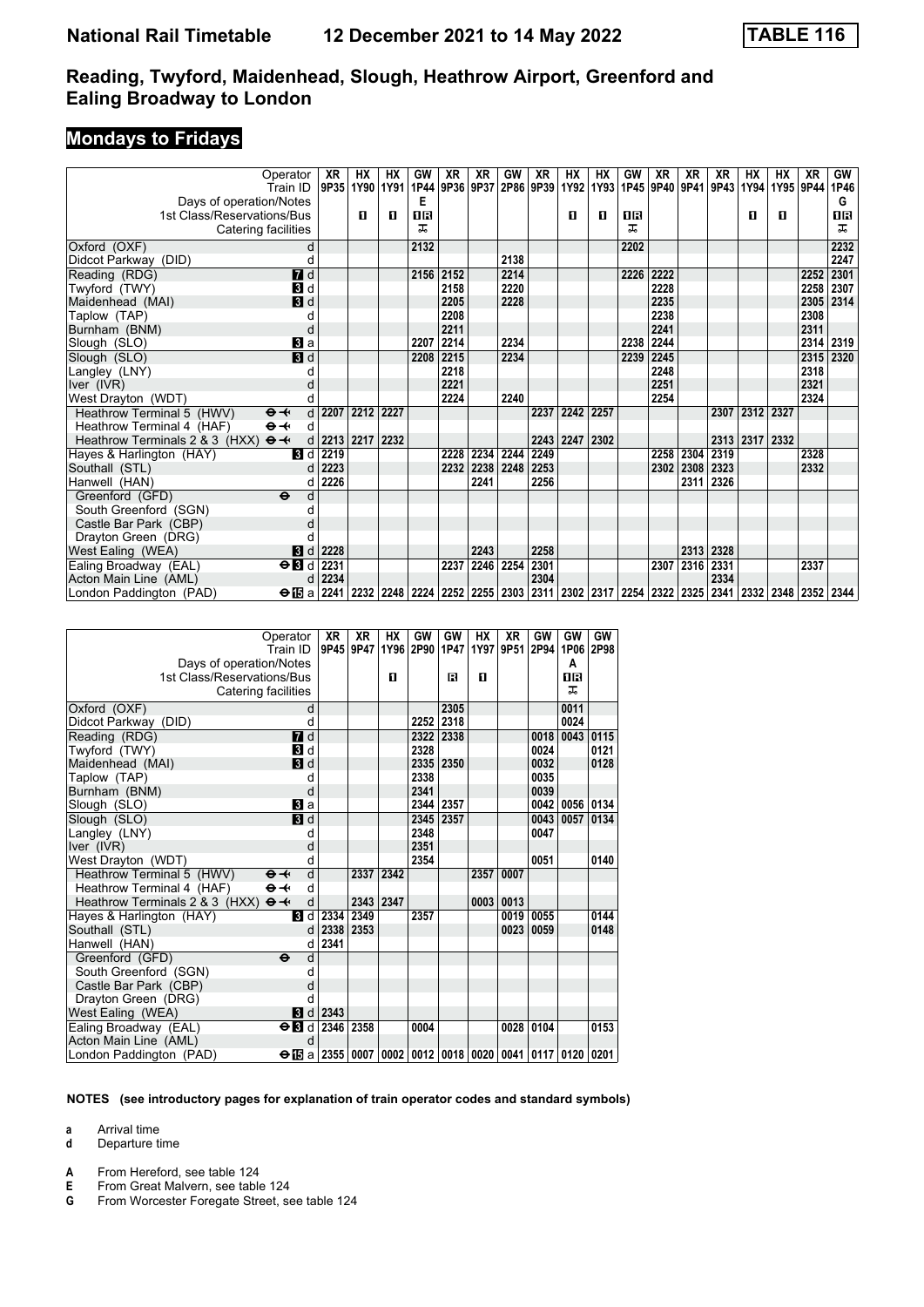## **Saturdays**

| Operator                                            |                         | GW                                     | HХ   | GW        | XR   | НX        | XR             | XR        | HХ                                             | НX             | ΧR   | ΧR        | GW   | GW                  | XR   | HХ   | HХ                        | XR   | XR   |
|-----------------------------------------------------|-------------------------|----------------------------------------|------|-----------|------|-----------|----------------|-----------|------------------------------------------------|----------------|------|-----------|------|---------------------|------|------|---------------------------|------|------|
| Train ID                                            |                         | 2P03 1Y22                              |      | 2P04 9P01 |      |           | 1Y23 9P02 9P03 |           |                                                | 1Y24 1Y25 9P04 |      |           |      | 9P05 2P07 2G03 9P07 |      | 1Y26 | 1Y27                      | 9P08 | 9P09 |
| 1st Class/Reservations/Bus                          |                         |                                        | п    |           |      | п         |                |           | П.                                             | п              |      |           |      |                     |      | п    | п                         |      |      |
| Oxford (OXF)                                        | d                       |                                        |      |           |      |           |                |           |                                                |                |      |           |      |                     |      |      |                           |      |      |
| Didcot Parkway (DID)                                |                         |                                        |      |           |      |           |                |           |                                                |                |      |           |      |                     |      |      |                           |      |      |
| Reading (RDG)                                       | <b>7</b> d              | 0413                                   |      | 0454      |      |           |                |           |                                                |                |      |           | 0544 |                     |      |      |                           | 0552 |      |
| Twyford (TWY)                                       | <b>3</b> d              | 0419                                   |      | 0500      |      |           |                |           |                                                |                |      |           | 0550 |                     |      |      |                           | 0558 |      |
| Maidenhead (MAI)                                    | <b>3</b> d              | 0427                                   |      | 0507      |      |           | 0518           |           |                                                |                | 0535 |           | 0557 |                     |      |      |                           | 0605 |      |
| Taplow (TAP)                                        |                         |                                        |      |           |      |           | 0521           |           |                                                |                | 0538 |           |      |                     |      |      |                           | 0608 |      |
| Burnham (BNM)                                       |                         |                                        |      |           |      |           | 0524           |           |                                                |                | 0541 |           |      |                     |      |      |                           | 0611 |      |
| Slough (SLO)                                        | Blai                    | 0434                                   |      | 0513      |      |           | 0528           |           |                                                |                | 0544 |           | 0603 |                     |      |      |                           | 0615 |      |
| Slough (SLO)                                        | $\blacksquare$          | 0435                                   |      | 0513      |      |           | 0528           |           |                                                |                | 0545 |           | 0603 |                     |      |      |                           | 0615 |      |
| Langley (LNY)                                       |                         |                                        |      |           |      |           | 0532           |           |                                                |                | 0548 |           |      |                     |      |      |                           | 0618 |      |
| Iver (IVR)                                          |                         |                                        |      |           |      |           | 0535           |           |                                                |                | 0551 |           |      |                     |      |      |                           | 0621 |      |
| West Drayton (WDT)                                  |                         | 0442                                   |      | 0519      |      |           | 0539           |           |                                                |                | 0554 |           | 0609 |                     |      |      |                           | 0624 |      |
| Heathrow Terminal 5 (HWV)<br>$\Theta +$             | d                       |                                        | 0512 |           | 0522 | 0527      |                | 0537      | 0542                                           | 0557           |      |           |      |                     | 0607 | 0612 | 0627                      |      |      |
| Heathrow Terminal 4 (HAF)<br>$\Theta - \leftarrow$  | d                       |                                        |      |           |      |           |                |           |                                                |                |      |           |      |                     |      |      |                           |      |      |
| Heathrow Terminals 2 & 3 (HXX) $\Theta \rightarrow$ | d                       |                                        | 0517 |           |      | 0528 0532 |                |           | 0543 0547                                      | 0602           |      |           |      |                     | 0613 | 0617 | 0632                      |      |      |
| Hayes & Harlington (HAY)                            | П<br>d                  | 0446                                   |      | 0523      | 0534 |           | 0543           | 0549      |                                                |                | 0558 | 0604      | 0613 |                     | 0619 |      |                           | 0628 | 0634 |
| Southall (STL)                                      |                         | 0450                                   |      | 0527      | 0538 |           | 0547           | 0553      |                                                |                | 0602 | 0608 0617 |      |                     | 0623 |      |                           | 0632 | 0638 |
| Hanwell (HAN)                                       |                         |                                        |      |           | 0541 |           |                | 0556      |                                                |                |      | 0611      |      |                     | 0626 |      |                           |      | 0641 |
| Greenford (GFD)<br>$\ddot{\mathbf{e}}$              | d                       |                                        |      |           |      |           |                |           |                                                |                |      |           |      | 0612                |      |      |                           |      |      |
| South Greenford (SGN)                               |                         |                                        |      |           |      |           |                |           |                                                |                |      |           |      | 0615                |      |      |                           |      |      |
| Castle Bar Park (CBP)                               |                         |                                        |      |           |      |           |                |           |                                                |                |      |           |      | 0618                |      |      |                           |      |      |
| Drayton Green (DRG)                                 |                         |                                        |      |           |      |           |                |           |                                                |                |      |           |      | 0620                |      |      |                           |      |      |
| West Ealing (WEA)                                   | 3d                      |                                        |      |           | 0543 |           |                | 0558      |                                                |                |      | 0613      |      | 0623a 0628          |      |      |                           |      | 0643 |
| Ealing Broadway (EAL)                               | $\Theta$ $\blacksquare$ | 0455                                   |      | 0532      | 0546 |           |                | 0553 0601 |                                                |                | 0607 | 0616 0623 |      |                     | 0631 |      |                           | 0637 | 0646 |
| Acton Main Line (AML)                               | d                       |                                        |      |           |      |           |                | 0604      |                                                |                |      |           |      |                     | 0634 |      |                           |      |      |
| London Paddington (PAD)                             |                         | $\Theta$ is a 0504 0532 0540 0555 0547 |      |           |      |           |                |           | 0604   0611   0602   0617   0622   0625   0631 |                |      |           |      |                     | 0641 |      | 0632   0647   0652   0655 |      |      |

| Operator<br>Train ID                                | GW                      | GW   | GW<br>1P08 2P15 2G05 9P11 | <b>XR</b>  | НX | НX<br>1Y28   1Y29   9P12   9P13   2P17   2G07   9P15   1Y30   1Y31 | XR   | XR        | GW   | GW         | XR   | HХ                 | HХ | GW   | XR        | XR                                 | GW<br>1P09 9P16 9P17 2P19 2G09 | <b>GW</b> |
|-----------------------------------------------------|-------------------------|------|---------------------------|------------|----|--------------------------------------------------------------------|------|-----------|------|------------|------|--------------------|----|------|-----------|------------------------------------|--------------------------------|-----------|
| 1st Class/Reservations/Bus                          | 0 B                     |      |                           |            | п  | п                                                                  |      |           |      |            |      | п                  | п  | 1R   |           |                                    |                                |           |
|                                                     |                         |      |                           |            |    |                                                                    |      |           |      |            |      |                    |    |      |           |                                    |                                |           |
| Oxford (OXF)                                        | $d$ 0550                |      |                           |            |    |                                                                    |      |           |      |            |      |                    |    | 0632 |           |                                    |                                |           |
| Didcot Parkway (DID)                                | 0604<br>d               | 0547 |                           |            |    |                                                                    |      |           | 0610 |            |      |                    |    |      |           |                                    | 0638                           |           |
| $\blacksquare$ d<br>Reading (RDG)                   | 0620                    | 0614 |                           |            |    |                                                                    | 0622 |           | 0636 |            |      |                    |    |      | 0658 0652 |                                    | 0714                           |           |
| Twyford (TWY)<br>3d                                 |                         | 0620 |                           |            |    |                                                                    | 0628 |           | 0642 |            |      |                    |    |      | 0658      |                                    | 0720                           |           |
| $\mathbf{3}$ d<br>Maidenhead (MAI)                  |                         | 0627 |                           |            |    |                                                                    | 0635 |           | 0649 |            |      |                    |    |      | 0705      |                                    | 0727                           |           |
| Taplow (TAP)                                        |                         |      |                           |            |    |                                                                    | 0638 |           |      |            |      |                    |    |      | 0708      |                                    |                                |           |
| Burnham (BNM)                                       |                         |      |                           |            |    |                                                                    | 0641 |           |      |            |      |                    |    |      | 0711      |                                    |                                |           |
| Slough (SLO)                                        | <b>B</b> a $0631$       | 0633 |                           |            |    |                                                                    | 0644 |           | 0655 |            |      |                    |    |      | 0709 0714 |                                    | 0733                           |           |
| Slough (SLO)                                        | $\blacksquare$ d 0633   | 0634 |                           |            |    |                                                                    | 0645 |           | 0657 |            |      |                    |    |      | 0710 0715 |                                    | 0734                           |           |
| Langley (LNY)                                       |                         |      |                           |            |    |                                                                    | 0648 |           |      |            |      |                    |    |      | 0718      |                                    |                                |           |
| Iver (IVR)                                          |                         |      |                           |            |    |                                                                    | 0651 |           |      |            |      |                    |    |      | 0721      |                                    |                                |           |
| West Drayton (WDT)                                  |                         | 0640 |                           |            |    |                                                                    | 0654 |           | 0704 |            |      |                    |    |      | 0724      |                                    | 0740                           |           |
| Heathrow Terminal 5 (HWV)<br>$\Theta +$             | d                       |      |                           | 0637       |    | 0642 0657                                                          |      |           |      |            |      | 0707 0712 0727     |    |      |           |                                    |                                |           |
| $\Theta \rightarrow$<br>Heathrow Terminal 4 (HAF)   | d                       |      |                           |            |    |                                                                    |      |           |      |            |      |                    |    |      |           |                                    |                                |           |
| Heathrow Terminals 2 & 3 (HXX) $\Theta \rightarrow$ | d                       |      |                           | 0643       |    | 0647 0702                                                          |      |           |      |            |      | 0713   0717   0732 |    |      |           |                                    |                                |           |
| Hayes & Harlington (HAY)<br>3d                      |                         | 0644 |                           | 0649       |    |                                                                    | 0658 | 0704      | 0709 |            | 0719 |                    |    |      |           | 0728 0734 0744                     |                                |           |
| Southall (STL)                                      |                         |      |                           | 0653       |    |                                                                    | 0702 | 0708      |      |            | 0723 |                    |    |      | 0732      | 0738                               |                                |           |
| Hanwell (HAN)                                       |                         |      |                           | 0656       |    |                                                                    |      | 0711      |      |            | 0726 |                    |    |      |           | 0741                               |                                |           |
| Greenford (GFD)<br>$\ddot{\mathbf{e}}$              | d                       |      | 0642                      |            |    |                                                                    |      |           |      | 0714       |      |                    |    |      |           |                                    |                                | 0743      |
| South Greenford (SGN)                               | n                       |      | 0645                      |            |    |                                                                    |      |           |      | 0717       |      |                    |    |      |           |                                    |                                | 0746      |
| Castle Bar Park (CBP)                               |                         |      | 0648                      |            |    |                                                                    |      |           |      | 0720       |      |                    |    |      |           |                                    |                                | 0749      |
| Drayton Green (DRG)                                 |                         |      | 0650                      |            |    |                                                                    |      |           |      | 0722       |      |                    |    |      |           |                                    |                                | 0751      |
| $\mathbf{3}$ d<br>West Ealing (WEA)                 |                         |      |                           | 0653a 0658 |    |                                                                    |      | 0713      |      | 0725a 0728 |      |                    |    |      |           | 0743                               |                                | 0754a     |
| $\Theta$ <b>B</b> d<br>Ealing Broadway (EAL)        |                         | 0651 |                           | 0701       |    |                                                                    | 0707 | 0716 0721 |      |            | 0731 |                    |    |      | 0737      | 0746 0751                          |                                |           |
| Acton Main Line (AML)                               | d                       |      |                           | 0704       |    |                                                                    |      |           |      |            | 0734 |                    |    |      |           |                                    |                                |           |
| London Paddington (PAD)                             | $\Theta$ is a 0649 0701 |      |                           |            |    | 0711 0702 0717 0722 0725 0731                                      |      |           |      |            |      |                    |    |      |           | 0741 0732 0748 0724 0752 0755 0801 |                                |           |

**NOTES (see introductory pages for explanation of train operator codes and standard symbols)**

**a** Arrival time<br>**d** Departure time

**d** Departure time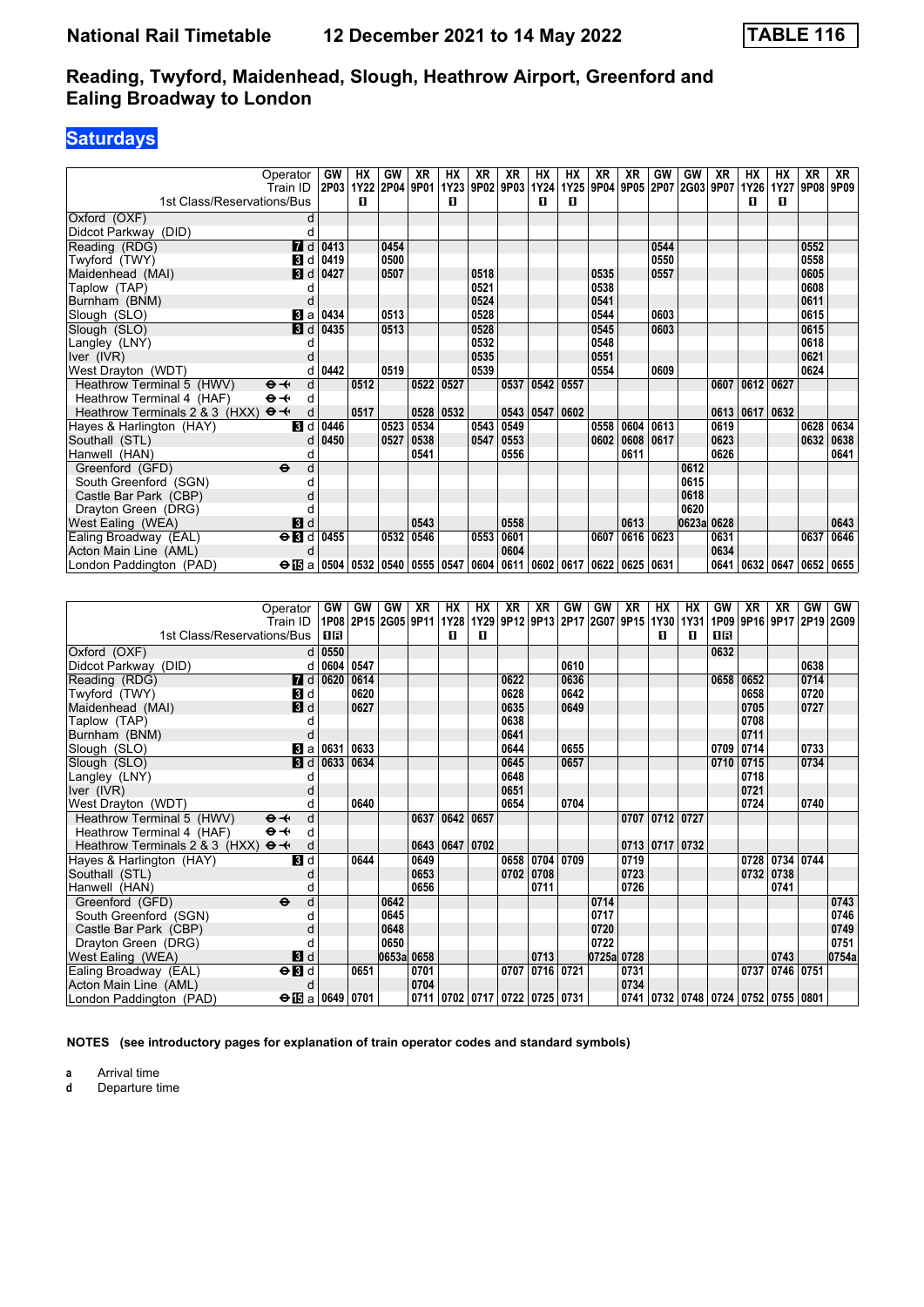### **Saturdays**

| Operator                                                                  | XR        | НX        | <b>HX</b>   | GW        | <b>XR</b> | ХR             | <b>GW</b> | GW                  | XR        | <b>HX</b> | HX                  | GW        | XR   | XR        | GW        | GW                  | X <sub>R</sub> | <b>HX</b>      |
|---------------------------------------------------------------------------|-----------|-----------|-------------|-----------|-----------|----------------|-----------|---------------------|-----------|-----------|---------------------|-----------|------|-----------|-----------|---------------------|----------------|----------------|
| Train ID                                                                  | 9P19 1Y32 |           | 1Y33        | 1P10      |           | 9P20 9P21      |           | 2P21 2G11 9P23 1Y34 |           |           | 1Y35                | 1P11      |      | 9P24 9P25 |           | 2P23 2G13 9P27 1Y36 |                |                |
| Days of operation/Notes                                                   |           |           |             |           |           |                |           |                     |           |           |                     | в         |      |           |           |                     |                |                |
| 1st Class/Reservations/Bus                                                |           | О         | O           | 1B        |           |                |           |                     |           | O         | О                   | ΠR        |      |           |           |                     |                | O.             |
| Catering facilities                                                       |           |           |             | ᠼ         |           |                |           |                     |           |           |                     |           |      |           |           |                     |                |                |
| Oxford (OXF)<br>d                                                         |           |           |             | 0702      |           |                |           |                     |           |           |                     | 0732      |      |           |           |                     |                |                |
| d<br>Didcot Parkway (DID)                                                 |           |           |             |           |           |                | 0708      |                     |           |           |                     |           |      |           | 0738      |                     |                |                |
| $\overline{a}$ d<br>Reading (RDG)                                         |           |           |             | 0726      | 0722      |                | 0745      |                     |           |           |                     | 0756      | 0752 |           | 0815      |                     |                |                |
| 3d<br>Twyford (TWY)                                                       |           |           |             |           | 0728      |                | 0751      |                     |           |           |                     |           | 0758 |           | 0821      |                     |                |                |
| $\blacksquare$<br>Maidenhead (MAI)                                        |           |           |             |           | 0735      |                | 0758      |                     |           |           |                     |           | 0805 |           | 0828      |                     |                |                |
| Taplow (TAP)<br>d                                                         |           |           |             |           | 0738      |                |           |                     |           |           |                     |           | 0808 |           |           |                     |                |                |
| d<br>Burnham (BNM)                                                        |           |           |             |           | 0741      |                |           |                     |           |           |                     |           | 0811 |           |           |                     |                |                |
| $\mathbf{B}$ a<br>Slough (SLO)                                            |           |           |             | 0738      | 0744      |                | 0804      |                     |           |           |                     | 0807      | 0814 |           | 0834      |                     |                |                |
| 3d<br>Slough (SLO)                                                        |           |           |             | 0739      | 0745      |                | 0804      |                     |           |           |                     | 0808      | 0815 |           | 0834      |                     |                |                |
| Langley (LNY)<br>d                                                        |           |           |             |           | 0748      |                |           |                     |           |           |                     |           | 0818 |           |           |                     |                |                |
| Iver (IVR)<br>d                                                           |           |           |             |           | 0751      |                |           |                     |           |           |                     |           | 0821 |           |           |                     |                |                |
| West Drayton (WDT)<br>d                                                   |           |           |             |           | 0754      |                | 0810      |                     |           |           |                     |           | 0824 |           | 0840      |                     |                |                |
| Heathrow Terminal 5 (HWV)<br>d<br>$\mathbf{\Theta}$ $\mathbf{\leftarrow}$ | 0737      | 0742      | 0757        |           |           |                |           |                     | 0807      | 0812      | 0827                |           |      |           |           |                     | 0837           | 0842           |
| $\Theta \rightarrow$<br>Heathrow Terminal 4 (HAF)<br>d                    |           |           |             |           |           |                |           |                     |           |           |                     |           |      |           |           |                     |                |                |
| $\Theta +$<br>Heathrow Terminals 2 & 3 (HXX)<br>d                         |           | 0743 0747 | 0802        |           |           |                |           |                     | 0813      | 0817      | 0832                |           |      |           |           |                     | 0843           | 0847           |
| Hayes & Harlington (HAY)<br>$\blacksquare$                                | 0749      |           |             |           | 0758      | 0804           | 0814      |                     | 0819      |           |                     |           | 0828 | 0834      | 0844      |                     | 0849           |                |
| Southall (STL)<br>d                                                       | 0753      |           |             |           | 0802      | 0808           |           |                     | 0823      |           |                     |           | 0832 | 0838      |           |                     | 0853           |                |
| Hanwell (HAN)<br>d                                                        | 0756      |           |             |           |           | 0811           |           |                     | 0826      |           |                     |           |      | 0841      |           |                     | 0856           |                |
| $\ddot{\mathbf{e}}$<br>Greenford (GFD)<br>d                               |           |           |             |           |           |                |           | 0813                |           |           |                     |           |      |           |           | 0842                |                |                |
| South Greenford (SGN)<br>d                                                |           |           |             |           |           |                |           | 0816                |           |           |                     |           |      |           |           | 0845                |                |                |
| Castle Bar Park (CBP)<br>d                                                |           |           |             |           |           |                |           | 0819                |           |           |                     |           |      |           |           | 0848                |                |                |
| Drayton Green (DRG)<br>d                                                  |           |           |             |           |           |                |           | 0821                |           |           |                     |           |      |           |           | 0850                |                |                |
| 3d<br>West Ealing (WEA)                                                   | 0758      |           |             |           |           | 0813           |           | 0824a 0828          |           |           |                     |           |      | 0843      |           | 0853a 0858          |                |                |
| $\Theta$ <b>B</b> d<br>Ealing Broadway (EAL)                              | 0801      |           |             |           | 0807      | 0816 0821      |           |                     | 0831      |           |                     |           | 0837 | 0846      | 0853      |                     | 0901           |                |
| Acton Main Line (AML)<br>d                                                | 0804      |           |             |           |           |                |           |                     | 0834      |           |                     |           |      |           |           |                     | 0904           |                |
| $\Theta$ is a<br>London Paddington (PAD)                                  | 0811      |           | 0802 0817   | 0754      | 0822      | 0825           | 0831      |                     | 0841      | 0832      | 0847                | 0824      | 0852 | 0855 0901 |           |                     | 0911           | 0902           |
|                                                                           |           |           |             |           |           |                |           |                     |           |           |                     |           |      |           |           |                     |                |                |
|                                                                           |           |           |             |           |           |                |           |                     |           |           |                     |           |      |           |           |                     |                |                |
| Operator                                                                  | <b>HX</b> | GW        | <b>XR</b>   | <b>XR</b> | GW        | GW             | <b>XR</b> | <b>HX</b>           | <b>HX</b> | GW        | <b>XR</b>           | <b>XR</b> | GW   | GW        | <b>XR</b> | <b>HX</b>           | <b>HX</b>      | GW             |
| Train ID                                                                  |           | 1Y37 1P12 | 9P28        | 9P29      |           | 2P25 2G15 9P31 |           | 1Y38                | 1Y39      |           | 1P13 9P32 9P33 2P27 |           |      | 2G17      | 9P35      |                     |                | 1Y40 1Y41 1P14 |
| Days of operation/Notes                                                   |           |           |             |           |           |                |           |                     |           | A         |                     |           |      |           |           |                     |                |                |
| 1st Class/Reservations/Bus                                                | п         | 1B        |             |           |           |                |           | О                   | п         | 1R        |                     |           |      |           |           | п                   | O.             | 18             |
| Catering facilities                                                       |           | ᠼ         |             |           |           |                |           |                     |           | ᠼ         |                     |           |      |           |           |                     |                | ᠼ              |
| Oxford (OXF)<br>d                                                         |           | 0802      |             |           |           |                |           |                     |           | 0832      |                     |           |      |           |           |                     |                | 0902           |
| Didcot Parkway (DID)<br>d                                                 |           |           |             |           | 0808      |                |           |                     |           |           |                     |           | 0838 |           |           |                     |                |                |
| $\overline{d}$<br>Reading (RDG)                                           |           | 0826      | 0822        |           | 0845      |                |           |                     |           | 0857      | 0852                |           | 0915 |           |           |                     |                | 0927           |
| $\blacksquare$<br>Twyford (TWY)                                           |           |           | 0828        |           | 0851      |                |           |                     |           |           | 0858                |           | 0921 |           |           |                     |                |                |
| 3d<br>Maidenhead (MAI)                                                    |           |           | 0835        |           | 0858      |                |           |                     |           |           | 0905                |           | 0929 |           |           |                     |                |                |
| Tanlow (TAP)<br>Ч                                                         |           |           | <b>0838</b> |           |           |                |           |                     |           |           | <b>NOUS</b>         |           |      |           |           |                     |                |                |

| Twyford (TWY)                                       | 3d                                               |          |      | 0828 |      | 0851 |            |      |           |                                    |      | 0858 |                | 0921 |            |      |                    |      |                    |
|-----------------------------------------------------|--------------------------------------------------|----------|------|------|------|------|------------|------|-----------|------------------------------------|------|------|----------------|------|------------|------|--------------------|------|--------------------|
| Maidenhead (MAI)                                    | <b>3</b> d                                       |          |      | 0835 |      | 0858 |            |      |           |                                    |      | 0905 |                | 0929 |            |      |                    |      |                    |
| Taplow (TAP)                                        |                                                  |          |      | 0838 |      |      |            |      |           |                                    |      | 0908 |                |      |            |      |                    |      |                    |
| Burnham (BNM)                                       |                                                  |          |      | 0841 |      |      |            |      |           |                                    |      | 0911 |                |      |            |      |                    |      |                    |
| Slough (SLO)                                        | $\mathbf{B}$ a                                   |          | 0838 | 0844 |      | 0904 |            |      |           |                                    | 0908 | 0915 |                | 0935 |            |      |                    |      | 0939               |
| Slough (SLO)                                        | 3d                                               |          | 0839 | 0845 |      | 0904 |            |      |           |                                    | 0909 | 0915 |                | 0935 |            |      |                    |      | 0940               |
| Langley (LNY)                                       |                                                  |          |      | 0848 |      |      |            |      |           |                                    |      | 0918 |                |      |            |      |                    |      |                    |
| Iver (IVR)                                          |                                                  |          |      | 0851 |      |      |            |      |           |                                    |      | 0921 |                |      |            |      |                    |      |                    |
| West Drayton (WDT)                                  |                                                  |          |      | 0854 |      | 0910 |            |      |           |                                    |      | 0924 |                | 0941 |            |      |                    |      |                    |
| Heathrow Terminal 5 (HWV)                           | $\Theta \rightarrow$                             | $d$ 0857 |      |      |      |      |            |      | 0907 0912 | 0927                               |      |      |                |      |            |      | 0937   0942   0957 |      |                    |
| Heathrow Terminal 4 (HAF)                           | $\Theta +$<br>d                                  |          |      |      |      |      |            |      |           |                                    |      |      |                |      |            |      |                    |      |                    |
| Heathrow Terminals 2 & 3 (HXX) $\Theta \rightarrow$ | d                                                | 0902     |      |      |      |      |            |      |           | 0913 0917 0932                     |      |      |                |      |            |      | 0943 0947          | 1002 |                    |
| Hayes & Harlington (HAY)                            | BI d                                             |          |      | 0858 | 0904 | 0914 |            | 0919 |           |                                    |      |      | 0928 0934 0945 |      |            | 0949 |                    |      |                    |
| Southall (STL)                                      |                                                  |          |      | 0902 | 0908 |      |            | 0923 |           |                                    |      |      | 0932 0938      |      |            | 0953 |                    |      |                    |
| Hanwell (HAN)                                       |                                                  |          |      |      | 0911 |      |            | 0926 |           |                                    |      |      | 0941           |      |            | 0956 |                    |      |                    |
| Greenford (GFD)                                     | $\ddot{\mathbf{e}}$                              |          |      |      |      |      | 0912       |      |           |                                    |      |      |                |      | 0942       |      |                    |      |                    |
| South Greenford (SGN)                               |                                                  |          |      |      |      |      | 0915       |      |           |                                    |      |      |                |      | 0945       |      |                    |      |                    |
| Castle Bar Park (CBP)                               |                                                  |          |      |      |      |      | 0918       |      |           |                                    |      |      |                |      | 0948       |      |                    |      |                    |
| Drayton Green (DRG)                                 |                                                  |          |      |      |      |      | 0920       |      |           |                                    |      |      |                |      | 0950       |      |                    |      |                    |
| West Ealing (WEA)                                   | 3d                                               |          |      |      | 0913 |      | 0923a 0928 |      |           |                                    |      |      | 0943           |      | 0953a 0958 |      |                    |      |                    |
| Ealing Broadway (EAL)                               | $\Theta$ $\blacksquare$                          |          |      | 0907 | 0916 | 0921 |            | 0931 |           |                                    |      | 0937 | 0946 0953      |      |            | 1001 |                    |      |                    |
| Acton Main Line (AML)                               |                                                  |          |      |      |      |      |            | 0934 |           |                                    |      |      |                |      |            | 1004 |                    |      |                    |
| London Paddington (PAD)                             | $\Theta$ is a   0917   0853   0922   0925   0931 |          |      |      |      |      |            |      |           | 0941 0933 0947 0924 0952 0955 1001 |      |      |                |      |            | 1011 |                    |      | 1002   1017   0954 |

#### **NOTES (see introductory pages for explanation of train operator codes and standard symbols)**

**a** Arrival time

**d** Departure time

**A** From Hereford, see table 124<br>**B** From Great Malvern see table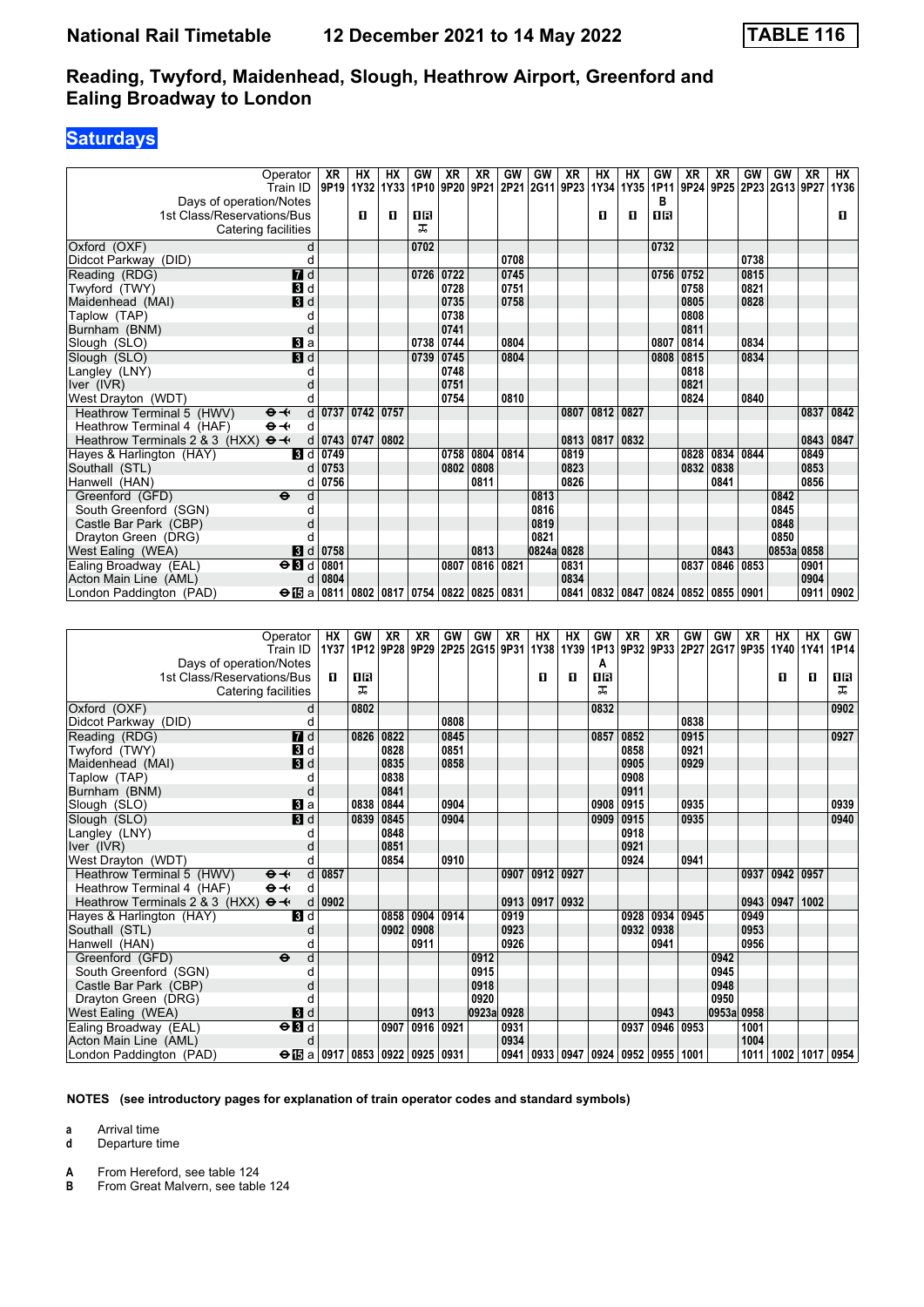### **Saturdays**

|                                                                              | Operator<br>Train ID     | XR<br>9P36 9P37 | <b>XR</b> | GW<br>2P29      | GW    | <b>XR</b>       | <b>HX</b><br> 2G19 9P39 1Y42 1Y43 | HX        | GW<br>1P15          | XR<br>9P40 | <b>XR</b> | GW        | GW         | <b>XR</b><br> 9P41   2P31   2G21   9P43   1Y44 | <b>HX</b> | <b>HX</b><br>1Y45 | GW<br>1P16 9P44 9P45 | <b>XR</b> | XR   |
|------------------------------------------------------------------------------|--------------------------|-----------------|-----------|-----------------|-------|-----------------|-----------------------------------|-----------|---------------------|------------|-----------|-----------|------------|------------------------------------------------|-----------|-------------------|----------------------|-----------|------|
| Days of operation/Notes<br>1st Class/Reservations/Bus<br>Catering facilities |                          |                 |           |                 |       |                 | п                                 | O         | А<br><b>08</b><br>ᅚ |            |           |           |            |                                                | п         | п                 | 0 B<br>ᅚ             |           |      |
| Oxford (OXF)                                                                 | d                        |                 |           |                 |       |                 |                                   |           | 0932                |            |           |           |            |                                                |           |                   | 1002                 |           |      |
| Didcot Parkway (DID)                                                         | d                        |                 |           | 0908            |       |                 |                                   |           |                     |            |           | 0938      |            |                                                |           |                   |                      |           |      |
| Reading (RDG)                                                                | $\overline{a}$ d         | 0922            |           | 0945            |       |                 |                                   |           | 0956                | 0952       |           | 1015      |            |                                                |           |                   | 1027                 | 1022      |      |
| Twyford (TWY)                                                                | В<br>d                   | 0928            |           | 0951            |       |                 |                                   |           |                     | 0958       |           | 1021      |            |                                                |           |                   |                      | 1028      |      |
| Maidenhead (MAI)                                                             | $\blacksquare$           | 0935            |           | 0958            |       |                 |                                   |           |                     | 1005       |           | 1028      |            |                                                |           |                   |                      | 1035      |      |
| Taplow (TAP)                                                                 | d                        | 0938            |           |                 |       |                 |                                   |           |                     | 1008       |           |           |            |                                                |           |                   |                      | 1038      |      |
| Burnham (BNM)                                                                | d                        | 0941            |           |                 |       |                 |                                   |           |                     | 1011       |           |           |            |                                                |           |                   |                      | 1041      |      |
| Slough (SLO)                                                                 | $\blacksquare$ a         | 0944            |           | 1004            |       |                 |                                   |           | 1007                | 1014       |           | 1034      |            |                                                |           |                   | 1038                 | 1044      |      |
| Slough (SLO)                                                                 | $\blacksquare$           | 0945            |           | 1004            |       |                 |                                   |           | 1008                | 1015       |           | 1034      |            |                                                |           |                   | 1039                 | 1045      |      |
| Langley (LNY)                                                                | d                        | 0948            |           |                 |       |                 |                                   |           |                     | 1018       |           |           |            |                                                |           |                   |                      | 1048      |      |
| Iver (IVR)                                                                   |                          | 0951            |           |                 |       |                 |                                   |           |                     | 1021       |           |           |            |                                                |           |                   |                      | 1051      |      |
| West Drayton (WDT)                                                           | C                        | 0954            |           | 1010            |       |                 |                                   |           |                     | 1024       |           | 1040      |            |                                                |           |                   |                      | 1054      |      |
| Heathrow Terminal 5 (HWV)                                                    | d<br>$\Theta +$          |                 |           |                 |       | 1007            | 1012                              | 1027      |                     |            |           |           |            | 1037                                           | 1042      | 1057              |                      |           |      |
| Heathrow Terminal 4 (HAF)                                                    | $\Theta +$<br>d          |                 |           |                 |       |                 |                                   |           |                     |            |           |           |            |                                                |           |                   |                      |           |      |
| Heathrow Terminals 2 & 3 (HXX)                                               | $\Theta +$<br>d          |                 |           |                 |       | 1013            | 1017                              | 1032      |                     |            |           |           |            | 1043                                           | 1047      | 1102              |                      |           |      |
| Hayes & Harlington (HAY)                                                     | <b>3</b> d               | 0958            | 1004      | 1014            |       | 1019            |                                   |           |                     | 1028       | 1034      | 1045      |            | 1049                                           |           |                   |                      | 1058      | 1104 |
| Southall (STL)                                                               | d                        | 1002            | 1008      |                 |       | 1023            |                                   |           |                     | 1032       | 1038      |           |            | 1053                                           |           |                   |                      | 1102      | 1108 |
| Hanwell (HAN)                                                                | d                        |                 | 1011      |                 |       | 1026            |                                   |           |                     |            | 1041      |           |            | 1056                                           |           |                   |                      |           | 1111 |
| Greenford (GFD)                                                              | $\ddot{\mathbf{e}}$<br>d |                 |           |                 | 1012  |                 |                                   |           |                     |            |           |           | 1042       |                                                |           |                   |                      |           |      |
| South Greenford (SGN)                                                        | d                        |                 |           |                 | 1015  |                 |                                   |           |                     |            |           |           | 1045       |                                                |           |                   |                      |           |      |
| Castle Bar Park (CBP)                                                        | d                        |                 |           |                 | 1018  |                 |                                   |           |                     |            |           |           | 1048       |                                                |           |                   |                      |           |      |
| Drayton Green (DRG)                                                          | d                        |                 |           |                 | 1021  |                 |                                   |           |                     |            |           |           | 1050       |                                                |           |                   |                      |           |      |
| West Ealing (WEA)                                                            | $\blacksquare$           |                 | 1013      |                 | 1024a | 1028            |                                   |           |                     |            | 1043      |           | 1053a 1058 |                                                |           |                   |                      |           | 1113 |
| Ealing Broadway (EAL)                                                        | $\Theta$ <b>B</b> d      | 1007            | 1016 1024 |                 |       | 1031            |                                   |           |                     | 1037       | 1046      | 1053      |            | 1101                                           |           |                   |                      | 1107      | 1116 |
| Acton Main Line (AML)                                                        | d                        |                 |           |                 |       | 1034            |                                   |           |                     |            |           |           |            | 1104                                           |           |                   |                      |           |      |
| London Paddington (PAD)                                                      | $\Theta$ ibal            | 1022            | 1025 1032 |                 |       | 1041            | 1032                              | 1047      |                     | 1024 1052  | 1055      | 1102      |            | 1111                                           |           | 1102 1117         | 1054 1122 1125       |           |      |
|                                                                              |                          |                 |           |                 |       |                 |                                   |           |                     |            |           |           |            |                                                |           |                   |                      |           |      |
|                                                                              | Operator                 | GW              | GW        | $X\overline{R}$ | HX    | $\overline{HX}$ | GW                                | <b>XR</b> | <b>XR</b>           | GW         | GW        | <b>XR</b> | <b>HX</b>  | <b>HX</b>                                      | GW        | $X\overline{R}$   | <b>XR</b>            | GW        | GW   |
|                                                                              | Train ID                 | 2P33 2G23       |           | 9P47            | 1Y46  | 1Y47            | 1P17                              | 9P48      | 9P49                | 2P35       | 2G25 9P51 |           |            | 1Y48 1Y49 1P18                                 |           | 9P52              | 9P53 2P37 2G27       |           |      |
| Days of operation/Notes                                                      |                          |                 |           |                 |       |                 | в                                 |           |                     |            |           |           |            |                                                |           |                   |                      |           |      |
| 1st Class/Reservations/Bus                                                   |                          |                 |           |                 | п     | п               | <b>08</b>                         |           |                     |            |           |           | п          | п                                              | <b>08</b> |                   |                      |           |      |
| Catering facilities                                                          |                          |                 |           |                 |       |                 | ᠼ                                 |           |                     |            |           |           |            |                                                | ᠼ         |                   |                      |           |      |
| $\Lambda$ rford $(\Lambda X)$                                                | $\mathsf{r}$             |                 |           |                 |       |                 | 1032                              |           |                     |            |           |           |            |                                                | 1101      |                   |                      |           |      |

| 1st Class/Reservations/Bus                   |                 |                    |            |      | н              | п    | шв                                             |                |      |      |            |      | н         | -11  | 11 B |      |                                                |      |       |
|----------------------------------------------|-----------------|--------------------|------------|------|----------------|------|------------------------------------------------|----------------|------|------|------------|------|-----------|------|------|------|------------------------------------------------|------|-------|
| Catering facilities                          |                 |                    |            |      |                |      | ᅚ                                              |                |      |      |            |      |           |      |      |      |                                                |      |       |
| Oxford (OXF)                                 | d               |                    |            |      |                |      | 1032                                           |                |      |      |            |      |           |      | 1101 |      |                                                |      |       |
| Didcot Parkway (DID)                         |                 | 1006               |            |      |                |      |                                                |                |      | 1038 |            |      |           |      |      |      |                                                | 1106 |       |
| Reading (RDG)                                | 7d              | 1045               |            |      |                |      | 1056                                           | $ 1052\rangle$ |      | 1115 |            |      |           |      | 1127 | 1122 |                                                | 1145 |       |
| Twyford (TWY)                                | $\mathbf{3}$ d  | 1051               |            |      |                |      |                                                | 1058           |      | 1121 |            |      |           |      |      | 1128 |                                                | 1151 |       |
| Maidenhead (MAI)                             | $\mathbf{B}$ d  | 1058               |            |      |                |      |                                                | 1105           |      | 1128 |            |      |           |      |      | 1135 |                                                | 1158 |       |
| Taplow (TAP)                                 |                 |                    |            |      |                |      |                                                | 1108           |      |      |            |      |           |      |      | 1138 |                                                |      |       |
| Burnham (BNM)                                |                 |                    |            |      |                |      |                                                | 1111           |      |      |            |      |           |      |      | 1141 |                                                |      |       |
| Slough (SLO)                                 | $ 3 $ a         | 1104               |            |      |                |      | 1107                                           | 1114           |      | 1134 |            |      |           |      | 1138 | 1144 |                                                | 1204 |       |
| Slough (SLO)                                 | 3d              | 1104               |            |      |                |      | 1108                                           | 1115           |      | 1134 |            |      |           |      | 1139 | 1145 |                                                | 1204 |       |
| Langley (LNY)                                |                 |                    |            |      |                |      |                                                | 1118           |      |      |            |      |           |      |      | 1148 |                                                |      |       |
| lver (IVR)                                   |                 |                    |            |      |                |      |                                                | 1121           |      |      |            |      |           |      |      | 1151 |                                                |      |       |
| West Drayton (WDT)                           |                 | 1110               |            |      |                |      |                                                | 1124           |      | 1140 |            |      |           |      |      | 1154 |                                                | 1210 |       |
| $\Theta +$<br>Heathrow Terminal 5 (HWV)      | d               |                    |            | 1107 | 1112           | 1127 |                                                |                |      |      |            | 1137 | 1142      | 1157 |      |      |                                                |      |       |
| Heathrow Terminal 4 (HAF)<br>$\Theta +$      | d               |                    |            |      |                |      |                                                |                |      |      |            |      |           |      |      |      |                                                |      |       |
| $\Theta +$<br>Heathrow Terminals 2 & 3 (HXX) |                 |                    |            |      | 1113 1117 1132 |      |                                                |                |      |      |            |      | 1143 1147 | 1202 |      |      |                                                |      |       |
| Hayes & Harlington (HAY)                     | <b>3</b> d      | 1114               |            | 1119 |                |      |                                                | 1128 1134      |      | 1144 |            | 1149 |           |      |      | 1158 | 1204                                           | 1214 |       |
| Southall (STL)                               |                 |                    |            | 1123 |                |      |                                                | 1132           | 1138 |      |            | 1153 |           |      |      | 1202 | 1208                                           |      |       |
| Hanwell (HAN)                                |                 |                    |            | 1126 |                |      |                                                |                | 1141 |      |            | 1156 |           |      |      |      | 1211                                           |      |       |
| Greenford (GFD)<br>$\ddot{\mathbf{e}}$       | d               |                    | 1113       |      |                |      |                                                |                |      |      | 1142       |      |           |      |      |      |                                                |      | 1212  |
| South Greenford (SGN)                        |                 |                    | 1116       |      |                |      |                                                |                |      |      | 1145       |      |           |      |      |      |                                                |      | 1215  |
| Castle Bar Park (CBP)                        |                 |                    | 1119       |      |                |      |                                                |                |      |      | 1148       |      |           |      |      |      |                                                |      | 1218  |
| Drayton Green (DRG)                          |                 |                    | 1120       |      |                |      |                                                |                |      |      | 1150       |      |           |      |      |      |                                                |      | 1220  |
| West Ealing (WEA)                            | $\mathbf{3}$ d  |                    | 1124a 1128 |      |                |      |                                                |                | 1143 |      | 1153a 1158 |      |           |      |      |      | 1213                                           |      | 1223a |
| Ealing Broadway (EAL)                        | $\overline{AB}$ | 1123               |            | 1131 |                |      |                                                | 1137           | 1146 | 1151 |            | 1201 |           |      |      | 1207 | 1216                                           | 1221 |       |
| Acton Main Line (AML)                        |                 |                    |            | 1134 |                |      |                                                |                |      |      |            | 1204 |           |      |      |      |                                                |      |       |
| London Paddington (PAD)                      |                 | $\Theta$ is a 1131 |            |      |                |      | 1141   1132   1147   1124   1152   1155   1201 |                |      |      |            |      |           |      |      |      | 1211   1202   1217   1153   1222   1225   1231 |      |       |

#### **NOTES (see introductory pages for explanation of train operator codes and standard symbols)**

**a** Arrival time

**d** Departure time

**A** From Hereford, see table 124<br>**B** From Great Malvern see table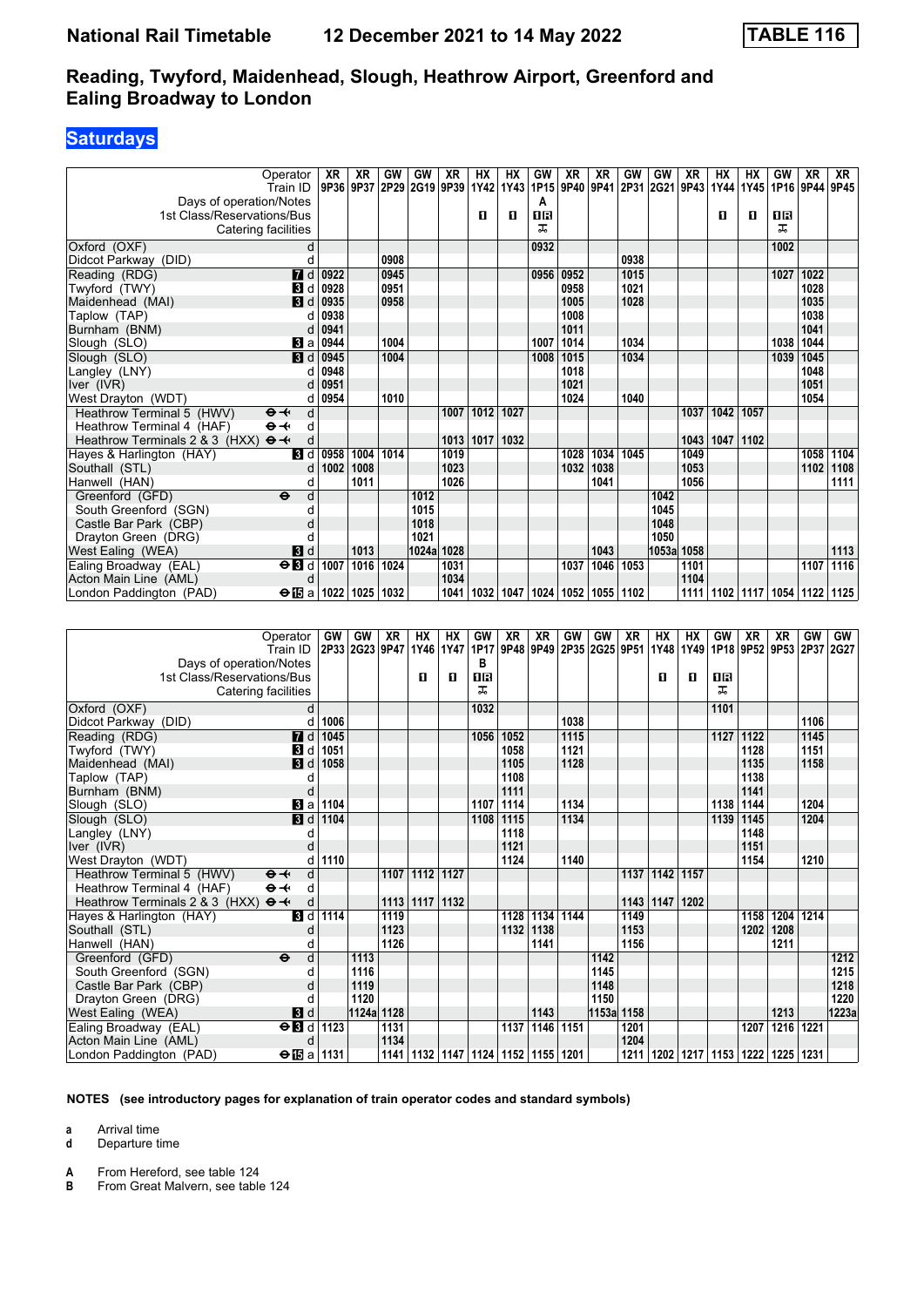## **Saturdays**

| Operator                                     | XR        | HX        | <b>HX</b> | GW        | <b>XR</b>   | <b>XR</b>                     | GW        | GW         | <b>XR</b>   | <b>HX</b> | HX             | GW        | <b>XR</b>                     | <b>XR</b> | GW        | <b>XR</b>           | <b>HX</b>   | НX        |
|----------------------------------------------|-----------|-----------|-----------|-----------|-------------|-------------------------------|-----------|------------|-------------|-----------|----------------|-----------|-------------------------------|-----------|-----------|---------------------|-------------|-----------|
| Train ID                                     |           | 9P55 1Y50 | 1Y51      | 1P19      |             | 9P56 9P57                     | 2P39      | 2G29 9P59  |             |           | 1Y52 1Y53 1P20 |           | 9P60 9P61                     |           | 2P41      | 9P63                |             | 1Y54 1Y55 |
| Days of operation/Notes                      |           |           |           | в<br>0B   |             |                               |           |            |             | п         |                | 0R        |                               |           |           |                     |             |           |
| 1st Class/Reservations/Bus                   |           | O         | п         | ᠼ         |             |                               |           |            |             |           | O              | ᠼ         |                               |           |           |                     | 0           | o         |
| Catering facilities                          |           |           |           |           |             |                               |           |            |             |           |                |           |                               |           |           |                     |             |           |
| Oxford (OXF)                                 | d         |           |           | 1132      |             |                               |           |            |             |           |                | 1202      |                               |           |           |                     |             |           |
| Didcot Parkway (DID)                         | d         |           |           |           |             |                               | 1138      |            |             |           |                |           |                               |           | 1208      |                     |             |           |
| $\overline{a}$ d<br>Reading (RDG)            |           |           |           |           | 1157   1152 |                               | 1211      |            |             |           |                | 1227      | 1222                          |           | 1245      |                     |             |           |
| $\blacksquare$<br>Twyford (TWY)              |           |           |           |           | 1158        |                               | 1217      |            |             |           |                |           | 1228                          |           | 1251      |                     |             |           |
| $\blacksquare$<br>Maidenhead (MAI)           |           |           |           |           | 1205        |                               | 1224      |            |             |           |                |           | 1235                          |           | 1258      |                     |             |           |
| Taplow (TAP)                                 | d         |           |           |           | 1208        |                               |           |            |             |           |                |           | 1238                          |           |           |                     |             |           |
| Burnham (BNM)                                | d         |           |           |           | 1211        |                               |           |            |             |           |                |           | 1241                          |           |           |                     |             |           |
| Slough (SLO)<br>$\bf{B}$ a                   |           |           |           | 1208      | 1214        |                               | 1230      |            |             |           |                | 1238      | 1244                          |           | 1304      |                     |             |           |
| $\overline{\mathbf{3}}$ d<br>Slough (SLO)    |           |           |           | 1209      | 1215        |                               | 1231      |            |             |           |                | 1239      | 1245                          |           | 1304      |                     |             |           |
| Langley (LNY)                                | d         |           |           |           | 1218        |                               |           |            |             |           |                |           | 1248                          |           |           |                     |             |           |
| Iver (IVR)                                   |           |           |           |           | 1221        |                               |           |            |             |           |                |           | 1251                          |           |           |                     |             |           |
| West Drayton (WDT)                           |           |           |           |           | 1224        |                               | 1237      |            |             |           |                |           | 1254                          |           | 1310      |                     |             |           |
| Heathrow Terminal 5 (HWV)<br>$\Theta +$      | 1207<br>d | 1212      | 1227      |           |             |                               |           |            | 1237        | 1242      | 1257           |           |                               |           |           | 1307                | 1312 1327   |           |
| $\Theta +$<br>Heathrow Terminal 4 (HAF)      | d         |           |           |           |             |                               |           |            |             |           |                |           |                               |           |           |                     |             |           |
| $\Theta +$<br>Heathrow Terminals 2 & 3 (HXX) | 1213<br>d | 1217      | 1232      |           |             |                               |           |            | 1243        | 1247      | 1302           |           |                               |           |           | 1313                | 1317        | 1332      |
| Hayes & Harlington (HAY)<br><b>B</b> Id      | 1219      |           |           |           | 1228        | 1234                          | 1242      |            | 1249        |           |                |           | 1258                          | 1305      | 1314      | 1319                |             |           |
| Southall (STL)                               | 1223<br>d |           |           |           | 1232        | 1238                          |           |            | 1253        |           |                |           | 1302                          | 1308      |           | 1323                |             |           |
| Hanwell (HAN)                                | 1226<br>d |           |           |           |             | 1241                          |           |            | 1256        |           |                |           |                               | 1311      |           | 1326                |             |           |
| $\ddot{\mathbf{e}}$<br>Greenford (GFD)       | d         |           |           |           |             |                               |           | 1246       |             |           |                |           |                               |           |           |                     |             |           |
| South Greenford (SGN)                        | d         |           |           |           |             |                               |           | 1249       |             |           |                |           |                               |           |           |                     |             |           |
| Castle Bar Park (CBP)                        |           |           |           |           |             |                               |           | 1252       |             |           |                |           |                               |           |           |                     |             |           |
| Drayton Green (DRG)                          |           |           |           |           |             |                               |           | 1254       |             |           |                |           |                               |           |           |                     |             |           |
| $\mathbf{B}$ d<br>West Ealing (WEA)          | 1228      |           |           |           |             | 1243                          |           | 1257a 1258 |             |           |                |           |                               | 1313      |           | 1328                |             |           |
| $\Theta$ <b>B</b> d<br>Ealing Broadway (EAL) | 1231      |           |           |           | 1237        | 1246 1251                     |           |            | 1301        |           |                |           |                               | 1307 1316 | 1321      | 1331                |             |           |
| Acton Main Line (AML)                        | 1234<br>d |           |           |           |             |                               |           |            | 1304        |           |                |           |                               |           |           | 1334                |             |           |
| London Paddington (PAD)<br>$\bigoplus$ a     | 1241      |           | 1232 1247 | 1224      |             | 1252   1255   1301            |           |            | 1311        | 1302      |                | 1317 1254 | 1322                          | 1325      | 1331      | 1341                |             | 1332 1347 |
|                                              |           |           |           |           |             |                               |           |            |             |           |                |           |                               |           |           |                     |             |           |
|                                              |           |           |           |           |             |                               |           |            |             |           |                |           |                               |           |           |                     |             |           |
| Operator                                     | GW        | XR        | GW        | <b>XR</b> | GW          | <b>XR</b>                     | <b>HX</b> | <b>HX</b>  | GW          | <b>XR</b> | GW             | <b>XR</b> | GW                            | <b>XR</b> | <b>HX</b> | <b>HX</b>           | GW          | <b>XR</b> |
| Train ID                                     | 1P21      |           |           |           |             | 9P64 2G31 9P65 2P43 9P67 1Y56 |           | 1Y57       |             |           |                |           | 1P22 9P68 2G33 9P69 2P45 9P71 |           |           | 1Y58 1Y59 1P23 9P72 |             |           |
| Days of operation/Notes                      | в         |           |           |           |             |                               |           |            |             |           |                |           |                               |           |           |                     | в           |           |
| 1 of Close (Decemptions (Due)                | ពត        |           |           |           |             |                               | m.        | n.         | <b>CURL</b> |           |                |           |                               |           | m.        | m.                  | <b>CURL</b> |           |

| Days of operation/Notes<br>1st Class/Reservations/Bus<br>Catering facilities | Train id.                 | в<br>1R<br>ᠼ            |      |       |      |             | 121   1243   1253   1263   12743   1281   1391   1372   1282   1293   1294   1295   1296   1397   1397   1397 | $\blacksquare$ | п    | 1B<br>ㅈ                          |      |            |           |      |      | п    | п                                              | в<br>18<br>ᅚ |      |
|------------------------------------------------------------------------------|---------------------------|-------------------------|------|-------|------|-------------|---------------------------------------------------------------------------------------------------------------|----------------|------|----------------------------------|------|------------|-----------|------|------|------|------------------------------------------------|--------------|------|
| Oxford (OXF)                                                                 |                           | 1232                    |      |       |      |             |                                                                                                               |                |      | 1301                             |      |            |           |      |      |      |                                                | 1332         |      |
| Didcot Parkway (DID)                                                         |                           |                         |      |       |      | 1238        |                                                                                                               |                |      |                                  |      |            |           | 1310 |      |      |                                                |              |      |
| Reading (RDG)                                                                | <b>7</b> d                | 1257                    | 1252 |       |      | 1315        |                                                                                                               |                |      | 1329                             | 1322 |            |           | 1345 |      |      |                                                | 1356         | 1352 |
| Twyford (TWY)                                                                | 3d                        |                         | 1258 |       |      | 1321        |                                                                                                               |                |      |                                  | 1328 |            |           | 1351 |      |      |                                                |              | 1358 |
| Maidenhead (MAI)                                                             | $\blacksquare$            |                         | 1305 |       |      | 1328        |                                                                                                               |                |      |                                  | 1335 |            |           | 1358 |      |      |                                                |              | 1405 |
| Taplow (TAP)                                                                 |                           |                         | 1308 |       |      |             |                                                                                                               |                |      |                                  | 1338 |            |           |      |      |      |                                                |              | 1408 |
| Burnham (BNM)                                                                | $\mathsf{C}$              |                         | 1311 |       |      |             |                                                                                                               |                |      |                                  | 1341 |            |           |      |      |      |                                                |              | 1411 |
| Slough (SLO)                                                                 | $\mathbf{B}$ a            | 1308                    | 1314 |       |      | 1334        |                                                                                                               |                |      | 1340                             | 1344 |            |           | 1404 |      |      |                                                | 1407         | 1414 |
| Slough (SLO)                                                                 | $\blacksquare$            | 1309                    | 1315 |       |      | 1334        |                                                                                                               |                |      | 1341                             | 1345 |            |           | 1404 |      |      |                                                | 1408         | 1415 |
| Langley (LNY)                                                                |                           |                         | 1318 |       |      |             |                                                                                                               |                |      |                                  | 1348 |            |           |      |      |      |                                                |              | 1418 |
| Iver $(IVR)$                                                                 |                           |                         | 1321 |       |      |             |                                                                                                               |                |      |                                  | 1351 |            |           |      |      |      |                                                |              | 1421 |
| West Drayton (WDT)                                                           |                           |                         | 1324 |       |      | 1340        |                                                                                                               |                |      |                                  | 1354 |            |           | 1410 |      |      |                                                |              | 1424 |
| $\Theta +$<br>Heathrow Terminal 5 (HWV)                                      | d                         |                         |      |       |      |             | 1337                                                                                                          | 1342           | 1357 |                                  |      |            |           |      | 1407 | 1412 | 1427                                           |              |      |
| Heathrow Terminal 4 (HAF)<br>$\Theta +$                                      | d                         |                         |      |       |      |             |                                                                                                               |                |      |                                  |      |            |           |      |      |      |                                                |              |      |
| Heathrow Terminals 2 & 3 (HXX) $\Theta \rightarrow$                          | d                         |                         |      |       |      |             |                                                                                                               | 1343   1347    | 1402 |                                  |      |            |           |      | 1413 | 1417 | 1432                                           |              |      |
| Hayes & Harlington (HAY)                                                     | $\overline{\mathbf{3}}$ d |                         | 1328 |       | 1334 | 1344        | 1349                                                                                                          |                |      |                                  | 1358 |            | 1404      | 1414 | 1419 |      |                                                |              | 1428 |
| Southall (STL)                                                               |                           |                         | 1332 |       | 1338 |             | 1353                                                                                                          |                |      |                                  | 1402 |            | 1408      |      | 1423 |      |                                                |              | 1432 |
| Hanwell (HAN)                                                                |                           |                         |      |       | 1341 |             | 1356                                                                                                          |                |      |                                  |      |            | 1411      |      | 1426 |      |                                                |              |      |
| Greenford (GFD)<br>$\ddot{\boldsymbol{\Theta}}$                              | d                         |                         |      | 1320  |      |             |                                                                                                               |                |      |                                  |      | 1350       |           |      |      |      |                                                |              |      |
| South Greenford (SGN)                                                        |                           |                         |      | 1323  |      |             |                                                                                                               |                |      |                                  |      | 1353       |           |      |      |      |                                                |              |      |
| Castle Bar Park (CBP)                                                        |                           |                         |      | 1326  |      |             |                                                                                                               |                |      |                                  |      | 1356       |           |      |      |      |                                                |              |      |
| Drayton Green (DRG)                                                          |                           |                         |      | 1328  |      |             |                                                                                                               |                |      |                                  |      | 1358       |           |      |      |      |                                                |              |      |
| West Ealing (WEA)                                                            | 3d                        |                         |      | 1331a | 1343 |             | 1358                                                                                                          |                |      |                                  |      | 1401a 1413 |           |      | 1428 |      |                                                |              |      |
| Ealing Broadway (EAL)                                                        | $\overline{H}$            |                         | 1337 |       | 1346 | 1351        | 1401                                                                                                          |                |      |                                  | 1407 |            | 1416 1421 |      | 1431 |      |                                                |              | 1437 |
| Acton Main Line (AML)                                                        | d                         |                         |      |       |      |             | 1404                                                                                                          |                |      |                                  |      |            |           |      | 1434 |      |                                                |              |      |
| London Paddington (PAD)                                                      |                           | $\Theta$ is a 1324 1352 |      |       |      | 1355   1401 |                                                                                                               |                |      | 1411   1402   1417   1355   1422 |      |            |           |      |      |      | 1425   1431   1441   1432   1447   1424   1452 |              |      |

**NOTES (see introductory pages for explanation of train operator codes and standard symbols)**

**a** Arrival time

**d** Departure time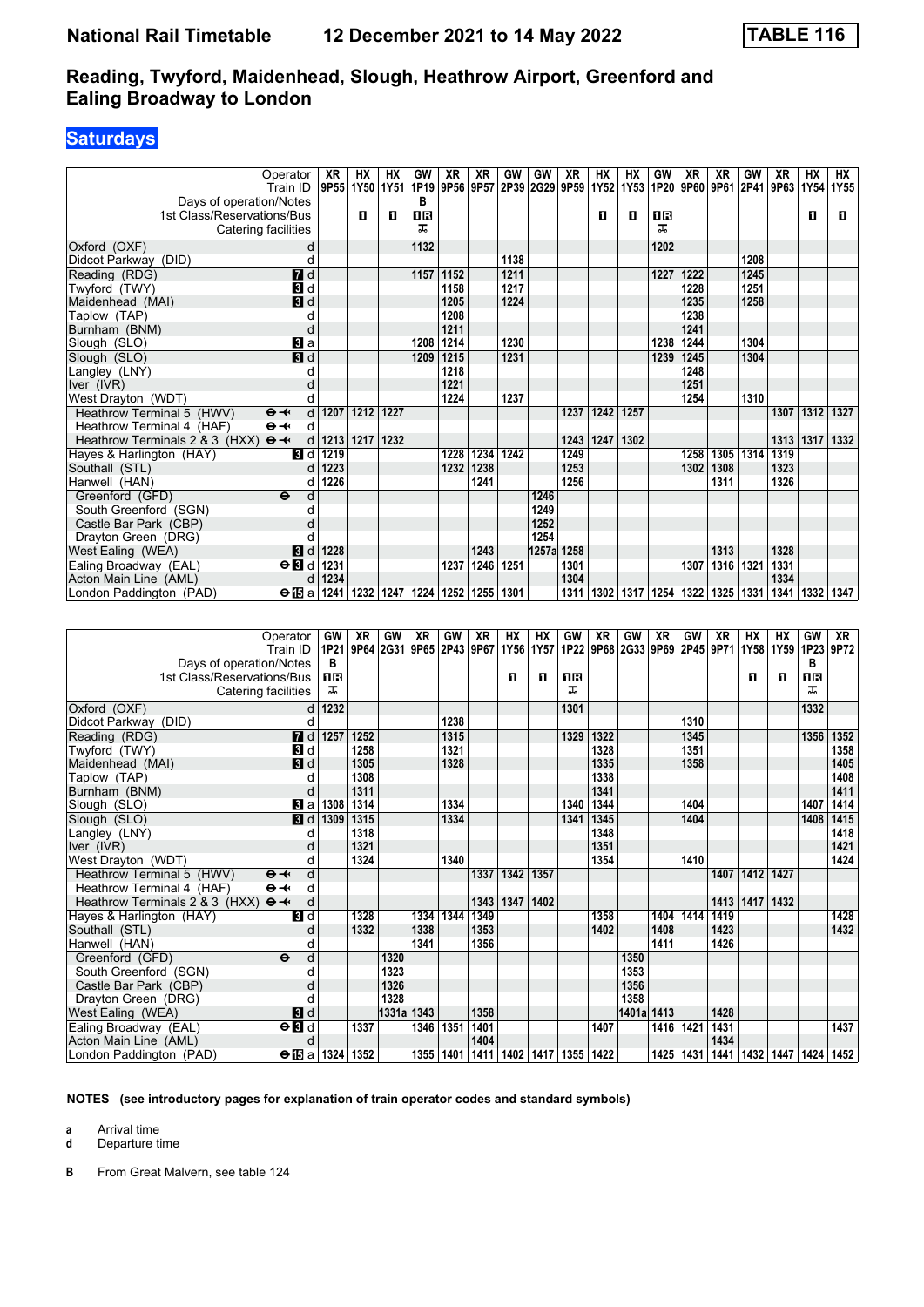### **Saturdays**

|                                              | Operator                  | <b>GW</b>             | XR   | GW   | XR   | <b>HX</b> | ΗХ          | GW   | XR   | GW                                                           | XR   | GW   | XR   | HХ          | НX   | GW   | XR             | GW    | XR   |
|----------------------------------------------|---------------------------|-----------------------|------|------|------|-----------|-------------|------|------|--------------------------------------------------------------|------|------|------|-------------|------|------|----------------|-------|------|
|                                              | Train ID                  | 2G35 9P73 2P47        |      |      | 9P75 | 1Y60      |             |      |      | 1Y61   1P24   9P76   2G37   9P77   2P49   9P79   1Y62   1Y63 |      |      |      |             |      | 1P25 | 9P80 2G39 9P81 |       |      |
| Days of operation/Notes                      |                           |                       |      |      |      |           |             |      |      |                                                              |      |      |      |             |      | c    |                |       |      |
| 1st Class/Reservations/Bus                   |                           |                       |      |      |      | п         | п           | 1R   |      |                                                              |      |      |      | п           | п    | 1R   |                |       |      |
| Catering facilities                          |                           |                       |      |      |      |           |             | ㅈ    |      |                                                              |      |      |      |             |      | ㅈ    |                |       |      |
| Oxford (OXF)                                 | d                         |                       |      |      |      |           |             | 1402 |      |                                                              |      |      |      |             |      | 1431 |                |       |      |
| Didcot Parkway (DID)                         | C                         |                       |      | 1338 |      |           |             |      |      |                                                              |      | 1408 |      |             |      |      |                |       |      |
| Reading (RDG)                                | $\overline{d}$            |                       |      | 1415 |      |           |             | 1427 | 1422 |                                                              |      | 1445 |      |             |      | 1456 | 1452           |       |      |
| Twyford (TWY)                                | $\mathbf{B}$ d            |                       |      | 1421 |      |           |             |      | 1428 |                                                              |      | 1451 |      |             |      |      | 1458           |       |      |
| Maidenhead (MAI)                             | $\mathbf{B}$ d            |                       |      | 1428 |      |           |             |      | 1435 |                                                              |      | 1458 |      |             |      |      | 1505           |       |      |
| Taplow (TAP)                                 |                           |                       |      |      |      |           |             |      | 1438 |                                                              |      |      |      |             |      |      | 1508           |       |      |
| Burnham (BNM)                                | $\mathsf{C}$              |                       |      |      |      |           |             |      | 1441 |                                                              |      |      |      |             |      |      | 1511           |       |      |
| Slough (SLO)                                 | Вl а                      |                       |      | 1434 |      |           |             | 1438 | 1444 |                                                              |      | 1504 |      |             |      | 1507 | 1514           |       |      |
| Slough (SLO)                                 | $\overline{\mathbf{3}}$ d |                       |      | 1434 |      |           |             | 1439 | 1445 |                                                              |      | 1504 |      |             |      | 1508 | 1515           |       |      |
| Langley (LNY)                                | C                         |                       |      |      |      |           |             |      | 1448 |                                                              |      |      |      |             |      |      | 1518           |       |      |
| Iver (IVR)                                   |                           |                       |      |      |      |           |             |      | 1451 |                                                              |      |      |      |             |      |      | 1521           |       |      |
| West Drayton (WDT)                           | d                         |                       |      | 1440 |      |           |             |      | 1454 |                                                              |      | 1510 |      |             |      |      | 1524           |       |      |
| Heathrow Terminal 5 (HWV)<br>$\Theta +$      | d                         |                       |      |      | 1437 | 1442      | 1457        |      |      |                                                              |      |      | 1507 | 1512 1527   |      |      |                |       |      |
| $\Theta +$<br>Heathrow Terminal 4 (HAF)      | d                         |                       |      |      |      |           |             |      |      |                                                              |      |      |      |             |      |      |                |       |      |
| Heathrow Terminals 2 & 3 (HXX)<br>$\Theta +$ | d                         |                       |      |      | 1443 | 1447      | 1502        |      |      |                                                              |      |      |      | 1513   1517 | 1532 |      |                |       |      |
| Hayes & Harlington (HAY)                     | $\mathbf{B}$ d            |                       | 1434 | 1444 | 1449 |           |             |      | 1458 |                                                              | 1504 | 1514 | 1519 |             |      |      | 1528           |       | 1534 |
| Southall (STL)                               | $\mathbf C$               |                       | 1438 |      | 1453 |           |             |      | 1502 |                                                              | 1508 |      | 1523 |             |      |      | 1532           |       | 1538 |
| Hanwell (HAN)                                |                           |                       | 1441 |      | 1456 |           |             |      |      |                                                              | 1511 |      | 1526 |             |      |      |                |       | 1541 |
| Greenford (GFD)                              | $\ddot{\mathbf{e}}$<br>d  | 1420                  |      |      |      |           |             |      |      | 1450                                                         |      |      |      |             |      |      |                | 1520  |      |
| South Greenford (SGN)                        | d                         | 1423                  |      |      |      |           |             |      |      | 1453                                                         |      |      |      |             |      |      |                | 1523  |      |
| Castle Bar Park (CBP)                        |                           | 1426                  |      |      |      |           |             |      |      | 1456                                                         |      |      |      |             |      |      |                | 1526  |      |
| Drayton Green (DRG)                          |                           | 1428                  |      |      |      |           |             |      |      | 1458                                                         |      |      |      |             |      |      |                | 1528  |      |
| West Ealing (WEA)                            |                           | <b>8</b> d 1431a 1443 |      |      | 1458 |           |             |      |      | 1501a                                                        | 1513 |      | 1528 |             |      |      |                | 1531a | 1543 |
| Ealing Broadway (EAL)                        | $\Theta$ $\blacksquare$   |                       | 1446 | 1451 | 1501 |           |             |      | 1507 |                                                              | 1516 | 1521 | 1531 |             |      |      | 1537           |       | 1546 |
| Acton Main Line (AML)                        | $\mathsf{C}$              |                       |      |      | 1504 |           |             |      |      |                                                              |      |      | 1534 |             |      |      |                |       |      |
| London Paddington (PAD)                      | $\bigoplus$ a             |                       | 1455 | 1501 | 1511 |           | 1502   1517 | 1454 | 1522 |                                                              | 1525 | 1531 | 1541 | 1532        | 1547 | 1522 | 1552           |       | 1555 |

| Operator                                            |                | <b>GW</b> | XR        | HX                               | <b>HX</b> | GW   | XR                                                    | GW         | XR          | GW   | <b>XR</b> | HX   | HX                        | GW      | <b>XR</b> | GW    | XR                  | GW                 | XR   |
|-----------------------------------------------------|----------------|-----------|-----------|----------------------------------|-----------|------|-------------------------------------------------------|------------|-------------|------|-----------|------|---------------------------|---------|-----------|-------|---------------------|--------------------|------|
| Train ID                                            |                |           | 2P51 9P83 |                                  |           |      | 1Y64   1Y65   1P26   9P84   2G41   9P85   2P53   9P87 |            |             |      |           | 1Y66 | 1Y67                      | 1P27    | 9P88      |       | 2G43 9P89 2P55 9P91 |                    |      |
| Days of operation/Notes                             |                |           |           | п                                |           | 08   |                                                       |            |             |      |           |      | п                         | A<br>08 |           |       |                     |                    |      |
| 1st Class/Reservations/Bus                          |                |           |           |                                  | П         | ᇁ    |                                                       |            |             |      |           | п    |                           | ᠼ       |           |       |                     |                    |      |
| Catering facilities                                 |                |           |           |                                  |           |      |                                                       |            |             |      |           |      |                           |         |           |       |                     |                    |      |
| Oxford (OXF)                                        | d              |           |           |                                  |           | 1502 |                                                       |            |             |      |           |      |                           | 1531    |           |       |                     |                    |      |
| Didcot Parkway (DID)                                |                | 1437      |           |                                  |           |      |                                                       |            |             | 1508 |           |      |                           |         |           |       |                     | 1537               |      |
| Reading (RDG)                                       | 7d             | 1515      |           |                                  |           | 1527 | 1522                                                  |            |             | 1545 |           |      |                           | 1558    | 1552      |       |                     | 1615               |      |
| Twyford (TWY)<br>В                                  | d              | 1521      |           |                                  |           |      | 1528                                                  |            |             | 1551 |           |      |                           |         | 1558      |       |                     | 1621               |      |
| Maidenhead (MAI)                                    | $\blacksquare$ | 1528      |           |                                  |           |      | 1535                                                  |            |             | 1558 |           |      |                           |         | 1605      |       |                     | 1628               |      |
| Taplow (TAP)                                        |                |           |           |                                  |           |      | 1538                                                  |            |             |      |           |      |                           |         | 1608      |       |                     |                    |      |
| Burnham (BNM)                                       |                |           |           |                                  |           |      | 1541                                                  |            |             |      |           |      |                           |         | 1611      |       |                     |                    |      |
| Slough (SLO)                                        | Вl a           | 1534      |           |                                  |           | 1538 | 1544                                                  |            |             | 1604 |           |      |                           | 1609    | 1614      |       |                     | 1634               |      |
| Slough (SLO)                                        | $\blacksquare$ | 1534      |           |                                  |           | 1539 | 1545                                                  |            |             | 1604 |           |      |                           | 1610    | 1615      |       |                     | 1634               |      |
| Langley (LNY)                                       |                |           |           |                                  |           |      | 1548                                                  |            |             |      |           |      |                           |         | 1618      |       |                     |                    |      |
| Iver (IVR)                                          |                |           |           |                                  |           |      | 1551                                                  |            |             |      |           |      |                           |         | 1621      |       |                     |                    |      |
| West Drayton (WDT)                                  | d              | 1540      |           |                                  |           |      | 1554                                                  |            |             | 1610 |           |      |                           |         | 1624      |       |                     | 1640               |      |
| Heathrow Terminal 5 (HWV)<br>$\Theta +$             | d              |           | 1537      | 1542                             | 1557      |      |                                                       |            |             |      | 1607      | 1612 | 1627                      |         |           |       |                     |                    | 1637 |
| Heathrow Terminal 4 (HAF)<br>$\Theta +$             | d              |           |           |                                  |           |      |                                                       |            |             |      |           |      |                           |         |           |       |                     |                    |      |
| Heathrow Terminals 2 & 3 (HXX) $\Theta \rightarrow$ | d              |           | 1543      | 1547                             | 1602      |      |                                                       |            |             |      | 1613      | 1617 | 1632                      |         |           |       |                     |                    | 1643 |
| Hayes & Harlington (HAY)                            | 3d             | 1544      | 1549      |                                  |           |      | 1558                                                  |            | 1604        | 1614 | 1619      |      |                           |         | 1628      |       | 1634                | 1644               | 1649 |
| Southall (STL)                                      |                |           | 1553      |                                  |           |      | 1602                                                  |            | 1608        |      | 1623      |      |                           |         | 1632      |       | 1638                |                    | 1653 |
| Hanwell (HAN)                                       | d              |           | 1556      |                                  |           |      |                                                       |            | 1611        |      | 1626      |      |                           |         |           |       | 1641                |                    | 1656 |
| Greenford (GFD)<br>$\ddot{\mathbf{e}}$              | d              |           |           |                                  |           |      |                                                       | 1550       |             |      |           |      |                           |         |           | 1620  |                     |                    |      |
| South Greenford (SGN)                               |                |           |           |                                  |           |      |                                                       | 1553       |             |      |           |      |                           |         |           | 1623  |                     |                    |      |
| Castle Bar Park (CBP)                               |                |           |           |                                  |           |      |                                                       | 1556       |             |      |           |      |                           |         |           | 1626  |                     |                    |      |
| Drayton Green (DRG)                                 |                |           |           |                                  |           |      |                                                       | 1558       |             |      |           |      |                           |         |           | 1628  |                     |                    |      |
| West Ealing (WEA)                                   | $\blacksquare$ |           | 1558      |                                  |           |      |                                                       | 1601a 1613 |             |      | 1628      |      |                           |         |           | 1631a | 1643                |                    | 1658 |
| $\overline{AB}$<br>Ealing Broadway (EAL)            |                | 1551      | 1601      |                                  |           |      | 1607                                                  |            | 1616        | 1621 | 1631      |      |                           |         | 1637      |       | 1646                | 1653               | 1701 |
| Acton Main Line (AML)                               | d              |           | 1604      |                                  |           |      |                                                       |            |             |      | 1634      |      |                           |         |           |       |                     |                    | 1704 |
| $\Theta$ $\mathbb{E}$ a<br>London Paddington (PAD)  |                | 1601      |           | 1611   1602   1617   1554   1622 |           |      |                                                       |            | 1625   1631 |      | 1641      |      | 1632   1647   1624   1652 |         |           |       |                     | 1655   1704   1711 |      |

#### **NOTES (see introductory pages for explanation of train operator codes and standard symbols)**

**a** Arrival time

**d** Departure time

**A** From Hereford, see table 124<br>**C** From Worcester Foregate Stre

**C** From Worcester Foregate Street, see table 124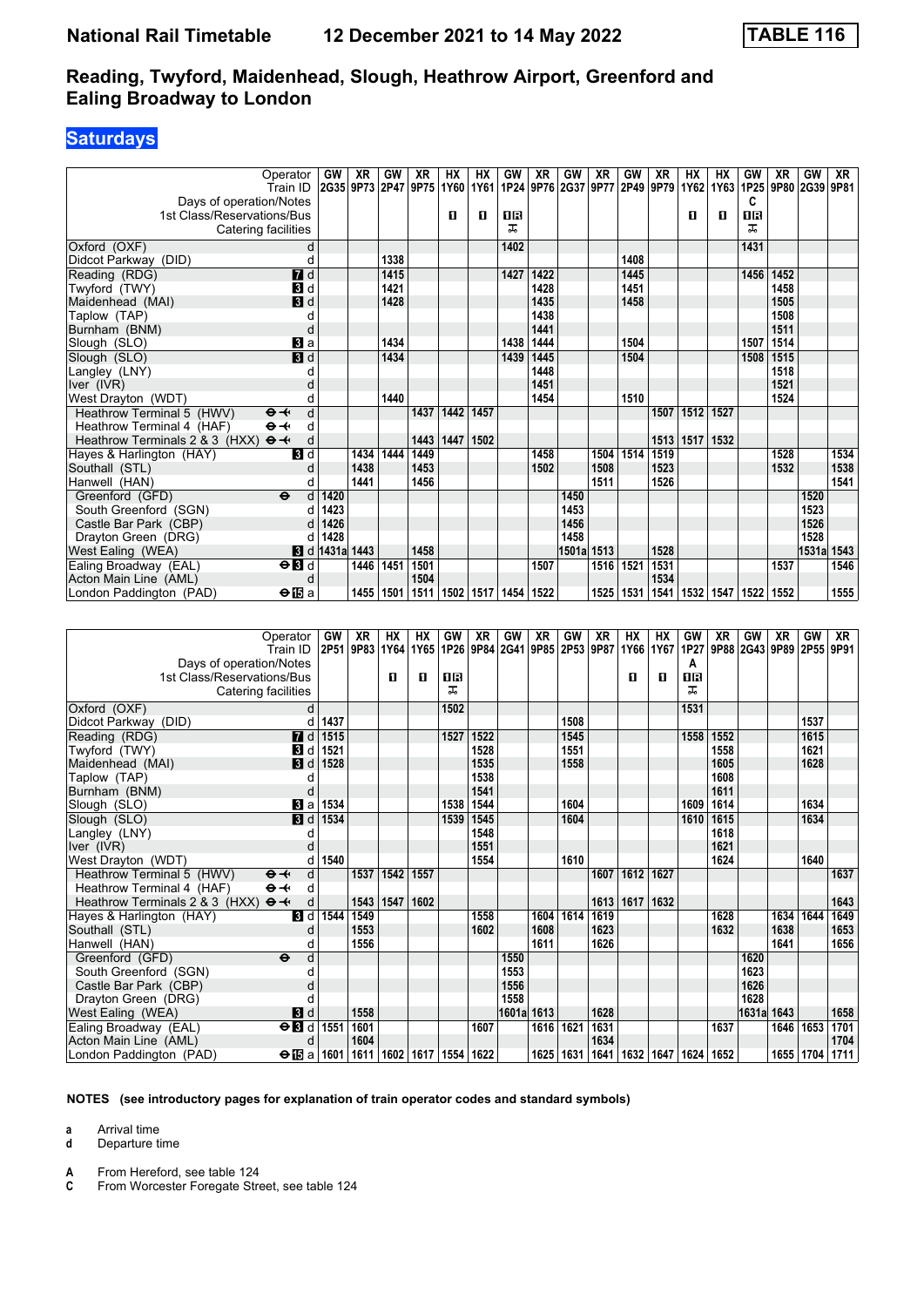### **Saturdays**

| Operator<br>Train ID                                                      | HХ                                 | HХ   | GW   | XR   | GW           | XR   | <b>GW</b> | XR   | HХ<br>1Y68 1Y69 1P28 9P92 2G45 9P93 2P57 9P95 1Y70 1Y71 | <b>HX</b> | GW   | XR           | GW<br>1P29 9P96 2G47 9P97 | XR   | GW   | XR<br>2P59 9P99 | <b>HX</b>      | НX<br>1Y72 1Y73 |
|---------------------------------------------------------------------------|------------------------------------|------|------|------|--------------|------|-----------|------|---------------------------------------------------------|-----------|------|--------------|---------------------------|------|------|-----------------|----------------|-----------------|
| Days of operation/Notes                                                   |                                    |      |      |      |              |      |           |      |                                                         |           | в    |              |                           |      |      |                 |                |                 |
| 1st Class/Reservations/Bus                                                | п                                  | п    | 18   |      |              |      |           |      | п                                                       | п         | 0B   |              |                           |      |      |                 | п              | п               |
| Catering facilities                                                       |                                    |      | ㅈ    |      |              |      |           |      |                                                         |           | ᠼ    |              |                           |      |      |                 |                |                 |
| Oxford (OXF)                                                              |                                    |      | 1602 |      |              |      |           |      |                                                         |           | 1632 |              |                           |      |      |                 |                |                 |
| Didcot Parkway (DID)                                                      | d<br>d                             |      |      |      |              |      | 1608      |      |                                                         |           |      |              |                           |      | 1638 |                 |                |                 |
|                                                                           | $\overline{d}$ d                   |      | 1628 | 1622 |              |      | 1645      |      |                                                         |           |      |              |                           |      | 1715 |                 |                |                 |
| Reading (RDG)                                                             |                                    |      |      | 1628 |              |      | 1651      |      |                                                         |           |      | 1656 1652    |                           |      | 1721 |                 |                |                 |
| Twyford (TWY)                                                             | 3d                                 |      |      | 1635 |              |      |           |      |                                                         |           |      | 1658         |                           |      |      |                 |                |                 |
| $\blacksquare$<br>Maidenhead (MAI)                                        | C                                  |      |      | 1638 |              |      | 1658      |      |                                                         |           |      | 1705<br>1708 |                           |      | 1728 |                 |                |                 |
| Taplow (TAP)<br>Burnham (BNM)                                             |                                    |      |      | 1641 |              |      |           |      |                                                         |           |      | 1711         |                           |      |      |                 |                |                 |
| Slough (SLO)                                                              | d<br>$\bf{3}$ a                    |      | 1640 | 1644 |              |      | 1704      |      |                                                         |           |      | 1707 1714    |                           |      | 1734 |                 |                |                 |
| Slough (SLO)                                                              | 3d                                 |      | 1641 | 1645 |              |      | 1704      |      |                                                         |           | 1708 | 1715         |                           |      | 1734 |                 |                |                 |
| Langley (LNY)                                                             | C                                  |      |      | 1648 |              |      |           |      |                                                         |           |      | 1718         |                           |      |      |                 |                |                 |
| Iver (IVR)                                                                | $\mathsf{C}$                       |      |      | 1651 |              |      |           |      |                                                         |           |      | 1721         |                           |      |      |                 |                |                 |
| West Drayton (WDT)                                                        | $\mathfrak{c}$                     |      |      | 1654 |              |      | 1710      |      |                                                         |           |      | 1724         |                           |      | 1740 |                 |                |                 |
| Heathrow Terminal 5 (HWV)<br>$\Theta +$                                   | 1642<br>d                          | 1657 |      |      |              |      |           | 1707 | $\boxed{1712}$                                          | 1727      |      |              |                           |      |      |                 | 1737 1742 1757 |                 |
| $\Theta +$                                                                | d                                  |      |      |      |              |      |           |      |                                                         |           |      |              |                           |      |      |                 |                |                 |
| Heathrow Terminal 4 (HAF)<br>Heathrow Terminals 2 & 3 (HXX)<br>$\Theta +$ | 1647<br>d                          | 1702 |      |      |              |      |           | 1713 | 1717                                                    | 1732      |      |              |                           |      |      |                 | 1743 1747      | 1802            |
|                                                                           |                                    |      |      | 1658 |              |      | 1704 1714 | 1719 |                                                         |           |      | 1728         |                           | 1734 | 1744 | 1749            |                |                 |
| Hayes & Harlington (HAY)                                                  | 3d                                 |      |      | 1702 |              | 1708 |           | 1723 |                                                         |           |      | 1732         |                           | 1738 |      | 1753            |                |                 |
| Southall (STL)<br>Hanwell (HAN)                                           | $\mathbf C$<br>C                   |      |      |      |              | 1711 |           | 1726 |                                                         |           |      |              |                           | 1741 |      | 1756            |                |                 |
| $\ddot{\mathbf{e}}$                                                       |                                    |      |      |      |              |      |           |      |                                                         |           |      |              |                           |      |      |                 |                |                 |
| Greenford (GFD)                                                           | d                                  |      |      |      | 1650<br>1653 |      |           |      |                                                         |           |      |              | 1719<br>1722              |      |      |                 |                |                 |
| South Greenford (SGN)                                                     | d                                  |      |      |      |              |      |           |      |                                                         |           |      |              |                           |      |      |                 |                |                 |
| Castle Bar Park (CBP)                                                     |                                    |      |      |      | 1656<br>1658 |      |           |      |                                                         |           |      |              | 1725<br>1727              |      |      |                 |                |                 |
| Drayton Green (DRG)<br>West Ealing (WEA)                                  | C                                  |      |      |      | 1701a 1713   |      |           | 1728 |                                                         |           |      |              | 1730a 1743                |      |      | 1758            |                |                 |
|                                                                           | $\blacksquare$                     |      |      | 1707 |              |      |           | 1731 |                                                         |           |      |              |                           |      | 1751 | 1801            |                |                 |
| $\Theta$ <b>B</b><br>Ealing Broadway (EAL)                                |                                    |      |      |      |              |      | 1716 1721 | 1734 |                                                         |           |      | 1737         |                           | 1746 |      | 1804            |                |                 |
| Acton Main Line (AML)                                                     | d                                  |      |      | 1722 |              |      | 1725 1731 |      | 1741   1732   1747   1722                               |           |      | 1752         |                           | 1755 | 1801 | 1811            | 1802           | 1817            |
| London Paddington (PAD)                                                   | $\Theta$ is a   1702   1717   1655 |      |      |      |              |      |           |      |                                                         |           |      |              |                           |      |      |                 |                |                 |
|                                                                           |                                    |      |      |      |              |      |           |      |                                                         |           |      |              |                           |      |      |                 |                |                 |
| Operator                                                                  | GW                                 | XR   | GW   | XR   | GW           | XR   | НX        | НX   | GW                                                      | XR        | GW   | XR           | GW                        | XR   | НX   | НX              | GW             | XR              |

| Operator                                          |                     |                         | GW   XR | GW             | XR.  | GW          | XR.  | <b>HX</b> | <b>HX</b>                 | GW   | XR.  | GW                                                | XR   | GW          | XR   | HX.  | HX.         | GW             | XR.  |
|---------------------------------------------------|---------------------|-------------------------|---------|----------------|------|-------------|------|-----------|---------------------------|------|------|---------------------------------------------------|------|-------------|------|------|-------------|----------------|------|
| Train ID                                          |                     |                         |         | 1P30 9P00 2G49 | 9P01 |             |      |           |                           |      |      | 2P61 9P03 1Y74 1Y75 1P31 9P04 2G51 9P05 2P63 9P07 |      |             |      | 1Y76 |             | 1Y77 1P32 9P08 |      |
| Days of operation/Notes                           |                     |                         |         |                |      |             |      |           |                           | A    |      |                                                   |      |             |      |      |             |                |      |
| 1st Class/Reservations/Bus                        |                     | 0 B                     |         |                |      |             |      | п         | п                         | 18   |      |                                                   |      |             |      | п    | п           | 0 B            |      |
| Catering facilities                               |                     | ᅚ                       |         |                |      |             |      |           |                           | ᅚ    |      |                                                   |      |             |      |      |             | ᅚ              |      |
| Oxford (OXF)                                      | d                   | 1702                    |         |                |      |             |      |           |                           | 1732 |      |                                                   |      |             |      |      |             | 1802           |      |
| Didcot Parkway (DID)                              |                     |                         |         |                |      | 1708        |      |           |                           |      |      |                                                   |      | 1738        |      |      |             |                |      |
| Reading (RDG)                                     |                     | $\blacksquare$ d 1727   | 1722    |                |      | 1745        |      |           |                           | 1756 | 1752 |                                                   |      | 1813        |      |      |             | 1827           | 1822 |
| Twyford (TWY)                                     | 3d                  |                         | 1728    |                |      | 1751        |      |           |                           |      | 1758 |                                                   |      | 1819        |      |      |             |                | 1828 |
| Maidenhead (MAI)                                  | 3d                  |                         | 1735    |                |      | 1758        |      |           |                           |      | 1805 |                                                   |      | 1826        |      |      |             |                | 1835 |
| Taplow (TAP)                                      |                     |                         | 1738    |                |      |             |      |           |                           |      | 1808 |                                                   |      |             |      |      |             |                | 1838 |
| Burnham (BNM)                                     | d                   |                         | 1741    |                |      |             |      |           |                           |      | 1811 |                                                   |      |             |      |      |             |                | 1841 |
| Slough (SLO)                                      | Bl al               | 1738                    | 1744    |                |      | 1804        |      |           |                           | 1807 | 1814 |                                                   |      | 1832        |      |      |             | 1839           | 1844 |
| Slough (SLO)                                      | 3 d                 | 1739                    | 1745    |                |      | 1804        |      |           |                           | 1808 | 1815 |                                                   |      | 1834        |      |      |             | 1840           | 1845 |
| Langley (LNY)                                     |                     |                         | 1748    |                |      |             |      |           |                           |      | 1818 |                                                   |      |             |      |      |             |                | 1848 |
| Iver (IVR)                                        |                     |                         | 1751    |                |      |             |      |           |                           |      | 1821 |                                                   |      |             |      |      |             |                | 1851 |
| West Drayton (WDT)                                |                     |                         | 1754    |                |      | 1810        |      |           |                           |      | 1824 |                                                   |      | 1840        |      |      |             |                | 1854 |
| $\Theta +$<br>Heathrow Terminal 5 (HWV)           | d                   |                         |         |                |      |             | 1807 | 1812      | 1827                      |      |      |                                                   |      |             | 1837 | 1842 | 1857        |                |      |
| $\Theta \rightarrow$<br>Heathrow Terminal 4 (HAF) | d                   |                         |         |                |      |             |      |           |                           |      |      |                                                   |      |             |      |      |             |                |      |
| Heathrow Terminals 2 & 3 (HXX)<br>$\Theta +$      | d                   |                         |         |                |      |             | 1813 | 1817      | 1832                      |      |      |                                                   |      |             | 1843 | 1847 | 1902        |                |      |
| Hayes & Harlington (HAY)                          | $\mathbf{B}$ d      |                         | 1758    |                | 1804 | 1814        | 1819 |           |                           |      | 1828 |                                                   | 1834 | 1844        | 1849 |      |             |                | 1858 |
| Southall (STL)                                    |                     |                         | 1802    |                | 1808 |             | 1823 |           |                           |      | 1832 |                                                   | 1838 |             | 1853 |      |             |                | 1902 |
| Hanwell (HAN)                                     |                     |                         |         |                | 1811 |             | 1826 |           |                           |      |      |                                                   | 1841 |             | 1856 |      |             |                |      |
| Greenford (GFD)<br>$\ddot{\mathbf{e}}$            | d                   |                         |         | 1750           |      |             |      |           |                           |      |      | 1820                                              |      |             |      |      |             |                |      |
| South Greenford (SGN)                             |                     |                         |         | 1753           |      |             |      |           |                           |      |      | 1823                                              |      |             |      |      |             |                |      |
| Castle Bar Park (CBP)                             |                     |                         |         | 1756           |      |             |      |           |                           |      |      | 1826                                              |      |             |      |      |             |                |      |
| Drayton Green (DRG)                               |                     |                         |         | 1758           |      |             |      |           |                           |      |      | 1828                                              |      |             |      |      |             |                |      |
| West Ealing (WEA)                                 | $\mathbf{3}$ d      |                         |         | 1801al         | 1813 |             | 1828 |           |                           |      |      | 1831a                                             | 1843 |             | 1858 |      |             |                |      |
| Ealing Broadway (EAL)                             | $\Theta$ <b>B</b> d |                         | 1807    |                | 1816 | 1821        | 1831 |           |                           |      | 1837 |                                                   | 1846 | 1851        | 1901 |      |             |                | 1907 |
| Acton Main Line (AML)                             |                     |                         |         |                |      |             | 1834 |           |                           |      |      |                                                   |      |             | 1904 |      |             |                |      |
| London Paddington (PAD)                           |                     | $\Theta$ is a 1754 1822 |         |                |      | 1825   1831 | 1841 |           | 1832   1847   1824   1852 |      |      |                                                   |      | 1855   1901 | 1911 |      | 1902   1917 | 1854 1922      |      |

**NOTES (see introductory pages for explanation of train operator codes and standard symbols)**

**a** Arrival time

**d** Departure time

**A** From Hereford, see table 124<br>**B** From Great Malvern see table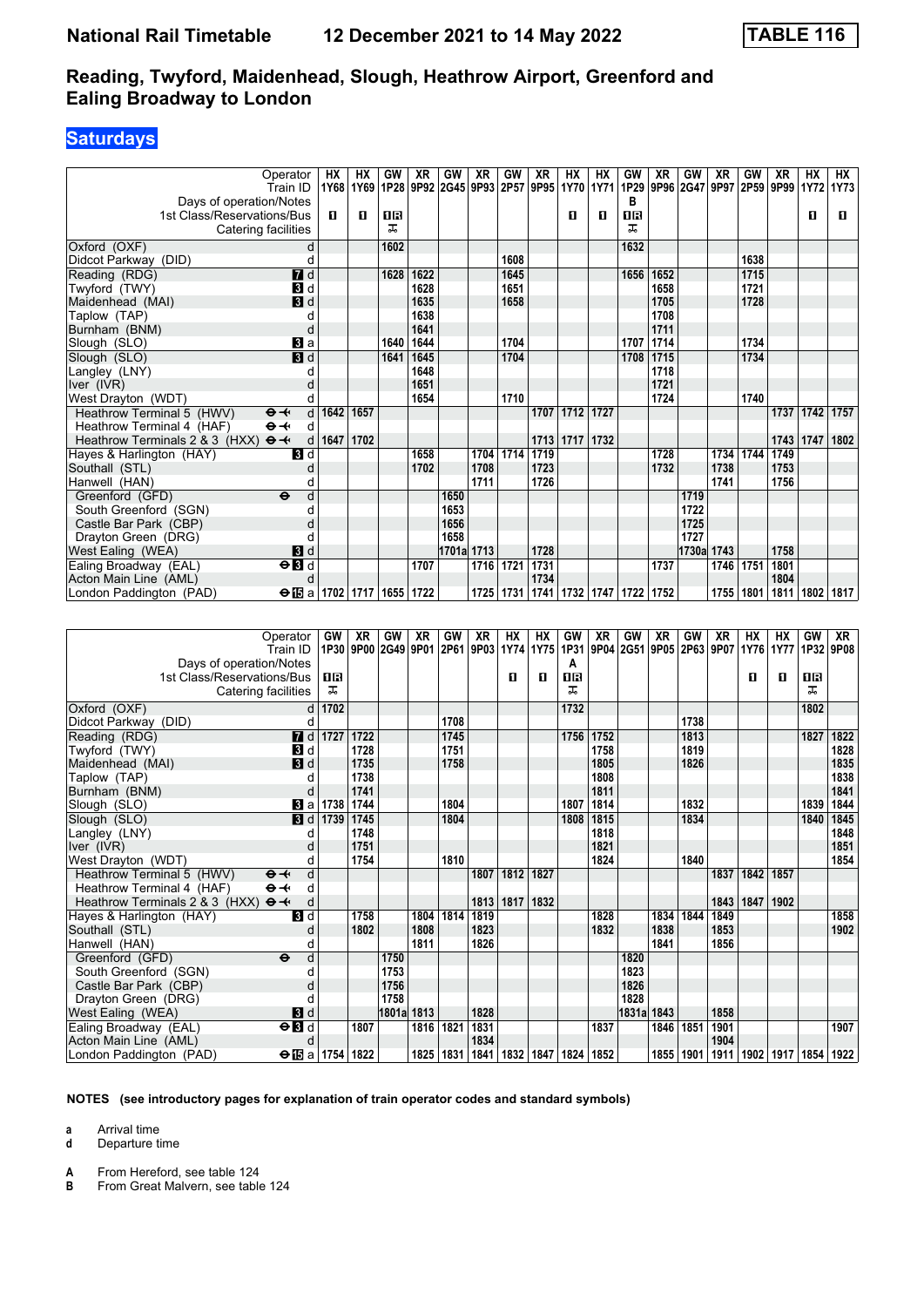## **Saturdays**

|                                                     | Operator                | GW                    | XR   | GW        | XR   | НX   | HХ                                                | GW   | XR   | GW    | XR   | GW   | XR   | HХ          | HХ        | GW   | XR                  | GW    | XR   |
|-----------------------------------------------------|-------------------------|-----------------------|------|-----------|------|------|---------------------------------------------------|------|------|-------|------|------|------|-------------|-----------|------|---------------------|-------|------|
|                                                     | Train ID                | 2G53 9P09             |      | 2P65 9P11 |      |      | 1Y78 1Y79 1P33 9P12 2G55 9P13 2P67 9P15 1Y80 1Y81 |      |      |       |      |      |      |             |           |      | 1P34 9P16 2G57 9P17 |       |      |
| Days of operation/Notes                             |                         |                       |      |           |      |      |                                                   | в    |      |       |      |      |      |             |           |      |                     |       |      |
| 1st Class/Reservations/Bus                          |                         |                       |      |           |      | п    | п                                                 | 1R   |      |       |      |      |      | п           | п         | 1R   |                     |       |      |
| Catering facilities                                 |                         |                       |      |           |      |      |                                                   | ㅈ    |      |       |      |      |      |             |           | ᇁ    |                     |       |      |
| Oxford (OXF)                                        | d                       |                       |      |           |      |      |                                                   | 1832 |      |       |      |      |      |             |           | 1902 |                     |       |      |
| Didcot Parkway (DID)                                |                         |                       |      | 1808      |      |      |                                                   |      |      |       |      | 1838 |      |             |           |      |                     |       |      |
| Reading (RDG)                                       | 7d                      |                       |      | 1845      |      |      |                                                   | 1856 | 1852 |       |      | 1915 |      |             |           | 1926 | 1922                |       |      |
| Twyford (TWY)                                       | <b>B</b> d              |                       |      | 1851      |      |      |                                                   |      | 1858 |       |      | 1921 |      |             |           |      | 1928                |       |      |
| Maidenhead (MAI)                                    | $\mathbf{B}$ d          |                       |      | 1858      |      |      |                                                   |      | 1905 |       |      | 1928 |      |             |           |      | 1935                |       |      |
| Taplow (TAP)                                        |                         |                       |      |           |      |      |                                                   |      | 1908 |       |      |      |      |             |           |      | 1938                |       |      |
| Burnham (BNM)                                       |                         |                       |      |           |      |      |                                                   |      | 1911 |       |      |      |      |             |           |      | 1941                |       |      |
| Slough (SLO)                                        | Вl а                    |                       |      | 1904      |      |      |                                                   | 1907 | 1914 |       |      | 1934 |      |             |           | 1938 | 1944                |       |      |
| Slough (SLO)                                        | 3d                      |                       |      | 1904      |      |      |                                                   | 1908 | 1915 |       |      | 1934 |      |             |           | 1939 | 1945                |       |      |
| Langley (LNY)                                       |                         |                       |      |           |      |      |                                                   |      | 1918 |       |      |      |      |             |           |      | 1948                |       |      |
| Iver (IVR)                                          |                         |                       |      |           |      |      |                                                   |      | 1921 |       |      |      |      |             |           |      | 1951                |       |      |
| West Drayton (WDT)                                  | C                       |                       |      | 1910      |      |      |                                                   |      | 1924 |       |      | 1940 |      |             |           |      | 1954                |       |      |
| Heathrow Terminal 5 (HWV)<br>$\Theta +$             | d                       |                       |      |           | 1907 | 1912 | 1927                                              |      |      |       |      |      | 1937 | 1942        | 1957      |      |                     |       |      |
| Heathrow Terminal 4 (HAF)<br>$\Theta +$             | d                       |                       |      |           |      |      |                                                   |      |      |       |      |      |      |             |           |      |                     |       |      |
| Heathrow Terminals 2 & 3 (HXX) $\Theta \rightarrow$ | d                       |                       |      |           | 1913 | 1917 | 1932                                              |      |      |       |      |      | 1943 |             | 1947 2002 |      |                     |       |      |
| Hayes & Harlington (HAY)                            | 3d                      |                       | 1904 | 1914      | 1919 |      |                                                   |      | 1928 |       | 1934 | 1944 | 1949 |             |           |      | 1958                |       | 2004 |
| Southall (STL)                                      | $\mathsf{C}$            |                       | 1908 |           | 1923 |      |                                                   |      | 1932 |       | 1938 |      | 1953 |             |           |      | 2002                |       | 2008 |
| Hanwell (HAN)                                       | C                       |                       | 1911 |           | 1926 |      |                                                   |      |      |       | 1941 |      | 1956 |             |           |      |                     |       | 2011 |
| Greenford (GFD)<br>$\ddot{\boldsymbol{\Theta}}$     | d                       | 1850                  |      |           |      |      |                                                   |      |      | 1920  |      |      |      |             |           |      |                     | 1950  |      |
| South Greenford (SGN)                               |                         | 1853                  |      |           |      |      |                                                   |      |      | 1923  |      |      |      |             |           |      |                     | 1953  |      |
| Castle Bar Park (CBP)                               |                         | 1856                  |      |           |      |      |                                                   |      |      | 1926  |      |      |      |             |           |      |                     | 1956  |      |
| Drayton Green (DRG)                                 |                         | 1858                  |      |           |      |      |                                                   |      |      | 1928  |      |      |      |             |           |      |                     | 1958  |      |
| West Ealing (WEA)                                   |                         | <b>8</b> d 1901a 1913 |      |           | 1928 |      |                                                   |      |      | 1931a | 1943 |      | 1958 |             |           |      |                     | 2001a | 2013 |
| Ealing Broadway (EAL)                               | $\Theta$ $\blacksquare$ |                       | 1916 | 1921      | 1931 |      |                                                   |      | 1937 |       | 1946 | 1951 | 2001 |             |           |      | 2007                |       | 2016 |
| Acton Main Line (AML)                               | d                       |                       |      |           | 1934 |      |                                                   |      |      |       |      |      | 2004 |             |           |      |                     |       |      |
| London Paddington (PAD)                             | $\Theta$ is a           |                       | 1925 | 1931      | 1941 | 1932 | 1948                                              | 1924 | 1952 |       | 1955 | 2001 | 2011 | 2002   2017 |           | 1953 | 2022                |       | 2025 |

| Operator                                              | <b>GW</b>          | XR        | HХ                        | <b>HX</b> | GW      | XR                  | GW         | XR        | GW   | <b>XR</b> | HХ   | НX                               | GW   | XR   | GW         | XR                                             | GW        | XR   |
|-------------------------------------------------------|--------------------|-----------|---------------------------|-----------|---------|---------------------|------------|-----------|------|-----------|------|----------------------------------|------|------|------------|------------------------------------------------|-----------|------|
| Train ID                                              |                    | 2P69 9P19 | 1Y82                      | 1Y83      |         | 1P35 9P20 2G59 9P21 |            |           | 2P71 | 9P23      | 1Y84 |                                  |      |      |            | 1Y85   1P36   9P24   2G61   9P25   2P73   9P27 |           |      |
| Days of operation/Notes                               |                    |           |                           |           | в       |                     |            |           |      |           |      |                                  |      |      |            |                                                |           |      |
| 1st Class/Reservations/Bus                            |                    |           | п                         | п         | 0R<br>ᅚ |                     |            |           |      |           | п    | п                                | 0 B  |      |            |                                                |           |      |
| Catering facilities                                   |                    |           |                           |           |         |                     |            |           |      |           |      |                                  |      |      |            |                                                |           |      |
| Oxford (OXF)                                          | d                  |           |                           |           | 1932    |                     |            |           |      |           |      |                                  | 2002 |      |            |                                                |           |      |
| Didcot Parkway (DID)                                  | 1908               |           |                           |           |         |                     |            |           | 1938 |           |      |                                  |      |      |            |                                                | 2008      |      |
| $\blacksquare$<br>Reading (RDG)                       | 1945               |           |                           |           | 1956    | 1952                |            |           | 2015 |           |      |                                  | 2027 | 2022 |            |                                                | 2045      |      |
| Twyford (TWY)<br>В                                    | 1951<br>d          |           |                           |           |         | 1958                |            |           | 2021 |           |      |                                  |      | 2028 |            |                                                | 2051      |      |
| 3d<br>Maidenhead (MAI)                                | 1958               |           |                           |           |         | 2005                |            |           | 2028 |           |      |                                  |      | 2035 |            |                                                | 2058      |      |
| Taplow (TAP)                                          |                    |           |                           |           |         | 2008                |            |           |      |           |      |                                  |      | 2038 |            |                                                |           |      |
| Burnham (BNM)                                         | $\mathsf{C}$       |           |                           |           |         | 2011                |            |           |      |           |      |                                  |      | 2041 |            |                                                |           |      |
| <b>B</b> la<br>Slough (SLO)                           | 2004               |           |                           |           | 2007    | 2014                |            |           | 2034 |           |      |                                  | 2039 | 2044 |            |                                                | 2104      |      |
| $\blacksquare$<br>Slough (SLO)                        | 2004               |           |                           |           | 2008    | 2015                |            |           | 2034 |           |      |                                  | 2040 | 2045 |            |                                                | 2104      |      |
| Langley (LNY)                                         |                    |           |                           |           |         | 2018                |            |           |      |           |      |                                  |      | 2048 |            |                                                |           |      |
| Iver (IVR)                                            |                    |           |                           |           |         | 2021                |            |           |      |           |      |                                  |      | 2051 |            |                                                |           |      |
| West Drayton (WDT)                                    | 2010               |           |                           |           |         | 2024                |            |           | 2040 |           |      |                                  |      | 2054 |            |                                                | 2110      |      |
| Heathrow Terminal 5 (HWV)<br>$\Theta +$               | d                  | 2007      | 2012                      | 2027      |         |                     |            |           |      | 2037      | 2042 | 2057                             |      |      |            |                                                |           | 2107 |
| Heathrow Terminal 4 (HAF)<br>$\Theta \rightarrow$     | d                  |           |                           |           |         |                     |            |           |      |           |      |                                  |      |      |            |                                                |           |      |
| Heathrow Terminals 2 & 3 (HXX) $\Theta \rightarrow$   | d                  |           | 2013 2017 2032            |           |         |                     |            |           |      | 2043      | 2047 | 2102                             |      |      |            |                                                |           | 2113 |
| $\overline{\mathbf{3}}$ d<br>Hayes & Harlington (HAY) | 2014               | 2019      |                           |           |         | 2028                |            | 2034      | 2044 | 2049      |      |                                  |      | 2058 |            | 2104 2114                                      |           | 2119 |
| Southall (STL)                                        |                    | 2023      |                           |           |         | 2032                |            | 2038      |      | 2053      |      |                                  |      | 2102 |            | 2108                                           |           | 2123 |
| Hanwell (HAN)                                         | C                  | 2026      |                           |           |         |                     |            | 2041      |      | 2056      |      |                                  |      |      |            | 2111                                           |           | 2126 |
| Greenford (GFD)<br>$\ddot{\mathbf{e}}$                | d                  |           |                           |           |         |                     | 2020       |           |      |           |      |                                  |      |      | 2050       |                                                |           |      |
| South Greenford (SGN)                                 |                    |           |                           |           |         |                     | 2023       |           |      |           |      |                                  |      |      | 2053       |                                                |           |      |
| Castle Bar Park (CBP)                                 |                    |           |                           |           |         |                     | 2026       |           |      |           |      |                                  |      |      | 2056       |                                                |           |      |
| Drayton Green (DRG)                                   |                    |           |                           |           |         |                     | 2028       |           |      |           |      |                                  |      |      | 2058       |                                                |           |      |
| West Ealing (WEA)<br>3d                               |                    | 2028      |                           |           |         |                     | 2031a 2043 |           |      | 2058      |      |                                  |      |      | 2101a 2113 |                                                |           | 2128 |
| Ealing Broadway (EAL)<br>$\Theta$ <b>B</b> d          | 2021               | 2031      |                           |           |         | 2037                |            | 2046      | 2051 | 2101      |      |                                  |      | 2107 |            | 2116 2121                                      |           | 2131 |
| Acton Main Line (AML)                                 | d                  | 2034      |                           |           |         |                     |            |           |      | 2104      |      |                                  |      |      |            |                                                |           | 2134 |
| London Paddington (PAD)                               | $\Theta$ is a 2031 |           | 2041   2032   2047   2024 |           |         | 2052                |            | 2055 2101 |      |           |      | 2111   2102   2117   2054   2122 |      |      |            |                                                | 2125 2131 | 2141 |

**NOTES (see introductory pages for explanation of train operator codes and standard symbols)**

**a** Arrival time

**d** Departure time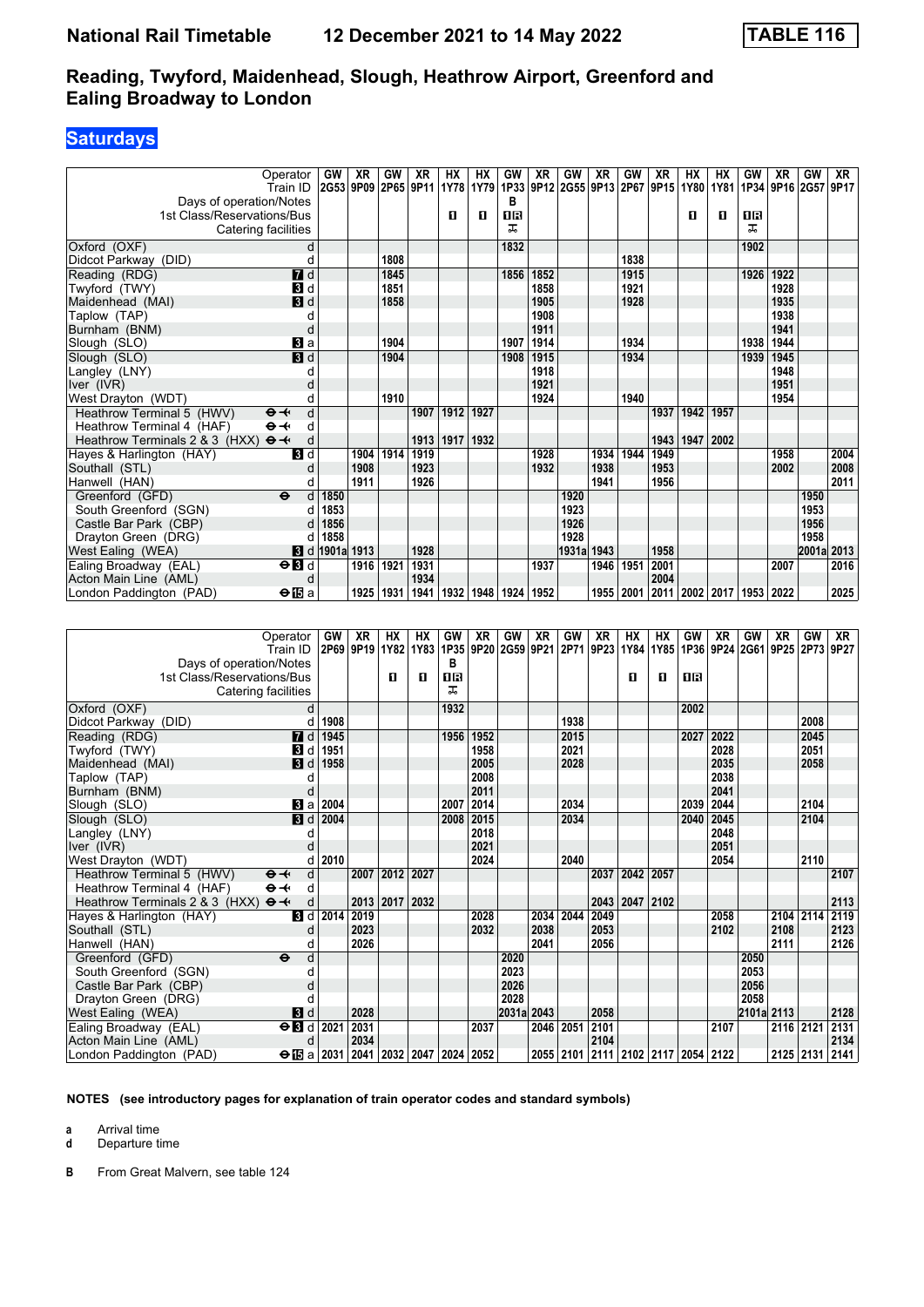### **Saturdays**

| Operator<br>Train ID                                | <b>HX</b>   | HX<br>1Y86 1Y87 | GW<br>1P37     | <b>XR</b> | GW         | XR<br>9P28 2G63 9P29 2P75 | GW        | XR        | HX   | GW<br>1Y88 2G65 1Y89 1P38 9P32 9P33 | <b>HX</b> | GW        | XR                 | XR        | GW    | XR<br>2P78 9P35 | <b>HX</b>      | <b>HX</b><br>1Y90 1Y91 |
|-----------------------------------------------------|-------------|-----------------|----------------|-----------|------------|---------------------------|-----------|-----------|------|-------------------------------------|-----------|-----------|--------------------|-----------|-------|-----------------|----------------|------------------------|
| Days of operation/Notes                             |             |                 | B              |           |            |                           |           | 9P31      |      |                                     |           |           |                    |           |       |                 |                |                        |
| 1st Class/Reservations/Bus                          | п           | O               | <b>OB</b>      |           |            |                           |           |           | п    |                                     | п         | 0R        |                    |           |       |                 | п              | п                      |
| Catering facilities                                 |             |                 | ᠼ              |           |            |                           |           |           |      |                                     |           |           |                    |           |       |                 |                |                        |
| Oxford (OXF)                                        | d           |                 | 2032           |           |            |                           |           |           |      |                                     |           | 2102      |                    |           |       |                 |                |                        |
| Didcot Parkway (DID)                                | d           |                 |                |           |            |                           | 2038      |           |      |                                     |           |           |                    |           | 2108  |                 |                |                        |
| $\overline{H}$ d<br>Reading (RDG)                   |             |                 | 2056           | 2052      |            |                           | 2115      |           |      |                                     |           | 2126 2122 |                    |           | 2142  |                 |                |                        |
| 3d<br>Twyford (TWY)                                 |             |                 |                | 2058      |            |                           | 2121      |           |      |                                     |           |           | 2128               |           | 2148  |                 |                |                        |
| $\blacksquare$<br>Maidenhead (MAI)                  |             |                 |                | 2105      |            |                           | 2128      |           |      |                                     |           |           | 2135               |           | 2158c |                 |                |                        |
| Taplow (TAP)<br>d                                   |             |                 |                | 2108      |            |                           |           |           |      |                                     |           |           | 2138               |           |       |                 |                |                        |
| Burnham (BNM)<br>d                                  |             |                 |                | 2111      |            |                           |           |           |      |                                     |           |           | 2141               |           |       |                 |                |                        |
| Slough (SLO)<br>$\mathbf{B}$ a                      |             |                 | 2107           | 2114      |            |                           | 2134      |           |      |                                     |           | 2138      | 2144               |           | 2204  |                 |                |                        |
| H d<br>Slough (SLO)                                 |             |                 |                | 2108 2115 |            |                           | 2134      |           |      |                                     |           | 2139      | 2145               |           | 2204  |                 |                |                        |
| Langley (LNY)                                       | d           |                 |                | 2118      |            |                           |           |           |      |                                     |           |           | 2148               |           |       |                 |                |                        |
| Iver (IVR)                                          |             |                 |                | 2121      |            |                           |           |           |      |                                     |           |           | 2151               |           |       |                 |                |                        |
| West Drayton (WDT)<br>d                             |             |                 |                | 2124      |            |                           | 2140      |           |      |                                     |           |           | 2154               |           | 2210  |                 |                |                        |
| Heathrow Terminal 5 (HWV)<br>$\Theta +$             | d 2112 2127 |                 |                |           |            |                           |           | 2137      | 2142 |                                     | 2157      |           |                    |           |       |                 | 2207 2212 2227 |                        |
| $\Theta +$<br>Heathrow Terminal 4 (HAF)             | d           |                 |                |           |            |                           |           |           |      |                                     |           |           |                    |           |       |                 |                |                        |
| Heathrow Terminals 2 & 3 (HXX) $\Theta \rightarrow$ | d           | 2117 2132       |                |           |            |                           |           | 2143 2147 |      |                                     | 2203      |           |                    |           |       | 2213 2217       |                | 2233                   |
| Hayes & Harlington (HAY)<br>$\blacksquare$          |             |                 |                | 2128      |            |                           | 2134 2144 | 2149      |      |                                     |           |           | 2158               | 2204      | 2214  | 2219            |                |                        |
| Southall (STL)<br>d                                 |             |                 |                | 2132      |            | 2138                      |           | 2153      |      |                                     |           |           | 2202               | 2208      |       | 2223            |                |                        |
| Hanwell (HAN)<br>d                                  |             |                 |                |           |            | 2141                      |           | 2156      |      |                                     |           |           |                    | 2211      |       | 2226            |                |                        |
| Greenford (GFD)<br>$\ddot{\mathbf{e}}$              | d           |                 |                |           | 2120       |                           |           |           |      | 2150                                |           |           |                    |           |       |                 |                |                        |
| South Greenford (SGN)<br>d                          |             |                 |                |           | 2123       |                           |           |           |      | 2153                                |           |           |                    |           |       |                 |                |                        |
| Castle Bar Park (CBP)<br>d                          |             |                 |                |           | 2126       |                           |           |           |      | 2156                                |           |           |                    |           |       |                 |                |                        |
| Drayton Green (DRG)<br>d                            |             |                 |                |           | 2128       |                           |           |           |      | 2158                                |           |           |                    |           |       |                 |                |                        |
| West Ealing (WEA)<br>$\blacksquare$                 |             |                 |                |           | 2131a 2143 |                           |           | 2158      |      | 2200                                |           |           |                    | 2213      |       | 2228            |                |                        |
| $\Theta$ <b>B</b> d<br>Ealing Broadway (EAL)        |             |                 |                | 2137      |            |                           | 2146 2151 | 2201      |      | 2203                                |           |           | 2207               | 2216      | 2223  | 2231            |                |                        |
| Acton Main Line (AML)                               | d           |                 |                |           |            |                           |           | 2204      |      |                                     |           |           |                    |           |       | 2234            |                |                        |
| $\Theta$ is a<br>London Paddington (PAD)            | 2132        |                 | 2147 2123 2152 |           |            | 2155 2201                 |           | 2211      | 2202 | 2213                                | 2218 2153 |           |                    | 2222 2225 | 2231  | 2241            |                | 2232 2248              |
|                                                     |             |                 |                |           |            |                           |           |           |      |                                     |           |           |                    |           |       |                 |                |                        |
| Operator                                            | GW          | XR              | <b>XR</b>      | GW        | <b>XR</b>  | <b>HX</b>                 | HX        | <b>XR</b> | GW   | <b>XR</b>                           | <b>XR</b> | <b>HX</b> | HX                 | <b>XR</b> | GW    | <b>XR</b>       | <b>XR</b>      | НX                     |
| Train ID                                            | 1P39        | 9P36            | 9P37           | 2P80 9P39 |            |                           | 1Y92 1Y93 | 9P40      | 1P40 | 9P41                                | 9P43      |           | 1Y94   1Y95   9P44 |           | 1P41  | 9P45 9P47       |                | 1Y96                   |
| Days of operation/Notes                             | C           |                 |                |           |            |                           |           |           |      |                                     |           |           |                    |           | A     |                 |                |                        |
| 1st Class/Reservations/Bus                          | ПR          |                 |                |           |            | 0                         | 0         |           | 1R   |                                     |           | 0         | 0                  |           | 18    |                 |                | п                      |
| Catering facilities                                 | ᅚ           |                 |                |           |            |                           |           |           |      |                                     |           |           |                    |           | ᅚ     |                 |                |                        |

| 1st Class/Reservations/Bus                          |                                                                                                          | 18                    |      |           |      |      | п         | п    |      | 16   |      |           | п              | п |           | 11B  |      |           | п         |
|-----------------------------------------------------|----------------------------------------------------------------------------------------------------------|-----------------------|------|-----------|------|------|-----------|------|------|------|------|-----------|----------------|---|-----------|------|------|-----------|-----------|
| Catering facilities                                 |                                                                                                          | ᠼ                     |      |           |      |      |           |      |      |      |      |           |                |   |           | ㅈ    |      |           |           |
| Oxford (OXF)                                        |                                                                                                          | $d$ 2132              |      |           |      |      |           |      |      | 2200 |      |           |                |   |           | 2236 |      |           |           |
| Didcot Parkway (DID)                                |                                                                                                          |                       |      |           |      |      |           |      |      | 2218 |      |           |                |   |           | 2250 |      |           |           |
| Reading (RDG)                                       |                                                                                                          | $\blacksquare$ d 2156 | 2152 |           | 2215 |      |           |      | 2222 | 2234 |      |           |                |   | 2252      | 2306 |      |           |           |
| Twyford (TWY)                                       | 3d                                                                                                       |                       | 2158 |           | 2221 |      |           |      | 2228 | 2240 |      |           |                |   | 2258      |      |      |           |           |
| Maidenhead (MAI)                                    | $\mathbf{B}$ d                                                                                           |                       | 2205 |           | 2228 |      |           |      | 2235 | 2247 |      |           |                |   | 2305      |      |      |           |           |
| Taplow (TAP)                                        |                                                                                                          |                       | 2208 |           |      |      |           |      | 2238 |      |      |           |                |   | 2308      |      |      |           |           |
| Burnham (BNM)                                       | d                                                                                                        |                       | 2211 |           |      |      |           |      | 2241 |      |      |           |                |   | 2311      |      |      |           |           |
| Slough (SLO)                                        |                                                                                                          | <b>B</b> a 2207       | 2215 |           | 2234 |      |           |      | 2244 | 2252 |      |           |                |   | 2314 2321 |      |      |           |           |
| Slough (SLO)                                        |                                                                                                          | $d$ d 2208            | 2215 |           | 2234 |      |           |      | 2245 | 2254 |      |           |                |   | 2315 2321 |      |      |           |           |
| Langley (LNY)                                       |                                                                                                          |                       | 2218 |           |      |      |           |      | 2248 |      |      |           |                |   | 2318      |      |      |           |           |
| Iver (IVR)                                          |                                                                                                          |                       | 2221 |           |      |      |           |      | 2251 |      |      |           |                |   | 2321      |      |      |           |           |
| West Drayton (WDT)                                  |                                                                                                          |                       | 2224 |           | 2240 |      |           |      | 2254 |      |      |           |                |   | 2324      |      |      |           |           |
| Heathrow Terminal 5 (HWV)                           | $\Theta +$<br>d                                                                                          |                       |      |           |      | 2237 | 2242 2257 |      |      |      |      |           | 2307 2312 2327 |   |           |      |      | 2337      | 2342      |
| Heathrow Terminal 4 (HAF)                           | $\Theta +$<br>d                                                                                          |                       |      |           |      |      |           |      |      |      |      |           |                |   |           |      |      |           |           |
| Heathrow Terminals 2 & 3 (HXX) $\Theta \rightarrow$ | d                                                                                                        |                       |      |           |      |      | 2243 2247 | 2303 |      |      |      |           | 2313 2317 2333 |   |           |      |      |           | 2343 2347 |
| Hayes & Harlington (HAY)                            | 3d                                                                                                       |                       | 2228 | 2234      | 2244 | 2249 |           |      | 2258 |      | 2304 | 2319      |                |   | 2328      |      | 2334 | 2349      |           |
| Southall (STL)                                      |                                                                                                          |                       | 2232 | 2238      |      | 2253 |           |      | 2302 |      | 2308 | 2323      |                |   | 2332      |      | 2338 | 2353      |           |
| Hanwell (HAN)                                       |                                                                                                          |                       |      | 2241      |      | 2256 |           |      |      |      |      | 2311 2326 |                |   |           |      | 2341 |           |           |
| Greenford (GFD)                                     | $\ddot{\mathbf{e}}$<br>d                                                                                 |                       |      |           |      |      |           |      |      |      |      |           |                |   |           |      |      |           |           |
| South Greenford (SGN)                               |                                                                                                          |                       |      |           |      |      |           |      |      |      |      |           |                |   |           |      |      |           |           |
| Castle Bar Park (CBP)                               |                                                                                                          |                       |      |           |      |      |           |      |      |      |      |           |                |   |           |      |      |           |           |
| Drayton Green (DRG)                                 |                                                                                                          |                       |      |           |      |      |           |      |      |      |      |           |                |   |           |      |      |           |           |
| West Ealing (WEA)                                   | $\mathbf{3}$ d                                                                                           |                       |      | 2243      |      | 2258 |           |      |      |      |      | 2313 2328 |                |   |           |      | 2343 |           |           |
| Ealing Broadway (EAL)                               | $\overline{H}$                                                                                           |                       | 2237 | 2246 2253 |      | 2301 |           |      | 2307 |      |      | 2316 2331 |                |   | 2337      |      |      | 2346 2358 |           |
| Acton Main Line (AML)                               | d                                                                                                        |                       |      |           |      | 2304 |           |      |      |      |      | 2334      |                |   |           |      |      |           |           |
| London Paddington (PAD)                             | $\Theta$ [5] a 2224 2252 2255 2302 2311 2302 2318 2322 2314 2325 2341 2333 2348 2352 2340 2355 0012 0002 |                       |      |           |      |      |           |      |      |      |      |           |                |   |           |      |      |           |           |

#### **NOTES (see introductory pages for explanation of train operator codes and standard symbols)**

**a** Arrival time

**d** Departure time<br>**c** Arrives 4 minut

**c** Arrives 4 minutes earlier

**A** From Hereford, see table 124

**B** From Great Malvern, see table 124<br>**C** From Worcester Foregate Street, se

**C** From Worcester Foregate Street, see table 124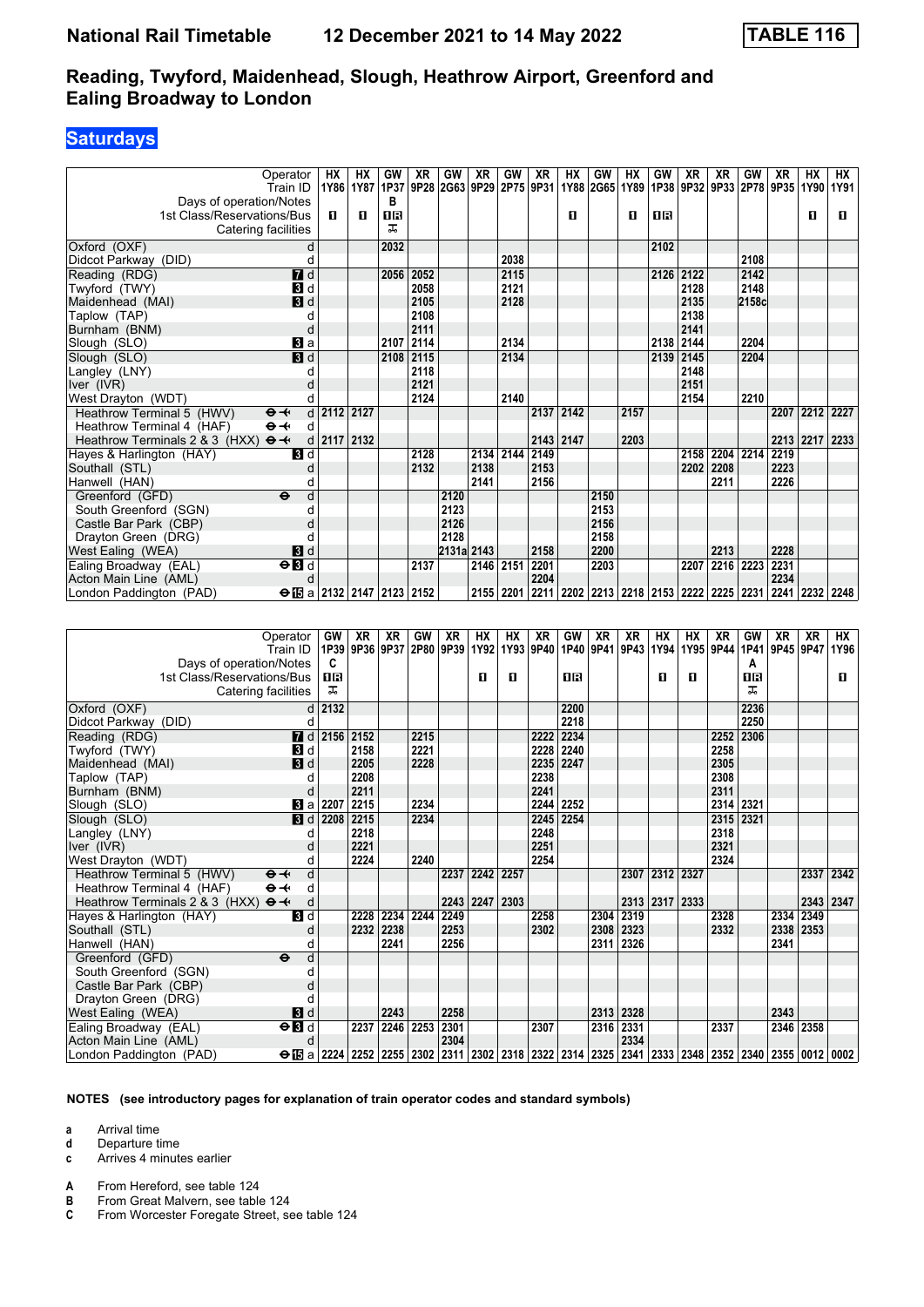## **Saturdays**

| Days of operation/Notes<br>1st Class/Reservations/Bus<br>Catering facilities | Operator<br>Train ID                    |   | НX<br>1Y97<br>п | GW<br>1A40<br>D<br>18<br>ᅚ | <b>XR</b><br>9P51 | GW<br>2P86 |
|------------------------------------------------------------------------------|-----------------------------------------|---|-----------------|----------------------------|-------------------|------------|
| Oxford (OXF)                                                                 |                                         | d |                 |                            |                   |            |
| Didcot Parkway (DID)                                                         |                                         | d |                 | 2339                       |                   | 2345       |
| Reading (RDG)                                                                | <b>7</b> d                              |   |                 | 2354                       |                   | 0019       |
| Twyford (TWY)                                                                | <b>B</b> Id                             |   |                 |                            |                   | 0025       |
| Maidenhead (MAI)                                                             | <b>B</b> d                              |   |                 |                            |                   | 0032       |
| Taplow (TAP)                                                                 |                                         | d |                 |                            |                   | 0035       |
| Burnham (BNM)                                                                |                                         | d |                 |                            |                   | 0039       |
| Slough (SLO)                                                                 | <b>B</b> la                             |   |                 | 0006                       |                   | 0042       |
| Slough (SLO)                                                                 | <b>3</b> d                              |   |                 | 0008                       |                   | 0043       |
| Langley (LNY)                                                                |                                         | d |                 |                            |                   | 0047       |
| Iver (IVR)                                                                   |                                         | d |                 |                            |                   | 0050       |
| West Drayton (WDT)                                                           |                                         | d |                 |                            |                   | 0053       |
| Heathrow Terminal 5 (HWV)                                                    | $\mathbf{\Theta}$ $\mathbf{\leftarrow}$ | d | 2357            |                            | 0007              |            |
| Heathrow Terminal 4 (HAF)                                                    | $\Theta \rightarrow$                    | d |                 |                            |                   |            |
| Heathrow Terminals 2 & 3 (HXX)                                               | $\Theta +$                              | d | 0003            |                            | 0013              |            |
| Hayes & Harlington (HAY)                                                     | <b>8</b> d                              |   |                 |                            | 0022              | 0057       |
| Southall (STL)                                                               |                                         | d |                 |                            | 0026              | 0101       |
| Hanwell (HAN)                                                                |                                         | d |                 |                            |                   |            |
| Greenford (GFD)                                                              | $\ddot{\mathbf{e}}$                     | d |                 |                            |                   |            |
| South Greenford (SGN)                                                        |                                         | d |                 |                            |                   |            |
| Castle Bar Park (CBP)                                                        |                                         | d |                 |                            |                   |            |
| Drayton Green (DRG)                                                          |                                         | d |                 |                            |                   |            |
| West Ealing (WEA)                                                            | BI d                                    |   |                 |                            |                   |            |
| Ealing Broadway (EAL)                                                        | $\Theta$ $\blacksquare$ d               |   |                 |                            | 0031              | 0106       |
| Acton Main Line (AML)                                                        |                                         | d |                 |                            |                   |            |
| London Paddington (PAD)                                                      | ⊖lTBa                                   |   |                 | 0020   0030                | 0041              | 0114       |

**NOTES (see introductory pages for explanation of train operator codes and standard symbols)**

**a** Arrival time<br>**d** Departure t

**d** Departure time

**D** From Taunton, see table 135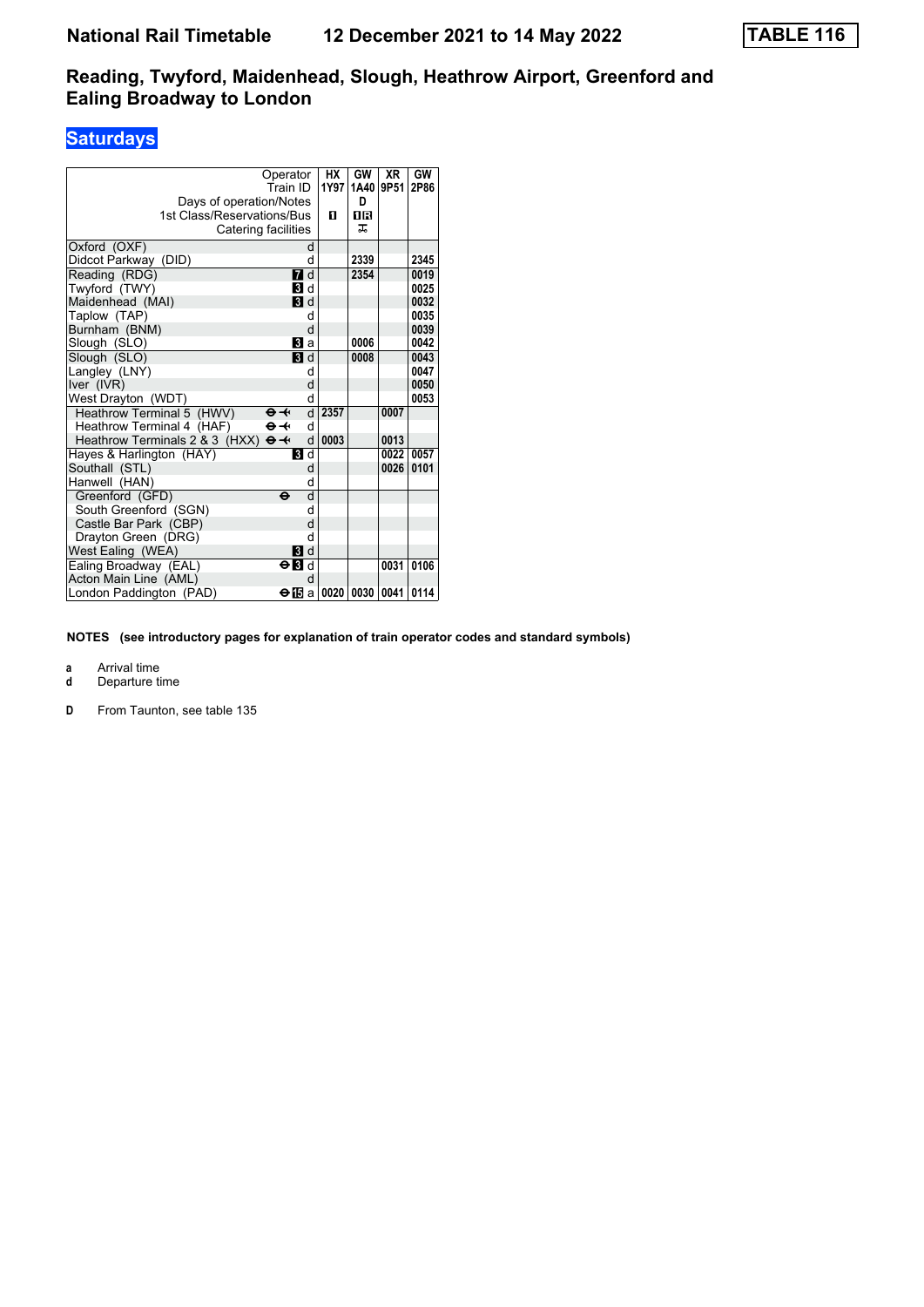## **Sundays**

|                                                     | Operator                                                                                                                                                                                 | НX                               | HХ | НX | HХ   | XR   | HХ                                        | HХ        | XR   | НX             | GW   | HХ | XR   | HХ                          | НX | XR                                             | GW             | XR   | <b>HX</b> |
|-----------------------------------------------------|------------------------------------------------------------------------------------------------------------------------------------------------------------------------------------------|----------------------------------|----|----|------|------|-------------------------------------------|-----------|------|----------------|------|----|------|-----------------------------|----|------------------------------------------------|----------------|------|-----------|
|                                                     | Train ID                                                                                                                                                                                 | 1Y22   1Y23   1Y24   1Y25   9P05 |    |    |      |      |                                           | 1Y26 1Y27 |      | 9P09 1Y28 2P11 |      |    |      |                             |    | 1Y29   9P13   1Y30   1Y31   9P16   2P18   9P17 |                |      | 1Y32      |
| 1st Class/Reservations/Bus                          |                                                                                                                                                                                          | п                                | п  | п  | П.   |      | п                                         | п         |      | п              |      | п  |      | п                           | п  |                                                |                |      | п.        |
| Oxford (OXF)                                        |                                                                                                                                                                                          |                                  |    |    |      |      |                                           |           |      |                |      |    |      |                             |    |                                                |                |      |           |
| Didcot Parkway (DID)                                |                                                                                                                                                                                          |                                  |    |    |      |      |                                           |           |      |                |      |    |      |                             |    |                                                |                |      |           |
| Reading (RDG)                                       | $\blacksquare$                                                                                                                                                                           |                                  |    |    |      |      |                                           |           |      |                | 0620 |    |      |                             |    |                                                | 0649 0710      |      |           |
| Twyford (TWY)                                       | <b>3</b> d                                                                                                                                                                               |                                  |    |    |      |      |                                           |           |      |                | 0626 |    |      |                             |    |                                                | 0655 0716      |      |           |
| Maidenhead (MAI)                                    | 3d                                                                                                                                                                                       |                                  |    |    |      |      |                                           |           |      |                | 0633 |    |      |                             |    |                                                | 0702   0723    |      |           |
| Taplow (TAP)                                        |                                                                                                                                                                                          |                                  |    |    |      |      |                                           |           |      |                |      |    |      |                             |    |                                                |                |      |           |
| Burnham (BNM)                                       |                                                                                                                                                                                          |                                  |    |    |      |      |                                           |           |      |                | 0638 |    |      |                             |    |                                                | 0728           |      |           |
| Slough (SLO)                                        | $\mathbf{B}$ a                                                                                                                                                                           |                                  |    |    |      |      |                                           |           |      |                | 0641 |    |      |                             |    | 0712                                           | 0731           |      |           |
| Slough (SLO)                                        | 3d                                                                                                                                                                                       |                                  |    |    |      |      |                                           |           |      |                | 0642 |    |      |                             |    | 0712                                           | 0733           |      |           |
| Langley (LNY)                                       |                                                                                                                                                                                          |                                  |    |    |      |      |                                           |           |      |                | 0646 |    |      |                             |    | 0716                                           |                |      |           |
| Iver (IVR)                                          |                                                                                                                                                                                          |                                  |    |    |      |      |                                           |           |      |                |      |    |      |                             |    | 0719                                           |                |      |           |
| West Drayton (WDT)                                  |                                                                                                                                                                                          |                                  |    |    |      |      |                                           |           |      |                | 0650 |    |      |                             |    | 0722                                           |                |      |           |
| Heathrow Terminal 5 (HWV)                           | $\Theta +$                                                                                                                                                                               | d   0512   0527   0542           |    |    | 0557 |      | 0600   0612   0627   0630   0642          |           |      |                |      |    |      | 0657 0700 0712 0727         |    |                                                |                |      | 0730 0742 |
| Heathrow Terminal 4 (HAF)                           | $\Theta - \leftarrow$<br>d                                                                                                                                                               |                                  |    |    |      |      |                                           |           |      |                |      |    |      |                             |    |                                                |                |      |           |
| Heathrow Terminals 2 & 3 (HXX) $\Theta \rightarrow$ |                                                                                                                                                                                          | d   0517   0532   0547           |    |    |      |      | $0602   0607   0617   0632   0637   0647$ |           |      |                |      |    |      | $0702$   0707   0717   0732 |    |                                                |                |      | 0737 0747 |
| Hayes & Harlington (HAY)                            | $\blacksquare$                                                                                                                                                                           |                                  |    |    |      | 0614 |                                           |           | 0644 |                | 0655 |    | 0714 |                             |    | 0726                                           | 0740           | 0744 |           |
| Southall (STL)                                      |                                                                                                                                                                                          |                                  |    |    |      | 0618 |                                           |           | 0648 |                | 0658 |    | 0718 |                             |    | 0730                                           |                | 0748 |           |
| Hanwell (HAN)                                       |                                                                                                                                                                                          |                                  |    |    |      |      |                                           |           |      |                |      |    |      |                             |    |                                                |                |      |           |
| Greenford (GFD)                                     | $\ddot{\mathbf{e}}$                                                                                                                                                                      |                                  |    |    |      |      |                                           |           |      |                |      |    |      |                             |    |                                                |                |      |           |
| South Greenford (SGN)                               |                                                                                                                                                                                          |                                  |    |    |      |      |                                           |           |      |                |      |    |      |                             |    |                                                |                |      |           |
| Castle Bar Park (CBP)                               |                                                                                                                                                                                          |                                  |    |    |      |      |                                           |           |      |                |      |    |      |                             |    |                                                |                |      |           |
| Drayton Green (DRG)                                 |                                                                                                                                                                                          |                                  |    |    |      |      |                                           |           |      |                |      |    |      |                             |    |                                                |                |      |           |
| West Ealing (WEA)                                   | <b>3</b> d                                                                                                                                                                               |                                  |    |    |      |      |                                           |           |      |                |      |    |      |                             |    |                                                |                |      |           |
| Ealing Broadway (EAL)                               | $\Theta$ <b>B</b> d                                                                                                                                                                      |                                  |    |    |      | 0623 |                                           |           | 0653 |                | 0703 |    | 0723 |                             |    |                                                | 0737 0747 0753 |      |           |
| Acton Main Line (AML)                               |                                                                                                                                                                                          |                                  |    |    |      |      |                                           |           |      |                |      |    |      |                             |    |                                                |                |      |           |
| London Paddington (PAD)                             | $\Theta$ $\boxtimes$ a $ $ 0533 $ $ 0548 $ $ 0603 $ $ 0618 $ $ 0631 $ $ 0633 $ $ 0648 $ $ 0701 $ $ 0703 $ $ 0711 $ $ 0718 $ $ 0731 $ $ 0733 $ $ 0748 $ $ 0749 $ $ 0755 $ $ 0802 $ $ 0804 |                                  |    |    |      |      |                                           |           |      |                |      |    |      |                             |    |                                                |                |      |           |

| 1st Class/Reservations/Bus                          | Operator<br>Train ID                                                                                                                          | HХ<br>п  | XR<br>1Y33 9P20 9P21 | XR   | НX<br>1Y34<br>п | НX<br>п | XR<br>1Y35 9P24 2P28 9P25 | GW          | XR   | НX<br>1Y36<br>п | HХ<br>п | XR   | XR<br>1Y37 9P28 9P29 1Y38 | HХ<br>п   | HХ<br>1Y39<br>п | XR   | XR        | GW<br>9P32 9P33 2P32 9P35 | XR   |
|-----------------------------------------------------|-----------------------------------------------------------------------------------------------------------------------------------------------|----------|----------------------|------|-----------------|---------|---------------------------|-------------|------|-----------------|---------|------|---------------------------|-----------|-----------------|------|-----------|---------------------------|------|
| Oxford (OXF)                                        | d                                                                                                                                             |          |                      |      |                 |         |                           |             |      |                 |         |      |                           |           |                 |      |           |                           |      |
| Didcot Parkway (DID)                                | C                                                                                                                                             |          |                      |      |                 |         |                           |             |      |                 |         |      |                           |           |                 |      |           | 0848                      |      |
| Reading (RDG)                                       | $I$ d                                                                                                                                         |          |                      |      |                 |         |                           | 0755   0810 |      |                 |         | 0825 |                           |           |                 | 0852 |           | 0910                      |      |
| Twyford (TWY)                                       | 3d                                                                                                                                            |          |                      |      |                 |         |                           | 0801 0816   |      |                 |         | 0831 |                           |           |                 | 0858 |           | 0918                      |      |
| Maidenhead (MAI)                                    | 3d                                                                                                                                            |          | 0738                 |      |                 |         |                           | 0808 0823   |      |                 |         | 0838 |                           |           |                 | 0905 |           | 0925c                     |      |
| Taplow (TAP)                                        |                                                                                                                                               |          |                      |      |                 |         | 0811                      |             |      |                 |         | 0841 |                           |           |                 | 0908 |           |                           |      |
| Burnham (BNM)                                       | C                                                                                                                                             |          |                      |      |                 |         | 0814                      |             |      |                 |         | 0844 |                           |           |                 | 0911 |           |                           |      |
| Slough (SLO)                                        | $\bf{B}$ a                                                                                                                                    |          | 0748                 |      |                 |         |                           | 0818 0831   |      |                 |         | 0848 |                           |           |                 | 0915 |           | 0931                      |      |
| Slough (SLO)                                        | 3d                                                                                                                                            |          | 0748                 |      |                 |         |                           | 0818 0831   |      |                 |         | 0848 |                           |           |                 | 0915 |           | 0931                      |      |
| Langley (LNY)                                       |                                                                                                                                               |          | 0752                 |      |                 |         | 0822                      |             |      |                 |         | 0852 |                           |           |                 | 0918 |           |                           |      |
| Iver (IVR)                                          |                                                                                                                                               |          | 0755                 |      |                 |         | 0825                      |             |      |                 |         | 0855 |                           |           |                 | 0921 |           |                           |      |
| West Drayton (WDT)                                  |                                                                                                                                               |          | 0758                 |      |                 |         | 0828                      |             |      |                 |         | 0858 |                           |           |                 | 0924 |           |                           |      |
| Heathrow Terminal 5 (HWV)                           | $\Theta +$                                                                                                                                    | $d$ 0757 |                      | 0800 | 0812 0827       |         |                           |             | 0830 | 0842            | 0857    |      | 0900                      | 0912 0927 |                 |      |           |                           | 0937 |
| Heathrow Terminal 4 (HAF)                           | $\Theta \rightarrow$<br>d                                                                                                                     |          |                      |      |                 |         |                           |             |      |                 |         |      |                           |           |                 |      |           |                           |      |
| Heathrow Terminals 2 & 3 (HXX) $\Theta \rightarrow$ | d                                                                                                                                             | 0802     |                      | 0807 | 0817            | 0832    |                           |             | 0837 | 0847            | 0902    |      | 0907                      | 0917      | 0932            |      |           |                           | 0943 |
| Hayes & Harlington (HAY)                            | 3d                                                                                                                                            |          | 0802                 | 0814 |                 |         | 0832 0839                 |             | 0844 |                 |         | 0902 | 0914                      |           |                 | 0928 | 0934      | 0939                      | 0949 |
| Southall (STL)                                      | C                                                                                                                                             |          | 0806                 | 0818 |                 |         | 0836                      |             | 0848 |                 |         |      | 0906 0918                 |           |                 | 0932 | 0938      |                           | 0953 |
| Hanwell (HAN)                                       |                                                                                                                                               |          |                      |      |                 |         |                           |             |      |                 |         |      |                           |           |                 |      | 0941      |                           | 0956 |
| Greenford (GFD)                                     | $\ddot{\mathbf{e}}$<br>d                                                                                                                      |          |                      |      |                 |         |                           |             |      |                 |         |      |                           |           |                 |      |           |                           |      |
| South Greenford (SGN)                               |                                                                                                                                               |          |                      |      |                 |         |                           |             |      |                 |         |      |                           |           |                 |      |           |                           |      |
| Castle Bar Park (CBP)                               |                                                                                                                                               |          |                      |      |                 |         |                           |             |      |                 |         |      |                           |           |                 |      |           |                           |      |
| Drayton Green (DRG)                                 |                                                                                                                                               |          |                      |      |                 |         |                           |             |      |                 |         |      |                           |           |                 |      |           |                           |      |
| West Ealing (WEA)                                   | $\mathbf{3}$ d                                                                                                                                |          |                      |      |                 |         |                           |             |      |                 |         |      |                           |           |                 |      | 0943      |                           | 0958 |
| Ealing Broadway (EAL)                               | $\Theta$ <b>B</b> d                                                                                                                           |          | 0813                 | 0823 |                 |         |                           | 0843 0847   | 0853 |                 |         |      | 0913 0923                 |           |                 | 0937 | 0946 0949 |                           | 1001 |
| Acton Main Line (AML)                               | d                                                                                                                                             |          |                      |      |                 |         |                           |             |      |                 |         |      |                           |           |                 |      |           |                           | 1004 |
| London Paddington (PAD)                             | $\Theta$ $\boxtimes$ a   0818   0825   0832   0834   0848   0855   0855   0901   0903   0918   0925   0932   0933   0948   0952   0955   0957 |          |                      |      |                 |         |                           |             |      |                 |         |      |                           |           |                 |      |           |                           | 1011 |

**NOTES (see introductory pages for explanation of train operator codes and standard symbols)**

**a** Arrival time<br>**d** Departure time

**d** Departure time

**c** Arrives 3 minutes earlier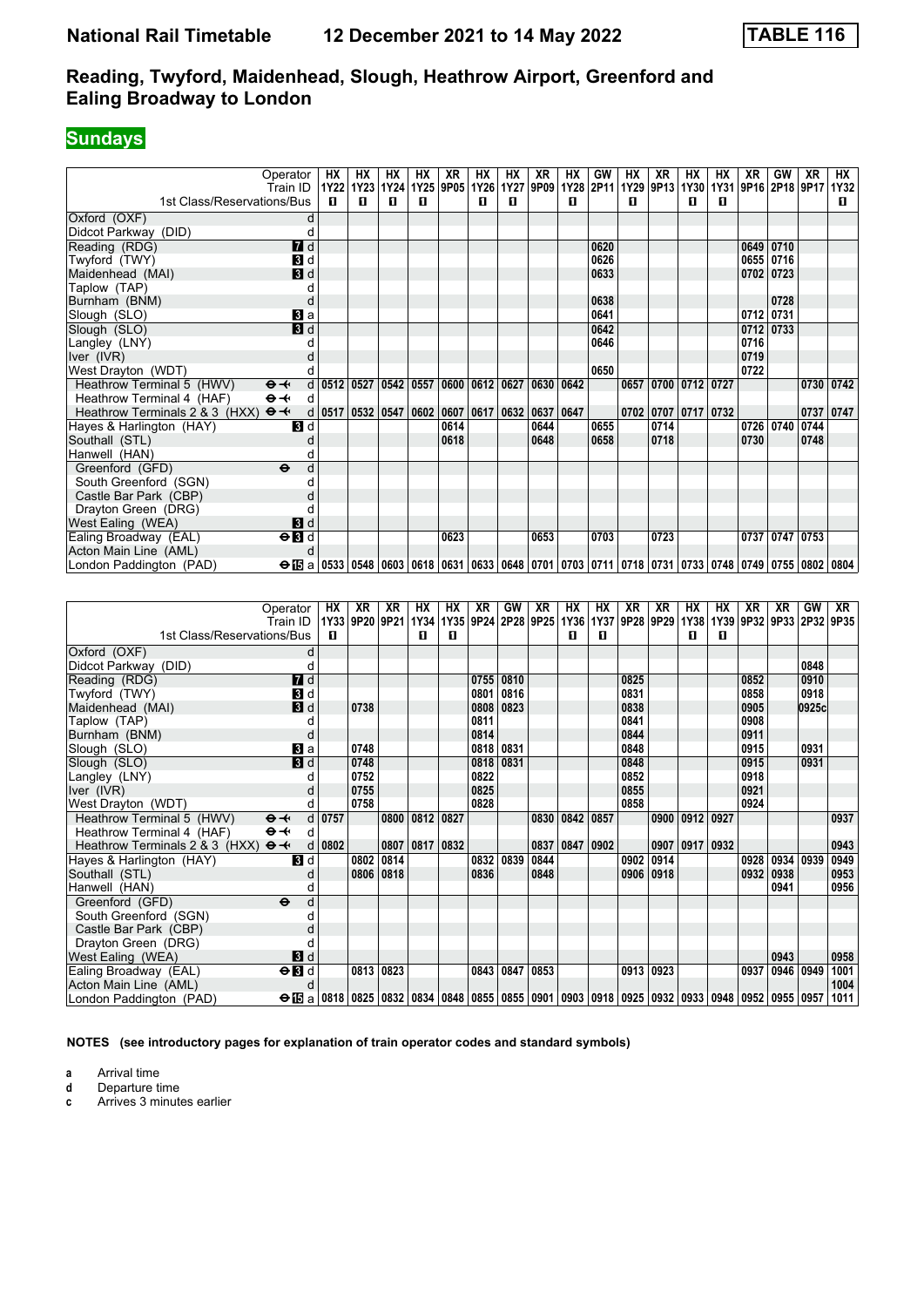#### **Sundays**

|                                                     | Operator                  | НX          | HХ        | GW        | XR        | XR        | XR   | HХ                                             | НX             | GW                               | ΧR        | XR        | GW                       | XR        | HХ             | НΧ        | ХR        | XR                                      | XR          |
|-----------------------------------------------------|---------------------------|-------------|-----------|-----------|-----------|-----------|------|------------------------------------------------|----------------|----------------------------------|-----------|-----------|--------------------------|-----------|----------------|-----------|-----------|-----------------------------------------|-------------|
|                                                     | Train ID                  | 1Y40        | 1Y41      | 1P26      | 9P36      |           |      | 9P37 9P39 1Y42                                 | 1Y43           | 1P30                             | 9P40      |           | 9P41 2P37 9P43           |           | 1Y44           | 1Y45      |           | 9P44 9P45 9P47                          |             |
| Days of operation/Notes                             |                           |             |           |           |           |           |      |                                                |                | C                                |           |           |                          |           |                |           |           |                                         |             |
| 1st Class/Reservations/Bus                          |                           | П.          | п         | OR        |           |           |      | п                                              | П.             | 0B                               |           |           |                          |           | п              | п         |           |                                         |             |
| Catering facilities                                 |                           |             |           |           |           |           |      |                                                |                | ᠼ                                |           |           |                          |           |                |           |           |                                         |             |
| Oxford (OXF)                                        | d                         |             |           | 0855      |           |           |      |                                                |                | 0932                             |           |           |                          |           |                |           |           |                                         |             |
| Didcot Parkway (DID)                                | d                         |             |           | 0911      |           |           |      |                                                |                | 0945                             |           |           | 0935                     |           |                |           |           |                                         |             |
| Reading (RDG)                                       | $\overline{d}$ d          |             |           | 0925      | 0922      |           |      |                                                |                | 1000                             | 0952      |           | 1006                     |           |                |           | 1022      |                                         |             |
| Twyford (TWY)                                       | 3d                        |             |           |           | 0928      |           |      |                                                |                |                                  | 0958      |           | 1015e                    |           |                |           | 1028      |                                         |             |
| Maidenhead (MAI)                                    | $\blacksquare$            |             |           |           | 0935      |           |      |                                                |                |                                  | 1005      |           | 1022c                    |           |                |           | 1035      |                                         |             |
| Taplow (TAP)                                        | d                         |             |           |           | 0938      |           |      |                                                |                |                                  | 1008      |           |                          |           |                |           | 1038      |                                         |             |
| Burnham (BNM)                                       | d                         |             |           |           | 0941      |           |      |                                                |                |                                  | 1011      |           |                          |           |                |           | 1041      |                                         |             |
| Slough (SLO)                                        | BI a                      |             |           | 0937      | 0944      |           |      |                                                |                | 1013                             | 1014      |           | 1028                     |           |                |           | 1044      |                                         |             |
| Slough (SLO)                                        | <b>3</b> d                |             |           | 0938      | 0945      |           |      |                                                |                | 1014                             | 1015      |           | 1029                     |           |                |           | 1045      |                                         |             |
| Langley (LNY)                                       | d                         |             |           |           | 0948      |           |      |                                                |                |                                  | 1018      |           |                          |           |                |           | 1048      |                                         |             |
| Iver (IVR)                                          | d                         |             |           |           | 0951      |           |      |                                                |                |                                  | 1021      |           |                          |           |                |           | 1051      |                                         |             |
| West Drayton (WDT)                                  | d                         |             |           |           | 0954      |           |      |                                                |                |                                  | 1024      |           |                          |           |                |           | 1054      |                                         |             |
| Heathrow Terminal 5 (HWV)                           | d<br>$\Theta +$           | 0942 0957   |           |           |           |           | 1007 | 1012                                           | 1027           |                                  |           |           |                          | 1037      | 1042           | 1057      |           |                                         | 1107        |
| Heathrow Terminal 4 (HAF)                           | $\Theta +$<br>d           |             |           |           |           |           |      |                                                |                |                                  |           |           |                          |           |                |           |           |                                         |             |
| Heathrow Terminals 2 & 3 (HXX) $\Theta \rightarrow$ | d                         | 0947        | 1002      |           |           |           |      | 1013 1017                                      | 1032           |                                  |           |           |                          | 1043      | 1047           | 1102      |           |                                         | 1113        |
| Hayes & Harlington (HAY)                            | <b>3</b> d                |             |           |           | 0958      | 1004      | 1019 |                                                |                |                                  | 1028      | 1034      | 1038                     | 1049      |                |           | 1058      | 1104                                    | 1119        |
| Southall (STL)                                      | d                         |             |           |           | 1002      | 1008      | 1023 |                                                |                |                                  | 1032      | 1038      |                          | 1053      |                |           |           | 1102 1108 1123                          |             |
| Hanwell (HAN)                                       | d                         |             |           |           |           | 1011      | 1026 |                                                |                |                                  |           | 1041      |                          | 1056      |                |           |           |                                         | 1111   1126 |
| Greenford (GFD)                                     | d<br>$\ddot{\mathbf{e}}$  |             |           |           |           |           |      |                                                |                |                                  |           |           |                          |           |                |           |           |                                         |             |
| South Greenford (SGN)                               | d                         |             |           |           |           |           |      |                                                |                |                                  |           |           |                          |           |                |           |           |                                         |             |
| Castle Bar Park (CBP)                               | d                         |             |           |           |           |           |      |                                                |                |                                  |           |           |                          |           |                |           |           |                                         |             |
| Drayton Green (DRG)                                 | d                         |             |           |           |           |           |      |                                                |                |                                  |           |           |                          |           |                |           |           |                                         |             |
| West Ealing (WEA)                                   | BI d                      |             |           |           |           | 1013      | 1028 |                                                |                |                                  |           | 1043      |                          | 1058      |                |           |           | 1113 1128                               |             |
| Ealing Broadway (EAL)                               | $\Theta$ <b>B</b> d       |             |           |           |           | 1007 1016 | 1031 |                                                |                |                                  | 1037      | 1046 1048 |                          | 1101      |                |           | 1107 1116 |                                         | 1131        |
| Acton Main Line (AML)                               | d                         |             |           |           |           |           | 1034 |                                                |                |                                  |           |           |                          | 1104      |                |           |           |                                         | 1134        |
| London Paddington (PAD)                             | <b>⊖ ⊞</b> al             |             |           |           |           |           |      | 1003   1018   0953   1022   1025   1041   1034 |                | 1048   1029   1052   1055   1057 |           |           |                          |           |                |           |           | 1111   1103   1118   1122   1125   1141 |             |
|                                                     |                           |             |           |           |           |           |      |                                                |                |                                  |           |           |                          |           |                |           |           |                                         |             |
|                                                     |                           |             |           |           |           |           |      |                                                |                |                                  |           |           |                          |           |                |           |           |                                         |             |
|                                                     | Operator                  | НX          | HХ        | GW        | <b>XR</b> | <b>XR</b> | GW   | XR                                             | НX             | HX                               | GW        | <b>XR</b> | <b>XR</b>                | <b>XR</b> | HX             | <b>HX</b> | GW        | <b>XR</b>                               | XR          |
|                                                     | Train ID                  |             | 1Y46 1Y47 | 1P37      |           |           |      | 9P48 9P49 2P41 9P51                            | 1Y48           | 1Y49                             |           |           | 1P39 9P52 9P53 9P55 1Y50 |           |                | 1Y51      |           | 1P41 9P56 9P57                          |             |
| Days of operation/Notes                             |                           |             |           | В         |           |           |      |                                                |                |                                  |           |           |                          |           |                |           | в         |                                         |             |
| 1st Class/Reservations/Bus                          |                           | П.          | п         | <b>0B</b> |           |           |      |                                                | O              | п                                | <b>08</b> |           |                          |           | п              | O         | 1B        |                                         |             |
| Catering facilities                                 |                           |             |           | ᠼ         |           |           |      |                                                |                |                                  |           |           |                          |           |                |           | ᠼ         |                                         |             |
| Oxford (OXF)                                        | d                         |             |           | 1030      |           |           |      |                                                |                |                                  | 1055      |           |                          |           |                |           | 1129      |                                         |             |
| Didcot Parkway (DID)                                | d                         |             |           | 1040      |           |           | 1047 |                                                |                |                                  | 1110      |           |                          |           |                |           | 1142      |                                         |             |
| Reading (RDG)                                       | $I$ d                     |             |           | 1059      | 1052      |           | 1112 |                                                |                |                                  | 1125      | 1122      |                          |           |                |           | 1202      | 1152                                    |             |
| Twyford (TWY)                                       | 3 d                       |             |           |           | 1058      |           | 1118 |                                                |                |                                  |           | 1128      |                          |           |                |           |           | 1158                                    |             |
| Maidenhead (MAI)                                    | 3d                        |             |           |           | 1105      |           | 1125 |                                                |                |                                  |           | 1135      |                          |           |                |           |           | 1205                                    |             |
| Taplow (TAP)                                        | d                         |             |           |           | 1108      |           |      |                                                |                |                                  |           | 1138      |                          |           |                |           |           | 1208                                    |             |
| Burnham (BNM)                                       | d                         |             |           |           | 1111      |           |      |                                                |                |                                  |           | 1141      |                          |           |                |           |           | 1211                                    |             |
| Slough (SLO)                                        | <b>B</b> a                |             |           | 1111      | 1114      |           | 1131 |                                                |                |                                  | 1138      | 1144      |                          |           |                |           | 1213 1214 |                                         |             |
| Slough (SLO)                                        | $\blacksquare$            |             |           | 1113      | 1115      |           | 1131 |                                                |                |                                  | 1139      | 1145      |                          |           |                |           | 1214      | 1215                                    |             |
| Langley (LNY)                                       | d                         |             |           |           | 1118      |           |      |                                                |                |                                  |           | 1148      |                          |           |                |           |           | 1218                                    |             |
| Iver (IVR)                                          | d                         |             |           |           | 1121      |           |      |                                                |                |                                  |           | 1151      |                          |           |                |           |           | 1221                                    |             |
| West Drayton (WDT)                                  | d                         |             |           |           | 1124      |           |      |                                                |                |                                  |           | 1154      |                          |           |                |           |           | 1224                                    |             |
| Heathrow Terminal 5 (HWV)                           | d<br>$\Theta +$           | 1112 1127   |           |           |           |           |      | 1137                                           | 1142 1157      |                                  |           |           |                          |           | 1207 1212 1227 |           |           |                                         |             |
| Heathrow Terminal 4 (HAF)                           | $\Theta \rightarrow$<br>d |             |           |           |           |           |      |                                                |                |                                  |           |           |                          |           |                |           |           |                                         |             |
| Heathrow Terminals 2 & 3 (HXX) $\Theta \rightarrow$ |                           | d 1117 1132 |           |           |           |           |      |                                                | 1143 1147 1202 |                                  |           |           |                          |           | 1213 1217 1232 |           |           |                                         |             |

| $\overline{1}$ igatilow refilmate (Five $\overline{V}$ )<br>$\vee$ $\vee$ $\vee$ $\vee$ $\vee$ $\vee$ $\vee$ $\vee$                                             |                           | 1171 1174 1171 |      |                    |      |           | 1491   1414   1441 |  |      |      |
|-----------------------------------------------------------------------------------------------------------------------------------------------------------------|---------------------------|----------------|------|--------------------|------|-----------|--------------------|--|------|------|
| Heathrow Terminal 4 (HAF)<br>$\Theta \rightarrow$<br>d                                                                                                          |                           |                |      |                    |      |           |                    |  |      |      |
| Heathrow Terminals 2 & 3 (HXX) $\Theta \rightarrow$<br>d   1117   1132                                                                                          |                           | $1143$   1147  | 1202 |                    |      |           | 1213 1217 1232     |  |      |      |
| <b>3</b> d<br>Hayes & Harlington (HAY)                                                                                                                          | 1128 1134 1139 1149       |                |      | 1158               | 1204 | 1219      |                    |  | 1228 | 1234 |
| Southall (STL)                                                                                                                                                  | 1132   1138               | 1153           |      | 1202   1208   1223 |      |           |                    |  | 1232 | 1238 |
| Hanwell (HAN)                                                                                                                                                   | 1141                      | 1156           |      |                    | 1211 | 1226      |                    |  |      | 1241 |
| Greenford (GFD)<br><sub>d</sub><br>$\ddot{\mathbf{e}}$                                                                                                          |                           |                |      |                    |      |           |                    |  |      |      |
| South Greenford (SGN)                                                                                                                                           |                           |                |      |                    |      |           |                    |  |      |      |
| Castle Bar Park (CBP)                                                                                                                                           |                           |                |      |                    |      |           |                    |  |      |      |
| Drayton Green (DRG)                                                                                                                                             |                           |                |      |                    |      |           |                    |  |      |      |
| <b>3</b> d<br>West Ealing (WEA)                                                                                                                                 | 1143                      | 1158           |      |                    |      | 1213 1228 |                    |  |      | 1243 |
| $\Theta$ <b>B</b> d<br>Ealing Broadway (EAL)                                                                                                                    | 1137   1146   1149   1201 |                |      | 1207               | 1216 | 1231      |                    |  | 1237 | 1246 |
| Acton Main Line (AML)                                                                                                                                           |                           | 1204           |      |                    |      | 1234      |                    |  |      |      |
| ⊖ Fa   1133   1150   1129   1152   1155   1157   1211   1203   1218   1154   1222   1225   1241   1232   1250   1228   1252   1255  <br>London Paddington (PAD) |                           |                |      |                    |      |           |                    |  |      |      |

#### **NOTES (see introductory pages for explanation of train operator codes and standard symbols)**

**a** Arrival time

**d** Departure time

**c** Arrives 3 minutes earlier

**e** Arrives 5 minutes earlier

**B** From Great Malvern, see table 124<br>**C** From Worcester Foregate Street, se

**C** From Worcester Foregate Street, see table 124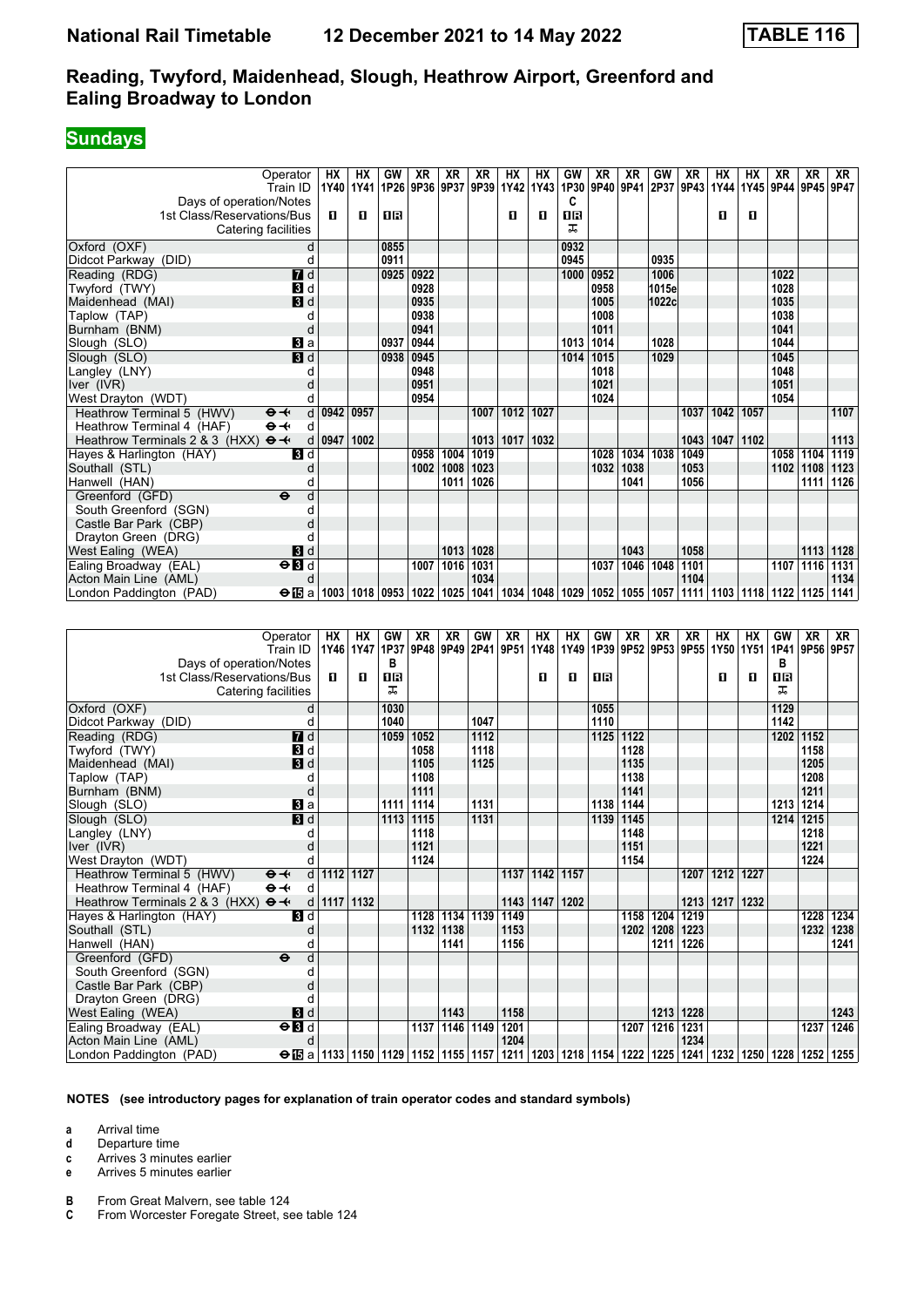## **Sundays**

| Operator<br>Train ID<br>Days of operation/Notes                                                                           | GW                 | XR<br>2P45 9P59 | HХ<br>1Y52 | HХ<br>1Y53     | GW<br>1P43        | XR                 | XR<br>9P60 9P61 9P63 | XR        | HХ<br>1Y54          | HХ<br>1Y55 | GW<br>в                   | XR   | XR          | GW<br>1P45 9P64 9P65 2P49 9P67 | XR             | НΧ<br>1Y56     | НX<br>1Y57     | GW<br>1P47 |
|---------------------------------------------------------------------------------------------------------------------------|--------------------|-----------------|------------|----------------|-------------------|--------------------|----------------------|-----------|---------------------|------------|---------------------------|------|-------------|--------------------------------|----------------|----------------|----------------|------------|
| 1st Class/Reservations/Bus<br>Catering facilities                                                                         |                    |                 | O          | О              | 0 B               |                    |                      |           | O                   | O          | 1R<br>ᠼ                   |      |             |                                |                | O              | О              | 1R         |
| Oxford (OXF)                                                                                                              | d                  |                 |            |                | 1155              |                    |                      |           |                     |            | 1230                      |      |             |                                |                |                |                | 1255       |
| Didcot Parkway (DID)                                                                                                      | d<br>1147          |                 |            |                | 1210              |                    |                      |           |                     |            | 1242                      |      |             | 1247                           |                |                |                | 1310       |
| Reading (RDG)<br><b>7</b> d                                                                                               | 1212               |                 |            |                | $\overline{1225}$ | 1222               |                      |           |                     |            | 1259                      | 1252 |             | 1312                           |                |                |                | 1330       |
| Twyford (TWY)<br><b>3</b> d                                                                                               | 1218               |                 |            |                |                   | 1228               |                      |           |                     |            |                           | 1258 |             | 1318                           |                |                |                |            |
| Maidenhead (MAI)<br>3 d                                                                                                   | 1225               |                 |            |                |                   | 1235               |                      |           |                     |            |                           | 1305 |             | 1325                           |                |                |                |            |
| Taplow (TAP)                                                                                                              | d                  |                 |            |                |                   | 1238               |                      |           |                     |            |                           | 1308 |             |                                |                |                |                |            |
| Burnham (BNM)                                                                                                             | d                  |                 |            |                |                   | 1241               |                      |           |                     |            |                           | 1311 |             |                                |                |                |                |            |
| Slough (SLO)<br>Bl a                                                                                                      | 1231               |                 |            |                | 1239              | 1244               |                      |           |                     |            | 1312 1314                 |      |             | 1331                           |                |                |                | 1341       |
| 3d<br>Slough (SLO)                                                                                                        | 1231               |                 |            |                | 1239              | 1245               |                      |           |                     |            | 1313                      | 1315 |             | 1331                           |                |                |                | 1342       |
| Langley (LNY)                                                                                                             | d                  |                 |            |                |                   | 1248               |                      |           |                     |            |                           | 1318 |             |                                |                |                |                |            |
| Iver (IVR)                                                                                                                | d                  |                 |            |                |                   | 1251               |                      |           |                     |            |                           | 1321 |             |                                |                |                |                |            |
| West Drayton (WDT)                                                                                                        | d                  |                 |            |                |                   | 1254               |                      |           |                     |            |                           | 1324 |             |                                |                |                |                |            |
| Heathrow Terminal 5 (HWV)<br>$\mathbf{\Theta}$ $\mathbf{\leftarrow}$<br>$\Theta \rightarrow$<br>Heathrow Terminal 4 (HAF) | d<br>d             | 1237            | 1242       | 1257           |                   |                    |                      | 1307      | 1312 1327           |            |                           |      |             |                                | 1337           | 1342           | 1357           |            |
| Heathrow Terminals 2 & 3 (HXX) $\Theta \rightarrow$                                                                       | d                  | 1243            | 1247       | 1302           |                   |                    |                      | 1313      | 1317                | 1332       |                           |      |             |                                | 1343           | 1347           | 1402           |            |
| Hayes & Harlington (HAY)<br><b>3</b> d                                                                                    | 1239               | 1249            |            |                |                   | 1258               | 1304                 | 1319      |                     |            |                           | 1328 | 1334        | 1339                           | 1349           |                |                |            |
| Southall (STL)                                                                                                            | d                  | 1253            |            |                |                   |                    | 1302   1308          | 1323      |                     |            |                           |      | 1332   1338 |                                | 1353           |                |                |            |
| Hanwell (HAN)                                                                                                             | d                  | 1256            |            |                |                   |                    | 1311                 | 1326      |                     |            |                           |      | 1341        |                                | 1356           |                |                |            |
| $\ddot{\mathbf{e}}$<br>Greenford (GFD)                                                                                    | d                  |                 |            |                |                   |                    |                      |           |                     |            |                           |      |             |                                |                |                |                |            |
| South Greenford (SGN)                                                                                                     | d                  |                 |            |                |                   |                    |                      |           |                     |            |                           |      |             |                                |                |                |                |            |
| Castle Bar Park (CBP)                                                                                                     | d                  |                 |            |                |                   |                    |                      |           |                     |            |                           |      |             |                                |                |                |                |            |
| Drayton Green (DRG)                                                                                                       | d                  |                 |            |                |                   |                    |                      |           |                     |            |                           |      |             |                                |                |                |                |            |
| $\mathbf{B}$ d<br>West Ealing (WEA)                                                                                       |                    | 1258            |            |                |                   |                    | 1313                 | 1328      |                     |            |                           |      | 1343        |                                | 1358           |                |                |            |
| Ealing Broadway (EAL)<br>$\Theta$ <b>B</b> d                                                                              | 1249               | 1301            |            |                |                   | 1307               | 1316                 | 1331      |                     |            |                           | 1337 | $1346$      | 1349                           | 1401           |                |                |            |
| Acton Main Line (AML)                                                                                                     | d                  | 1304            |            |                |                   |                    |                      | 1334      |                     |            |                           |      |             |                                | 1404           |                |                |            |
| $\Theta$ is a<br>London Paddington (PAD)                                                                                  | 1257               | 1311            |            | 1303 1317      | 1254              | 1322   1325   1341 |                      |           |                     | 1333 1349  | 1329   1352   1355   1357 |      |             |                                | 1411           | 1403           |                |            |
|                                                                                                                           |                    |                 |            |                |                   |                    |                      |           |                     |            |                           |      |             |                                |                |                |                | 1418 1359  |
|                                                                                                                           |                    |                 |            |                |                   |                    |                      |           |                     |            |                           |      |             |                                |                |                |                |            |
|                                                                                                                           |                    |                 |            |                |                   |                    |                      |           |                     |            |                           |      |             |                                |                |                |                |            |
| Operator                                                                                                                  | XR                 | XR              | <b>XR</b>  | HХ             | HX                | GW                 | XR                   | XR        | GW                  | <b>XR</b>  | HX                        | HХ   | GW          | XR                             | <b>XR</b>      | XR             | HX             | НX         |
| Train ID                                                                                                                  |                    | 9P68 9P69       | 9P71       | 1Y58           | 1Y59              | 1P49               |                      |           | 9P72 9P73 2P53 9P75 |            | 1Y60                      |      |             | 1Y61   1P51   9P76   9P77      |                | 9P79           |                | 1Y62 1Y63  |
| Days of operation/Notes                                                                                                   |                    |                 |            |                |                   | в                  |                      |           |                     |            |                           |      |             |                                |                |                |                |            |
| 1st Class/Reservations/Bus                                                                                                |                    |                 |            | О              | O                 | 1R                 |                      |           |                     |            | О                         | п    | 1R          |                                |                |                | П              | O          |
| Catering facilities                                                                                                       |                    |                 |            |                |                   | ᠼ                  |                      |           |                     |            |                           |      |             |                                |                |                |                |            |
| Oxford (OXF)                                                                                                              | d                  |                 |            |                |                   | 1330               |                      |           |                     |            |                           |      | 1355        |                                |                |                |                |            |
| Didcot Parkway (DID)                                                                                                      | d                  |                 |            |                |                   | 1340               |                      |           | 1347                |            |                           |      | 1410        |                                |                |                |                |            |
| Reading (RDG)                                                                                                             | <b>7</b> d<br>1322 |                 |            |                |                   |                    | 1400   1352          |           | 1412                |            |                           |      |             | 1425 1422                      |                |                |                |            |
| Twyford (TWY)<br>BI d                                                                                                     | 1328               |                 |            |                |                   |                    | 1358                 |           | 1418                |            |                           |      |             | 1428                           |                |                |                |            |
| Maidenhead (MAI)                                                                                                          | 1335<br><b>3</b> d |                 |            |                |                   |                    | 1405                 |           | 1425                |            |                           |      |             | 1435                           |                |                |                |            |
| Taplow (TAP)                                                                                                              | 1338<br>d          |                 |            |                |                   |                    | 1408                 |           |                     |            |                           |      |             | 1438                           |                |                |                |            |
| Burnham (BNM)                                                                                                             | 1341<br>d          |                 |            |                |                   |                    | 1411                 |           |                     |            |                           |      |             | 1441                           |                |                |                |            |
| Slough (SLO)<br><b>B</b> la                                                                                               | 1344               |                 |            |                |                   | 1413               | 1414                 |           | 1431                |            |                           |      | 1439        | 1444                           |                |                |                |            |
| Slough (SLO)                                                                                                              | 1345<br>3 d<br>d   |                 |            |                |                   | 1414               | 1415                 |           | 1431                |            |                           |      | 1439        | 1445                           |                |                |                |            |
| Langley (LNY)                                                                                                             | 1348<br>1351<br>d  |                 |            |                |                   |                    | 1418<br>1421         |           |                     |            |                           |      |             | 1448<br>1451                   |                |                |                |            |
| Iver (IVR)<br>West Drayton (WDT)                                                                                          | d 1354             |                 |            |                |                   |                    | 1424                 |           |                     |            |                           |      |             | 1454                           |                |                |                |            |
| Heathrow Terminal 5 (HWV)<br>$\mathbf{\Theta}$ $\mathbf{\leftarrow}$                                                      | d                  |                 | 1407       |                | 1412 1427         |                    |                      |           |                     |            | 1437   1442   1457        |      |             |                                |                |                | 1507 1512 1527 |            |
| Heathrow Terminal 4 (HAF)<br>$\Theta \not\prec$                                                                           | d                  |                 |            |                |                   |                    |                      |           |                     |            |                           |      |             |                                |                |                |                |            |
| Heathrow Terminals 2 & 3 (HXX) $\Theta \rightarrow$                                                                       | d                  |                 |            | 1413 1417 1432 |                   |                    |                      |           |                     |            | 1443   1447   1502        |      |             |                                |                |                | 1513 1517 1532 |            |
| 3d<br>Hayes & Harlington (HAY)                                                                                            |                    | 1358 1404       | 1419       |                |                   |                    |                      | 1428 1434 | 1439                | 1449       |                           |      |             |                                | 1458 1504 1519 |                |                |            |
| Southall (STL)                                                                                                            | d                  | 1402 1408       | 1423       |                |                   |                    |                      | 1432 1438 |                     | 1453       |                           |      |             |                                |                | 1502 1508 1523 |                |            |
| Hanwell (HAN)                                                                                                             | d                  | 1411            | 1426       |                |                   |                    |                      | 1441      |                     | 1456       |                           |      |             |                                |                | 1511   1526    |                |            |
| Greenford (GFD)<br>$\bullet$<br>South Greenford (SGN)                                                                     | d                  |                 |            |                |                   |                    |                      |           |                     |            |                           |      |             |                                |                |                |                |            |

| Castle Bar Park (CBP)   |                                                                                                                                      |               |  |      |      |                    |  |  |                |  |
|-------------------------|--------------------------------------------------------------------------------------------------------------------------------------|---------------|--|------|------|--------------------|--|--|----------------|--|
| Drayton Green (DRG)     |                                                                                                                                      |               |  |      |      |                    |  |  |                |  |
| West Ealing (WEA)       | <b>3</b> d                                                                                                                           | $1413$   1428 |  |      | 1443 | 1458               |  |  | 1513   1528    |  |
| Ealing Broadway (EAL)   | $\Theta$ 3 d 1407 1416 1431                                                                                                          |               |  | 1437 |      | 1446   1449   1501 |  |  | 1507 1516 1531 |  |
| Acton Main Line (AML)   |                                                                                                                                      | 1434          |  |      |      | 1504               |  |  | 1534           |  |
| London Paddington (PAD) | ⊖ i5 a   1422   1425   1441   1433   1448   1429   1452   1455   1457   1511   1503   1518   1459   1522   1525   1541   1533   1550 |               |  |      |      |                    |  |  |                |  |
|                         |                                                                                                                                      |               |  |      |      |                    |  |  |                |  |

**NOTES (see introductory pages for explanation of train operator codes and standard symbols)**

**a** Arrival time

**d** Departure time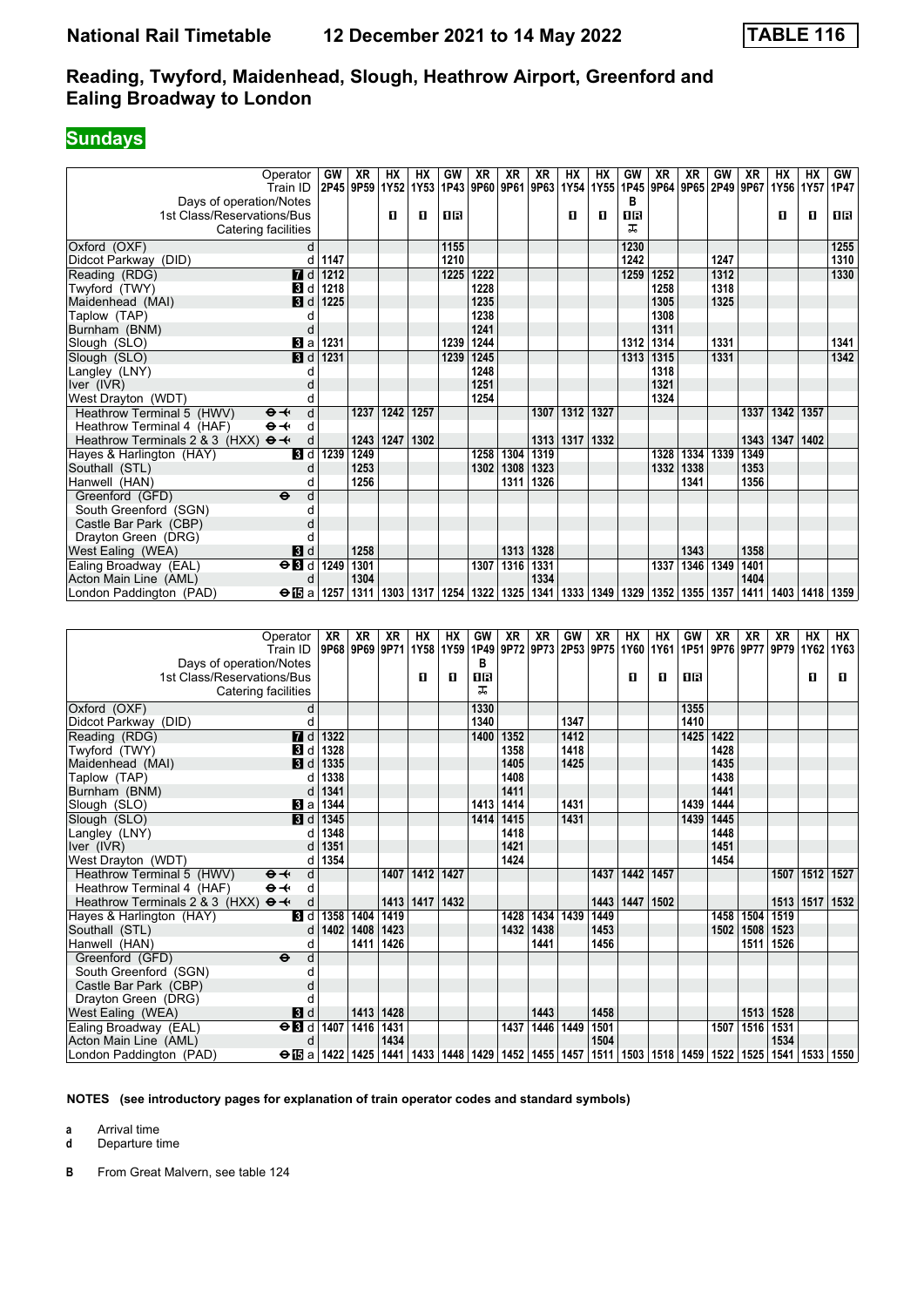### **Sundays**

|                                                     | Operator                          | GW        | XR        | <b>XR</b>      | GW        | XR                  | <b>HX</b> | HX   | GW          | <b>XR</b>                               | <b>XR</b> | <b>XR</b> | HX   | <b>HX</b>           | GW               | <b>XR</b>       | XR             | GW        | XR   |
|-----------------------------------------------------|-----------------------------------|-----------|-----------|----------------|-----------|---------------------|-----------|------|-------------|-----------------------------------------|-----------|-----------|------|---------------------|------------------|-----------------|----------------|-----------|------|
|                                                     | Train ID                          | 1P55      | 9P80      | 9P81           |           | 2P57 9P83 1Y64 1Y65 |           |      | 1P57        | 9P84                                    | 9P85 9P87 |           |      | 1Y66 1Y67           | 1P <sub>59</sub> | 9P88            | 9P89 2P61 9P91 |           |      |
| Days of operation/Notes                             |                                   | A         |           |                |           |                     |           |      | <b>08</b>   |                                         |           |           |      | $\mathbf{u}$        | A<br><b>08</b>   |                 |                |           |      |
| 1st Class/Reservations/Bus                          |                                   | 18        |           |                |           |                     | 0         | п    |             |                                         |           |           | 0    |                     | ᠼ                |                 |                |           |      |
|                                                     | Catering facilities               | ᠼ         |           |                |           |                     |           |      |             |                                         |           |           |      |                     |                  |                 |                |           |      |
| Oxford (OXF)                                        | d                                 | 1430      |           |                |           |                     |           |      | 1455        |                                         |           |           |      |                     | 1530             |                 |                |           |      |
| Didcot Parkway (DID)                                | d                                 | 1441      |           |                | 1450      |                     |           |      | 1510        |                                         |           |           |      |                     | 1542             |                 |                | 1550      |      |
| Reading (RDG)                                       | $\blacksquare$                    | 1501      | 1452      |                | 1514      |                     |           |      | 1525        | 1522                                    |           |           |      |                     | 1602             | 1552            |                | 1614      |      |
| Twyford (TWY)                                       | $\blacksquare$                    |           | 1458      |                | 1520      |                     |           |      |             | 1528                                    |           |           |      |                     |                  | 1558            |                | 1620      |      |
| Maidenhead (MAI)                                    | $\blacksquare$                    |           | 1505      |                | 1527      |                     |           |      |             | 1535                                    |           |           |      |                     |                  | 1605            |                | 1627      |      |
| Taplow (TAP)                                        | d                                 |           | 1508      |                |           |                     |           |      |             | 1538                                    |           |           |      |                     |                  | 1608            |                |           |      |
| Burnham (BNM)                                       | d                                 |           | 1511      |                |           |                     |           |      |             | 1541                                    |           |           |      |                     |                  | 1611            |                |           |      |
| Slough (SLO)                                        | 3a                                | 1512      | 1514      |                | 1533      |                     |           |      | 1539        | 1544                                    |           |           |      |                     | 1613             | 1614            |                | 1633      |      |
| Slough (SLO)                                        | $\blacksquare$                    | 1513      | 1515      |                | 1534      |                     |           |      | 1539        | 1545                                    |           |           |      |                     | 1614             | 1615            |                | 1634      |      |
| Langley (LNY)                                       | d                                 |           | 1518      |                |           |                     |           |      |             | 1548                                    |           |           |      |                     |                  | 1618            |                |           |      |
| Iver (IVR)                                          | d                                 |           | 1521      |                |           |                     |           |      |             | 1551                                    |           |           |      |                     |                  | 1621            |                |           |      |
| West Drayton (WDT)                                  | d                                 |           | 1524      |                |           |                     |           |      |             | 1554                                    |           |           |      |                     |                  | 1624            |                |           |      |
| Heathrow Terminal 5 (HWV)                           | d<br>$\Theta +$                   |           |           |                |           | 1537                | 1542      | 1557 |             |                                         |           | 1607      | 1612 | 1627                |                  |                 |                |           | 1637 |
| Heathrow Terminal 4 (HAF)                           | $\Theta +$<br>d                   |           |           |                |           |                     |           |      |             |                                         |           |           |      |                     |                  |                 |                |           |      |
| Heathrow Terminals 2 & 3 (HXX) $\Theta \rightarrow$ | d                                 |           |           |                |           | 1543 1547           |           | 1602 |             |                                         |           | 1613      | 1617 | 1632                |                  |                 |                |           | 1643 |
| Hayes & Harlington (HAY)                            | $\overline{\mathbf{B}}$ d         |           | 1528      | 1534           | 1542      | 1549                |           |      |             | 1558                                    | 1604      | 1619      |      |                     |                  | 1628            | 1634           | 1642      | 1649 |
| Southall (STL)                                      | d                                 |           | 1532      | 1538           |           | 1553                |           |      |             | 1602                                    | 1608      | 1623      |      |                     |                  | 1632            | 1638           |           | 1653 |
| Hanwell (HAN)                                       | d                                 |           |           | 1541           |           | 1556                |           |      |             |                                         | 1611      | 1626      |      |                     |                  |                 | 1641           |           | 1656 |
| Greenford (GFD)                                     | d<br>$\ddot{\boldsymbol{\Theta}}$ |           |           |                |           |                     |           |      |             |                                         |           |           |      |                     |                  |                 |                |           |      |
| South Greenford (SGN)                               | d                                 |           |           |                |           |                     |           |      |             |                                         |           |           |      |                     |                  |                 |                |           |      |
| Castle Bar Park (CBP)                               | d                                 |           |           |                |           |                     |           |      |             |                                         |           |           |      |                     |                  |                 |                |           |      |
| Drayton Green (DRG)                                 |                                   |           |           |                |           |                     |           |      |             |                                         |           |           |      |                     |                  |                 |                |           |      |
| West Ealing (WEA)                                   | $\blacksquare$                    |           |           | 1543           |           | 1558                |           |      |             |                                         | 1613      | 1628      |      |                     |                  |                 | 1643           |           | 1658 |
| Ealing Broadway (EAL)                               | $\Theta$ <b>B</b>                 |           | 1537      | 1546           | 1549      | 1601                |           |      |             | 1607                                    | 1616      | 1631      |      |                     |                  | 1637            | 1646           | 1649      | 1701 |
| Acton Main Line (AML)                               | d                                 |           |           |                |           | 1604                |           |      |             |                                         |           | 1634      |      |                     |                  |                 |                |           | 1704 |
| London Paddington (PAD)                             | $\Theta$ is a                     | 1527      |           | 1552 1555 1557 |           |                     |           |      |             | 1611   1604   1618   1554   1622   1625 |           | 1641      | 1634 |                     | 1647   1628      | 1652            | 1655 1657      |           | 1711 |
|                                                     |                                   |           |           |                |           |                     |           |      |             |                                         |           |           |      |                     |                  |                 |                |           |      |
|                                                     |                                   |           |           |                |           |                     |           |      |             |                                         |           |           |      |                     |                  |                 |                |           |      |
|                                                     | Operator                          | <b>HX</b> | <b>HX</b> | GW             | <b>XR</b> | <b>XR</b>           | <b>XR</b> | HX   | <b>HX</b>   | GW                                      | <b>XR</b> | <b>XR</b> | GW   | <b>XR</b>           | <b>HX</b>        | $\overline{HX}$ | GW             | <b>XR</b> | XR   |
|                                                     | Train ID                          |           | 1Y68 1Y69 | 1P61           |           | 9P92 9P93 9P95 1Y70 |           |      | <b>1Y71</b> | 1P63                                    |           |           |      | 9P96 9P97 2P65 9P99 | <b>1Y72</b>      | <b>1Y73</b>     | 1P67 9P00 9P01 |           |      |
| Days of operation/Notes                             |                                   |           |           |                |           |                     |           |      |             | в                                       |           |           |      |                     |                  |                 |                |           |      |
| 1st Class/Reservations/Bus                          |                                   | п         | п         | <b>OB</b>      |           |                     |           | п    | п           | 08                                      |           |           |      |                     | п                | п               | <b>08</b>      |           |      |
|                                                     | Catering facilities               |           |           |                |           |                     |           |      |             | ᠼ                                       |           |           |      |                     |                  |                 |                |           |      |
|                                                     |                                   |           |           |                |           |                     |           |      |             |                                         |           |           |      |                     |                  |                 |                |           |      |
| Oxford (OXF)                                        | d                                 |           |           | 1555           |           |                     |           |      |             | 1630                                    |           |           |      |                     |                  |                 | 1655           |           |      |
| Didcot Parkway (DID)                                | d                                 |           |           | 1610           |           |                     |           |      |             | 1641                                    |           |           | 1650 |                     |                  |                 | 1710           |           |      |

| Catering radiities                                  |                                                                                                   |      |      |      |      |      |      |                | oчо  |      |                    |      |      |      |      |                                         |      |      |
|-----------------------------------------------------|---------------------------------------------------------------------------------------------------|------|------|------|------|------|------|----------------|------|------|--------------------|------|------|------|------|-----------------------------------------|------|------|
| Oxford (OXF)                                        |                                                                                                   |      |      | 1555 |      |      |      |                | 1630 |      |                    |      |      |      |      | 1655                                    |      |      |
| Didcot Parkway (DID)                                |                                                                                                   |      |      | 1610 |      |      |      |                | 1641 |      |                    | 1650 |      |      |      | 1710                                    |      |      |
| Reading (RDG)                                       | 7d                                                                                                |      |      | 1625 | 1622 |      |      |                | 1701 | 1652 |                    | 1714 |      |      |      | 1725 1722                               |      |      |
| Twyford (TWY)                                       | 3d                                                                                                |      |      |      | 1628 |      |      |                |      | 1658 |                    | 1720 |      |      |      |                                         | 1728 |      |
| Maidenhead (MAI)                                    | $\blacksquare$                                                                                    |      |      |      | 1635 |      |      |                |      | 1705 |                    | 1727 |      |      |      |                                         | 1735 |      |
| Taplow (TAP)                                        |                                                                                                   |      |      |      | 1638 |      |      |                |      | 1708 |                    |      |      |      |      |                                         | 1738 |      |
| Burnham (BNM)                                       | O                                                                                                 |      |      |      | 1641 |      |      |                |      | 1711 |                    |      |      |      |      |                                         | 1741 |      |
| Slough (SLO)                                        | $\mathbf{B}$ a                                                                                    |      |      | 1639 | 1644 |      |      |                | 1713 | 1715 |                    | 1733 |      |      |      | 1739                                    | 1744 |      |
| Slough (SLO)                                        | $\overline{\mathbf{B}}$ d                                                                         |      |      | 1639 | 1645 |      |      |                | 1714 | 1715 |                    | 1734 |      |      |      | 1739 1745                               |      |      |
| Langley (LNY)                                       |                                                                                                   |      |      |      | 1648 |      |      |                |      | 1718 |                    |      |      |      |      |                                         | 1748 |      |
| lver (IVR)                                          |                                                                                                   |      |      |      | 1651 |      |      |                |      | 1721 |                    |      |      |      |      |                                         | 1751 |      |
| West Drayton (WDT)                                  |                                                                                                   |      |      |      | 1654 |      |      |                |      | 1724 |                    |      |      |      |      |                                         | 1754 |      |
| Heathrow Terminal 5 (HWV)                           | $\Theta - \leftarrow$<br>d                                                                        | 1642 | 1657 |      |      |      | 1707 | 1712 1727      |      |      |                    |      | 1737 | 1742 | 1757 |                                         |      |      |
| Heathrow Terminal 4 (HAF)                           | $\Theta - \leftarrow$<br>d                                                                        |      |      |      |      |      |      |                |      |      |                    |      |      |      |      |                                         |      |      |
| Heathrow Terminals 2 & 3 (HXX) $\Theta \rightarrow$ | d                                                                                                 | 1647 | 1702 |      |      |      |      | 1713 1717 1732 |      |      |                    |      | 1743 | 1747 | 1802 |                                         |      |      |
| Hayes & Harlington (HAY)                            | $\mathbf{B}$ d                                                                                    |      |      |      | 1658 | 1704 | 1719 |                |      | 1728 | 1734 1742          |      | 1749 |      |      |                                         | 1758 | 1804 |
| Southall (STL)                                      |                                                                                                   |      |      |      | 1702 | 1708 | 1723 |                |      | 1732 | 1738               |      | 1753 |      |      |                                         | 1802 | 1808 |
| Hanwell (HAN)                                       |                                                                                                   |      |      |      |      | 1711 | 1726 |                |      |      | 1741               |      | 1756 |      |      |                                         |      | 1811 |
| Greenford (GFD)                                     | d<br>$\ddot{\mathbf{e}}$                                                                          |      |      |      |      |      |      |                |      |      |                    |      |      |      |      |                                         |      |      |
| South Greenford (SGN)                               |                                                                                                   |      |      |      |      |      |      |                |      |      |                    |      |      |      |      |                                         |      |      |
| Castle Bar Park (CBP)                               |                                                                                                   |      |      |      |      |      |      |                |      |      |                    |      |      |      |      |                                         |      |      |
| Drayton Green (DRG)                                 |                                                                                                   |      |      |      |      |      |      |                |      |      |                    |      |      |      |      |                                         |      |      |
| West Ealing (WEA)                                   | $\mathbf{3}$ d                                                                                    |      |      |      |      | 1713 | 1728 |                |      |      | 1743               |      | 1758 |      |      |                                         |      | 1813 |
| Ealing Broadway (EAL)                               | $\overline{H}$                                                                                    |      |      |      | 1707 | 1716 | 1731 |                |      |      | 1737   1746   1749 |      | 1801 |      |      |                                         | 1807 | 1816 |
| Acton Main Line (AML)                               | d                                                                                                 |      |      |      |      |      | 1734 |                |      |      |                    |      | 1804 |      |      |                                         |      |      |
| London Paddington (PAD)                             | $\Theta$ is a   1703   1718   1654   1722   1725   1741   1733   1747   1729   1752   1755   1757 |      |      |      |      |      |      |                |      |      |                    |      |      |      |      | 1811   1803   1818   1754   1822   1825 |      |      |

#### **NOTES (see introductory pages for explanation of train operator codes and standard symbols)**

**a** Arrival time

**d** Departure time

**A** From Hereford, see table 124<br>**B** From Great Malvern see table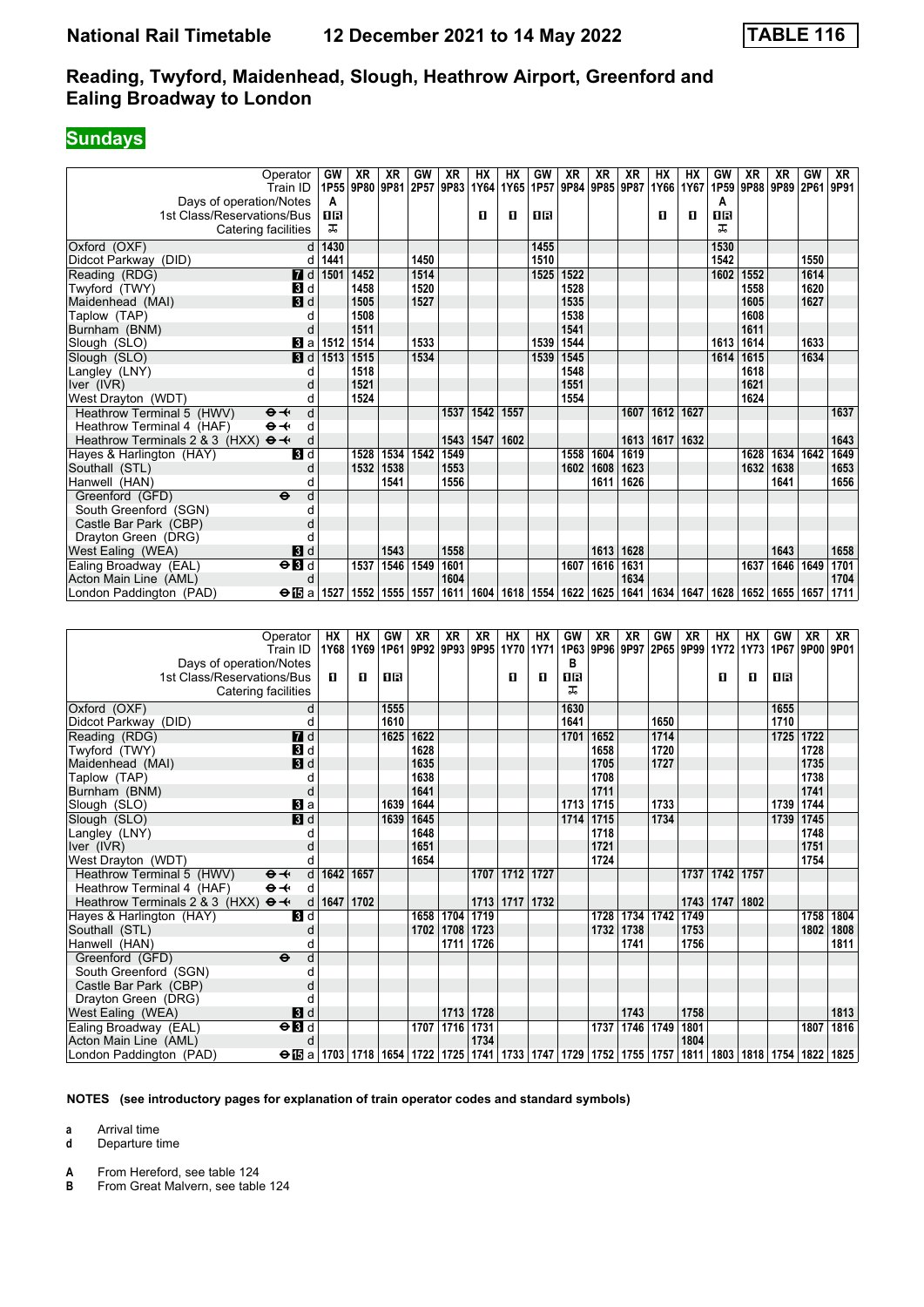#### **Sundays**

|                                                     | Operator                          | XR                   | HХ   | НX          | GW                 | XR                 | XR             | GW                  | XR             | НΧ        | HХ                 | GW        | XR           | ΧR             | ХR        | нх   | НΧ        | GW             | XR             |
|-----------------------------------------------------|-----------------------------------|----------------------|------|-------------|--------------------|--------------------|----------------|---------------------|----------------|-----------|--------------------|-----------|--------------|----------------|-----------|------|-----------|----------------|----------------|
|                                                     | Train ID                          | 9P03                 | 1Y74 | 1Y75        | 1P69               |                    | 9P04 9P05 2P71 |                     | 9P07           | 1Y76      | <b>1Y77</b>        | 1P71      |              | 9P08 9P09 9P11 |           | 1Y78 | 1Y79      | 1P73           | 9P12           |
| Days of operation/Notes                             |                                   |                      |      |             | A                  |                    |                |                     |                |           |                    |           |              |                |           |      |           | в              |                |
| 1st Class/Reservations/Bus                          |                                   |                      | O    | O           | 1R                 |                    |                |                     |                | О         | п                  | 0B        |              |                |           | 0    | О         | 1R             |                |
|                                                     | Catering facilities               |                      |      |             | ᠼ                  |                    |                |                     |                |           |                    |           |              |                |           |      |           | ᠼ              |                |
| Oxford (OXF)                                        | d                                 |                      |      |             | 1730               |                    |                |                     |                |           |                    | 1755      |              |                |           |      |           | 1830           |                |
| Didcot Parkway (DID)                                | d                                 |                      |      |             | 1742               |                    |                | 1750                |                |           |                    | 1810      |              |                |           |      |           | 1840           |                |
| Reading (RDG)                                       | $\overline{d}$ d                  |                      |      |             | 1801               | 1752               |                | 1814                |                |           |                    | 1826      | 1822         |                |           |      |           |                | 1902   1852    |
| Twyford (TWY)                                       | 3d                                |                      |      |             |                    | 1758               |                | 1820                |                |           |                    |           | 1828         |                |           |      |           |                | 1858           |
| Maidenhead (MAI)                                    | $\blacksquare$                    |                      |      |             |                    | 1805               |                | 1827                |                |           |                    |           | 1835         |                |           |      |           |                | 1905           |
| Taplow (TAP)                                        | d                                 |                      |      |             |                    | 1808               |                |                     |                |           |                    |           | 1838         |                |           |      |           |                | 1908           |
| Burnham (BNM)                                       | d                                 |                      |      |             | 1812               | 1811<br>1814       |                | 1833                |                |           |                    | 1839      | 1841<br>1844 |                |           |      |           | 1912           | 1911<br>1914   |
| Slough (SLO)<br>Slough (SLO)                        | BI a<br><b>B</b> d                |                      |      |             | 1813               | 1815               |                | 1834                |                |           |                    | 1840      | 1845         |                |           |      |           | 1912           | 1915           |
| Langley (LNY)                                       | d                                 |                      |      |             |                    | 1818               |                |                     |                |           |                    |           | 1848         |                |           |      |           |                | 1918           |
| Iver (IVR)                                          | d                                 |                      |      |             |                    | 1821               |                |                     |                |           |                    |           | 1851         |                |           |      |           |                | 1921           |
| West Drayton (WDT)                                  | d                                 |                      |      |             |                    | 1824               |                |                     |                |           |                    |           | 1854         |                |           |      |           |                | 1924           |
| Heathrow Terminal 5 (HWV)                           | $\overline{d}$<br>$\Theta +$      | 1807                 | 1812 | 1827        |                    |                    |                |                     | 1837           | 1842      | 1857               |           |              |                | 1907      | 1912 | 1927      |                |                |
| Heathrow Terminal 4 (HAF)                           | $\Theta +$<br>d                   |                      |      |             |                    |                    |                |                     |                |           |                    |           |              |                |           |      |           |                |                |
| Heathrow Terminals 2 & 3 (HXX) $\Theta \rightarrow$ | d                                 | 1813 1817            |      | 1832        |                    |                    |                |                     | 1843           | 1847      | 1902               |           |              |                | 1913      | 1917 | 1932      |                |                |
| Hayes & Harlington (HAY)                            | 3d                                | 1819                 |      |             |                    | 1828               | 1834           | 1842                | 1849           |           |                    |           | 1858         | 1904           | 1919      |      |           |                | 1928           |
| Southall (STL)                                      | d                                 | 1823                 |      |             |                    | 1832               | 1838           |                     | 1853           |           |                    |           | 1902         | 1908           | 1923      |      |           |                | 1932           |
| Hanwell (HAN)                                       | d                                 | 1826                 |      |             |                    |                    | 1841           |                     | 1856           |           |                    |           |              | 1911           | 1926      |      |           |                |                |
| Greenford (GFD)                                     | $\ddot{\mathbf{e}}$<br>d          |                      |      |             |                    |                    |                |                     |                |           |                    |           |              |                |           |      |           |                |                |
| South Greenford (SGN)                               | d                                 |                      |      |             |                    |                    |                |                     |                |           |                    |           |              |                |           |      |           |                |                |
| Castle Bar Park (CBP)                               | d                                 |                      |      |             |                    |                    |                |                     |                |           |                    |           |              |                |           |      |           |                |                |
| Drayton Green (DRG)                                 | d                                 |                      |      |             |                    |                    |                |                     |                |           |                    |           |              |                |           |      |           |                |                |
| West Ealing (WEA)                                   | BI d                              | 1828                 |      |             |                    |                    | 1843           |                     | 1858           |           |                    |           |              | 1913           | 1928      |      |           |                |                |
| Ealing Broadway (EAL)                               | $\overline{\Theta}$ d             | 1831                 |      |             |                    | 1837               | 1846 1849      |                     | 1901           |           |                    |           | 1907         | 1916           | 1931      |      |           |                | 1937           |
|                                                     |                                   |                      |      |             |                    |                    |                |                     |                |           |                    |           |              |                |           |      |           |                |                |
| Acton Main Line (AML)                               | d                                 | 1834                 |      |             |                    |                    |                |                     | 1904           |           |                    |           |              |                | 1934      |      |           |                |                |
| London Paddington (PAD)                             | $\Theta$ <b>i</b> B a             | 1841                 |      | 1833   1848 | 1829               | 1852               | 1855   1857    |                     | 1911           |           | 1903   1918   1854 |           | 1922         | 1925           | 1941      | 1933 | 1948 1928 |                | 1952           |
|                                                     |                                   |                      |      |             |                    |                    |                |                     |                |           |                    |           |              |                |           |      |           |                |                |
|                                                     |                                   |                      |      |             |                    |                    |                |                     |                |           |                    |           |              |                |           |      |           |                |                |
|                                                     | Operator                          | <b>XR</b>            | GW   | <b>XR</b>   | HX                 | HX                 | GW             | XR                  | <b>XR</b>      | <b>XR</b> | HХ                 | HX        | GW           | <b>XR</b>      | <b>XR</b> | GW   | <b>XR</b> | <b>HX</b>      | НX             |
|                                                     | Train ID                          | 9P13 2P77            |      | 9P15        | 1Y80               | 1Y81               |                | 1P75 9P16           | 9P17           | 9P19      | 1Y82               | 1Y83 1P77 |              | 9P20           | 9P21      | 2P81 | 9P23      |                | 1Y84 1Y85      |
| Days of operation/Notes                             |                                   |                      |      |             |                    |                    |                |                     |                |           |                    |           | A            |                |           |      |           |                |                |
| 1st Class/Reservations/Bus                          |                                   |                      |      |             | O                  | п                  | 18             |                     |                |           | п                  | П         | 1R           |                |           |      |           | О              | П              |
|                                                     | Catering facilities               |                      |      |             |                    |                    |                |                     |                |           |                    |           | ᠼ            |                |           |      |           |                |                |
| Oxford (OXF)                                        | d                                 |                      |      |             |                    |                    | 1855           |                     |                |           |                    |           | 1930         |                |           |      |           |                |                |
| Didcot Parkway (DID)                                | d                                 |                      | 1850 |             |                    |                    | 1910           |                     |                |           |                    |           | 1943         |                |           | 1950 |           |                |                |
| Reading (RDG)                                       | $\overline{d}$                    |                      | 1914 |             |                    |                    | 1925 1922      |                     |                |           |                    |           | 2001         | 1952           |           | 2014 |           |                |                |
| Twyford (TWY)                                       | $\mathbf{B}$ d                    |                      | 1920 |             |                    |                    |                | 1928                |                |           |                    |           |              | 1958           |           | 2020 |           |                |                |
| Maidenhead (MAI)                                    | 3d                                |                      | 1927 |             |                    |                    |                | 1935                |                |           |                    |           |              | 2005           |           | 2027 |           |                |                |
| Taplow (TAP)                                        | d                                 |                      |      |             |                    |                    |                | 1938                |                |           |                    |           |              | 2008           |           |      |           |                |                |
| Burnham (BNM)                                       | d<br><b>B</b> a                   |                      | 1933 |             |                    |                    |                | 1941<br>1938   1944 |                |           |                    |           | 2013         | 2011<br>2014   |           | 2033 |           |                |                |
| Slough (SLO)<br>Slough (SLO)                        |                                   |                      | 1934 |             |                    |                    |                | 1939 1945           |                |           |                    |           | 2014         | 2015           |           | 2034 |           |                |                |
| Langley (LNY)                                       | $\blacksquare$<br>d               |                      |      |             |                    |                    |                | 1948                |                |           |                    |           |              | 2018           |           |      |           |                |                |
| Iver (IVR)                                          | d                                 |                      |      |             |                    |                    |                | 1951                |                |           |                    |           |              | 2021           |           |      |           |                |                |
| West Drayton (WDT)                                  | d                                 |                      |      |             |                    |                    |                | 1954                |                |           |                    |           |              | 2024           |           |      |           |                |                |
| Heathrow Terminal 5 (HWV)                           | d<br>$\Theta \rightarrow$         |                      |      |             | 1937   1942   1957 |                    |                |                     |                |           | 2007 2012 2027     |           |              |                |           |      |           | 2037 2042 2057 |                |
| Heathrow Terminal 4 (HAF)                           | $\Theta \rightarrow$<br>d         |                      |      |             |                    |                    |                |                     |                |           |                    |           |              |                |           |      |           |                |                |
| Heathrow Terminals 2 & 3 (HXX) $\Theta \rightarrow$ | d                                 |                      |      |             |                    | 1943   1947   2002 |                |                     |                |           | 2013 2017 2032     |           |              |                |           |      |           |                | 2043 2047 2102 |
| Hayes & Harlington (HAY)                            |                                   | <b>8</b> d 1934 1942 |      | 1949        |                    |                    |                | 1958                | 2004           | 2019      |                    |           |              |                | 2028 2034 |      | 2042 2049 |                |                |
| Southall (STL)                                      | d                                 | 1938                 |      | 1953        |                    |                    |                |                     | 2002 2008 2023 |           |                    |           |              |                | 2032 2038 |      | 2053      |                |                |
| Hanwell (HAN)                                       | d                                 | 1941                 |      | 1956        |                    |                    |                |                     | 2011 2026      |           |                    |           |              |                | 2041      |      | 2056      |                |                |
| Greenford (GFD)                                     | d<br>$\ddot{\boldsymbol{\Theta}}$ |                      |      |             |                    |                    |                |                     |                |           |                    |           |              |                |           |      |           |                |                |
| South Greenford (SGN)<br>Castle Bar Park (CBP)      | d<br>d                            |                      |      |             |                    |                    |                |                     |                |           |                    |           |              |                |           |      |           |                |                |

**NOTES (see introductory pages for explanation of train operator codes and standard symbols)**

 Ealing Broadway (EAL) 6y d **1946 1949 2001 2007 2016 2031 2037 2046 2049 2101**

<u>West Ealing (WEA)</u><br>
Ealing Broadway (EAL) → ■ ● ■ d 1946 1949 2001<br>
Acton Main Line (AML) → ● ■ d 1946 1949 2001<br>
2004 2007 2016 2031<br>
2007 2016 2031<br>
2004 2007 2016 2031

Acton Main Line (AML) d a 1955 1957 2004 2004 2005 2018 2022 2023 2041 2033 2048 2028 2052 2055 2057 2111 2103 2118<br>London Paddington (PAD) → G IB a 1955 1957 2011 2003 2018 1954 2022 2025 2041 2033 2048 2028 2052 2055 2

2041 2033 2048 2028 2052 2055 2057

**a** Arrival time

**d** Departure time

**A** From Hereford, see table 124<br>**B** From Great Malvern see table

**B** From Great Malvern, see table 124

Drayton Green (DRG) d